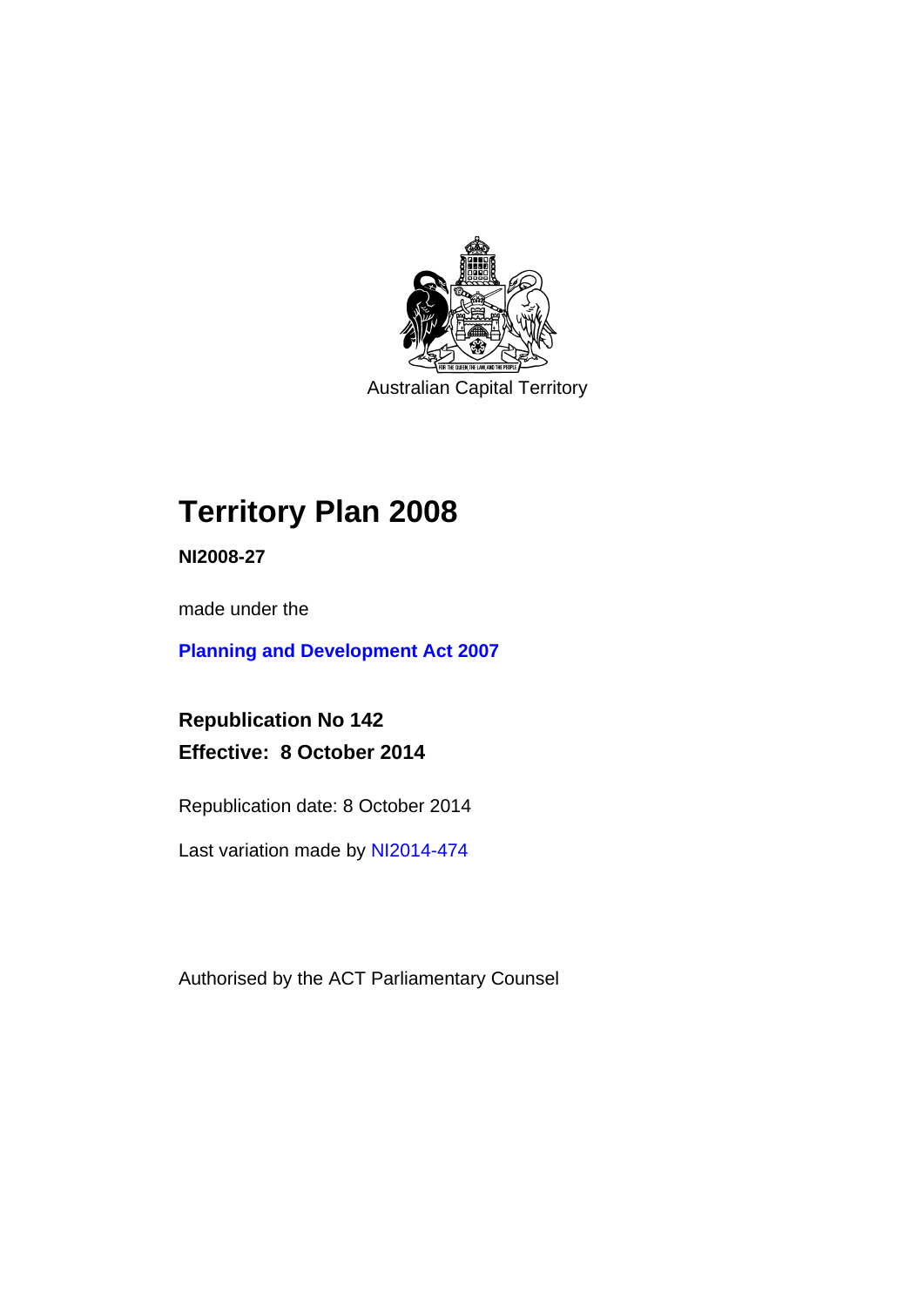1 About the endnotes

### **Endnotes**

### **1 About the endnotes**

Amending and modifying laws are annotated in the legislation history and the amendment history. Current modifications are not included in the republished law but are set out in the endnotes.

Not all editorial amendments made under the *[Legislation Act 2001](http://www.legislation.act.gov.au/a/2001-14/default.asp)*, part 11.3 are annotated in the amendment history. Full details of any amendments can be obtained from the Parliamentary Counsel's Office.

Uncommenced amending laws are not included in the republished law. The details of these laws are underlined in the legislation history. Uncommenced expires are underlined in the legislation history and amendment history.

If all the provisions of the law have been renumbered, a table of renumbered provisions gives details of previous and current numbering.

The endnotes also include a table of earlier republications.

| $A = Act$                                    | $NI =$ Notifiable instrument              |
|----------------------------------------------|-------------------------------------------|
| $AF =$ Approved form                         | $o = order$                               |
| $am = amended$                               | $om = omitted/repealed$                   |
| $amdt = amendment$                           | $ord = ordinance$                         |
| $AR = Assembly resolution$                   | $orig = original$                         |
| $ch = chapter$                               | par = paragraph/subparagraph              |
| $CN =$ Commencement notice                   | $pres = present$                          |
| $def = definition$                           | prev = previous                           |
| $DI = Disallowable instrument$               | $(\text{prev}) = \text{previously}$       |
| $dict = dictionary$                          | $pt = part$                               |
| disallowed = disallowed by the Legislative   | $r = rule/subrule$                        |
| Assembly                                     | $reloc = relocated$                       |
| $div = division$                             | $remum = renumbered$                      |
| $exp = expires/expired$                      | $R[X]$ = Republication No                 |
| $Gaz = gazette$                              | $RI =$ reissue                            |
| $h dq =$ heading                             | $s = section/subsection$                  |
| $IA = Interpretation Act 1967$               | $sch = schedule$                          |
| $ins = inserted/added$                       | $sdiv = subdivision$                      |
| $LA =$ Legislation Act 2001                  | $SL = Subordinate$ law                    |
| $LR =$ legislation register                  | $sub =$ substituted                       |
| $LRA =$ Legislation (Republication) Act 1996 | underlining = whole or part not commenced |
| $mod = modified/modification$                | or to be expired                          |
|                                              |                                           |

### **2 Abbreviation key**

page 2 Territory Plan 2008 Effective: 08/10/14

R142 08/10/14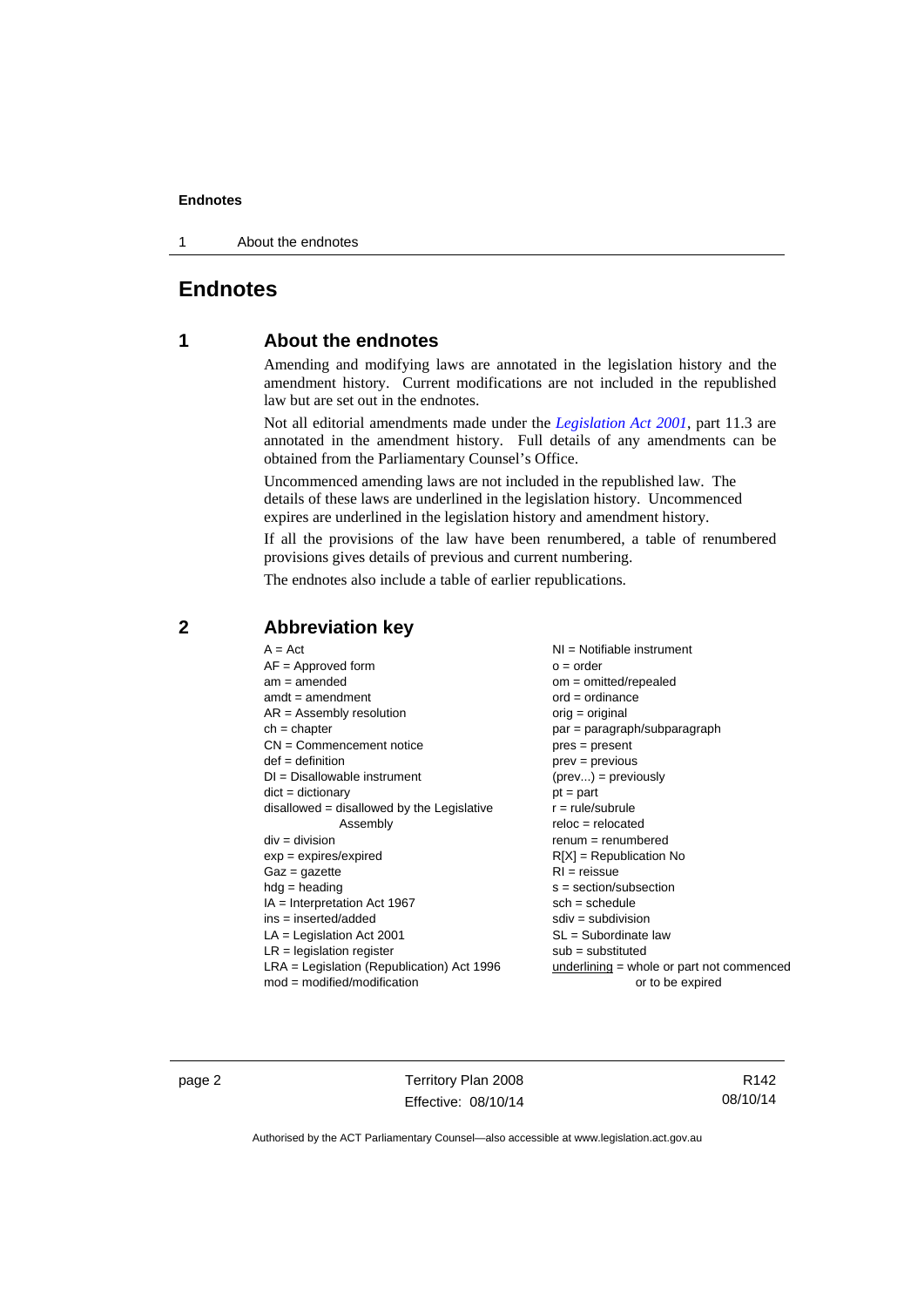### **3 Legislation history**

#### **Territory Plan 2008 NI2008-27**

notified LR 13 February 2008 commenced 31 March 2008 (see [Planning and Development Act 2007](http://www.legislation.act.gov.au/a/2007-24/default.asp) s 432 (3) (a))

as amended by

#### **Variation to the Territory Plan No 285**

(as notified in [Planning and Development \(Plan Variation No 285\)](http://www.legislation.act.gov.au/ni/2008-123/)  [Notice 2008](http://www.legislation.act.gov.au/ni/2008-123/) NI2008-123) commenced 18 April 2008 [\(CN2008-4\)](http://www.legislation.act.gov.au/cn/2008-4/)

#### **[Planning and Development \(Technical Plan Variation—Forde\)](http://www.legislation.act.gov.au/ni/2008-201/)  [Notice 2008](http://www.legislation.act.gov.au/ni/2008-201/) NI2008-201**

notified LR 5 June 2008 commenced 6 June 2008 (LA s 73 (2) (a))

#### **Variation to the Territory Plan No 293**

(as notified in [Planning and Development \(Plan Variation No 293\)](http://www.legislation.act.gov.au/ni/2008-219/)  [Notice 2008](http://www.legislation.act.gov.au/ni/2008-219/) NI2008-219) commenced 15 August 2008 [\(CN2008-11\)](http://www.legislation.act.gov.au/cn/2008-11/)

### **[Planning and Development \(Technical Plan Variation—Residential](http://www.legislation.act.gov.au/ni/2008-289/)  [and Commercial Zones Codes\) Notice 2008](http://www.legislation.act.gov.au/ni/2008-289/) NI2008-289**

notified LR 10 July 2008 commenced 11 July 2008 (LA s 73 (2) (a))

#### **[Planning and Development \(Technical Plan Variation—Error](http://www.legislation.act.gov.au/ni/2008-290/)  [Variation\) Notice 2008](http://www.legislation.act.gov.au/ni/2008-290/) NI2008-290**

notified LR 10 July 2008 commenced 11 July 2008 (LA s 73 (2) (a))

### **[Planning and Development \(Technical Plan Variation—Boundary](http://www.legislation.act.gov.au/ni/2008-298/)  [Changes\) Notice 2008](http://www.legislation.act.gov.au/ni/2008-298/) NI2008-298**  notified LR 31 July 2008

commenced 1 August 2008 (LA s 73 (2) (a))

### **[Planning and Development \(Technical Plan Variation—Dunlop\)](http://www.legislation.act.gov.au/ni/2008-328/)  [Notice 2008](http://www.legislation.act.gov.au/ni/2008-328/) NI2008-328**

notified LR 14 August 2008 commenced 15 August 2008 (LA s 73 (2) (a))

R142 08/10/14 Territory Plan 2008 Effective: 08/10/14 page 3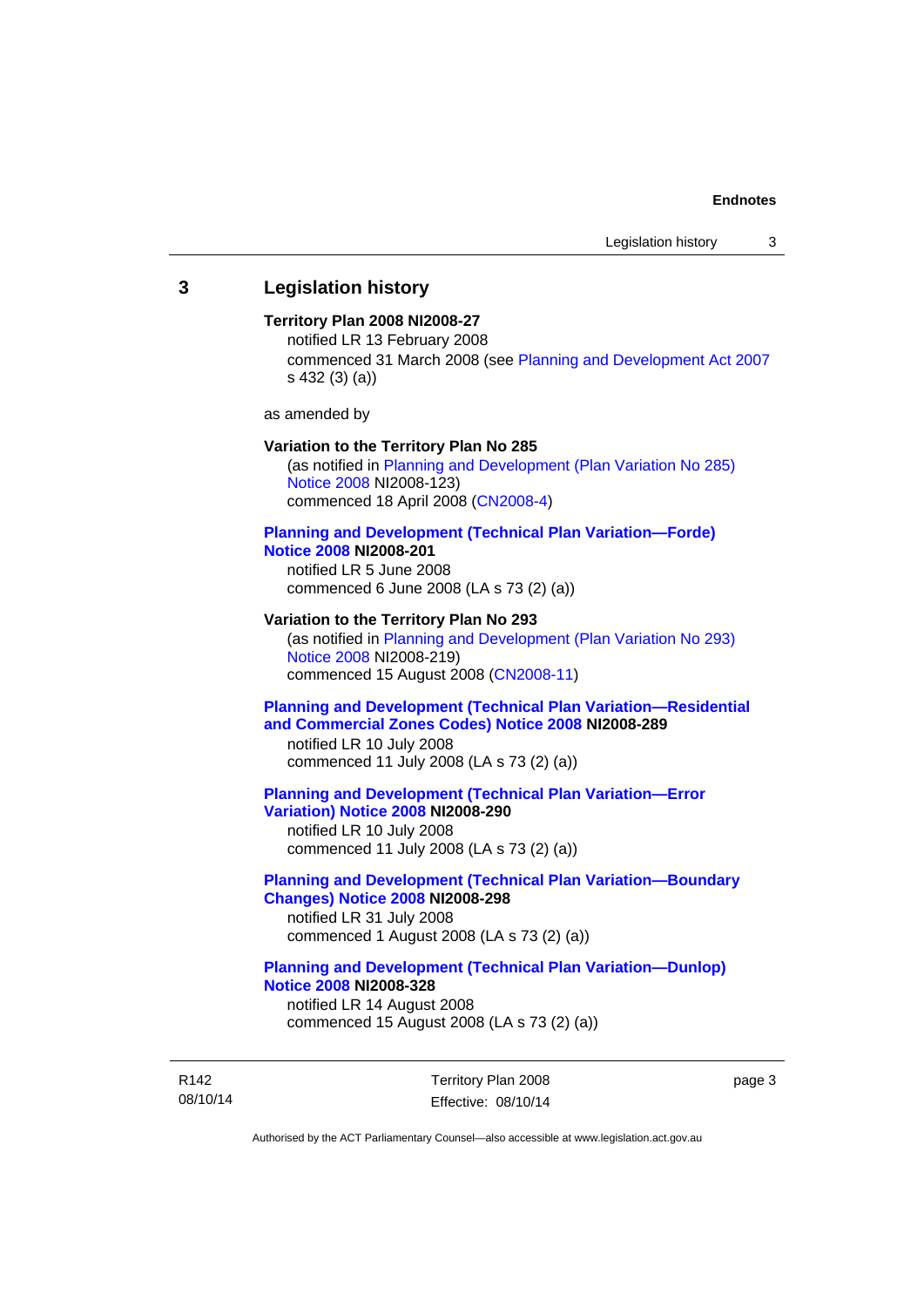| <b>Planning and Development (Technical Plan Variation-Watson)</b><br>Notice 2008 NI2008-336<br>notified LR 14 August 2008<br>commenced 15 August 2008 (LA s 73 (2) (a)) |
|-------------------------------------------------------------------------------------------------------------------------------------------------------------------------|
| Variation to the Territory Plan No 289                                                                                                                                  |
| (as notified in Planning and Development (Plan Variation No 289)                                                                                                        |
| Notice 2008 NI2008-339)                                                                                                                                                 |
| commenced 5 September 2008 (CN2008-14)                                                                                                                                  |

3 Legislation history

#### **Variation to the Territory Plan No 281**

(as notified in [Planning and Development \(Plan Variation No 281\)](http://www.legislation.act.gov.au/ni/2008-352/)  [Notice 2008](http://www.legislation.act.gov.au/ni/2008-352/) NI2008-352) commenced 12 December 2008 [\(CN2008-16\)](http://www.legislation.act.gov.au/cn/2008-16/)

#### **[Planning and Development \(Technical Plan Variation—Residential](http://www.legislation.act.gov.au/ni/2008-358/)  [Zones Codes\) Notice 2008](http://www.legislation.act.gov.au/ni/2008-358/) NI2008-358**

notified LR 28 August 2008 commenced 29 August 2008 (LA s 73 (2) (a))

#### **[Planning and Development \(Technical Plan Variation—Franklin\)](http://www.legislation.act.gov.au/ni/2008-499/)  [Notice 2008](http://www.legislation.act.gov.au/ni/2008-499/) NI2008-499**

notified LR 30 October 2008 commenced 31 October 2008 (LA s 73 (2) (a))

#### **[Planning and Development \(Technical Plan Variation—Gungahlin\)](http://www.legislation.act.gov.au/ni/2008-516/)  [Notice 2008](http://www.legislation.act.gov.au/ni/2008-516/) NI2008-516**

notified LR 6 November 2008 commenced 7 November 2008 (LA s 73 (2) (a))

### **[Planning and Development \(Technical Plan Variation—Error](http://www.legislation.act.gov.au/ni/2008-541/)  [Variation\) Notice 2008 \(No 2\)](http://www.legislation.act.gov.au/ni/2008-541/) NI2008-541**

notified LR 20 November 2008 commenced 21 November 2008 (LA s 73 (2) (a))

### **[Planning and Development \(Technical Plan Variation—Residential](http://www.legislation.act.gov.au/ni/2008-542/)  [Zones Code\) Notice 2008 \(No 2\)](http://www.legislation.act.gov.au/ni/2008-542/) NI2008-542**

notified LR 20 November 2008 commenced 21 November 2008 (LA s 73 (2) (a))

#### **[Planning and Development \(Technical Plan Variation—Error](http://www.legislation.act.gov.au/ni/2008-590/)  [Variation\) Notice 2008 \(No 3\)](http://www.legislation.act.gov.au/ni/2008-590/) NI2008-590**

notified LR 18 December 2008 commenced 19 December 2008 (LA s 73 (2) (a))

R142 08/10/14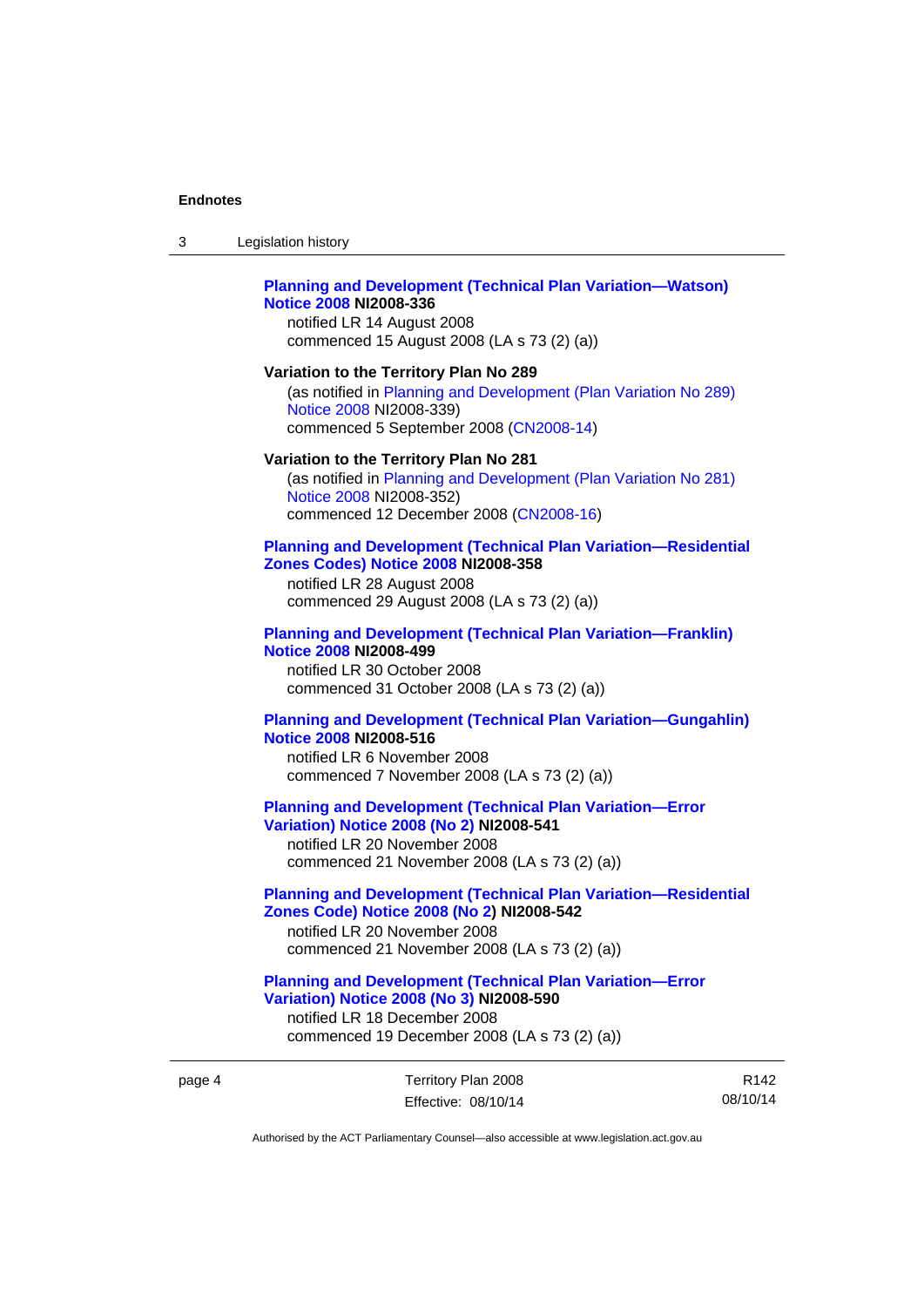#### **[Planning and Development \(Technical Plan Variation—Belconnen](http://www.legislation.act.gov.au/ni/2009-6/)  [District\) Notice 2009](http://www.legislation.act.gov.au/ni/2009-6/) NI2009-6**

notified LR 8 January 2009 commenced 9 January 2009 (LA s 73 (2) (a))

### **[Planning and Development \(Technical Plan Variation—Macgregor\)](http://www.legislation.act.gov.au/ni/2009-17/)  [Notice 2009](http://www.legislation.act.gov.au/ni/2009-17/) NI2009-17**

notified LR 15 January 2009 commenced 16 January 2009 (LA s 73 (2) (a))

## **[Planning and Development \(Technical Plan Variation—Error](http://www.legislation.act.gov.au/ni/2009-37/)**

**[Variation\) Notice 2009](http://www.legislation.act.gov.au/ni/2009-37/) NI2009-37** 

notified LR 5 February 2009 commenced 6 February 2009 (LA s 73 (2) (a))

#### **[Planning and Development \(Technical Plan Variation—Residential](http://www.legislation.act.gov.au/ni/2009-38/)  [Zones Code\) Notice 2009](http://www.legislation.act.gov.au/ni/2009-38/) NI2009-38**

notified LR 5 February 2009 commenced 6 February 2009 (LA s 73 (2) (a))

#### **[Planning and Development \(Technical Plan Variation—Boundary](http://www.legislation.act.gov.au/ni/2009-59/)  [Changes\) Notice 2009](http://www.legislation.act.gov.au/ni/2009-59/) NI2009-59**

notified LR 12 February 2009 commenced 13 February 2009 (LA s 73 (2) (a))

### **[Planning and Development \(Technical Plan Variation—Forde\)](http://www.legislation.act.gov.au/ni/2009-70/)  [Notice 2009](http://www.legislation.act.gov.au/ni/2009-70/) NI2009-70**

notified LR 26 February 2009 commenced 27 February 2009 (LA s 73 (2) (a))

### **[Planning and Development \(Technical Plan Variation—Error](http://www.legislation.act.gov.au/ni/2009-99/)  [Variation\) Notice 2009 \(No 2\)](http://www.legislation.act.gov.au/ni/2009-99/) NI2009-99**

notified LR 19 March 2009 commenced 20 March 2009 (LA s 73 (2) (a))

### **Variation to the Territory Plan No 261**

(as notified in [Planning and Development \(Plan Variation No 261\)](http://www.legislation.act.gov.au/ni/2009-107/)  [Notice 2009](http://www.legislation.act.gov.au/ni/2009-107/) NI2009-107) commenced 17 April 2009 [\(CN2009-10\)](http://www.legislation.act.gov.au/cn/2009-10/)

### **Variation to the Territory Plan No 296**

(as notified in [Planning and Development \(Plan Variation No 296\)](http://www.legislation.act.gov.au/ni/2009-108/)  [Notice 2009](http://www.legislation.act.gov.au/ni/2009-108/) NI2009-108) commenced 17 April 2009 [\(CN2009-9\)](http://www.legislation.act.gov.au/cn/2009-9/)

R142 08/10/14 Territory Plan 2008 Effective: 08/10/14 page 5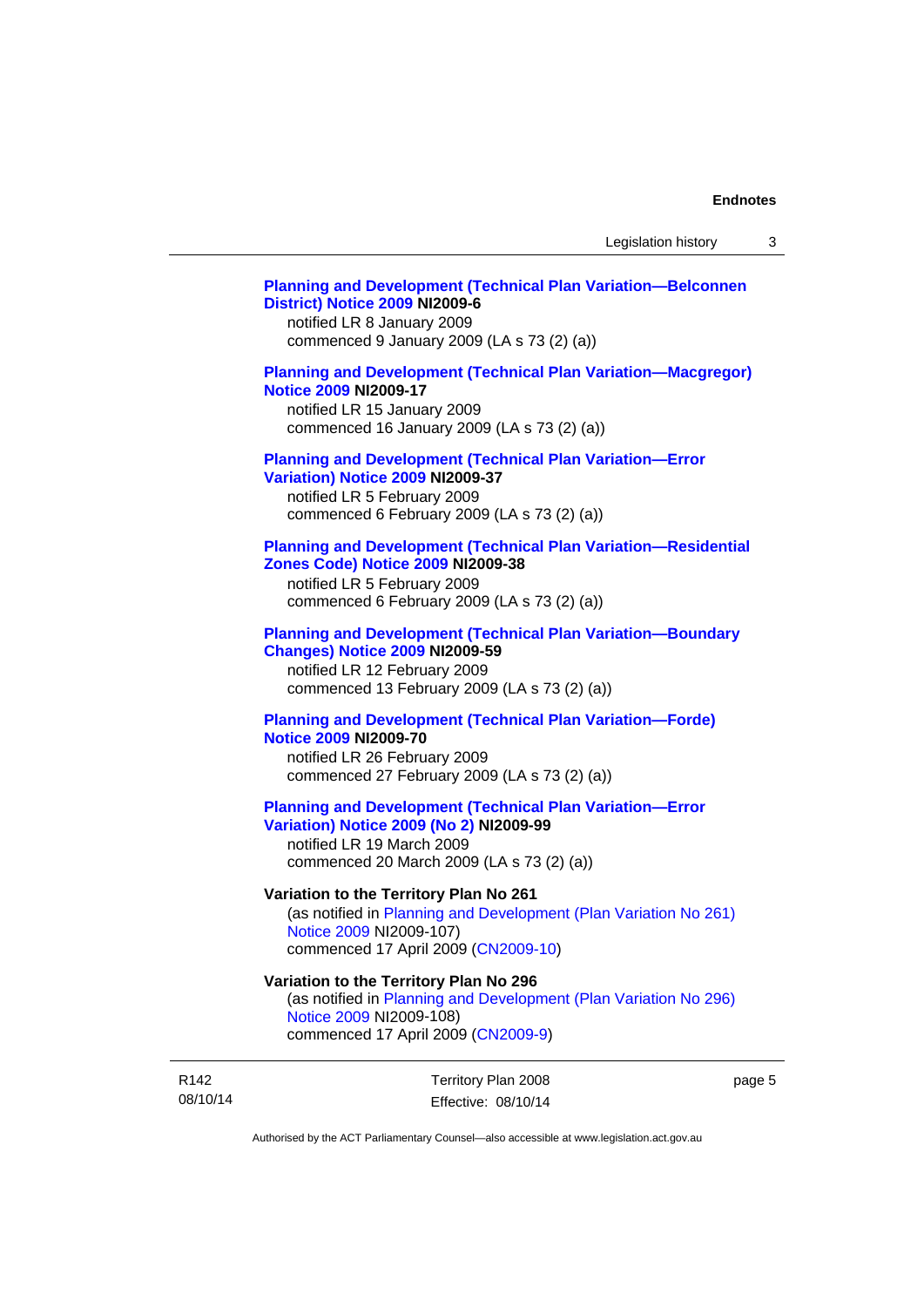| 3 | Legislation history                                                                                                                                                             |
|---|---------------------------------------------------------------------------------------------------------------------------------------------------------------------------------|
|   | <b>Planning and Development (Technical Plan Variation-Gungahlin)</b><br><b>Notice 2009 NI2009-181</b><br>notified LR 16 April 2009<br>commenced 17 April 2009 (LA s 73 (2) (a)) |
|   | <b>Planning and Development (Technical Plan Variation-Gungahlin)</b><br>Notice 2009 (No 2) NI2009-199<br>notified LR 30 April 2009<br>commenced 1 May 2009 (LA s 73 (2) (a))    |
|   | <b>Planning and Development (Technical Plan Variation-Harrison)</b><br><b>Notice 2009 NI2009-200</b><br>notified LR 30 April 2009<br>commenced 1 May 2009 (LA s 73 (2) (a))     |
|   | <b>Planning and Development (Technical Plan Variation-Franklin)</b><br><b>Notice 2009 NI2009-216</b><br>notified LR 14 May 2009<br>commenced 15 May 2009 (LA s 73 (2) (a))      |
|   | <b>Planning and Development (Technical Plan Variation-Macgregor)</b><br>Notice 2009 (No 2) NI2009-217<br>notified LR 14 May 2009<br>commenced 15 May 2009 (LA s 73 (2) (a))     |
|   | <b>Planning and Development (Technical Plan Variation-Harrison)</b><br>Notice 2009 (No 2) NI2009-237<br>notified LR 21 May 2009<br>commenced 22 May 2009 (LA s 73 (2) (a))      |
|   | <b>Planning and Development (Technical Plan Variation-Casey)</b><br><b>Notice 2009 NI2009-238</b><br>notified LR 21 May 2009<br>commenced 22 May 2009 (LA s 73 (2) (a))         |
|   | <b>Planning and Development (Technical Plan Variation-Franklin)</b><br>Notice 2009 (No 2) NI2009-254<br>notified LR 4 June 2009<br>commenced 5 June 2009 (LA s 73 (2) (a))      |
|   | <b>Planning and Development (Technical Plan Variation-Dunlop)</b><br><b>Notice 2009 NI2009-255</b><br>notified LR 4 June 2009<br>commenced 5 June 2009 (LA s 73 (2) (a))        |

page 6 Territory Plan 2008 Effective: 08/10/14

R142 08/10/14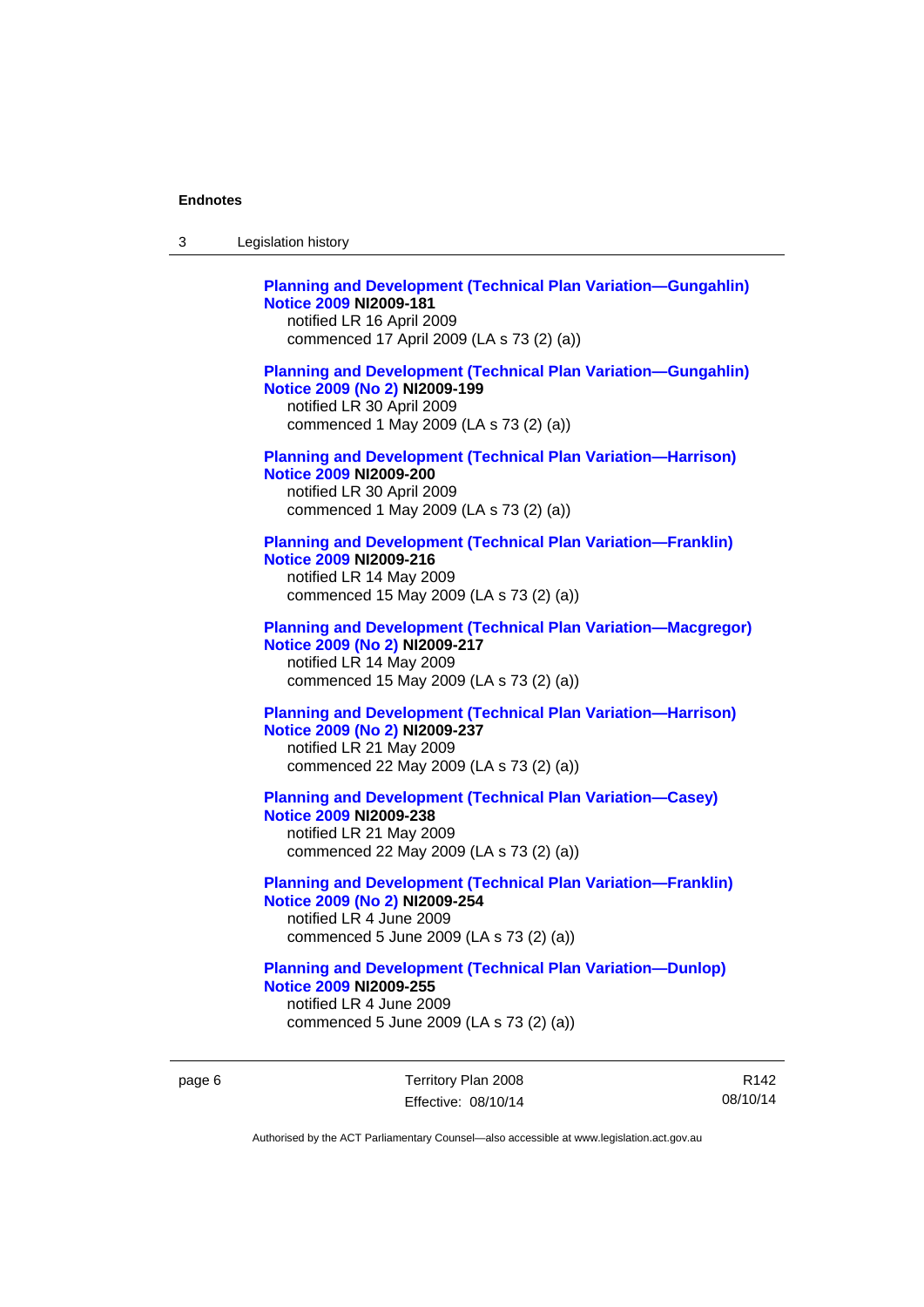| Legislation history |  |  |
|---------------------|--|--|
|---------------------|--|--|

**[Planning and Development \(Technical Plan Variation—Forde\)](http://www.legislation.act.gov.au/ni/2009-256/)  [Notice 2009 \(No 2\)](http://www.legislation.act.gov.au/ni/2009-256/) NI2009-256**  notified LR 4 June 2009 commenced 5 June 2009 (LA s 73 (2) (a)) **[Planning and Development \(Technical Amendment—Harrison and](http://www.legislation.act.gov.au/ni/2009-272/)  [Flemington Road Corridor Concept Plan\) Plan Variation 2009 \(No 1\)](http://www.legislation.act.gov.au/ni/2009-272/) NI2009-272**  notified LR 18 June 2009 commenced 19 June 2009 (LA s 73 (2) (a)) **[Planning and Development \(Technical Amendment—Macgregor West](http://www.legislation.act.gov.au/ni/2009-321/)  [Precinct Code\) Plan Variation 2009 \(No 1\)](http://www.legislation.act.gov.au/ni/2009-321/) NI2009-321**  notified LR 9 July 2009 commenced 10 July 2009 (LA s 73 (2) (a)) **[Planning and Development \(Technical Amendment—Residential](http://www.legislation.act.gov.au/ni/2009-322/)  [Zones Codes and WaterWays General Code\) Plan Variation 2009](http://www.legislation.act.gov.au/ni/2009-322/)  [\(No 1\)](http://www.legislation.act.gov.au/ni/2009-322/) NI2009-322**  notified LR 9 July 2009 commenced 10 July 2009 (LA s 73 (2) (a)) **[Planning and Development \(Technical Amendment—Duffy\) Plan](http://www.legislation.act.gov.au/ni/2009-323/)  [Variation 2009](http://www.legislation.act.gov.au/ni/2009-323/) NI2009-323**  notified LR 16 July 2009 commenced 17 July 2009 (LA s 73 (2) (a)) **[Planning and Development \(Technical Amendment—Error\) Plan](http://www.legislation.act.gov.au/ni/2009-324/)  [Variation 2009 \(No 1\)](http://www.legislation.act.gov.au/ni/2009-324/) NI2009-324**  notified LR 9 July 2009 commenced 10 July 2009 (LA s 73 (2) (a)) **[Planning and Development \(Technical Amendment—Kingston\) Plan](http://www.legislation.act.gov.au/ni/2009-338/)  [Variation 2009](http://www.legislation.act.gov.au/ni/2009-338/) NI2009-338**  notified LR 16 July 2009 commenced 17 July 2009 (LA s 73 (2) (a)) **[Planning and Development \(Technical Amendment—Access and](http://www.legislation.act.gov.au/ni/2009-342/)  [Mobility General Code\) Plan Variation 2009 \(No 1\)](http://www.legislation.act.gov.au/ni/2009-342/) NI2009-342**  notified LR 23 July 2009 commenced 24 July 2009 (LA s 73 (2) (a))

R142 08/10/14 Territory Plan 2008 Effective: 08/10/14 page 7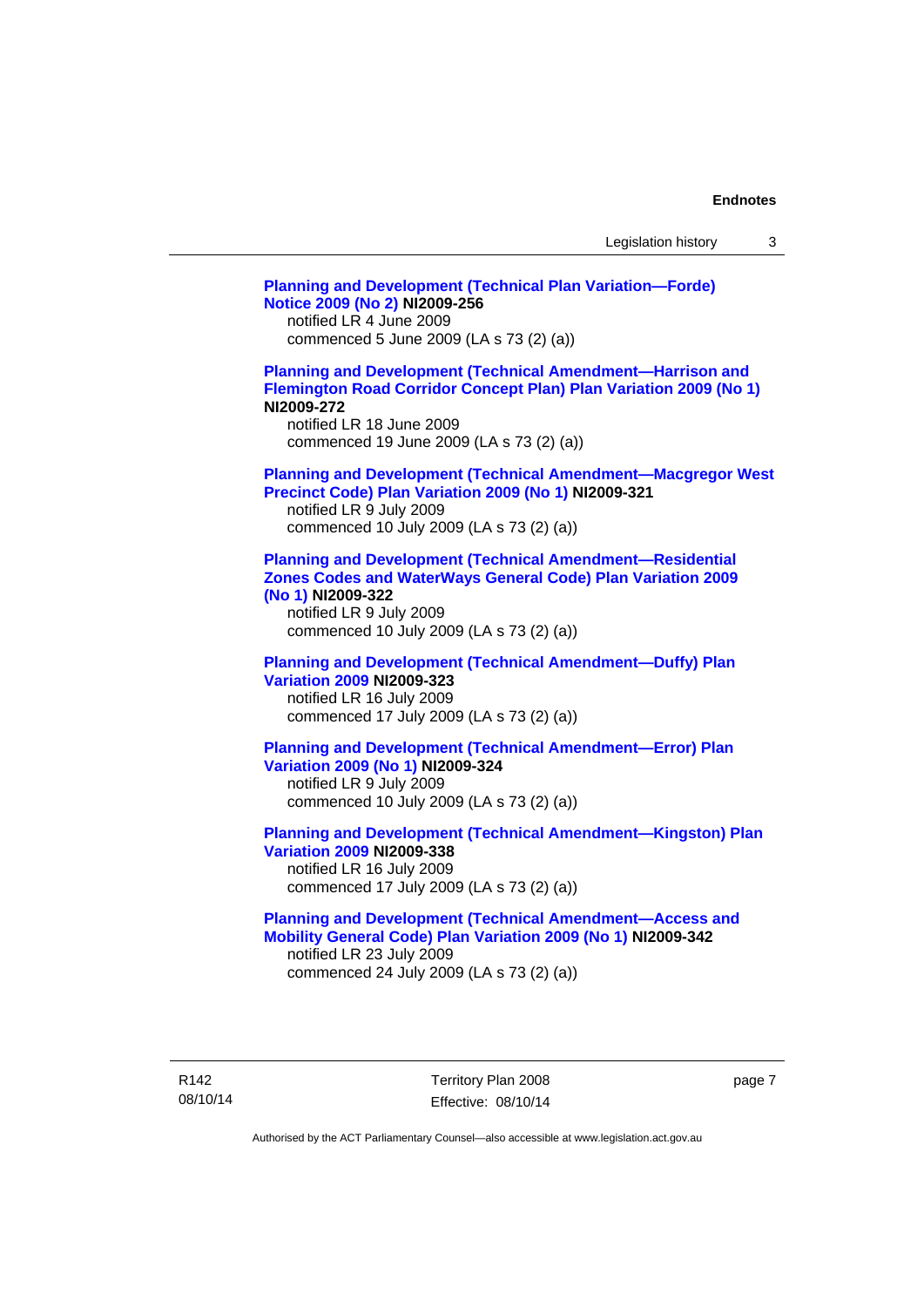3 Legislation history

### **Variation to the Territory Plan No 288**

(as notified in [Planning and Development \(Plan Variation No 288\)](http://www.legislation.act.gov.au/ni/2009-391/)  [Notice 2009](http://www.legislation.act.gov.au/ni/2009-391/) NI2009-391) commenced 4 September 2009 ([CN2009-12\)](http://www.legislation.act.gov.au/cn/2009-12/)

#### **[Planning and Development \(Technical Amendment—Miscellaneous](http://www.legislation.act.gov.au/ni/2009-392/)  [Amendments\) Plan Variation 2009 \(No 1\)](http://www.legislation.act.gov.au/ni/2009-392/) NI2009-392**  notified LR 20 August 2009

commenced 21 August 2009 (LA s 73 (2) (a))

### **[Planning and Development \(Technical Amendment—Bonner\) Plan](http://www.legislation.act.gov.au/ni/2009-409/)  [Variation 2009](http://www.legislation.act.gov.au/ni/2009-409/) NI2009-409**

notified LR 27 August 2009 commenced 28 August 2009 (LA s 73 (2) (a))

#### **[Planning and Development \(Technical Amendment—Franklin\) Plan](http://www.legislation.act.gov.au/ni/2009-410/)  [Variation 2009 \(No 1\)](http://www.legislation.act.gov.au/ni/2009-410/) NI2009-410**

notified LR 27 August 2009 commenced 28 August 2009 (LA s 73 (2) (a))

#### **[Planning and Development \(Technical Amendment—Griffith\) Plan](http://www.legislation.act.gov.au/ni/2009-418/)  [Variation 2009](http://www.legislation.act.gov.au/ni/2009-418/) NI2009-418**  notified LR 3 September 2009

commenced 4 September 2009 (LA s 73 (2) (a))

### **[Planning and Development \(Technical Amendment—Residential](http://www.legislation.act.gov.au/ni/2009-487/)  [Zones Development Codes and Other Codes\) Plan Variation 2009](http://www.legislation.act.gov.au/ni/2009-487/)  [\(No 1\)](http://www.legislation.act.gov.au/ni/2009-487/) NI2009-487**

notified LR 1 October 2009 commenced 2 October 2009 (LA s 73 (2) (a))

**[Planning and Development \(Technical Amendment—Single Dwelling](http://www.legislation.act.gov.au/ni/2009-488/)  [Housing Development Code\) Plan Variation 2009 \(No 1\)](http://www.legislation.act.gov.au/ni/2009-488/) NI2009-488** 

notified LR 1 October 2009 commenced 2 October 2009 (LA s 73 (2) (a))

### **[Planning and Development \(Technical Amendment—Hume\) Plan](http://www.legislation.act.gov.au/ni/2009-570/)  [Variation 2009](http://www.legislation.act.gov.au/ni/2009-570/) NI2009-570**

notified LR 12 November 2009 commenced 13 November 2009 (LA s 73 (2) (a))

R142 08/10/14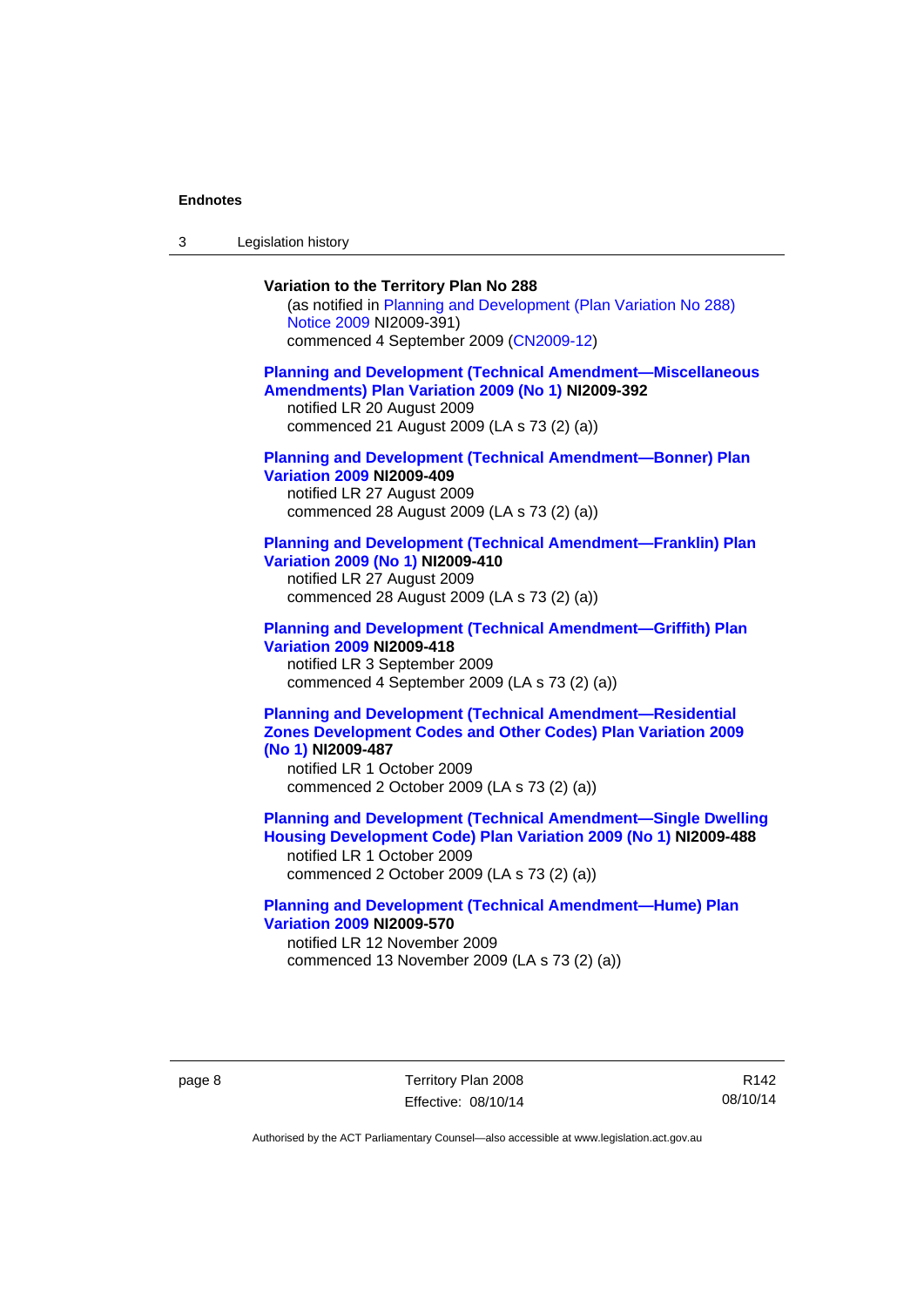Legislation history 3

#### **[Planning and Development \(Technical Amendment—Macgregor\) Plan](http://www.legislation.act.gov.au/ni/2009-617/)  [Variation 2009](http://www.legislation.act.gov.au/ni/2009-617/) NI2009-617**

notified LR 3 December 2009 commenced 4 December 2009 (LA s 73 (2) (a))

### **[Planning and Development \(Technical Amendment—Bonner\) Plan](http://www.legislation.act.gov.au/ni/2009-618/)  [Variation 2009 \(No 2\)](http://www.legislation.act.gov.au/ni/2009-618/) NI2009-618**

notified LR 3 December 2009 commenced 4 December 2009 (LA s 73 (2) (a))

### **[Planning and Development \(Technical Amendment—Nicholls\) Plan](http://www.legislation.act.gov.au/ni/2009-619/)  [Variation 2009](http://www.legislation.act.gov.au/ni/2009-619/) NI2009-619**

notified LR 3 December 2009 commenced 4 December 2009 (LA s 73 (2) (a))

#### **[Planning and Development \(Technical Amendment—Miscellaneous](http://www.legislation.act.gov.au/ni/2010-21/)  [Amendments\) Plan Variation 2010 \(No 1\)](http://www.legislation.act.gov.au/ni/2010-21/) NI2010-21**

notified LR 21 January 2010 commenced 22 January 2010 (LA s 73 (2) (a))

**[Planning and Development \(Technical Amendment—Changes to](http://www.legislation.act.gov.au/ni/2010-22/)  [concept plans \(Flemington Road corridor, Coombs and Wright\) and](http://www.legislation.act.gov.au/ni/2010-22/)  [various code and miscellaneous changes\) Plan Variation 2010](http://www.legislation.act.gov.au/ni/2010-22/) NI2010-22** 

notified LR 21 January 2010 commenced 22 January 2010 (LA s 73 (2) (a))

**[Planning and Development \(Technical Amendment—Changes to a](http://www.legislation.act.gov.au/ni/2010-23/)  [commercial code and general codes\) Plan Variation 2010](http://www.legislation.act.gov.au/ni/2010-23/) NI2010-23**  notified LR 21 January 2010

commenced 22 January 2010 (LA s 73 (2) (a))

**[Planning and Development \(Technical Amendment—Franklin\) Plan](http://www.legislation.act.gov.au/ni/2010-45/)  [Variation 2010](http://www.legislation.act.gov.au/ni/2010-45/) NI2010-45**  notified LR 4 February 2010 commenced 5 February 2010 (LA s 73 (2) (a))

### **[Planning and Development \(Technical Amendment—Harrison\) Plan](http://www.legislation.act.gov.au/ni/2010-82/)  [Variation 2010](http://www.legislation.act.gov.au/ni/2010-82/) NI2010-82**

notified LR 25 February 2010 commenced 26 February 2010 (LA s 73 (2) (a))

R142 08/10/14 Territory Plan 2008 Effective: 08/10/14 page 9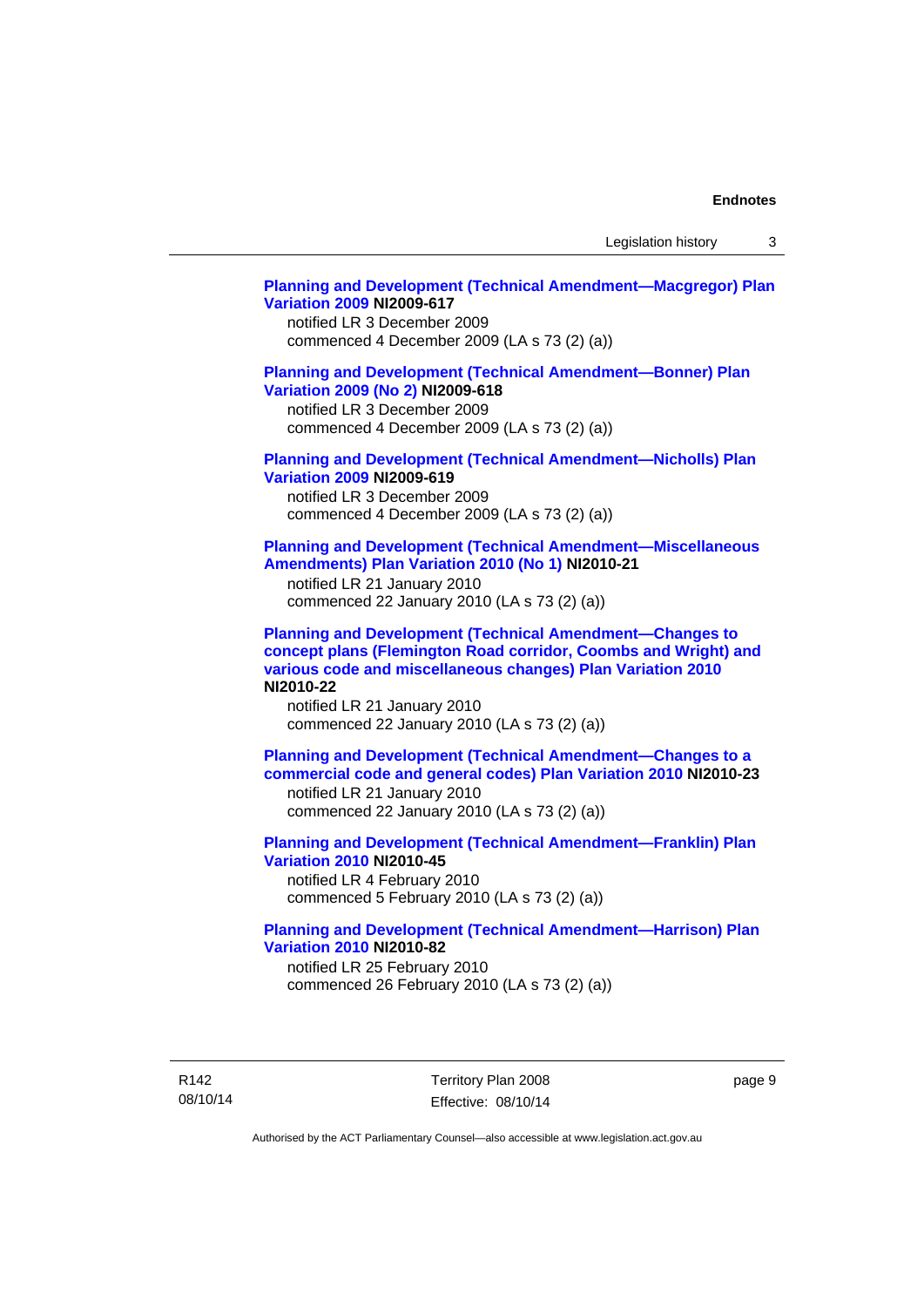| -3 | Legislation history |  |
|----|---------------------|--|
|----|---------------------|--|

### **[Planning and Development \(Technical Amendment—Casey\) Plan](http://www.legislation.act.gov.au/ni/2010-83/)  [Variation 2010](http://www.legislation.act.gov.au/ni/2010-83/) NI2010-83**

notified LR 25 February 2010 commenced 26 February 2010 (LA s 73 (2) (a))

### **[Planning and Development \(Technical Amendment—Gungahlin\) Plan](http://www.legislation.act.gov.au/ni/2010-84/)  [Variation 2010](http://www.legislation.act.gov.au/ni/2010-84/) NI2010-84**

notified LR 25 February 2010 commenced 26 February 2010 (LA s 73 (2) (a))

#### **[Planning and Development \(Technical Amendment—Macgregor\) Plan](http://www.legislation.act.gov.au/ni/2010-123/)  [Variation 2010](http://www.legislation.act.gov.au/ni/2010-123/) NI2010-123**

notified LR 18 March 2010 commenced 19 March 2010 (LA s 73 (2) (a))

### **[Planning and Development \(Technical Amendment—Bonner\) Plan](http://www.legislation.act.gov.au/ni/2010-124/)**

**[Variation 2010](http://www.legislation.act.gov.au/ni/2010-124/) NI2010-124**  notified LR 18 March 2010 commenced 19 March 2010 (LA s 73 (2) (a))

#### **[Planning and Development \(Technical Amendment—Bruce\) Plan](http://www.legislation.act.gov.au/ni/2010-125/)  [Variation 2010](http://www.legislation.act.gov.au/ni/2010-125/) NI2010-125**

notified LR 18 March 2010 commenced 19 March 2010 (LA s 73 (2) (a))

### **[Planning and Development \(Technical Amendment—Miscellaneous](http://www.legislation.act.gov.au/ni/2010-217/)  [Amendments and Corrections\) Plan Variation 2010 \(No 1\)](http://www.legislation.act.gov.au/ni/2010-217/) NI2010-217**  notified LR 6 May 2010 commenced 7 May 2010 (LA s 73 (2) (a))

**[Planning and Development \(Technical Amendment—Changes to](http://www.legislation.act.gov.au/ni/2010-218/)  [noise attenuation provisions \(single dwelling housing development](http://www.legislation.act.gov.au/ni/2010-218/)  [code and multi unit housing development code\) and other](http://www.legislation.act.gov.au/ni/2010-218/)  [amendments\) Plan Variation 2010](http://www.legislation.act.gov.au/ni/2010-218/) NI2010-218** 

notified LR 6 May 2010 commenced 7 May 2010 (LA s 73 (2) (a))

### **[Planning and Development \(Technical Amendment—Realignment of](http://www.legislation.act.gov.au/ni/2010-219/)  [designated boundary and rezone future urban area – Molonglo\) Plan](http://www.legislation.act.gov.au/ni/2010-219/)  [Variation 2010](http://www.legislation.act.gov.au/ni/2010-219/) NI2010-219**

notified LR 6 May 2010 commenced 7 May 2010 (LA s 73 (2) (a))

page 10 Territory Plan 2008 Effective: 08/10/14

R142 08/10/14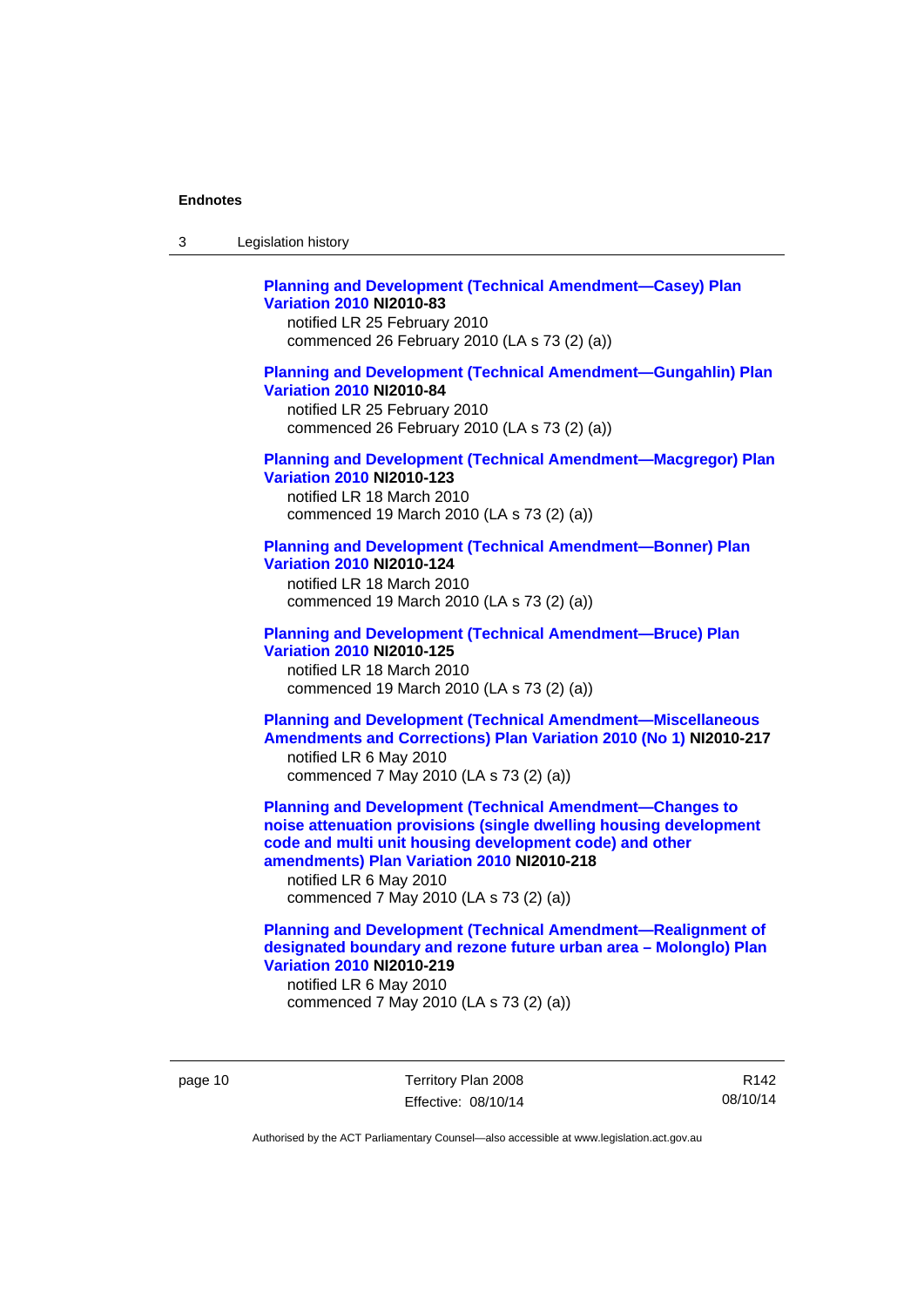### **[Planning and Development \(Technical Amendment—Forde\) Plan](http://www.legislation.act.gov.au/ni/2010-243/)  [Variation 2010](http://www.legislation.act.gov.au/ni/2010-243/) NI2010-243**  notified LR 27 May 2010 commenced 28 May 2010 (LA s 73 (2) (a)) **[Planning and Development \(Technical Amendment—Crace\) Plan](http://www.legislation.act.gov.au/ni/2010-244/)  [Variation 2010](http://www.legislation.act.gov.au/ni/2010-244/) NI2010-244**  notified LR 27 May 2010 commenced 28 May 2010 (LA s 73 (2) (a)) **[Planning and Development \(Technical Amendment—Kingston\) Plan](http://www.legislation.act.gov.au/ni/2010-246/)  [Variation 2010](http://www.legislation.act.gov.au/ni/2010-246/) NI2010-246**  notified LR 3 June 2010 commenced 4 June 2010 (LA s 73 (2) (a)) **[Planning and Development \(Technical Amendment—Rezoning –](http://www.legislation.act.gov.au/ni/2010-258/)  [boundary changes\) Plan Variation 2010 \(No 1\)](http://www.legislation.act.gov.au/ni/2010-258/) NI2010-258**  notified LR 27 May 2010 commenced 28 May 2010 (LA s 73 (2) (a)) **[Planning and Development \(Technical Amendment—Gungahlin\) Plan](http://www.legislation.act.gov.au/ni/2010-321/)  [Variation 2010 \(No 2\)](http://www.legislation.act.gov.au/ni/2010-321/) NI2010-321**  notified LR 24 June 2010 commenced 25 June 2010 (LA s 73 (2) (a)) **[Planning and Development \(Technical Amendment—Mitchell and](http://www.legislation.act.gov.au/ni/2010-370/)  [Lyneham\) Plan Variation 2010](http://www.legislation.act.gov.au/ni/2010-370/) NI2010-370**  notified LR 8 July 2010 commenced 9 July 2010 (LA s 73 (2) (a)) **[Planning and Development \(Technical Amendment—Kingston\) Plan](http://www.legislation.act.gov.au/ni/2010-371/)  [Variation 2010 \(No 2\)](http://www.legislation.act.gov.au/ni/2010-371/) NI2010-371**  notified LR 8 July 2010 commenced 9 July 2010 (LA s 73 (2) (a)) **[Planning and Development \(Technical Amendment—Casey\) Plan](http://www.legislation.act.gov.au/ni/2010-382/)  [Variation 2010 \(No 2\)](http://www.legislation.act.gov.au/ni/2010-382/) NI2010-382**

notified LR 15 July 2010 commenced 16 July 2010 (LA s 73 (2) (a))

#### **[Planning and Development \(Technical Amendment – Miscellaneous](http://www.legislation.act.gov.au/ni/2010-409/)  [Amendments\) Plan Variation 2010 \(No 2\)](http://www.legislation.act.gov.au/ni/2010-409/) NI2010-409**

notified LR 22 July 2010 commenced 23 July 2010 (LA s 73 (2) (a))

| R <sub>142</sub> | Territory Plan 2008 | page 11 |
|------------------|---------------------|---------|
| 08/10/14         | Effective: 08/10/14 |         |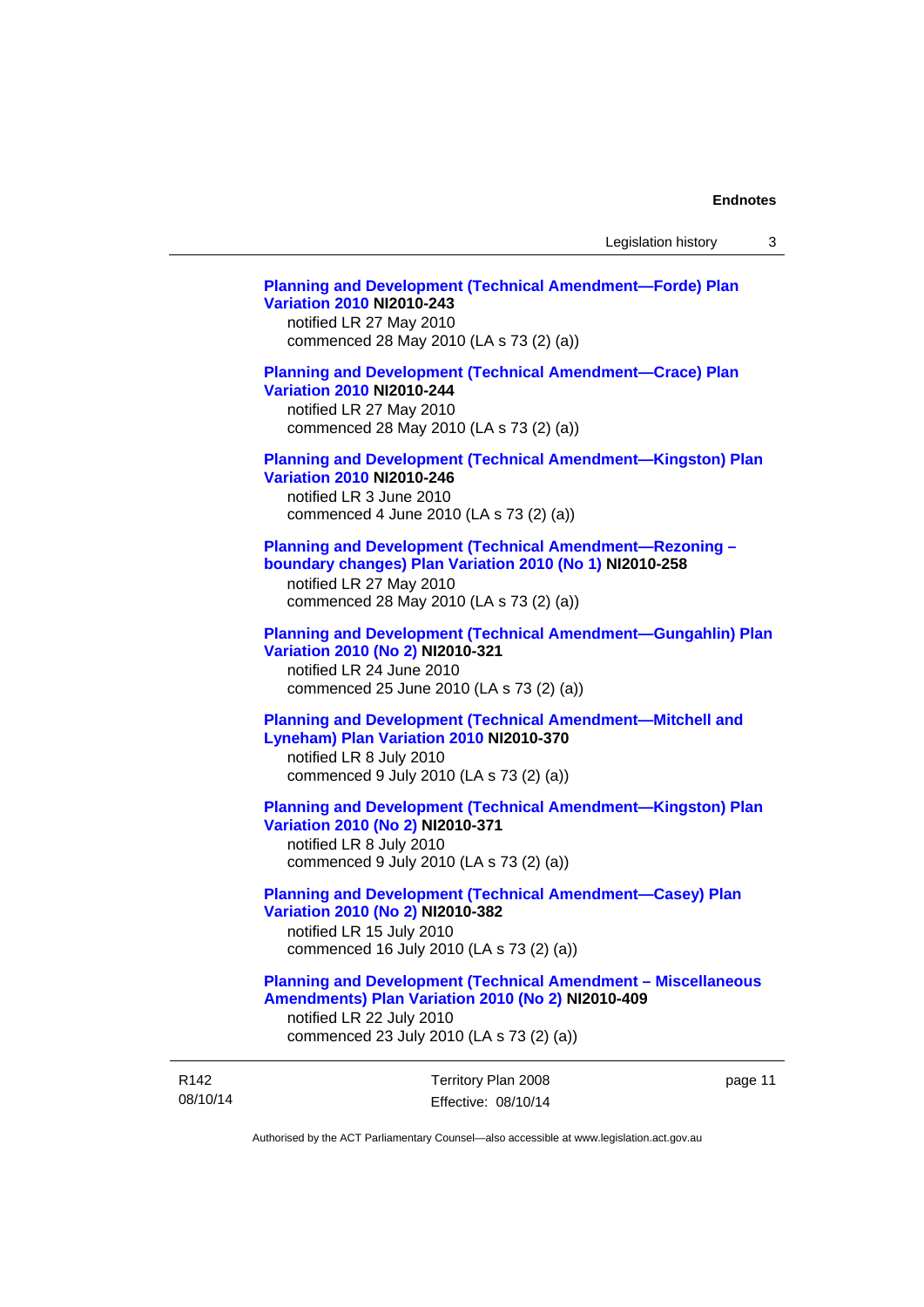| 3 | Legislation history                                                                                                                                                                                                                                                                                                            |
|---|--------------------------------------------------------------------------------------------------------------------------------------------------------------------------------------------------------------------------------------------------------------------------------------------------------------------------------|
|   | <b>Planning and Development (Technical Amendment-Code and</b><br>miscellaneous changes to parking and vehicular access general<br>code) Plan Variation 2010 NI2010-410<br>notified LR 29 July 2010<br>commenced 30 July 2010 (LA s 73 (2) (a))                                                                                 |
|   | <b>Planning and Development (Technical Amendment-Inclusion of</b><br>definitions to bring the Territory Plan into line with the National<br><b>Capital Plan and miscellaneous amendments and corrections) Plan</b><br><b>Variation 2010 NI2010-411</b><br>notified LR 29 July 2010<br>commenced 30 July 2010 (LA s 73 (2) (a)) |
|   | <b>Planning and Development (Technical Amendment-Code changes</b><br>to Coombs and Wright concept plan and changes to town centres<br>development code) Plan Variation 2010 NI2010-412<br>notified LR 29 July 2010<br>commenced 30 July 2010 (LA s 73 (2) (a))                                                                 |
|   | <b>Planning and Development (Technical Amendment-Harrison) Plan</b><br>Variation 2010 (No 2) NI2010-426<br>notified LR 29 July 2010<br>commenced 30 July 2010 (LA s 73 (2) (a))                                                                                                                                                |
|   | <b>Planning and Development (Technical Amendment-Forde) Plan</b><br>Variation 2010 (No 2) NI2010-440<br>notified LR 12 August 2010<br>commenced 13 August 2010 (LA s 73 (2) (a))                                                                                                                                               |
|   | <b>Planning and Development (Technical Amendment-Weston) Plan</b><br><b>Variation 2010 NI2010-441</b><br>notified LR 12 August 2010<br>commenced 13 August 2010 (LA s 73 (2) (a))                                                                                                                                              |
|   | <b>Planning and Development (Technical Amendment-Casey) Plan</b><br>Variation 2010 (No 3) NI2010-538<br>notified LR 23 September 2010<br>commenced 24 September 2010 (LA s 73 (2) (a))                                                                                                                                         |
|   | <b>Planning and Development (Technical Amendment-Dunlop) Plan</b><br><b>Variation 2010 NI2010-539</b><br>notified LR 23 September 2010<br>commenced 24 September 2010 (LA s 73 (2) (a))                                                                                                                                        |

page 12 Territory Plan 2008 Effective: 08/10/14

R142 08/10/14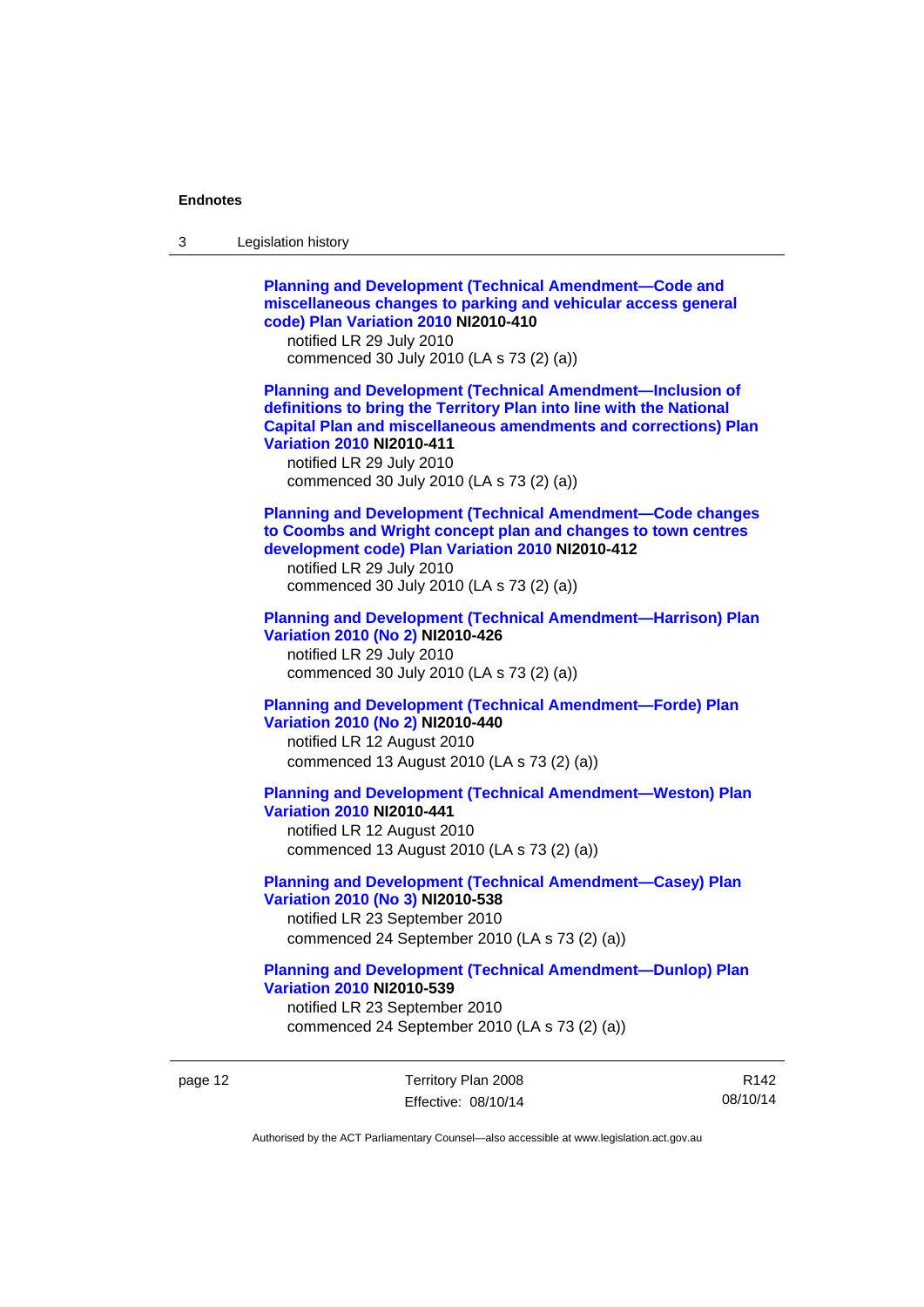#### **[Planning and Development \(Technical Amendment—Bonner\) Plan](http://www.legislation.act.gov.au/ni/2010-540/)  [Variation 2010 \(No 2\)](http://www.legislation.act.gov.au/ni/2010-540/) NI2010-540**

notified LR 23 September 2010 commenced 24 September 2010 (LA s 73 (2) (a))

#### **[Planning and Development \(Technical Amendment—Casey\) Plan](http://www.legislation.act.gov.au/ni/2010-566/)  [Variation 2010 \(No 4\)](http://www.legislation.act.gov.au/ni/2010-566/) NI2010-566**

notified LR 7 October 2010 commenced 8 October 2010 (LA s 73 (2) (a))

#### **Variation to the Territory Plan No 299**

(as notified in [Planning and Development \(Plan Variation No 299\)](http://www.legislation.act.gov.au/ni/2010-575/)  [Notice 2010](http://www.legislation.act.gov.au/ni/2010-575/) NI2010-575) commenced 5 November 2010 ([CN2010-12](http://www.legislation.act.gov.au/cn/2010-12/))

**[Planning and Development \(Technical Amendment—Changes to](http://www.legislation.act.gov.au/ni/2010-601/)  [Flemington Road corridor concept plan, non urban zones](http://www.legislation.act.gov.au/ni/2010-601/)  [development code and group centres development code\) Plan](http://www.legislation.act.gov.au/ni/2010-601/)  [Variation 2010](http://www.legislation.act.gov.au/ni/2010-601/) NI2010-601** 

notified LR 28 October 2010 commenced 29 October 2010 (LA s 73 (2) (a))

### **[Planning and Development \(Technical Amendment—Miscellaneous](http://www.legislation.act.gov.au/ni/2010-602/)  [Amendments and Corrections\) Plan Variation 2010 \(No 2\)](http://www.legislation.act.gov.au/ni/2010-602/) NI2010-602**

notified LR 28 October 2010 commenced 29 October 2010 (LA s 73 (2) (a))

### **[Planning and Development \(Technical Amendment—Changes to](http://www.legislation.act.gov.au/ni/2010-697/)  [commercial and industrial codes, PRZ2 restricted access recreation](http://www.legislation.act.gov.au/ni/2010-697/)  [zone and other codes\) Plan Variation 2010](http://www.legislation.act.gov.au/ni/2010-697/) NI2010-697**

notified LR 20 December 2010 commenced 22 December 2010 (LA s 73 (2) (b))

### **[Planning and Development \(Technical Amendment—Forde\) Plan](http://www.legislation.act.gov.au/ni/2011-23/)  [Variation 2011](http://www.legislation.act.gov.au/ni/2011-23/) NI2011-23**  notified LR 1 February 2011

commenced 2 February 2011 (LA s 73 (2) (a))

### **[Planning and Development \(Technical Amendment—Rezoning](http://www.legislation.act.gov.au/ni/2011-30/)[boundary changes\) Plan Variation 2011 \(No 1\)](http://www.legislation.act.gov.au/ni/2011-30/) NI2011-30**  notified LR 3 February 2011

commenced 4 February 2011 (LA s 73 (2) (a))

R142 08/10/14 Territory Plan 2008 Effective: 08/10/14 page 13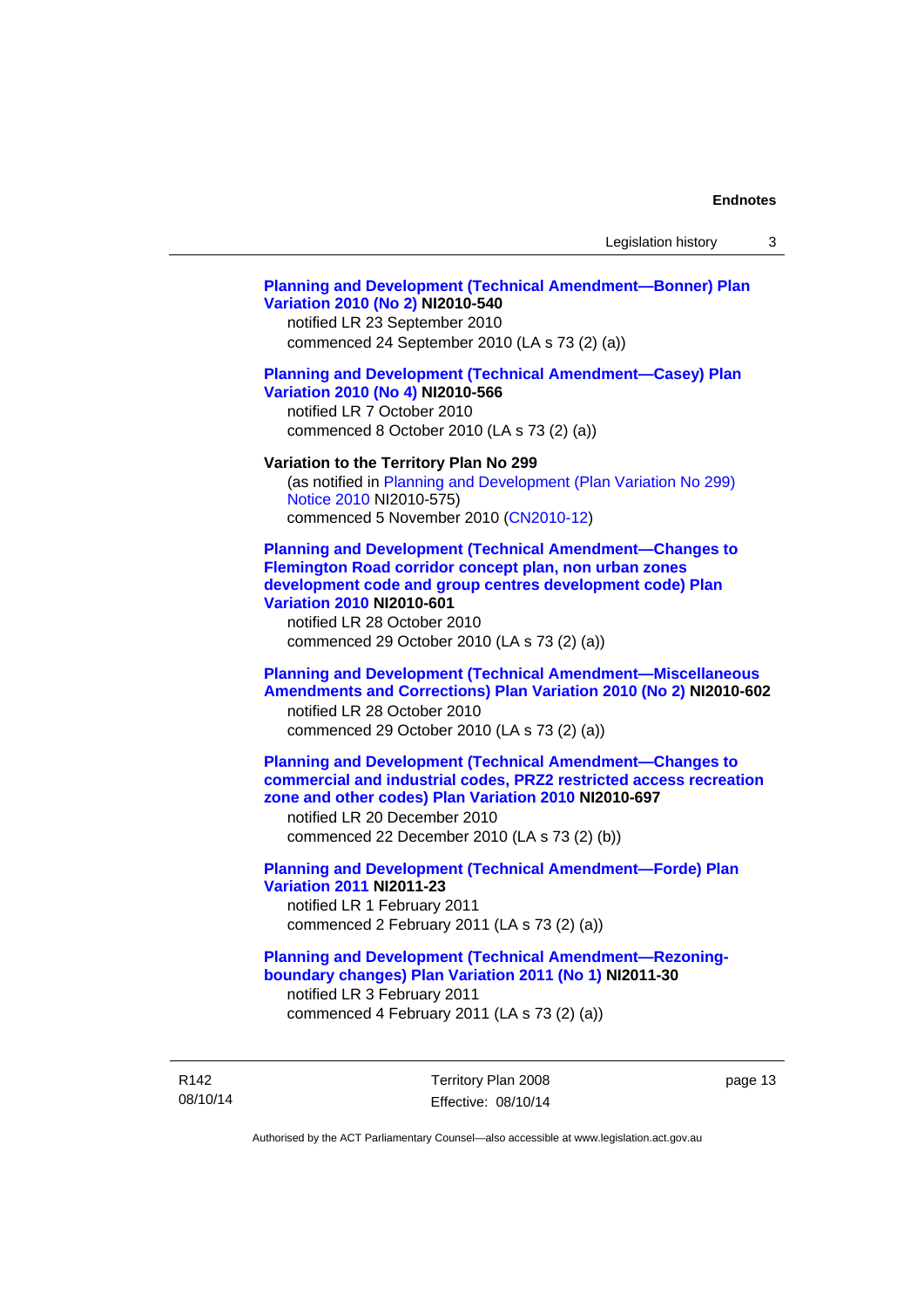### **[Planning and Development \(Technical Amendment—Franklin\) Plan](http://www.legislation.act.gov.au/ni/2011-42/)  [Variation 2011 \(No 1\)](http://www.legislation.act.gov.au/ni/2011-42/) NI2011-42**  notified LR 10 February 2011 commenced 11 February 2011 (LA s 73 (2) (a)) **[Planning and Development \(Technical Amendment—Miscellaneous](http://www.legislation.act.gov.au/ni/2011-81/)  [Amendments\) Plan Variation 2011 \(No 1\)](http://www.legislation.act.gov.au/ni/2011-81/) NI2011-81**

notified LR 3 March 2011 commenced 4 March 2011 (LA s 73 (2) (a))

### **[Planning and Development \(Technical Amendment—Casey\) Plan](http://www.legislation.act.gov.au/ni/2011-126/)  [Variation 2011 \(No 1\)](http://www.legislation.act.gov.au/ni/2011-126/) NI2011-126**

notified LR 10 March 2011 commenced 11 March 2011 (LA s 73 (2) (a))

### **Variation to the Territory Plan No 298**  (as notified in [Planning and Development \(Plan Variation No 298\)](http://www.legislation.act.gov.au/ni/2011-152/)  [Notice 2011](http://www.legislation.act.gov.au/ni/2011-152/) NI2011-152)

commenced 18 March 2011 [\(CN2011-4\)](http://www.legislation.act.gov.au/cn/2011-4/)

### **[Planning and Development \(Technical Amendment—Bonner\) Plan](http://www.legislation.act.gov.au/ni/2011-153/)  [Variation 2011 \(No 1\)](http://www.legislation.act.gov.au/ni/2011-153/) NI2011-153**  notified LR 17 March 2011

commenced 18 March 2011 (LA s 73 (2) (a))

### **[Planning and Development \(Technical Amendment—Macgregor\) Plan](http://www.legislation.act.gov.au/ni/2011-193/)  [Variation 2011 \(No 1\)](http://www.legislation.act.gov.au/ni/2011-193/) NI2011-193**

notified LR 14 April 2011 commenced 15 April 2011 (LA s 73 (2) (a))

### **[Planning and Development \(Technical Amendment—Franklin\) Plan](http://www.legislation.act.gov.au/ni/2011-194/)  [Variation 2011 \(No 2\)](http://www.legislation.act.gov.au/ni/2011-194/) NI2011-194**

notified LR 14 April 2011 commenced 15 April 2011 (LA s 73 (2) (a))

#### **[Planning and Development \(Technical Amendment—Giralang\) Plan](http://www.legislation.act.gov.au/ni/2011-204/)  [Variation 2011 \(No 1\)](http://www.legislation.act.gov.au/ni/2011-204/) NI2011-204**  notified LR 20 April 2011

commenced 21 April 2011 (LA s 73 (2) (a))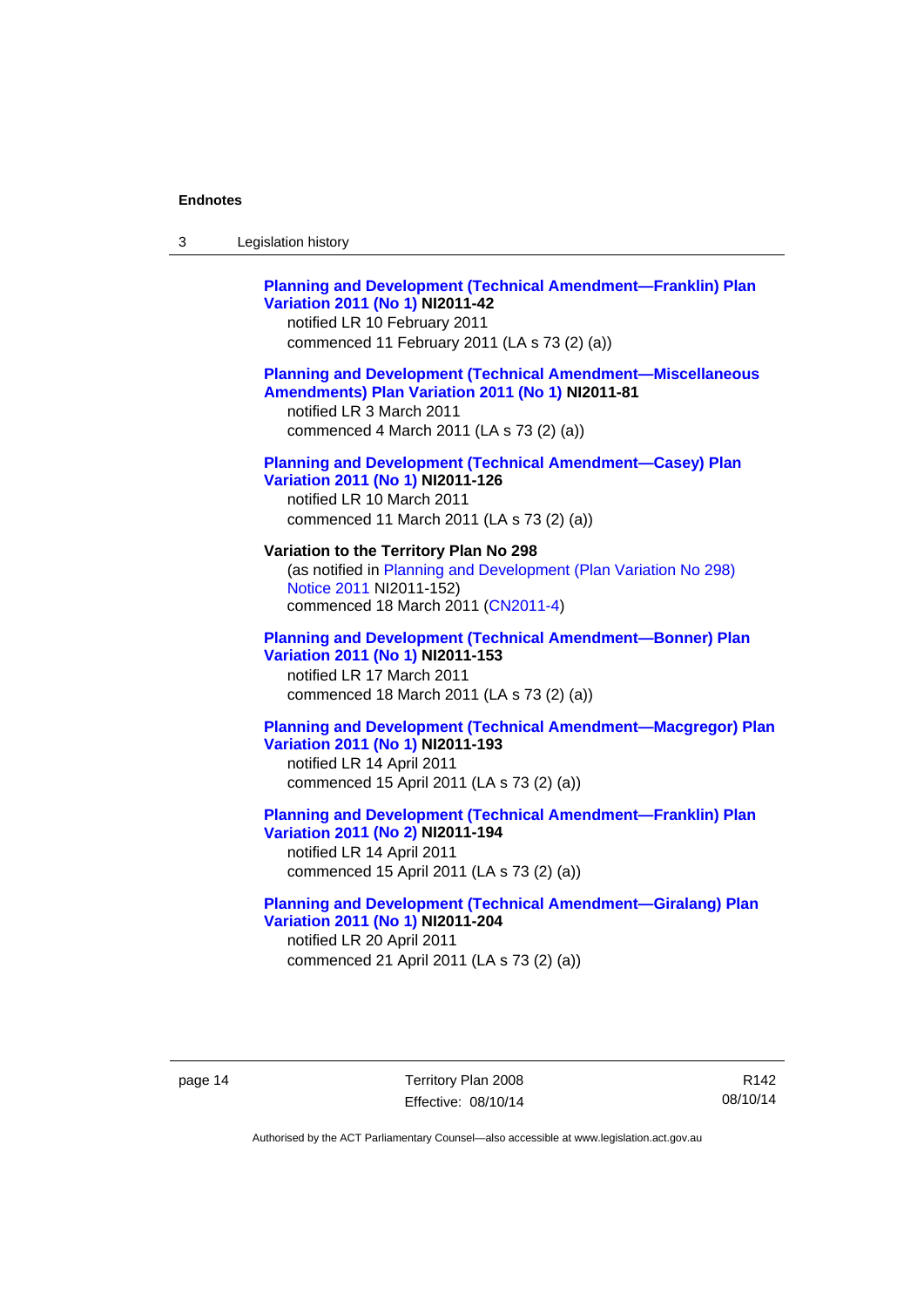08/10/14 Territory Plan 2008 Effective: 08/10/14 page 15 **[Planning and Development \(Technical Amendment—Miscellaneous](http://www.legislation.act.gov.au/ni/2011-206/)  [amendments and corrections, changes to bring the Territory Plan in](http://www.legislation.act.gov.au/ni/2011-206/)  [line with the National Capital Plan, and removal of redundant](http://www.legislation.act.gov.au/ni/2011-206/)  [provisions\) Plan Variation 2011](http://www.legislation.act.gov.au/ni/2011-206/) NI2011-206**  notified LR 28 April 2011 commenced 29 April 2011 (LA s 73 (2) (a)) **[Planning and Development \(Technical Amendment—Changes to](http://www.legislation.act.gov.au/ni/2011-207/)  [multi unit housing development code, industrial zones development](http://www.legislation.act.gov.au/ni/2011-207/)  [code, inner north precinct code and parking and vehicular access](http://www.legislation.act.gov.au/ni/2011-207/)  [general code\) Plan Variation 2011](http://www.legislation.act.gov.au/ni/2011-207/) NI2011-207**  notified LR 28 April 2011 commenced 29 April 2011 (LA s 73 (2) (a)) **[Planning and Development \(Technical Amendment—Harrison\) Plan](http://www.legislation.act.gov.au/ni/2011-226/)  [Variation 2011 \(No 1\)](http://www.legislation.act.gov.au/ni/2011-226/) NI2011-226**  notified LR 11 May 2011 commenced 12 May 2011 (LA s 73 (2) (a)) **[Planning and Development \(Technical Amendment—Crace\) Plan](http://www.legislation.act.gov.au/ni/2011-237/)  [Variation 2011 \(No 1\)](http://www.legislation.act.gov.au/ni/2011-237/) NI2011-237**  notified LR 18 May 2011 commenced 19 May 2011 (LA s 73 (2) (a)) **[Planning and Development \(Technical Amendment—Dickson\) Plan](http://www.legislation.act.gov.au/ni/2011-238/)  [Variation 2011 \(No 1\)](http://www.legislation.act.gov.au/ni/2011-238/) NI2011-238**  notified LR 18 May 2011 commenced 19 May 2011 (LA s 73 (2) (a)) **[Planning and Development \(Technical Amendment—Gungahlin\) Plan](http://www.legislation.act.gov.au/ni/2011-255/)  [Variation 2011 \(No 1\)](http://www.legislation.act.gov.au/ni/2011-255/) NI2011-255**  notified LR 26 May 2011 commenced 27 May 2011 (LA s 73 (2) (a)) **[Planning and Development \(Technical Amendment—Bonner\) Plan](http://www.legislation.act.gov.au/ni/2011-256/)  [Variation 2011 \(No 2\)](http://www.legislation.act.gov.au/ni/2011-256/) NI2011-256**  notified LR 26 May 2011 commenced 27 May 2011 (LA s 73 (2) (a)) **[Planning and Development \(Technical Amendment—Bonner\) Plan](http://www.legislation.act.gov.au/ni/2011-257/)  [Variation 2011 \(No 3\)](http://www.legislation.act.gov.au/ni/2011-257/) NI2011-257**  notified LR 26 May 2011 commenced 27 May 2011 (LA s 73 (2) (a))

Authorised by the ACT Parliamentary Counsel—also accessible at www.legislation.act.gov.au

R142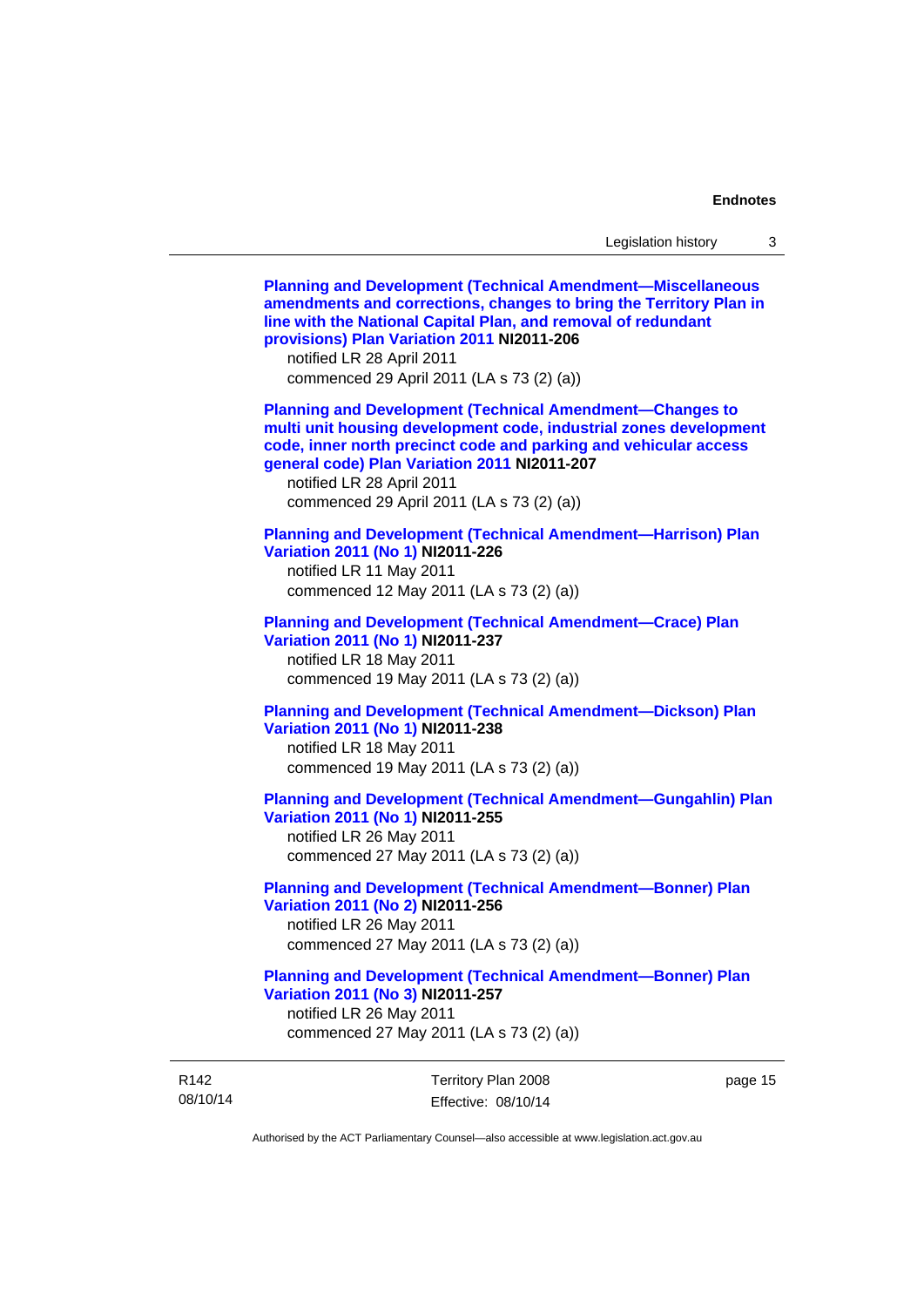| Legislation history<br>-3 |  |
|---------------------------|--|
|---------------------------|--|

**[Planning and Development \(Technical Amendment—Crace\) Plan](http://www.legislation.act.gov.au/ni/2011-258/)  [Variation 2011 \(No 2\)](http://www.legislation.act.gov.au/ni/2011-258/) NI2011-258**  notified LR 26 May 2011 commenced 27 May 2011 (LA s 73 (2) (a)) **[Planning and Development \(Technical Amendment—Casey\) Plan](http://www.legislation.act.gov.au/ni/2011-283/)  [Variation 2011 \(No 2\)](http://www.legislation.act.gov.au/ni/2011-283/) NI2011-283**  notified LR 9 June 2011 commenced 10 June 2011 (LA s 73 (2) (a)) **[Planning and Development \(Technical Amendment—Macgregor\) Plan](http://www.legislation.act.gov.au/ni/2011-284/)  [Variation 2011 \(No 2\)](http://www.legislation.act.gov.au/ni/2011-284/) NI2011-284**  notified LR 9 June 2011 commenced 10 June 2011 (LA s 73 (2) (a)) **[Planning and Development \(Technical Amendment—Forde\) Plan](http://www.legislation.act.gov.au/ni/2011-309/)  [Variation 2011 \(No 2\)](http://www.legislation.act.gov.au/ni/2011-309/) NI2011-309**  notified LR 23 June 2011 commenced 24 June 2011 (LA s 73 (2) (a)) **[Planning and Development \(Technical Amendment—Code](http://www.legislation.act.gov.au/ni/2011-353/)  [amendment to the Group Centres Development Code – Proposed](http://www.legislation.act.gov.au/ni/2011-353/)  [supermarket site Chisholm Section 598 Block 7\) Plan Variation 2011](http://www.legislation.act.gov.au/ni/2011-353/) NI2011-353**  notified LR 7 July 2011 commenced 8 July 2011 (LA s 73 (2) (a)) **[Planning and Development \(Technical Amendment—Miscellaneous](http://www.legislation.act.gov.au/ni/2011-354/)  [amendments and corrections\) Plan Variation 2011](http://www.legislation.act.gov.au/ni/2011-354/) NI2011-354**  notified LR 7 July 2011 commenced 8 July 2011 (LA s 73 (2) (a)) **[Planning and Development \(Technical Amendment—Code and](http://www.legislation.act.gov.au/ni/2011-355/)  [clarification changes to various development codes, general codes,](http://www.legislation.act.gov.au/ni/2011-355/)  [definitions and concept plans\) Plan Variation 2011](http://www.legislation.act.gov.au/ni/2011-355/) NI2011-355**  notified LR 7 July 2011 commenced 8 July 2011 (LA s 73 (2) (a)) **[Planning and Development \(Technical Amendment—Casey\) Plan](http://www.legislation.act.gov.au/ni/2011-478/)  [Variation 2011 \(No 3\)](http://www.legislation.act.gov.au/ni/2011-478/) NI2011-478** 

notified LR 1 September 2011 commenced 2 September 2011 (LA s 73 (2) (a))

page 16 Territory Plan 2008 Effective: 08/10/14

R142 08/10/14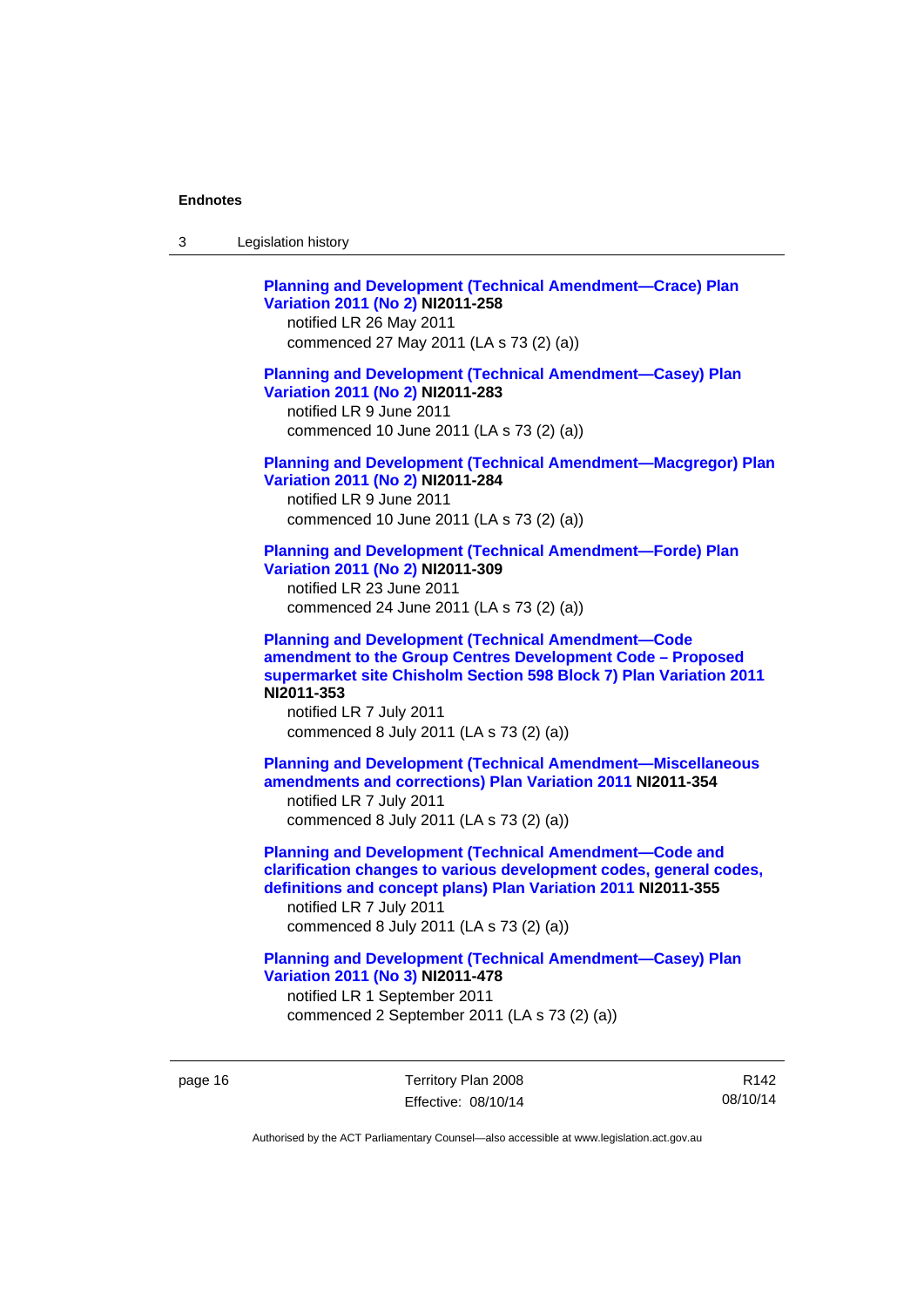### **[Planning and Development \(Technical Amendment—Crace\) Plan](http://www.legislation.act.gov.au/ni/2011-479/)  [Variation 2011 \(No 3\)](http://www.legislation.act.gov.au/ni/2011-479/) NI2011-479**  notified LR 1 September 2011 commenced 2 September 2011 (LA s 73 (2) (a)) **[Planning and Development \(Technical Amendment—Bonner\) Plan](http://www.legislation.act.gov.au/ni/2011-480/)  [Variation 2011 \(No 4\)](http://www.legislation.act.gov.au/ni/2011-480/) NI2011-480**  notified LR 1 September 2011 commenced 2 September 2011 (LA s 73 (2) (a)) **[Planning and Development \(Technical Amendment—Bonner\) Plan](http://www.legislation.act.gov.au/ni/2011-481/)  [Variation 2011 \(No 5\)](http://www.legislation.act.gov.au/ni/2011-481/) NI2011-481**  notified LR 26 August 2011 commenced 27 August 2011 (LA s 73 (2) (a)) **[Planning and Development \(Technical Amendment—Gungahlin\) Plan](http://www.legislation.act.gov.au/ni/2011-541/)  [Variation 2011 \(No 2\)](http://www.legislation.act.gov.au/ni/2011-541/) NI2011-541**  notified LR 15 September 2011 commenced 16 September 2011 (LA s 73 (2) (a)) **Variation to the Territory Plan No 302**  (as notified in [Planning and Development \(Plan Variation No 302\)](http://www.legislation.act.gov.au/ni/2011-573/)  [Notice 2011](http://www.legislation.act.gov.au/ni/2011-573/) NI2011-573) commenced 4 November 2011 ([CN2011-11](http://www.legislation.act.gov.au/cn/2011-11/)) **[Planning and Development \(Technical Amendment—Code and](http://www.legislation.act.gov.au/ni/2011-589/)  [clarification changes to various development codes, general codes,](http://www.legislation.act.gov.au/ni/2011-589/)  [definitions and concept plans\) Plan Variation 2011 \(No 2\)](http://www.legislation.act.gov.au/ni/2011-589/) NI2011-589**  notified LR 6 October 2011 commenced 7 October 2011 (LA s 73 (2) (a)) **[Planning and Development \(Technical Amendment—Miscellaneous](http://www.legislation.act.gov.au/ni/2011-590/)  [amendments and corrections\) Plan Variation 2011 \(No 2\)](http://www.legislation.act.gov.au/ni/2011-590/) NI2011-590**  notified LR 6 October 2011 commenced 7 October 2011 (LA s 73 (2) (a)) **[Planning and Development \(Technical Amendment—Yarralumla\) Plan](http://www.legislation.act.gov.au/ni/2011-650/)  [Variation 2011 \(No 1\)](http://www.legislation.act.gov.au/ni/2011-650/) NI2011-650**

notified LR 27 October 2011 commenced 28 October 2011 (LA s 73 (2) (a))

R142 08/10/14 Territory Plan 2008 Effective: 08/10/14 page 17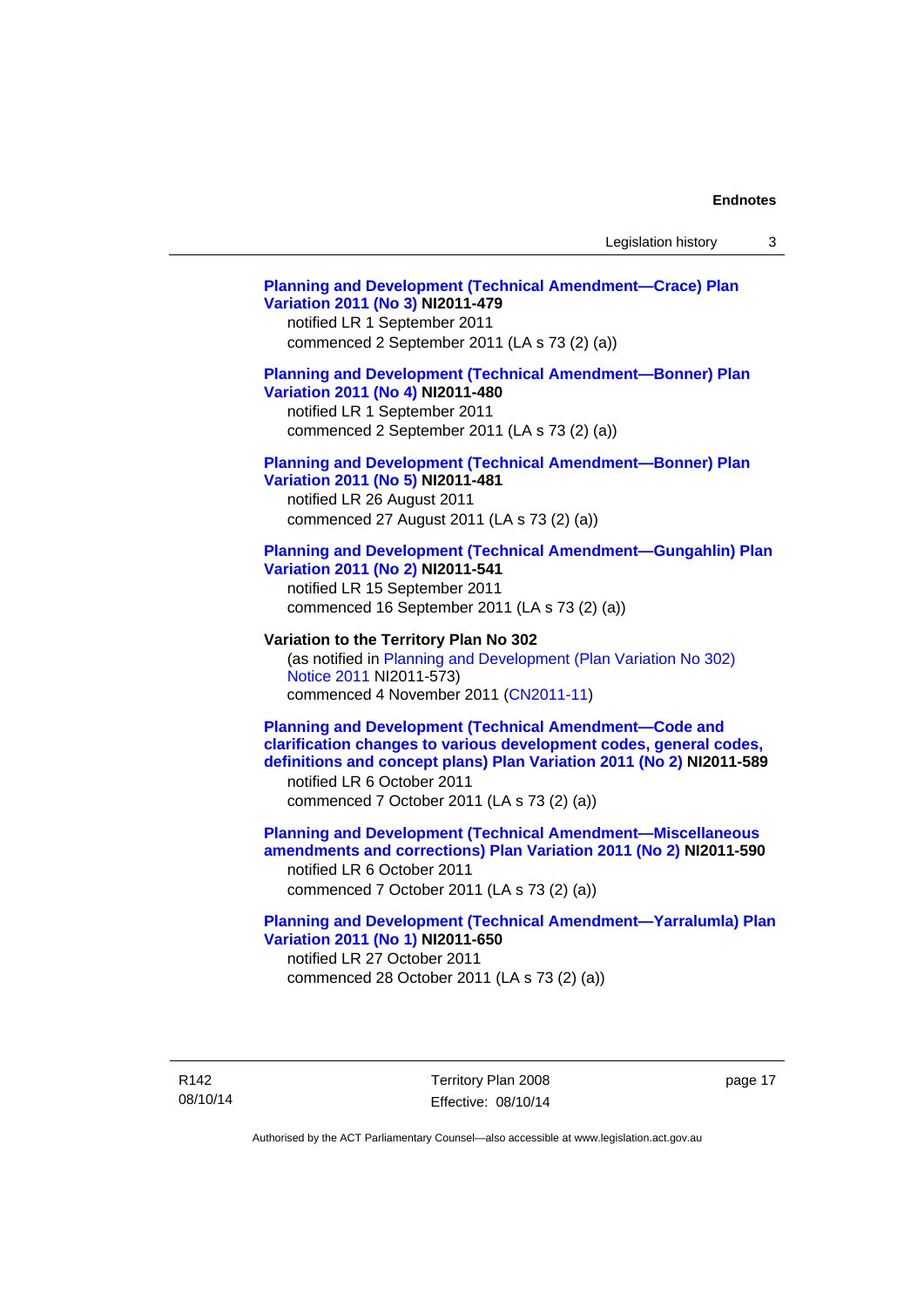| -3 | Legislation history |  |
|----|---------------------|--|
|----|---------------------|--|

### **[Planning and Development \(Technical Amendment—Casey\) Plan](http://www.legislation.act.gov.au/ni/2011-651/)  [Variation 2011 \(No 4\)](http://www.legislation.act.gov.au/ni/2011-651/) NI2011-651**

notified LR 27 October 2011 commenced 28 October 2011 (LA s 73 (2) (a))

#### **[Planning and Development \(Technical Amendment—Weston\) Plan](http://www.legislation.act.gov.au/ni/2011-652/)  [Variation 2011 \(No 1\)](http://www.legislation.act.gov.au/ni/2011-652/) NI2011-652**

notified LR 27 October 2011 commenced 28 October 2011 (LA s 73 (2) (a))

#### **[Planning and Development \(Technical Amendment—Miscellaneous](http://www.legislation.act.gov.au/ni/2011-667/)  [Amendments\) Plan Variation 2011 \(No 2\)](http://www.legislation.act.gov.au/ni/2011-667/) NI2011-667**

notified LR 3 November 2011 commenced 4 November 2011 (LA s 73 (2) (a))

#### **[Planning and Development \(Technical Amendment—Forde\) Plan](http://www.legislation.act.gov.au/ni/2011-668/)  [Variation 2011 \(No 3\)](http://www.legislation.act.gov.au/ni/2011-668/) NI2011-668**

notified LR 3 November 2011 commenced 4 November 2011 (LA s 73 (2) (a))

**Variation to the Territory Plan No 310**  (as notified in [Planning and Development \(Plan Variation No 310\)](http://www.legislation.act.gov.au/ni/2011-688/)  [Notice 2011](http://www.legislation.act.gov.au/ni/2011-688/) NI2011-688) commenced 16 December 2011 [\(CN2011-14\)](http://www.legislation.act.gov.au/cn/2011-14/)

#### **Variation to the Territory Plan No 300**  (as notified in [Planning and Development \(Plan Variation No 300\)](http://www.legislation.act.gov.au/ni/2011-691/)  [Notice 2011](http://www.legislation.act.gov.au/ni/2011-691/) NI2011-691) commenced 16 December 2011 [\(CN2011-13\)](http://www.legislation.act.gov.au/cn/2011-13/)

#### **[Planning and Development \(Technical Amendment—Watson\) Plan](http://www.legislation.act.gov.au/ni/2011-728/)  [Variation 2011 \(No 1\)](http://www.legislation.act.gov.au/ni/2011-728/) NI2011-728**

notified LR 30 November 2011 commenced 1 December 2011 (LA s 73 (2) (a))

### **[Planning and Development \(Technical Amendment—Gungahlin\) Plan](http://www.legislation.act.gov.au/ni/2011-729/)  [Variation 2011 \(No 3\)](http://www.legislation.act.gov.au/ni/2011-729/) NI2011-729**

notified LR 30 November 2011 commenced 1 December 2011 (LA s 73 (2) (a))

page 18 Territory Plan 2008 Effective: 08/10/14

R142 08/10/14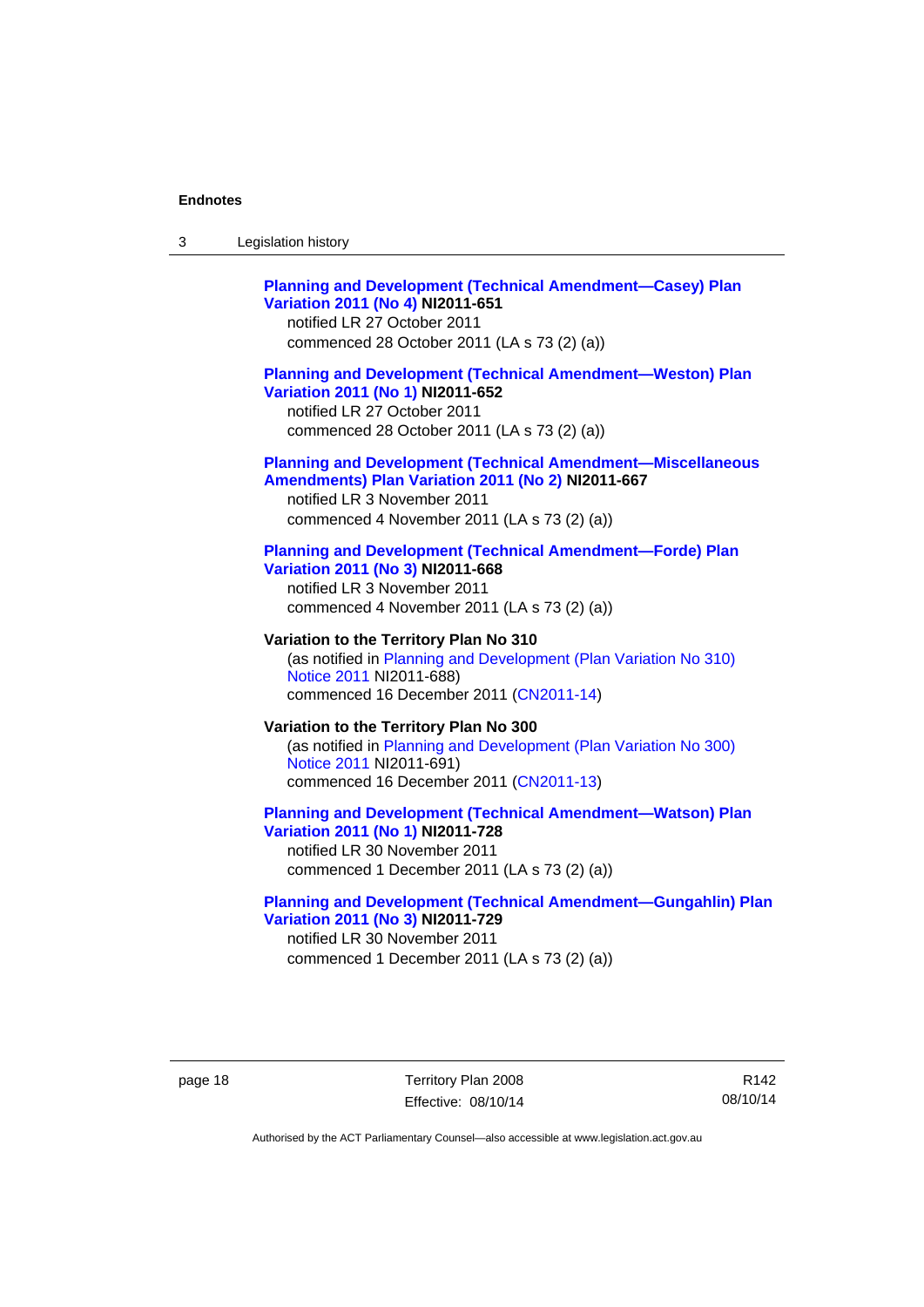Legislation history 3

**[Planning and Development \(Technical Amendment—Dunlop\) Plan](http://www.legislation.act.gov.au/ni/2011-730/)  [Variation 2011 \(No 1\)](http://www.legislation.act.gov.au/ni/2011-730/) NI2011-730**  notified LR 30 November 2011 commenced 1 December 2011 (LA s 73 (2) (a)) **[Planning and Development \(Technical Amendment—Weston\) Plan](http://www.legislation.act.gov.au/ni/2011-731/)  [Variation 2011 \(No 2\)](http://www.legislation.act.gov.au/ni/2011-731/) NI2011-731**  notified LR 30 November 2011 commenced 1 December 2011 (LA s 73 (2) (a)) **[Planning and Development \(Technical Amendment—Macgregor\) Plan](http://www.legislation.act.gov.au/ni/2011-785/)  [Variation 2011 \(No 3\)](http://www.legislation.act.gov.au/ni/2011-785/) NI2011-785**  notified LR 15 December 2011 commenced 16 December 2011 (LA s 73 (2) (a)) **[Planning and Development \(Technical Amendment—Bonner\) Plan](http://www.legislation.act.gov.au/ni/2011-786/)  [Variation 2011 \(No 6\)](http://www.legislation.act.gov.au/ni/2011-786/) NI2011-786**  notified LR 15 December 2011 commenced 16 December 2011 (LA s 73 (2) (a)) **[Planning and Development \(Technical Amendment—Code,](http://www.legislation.act.gov.au/ni/2011-787/)  [clarification and miscellaneous\) Plan Variation 2011](http://www.legislation.act.gov.au/ni/2011-787/) NI2011-787**  notified LR 15 December 2011 commenced 16 December 2011 (LA s 73 (2) (a)) **[Planning and Development \(Technical Amendment—Miscellaneous](http://www.legislation.act.gov.au/ni/2011-788/)  [amendments and corrections\) Plan Variation 2011 \(No 3\)](http://www.legislation.act.gov.au/ni/2011-788/) NI2011-788**  notified LR 15 December 2011 commenced 16 December 2011 (LA s 73 (2) (a)) **[Planning and Development \(Technical Amendment—Crace\) Plan](http://www.legislation.act.gov.au/ni/2012-26/)  [Variation 2012 \(No 1\)](http://www.legislation.act.gov.au/ni/2012-26/) NI2012-26**  notified LR 27 January 2012 commenced 28 January 2012 (LA s 73 (2) (a)) **[Planning and Development \(Technical Amendment—Franklin\) Plan](http://www.legislation.act.gov.au/ni/2012-28/)  [Variation 2012 \(No 1\)](http://www.legislation.act.gov.au/ni/2012-28/) NI2012-28**  notified LR 27 January 2012

commenced 28 January 2012 (LA s 73 (2) (a))

R142 08/10/14 Territory Plan 2008 Effective: 08/10/14 page 19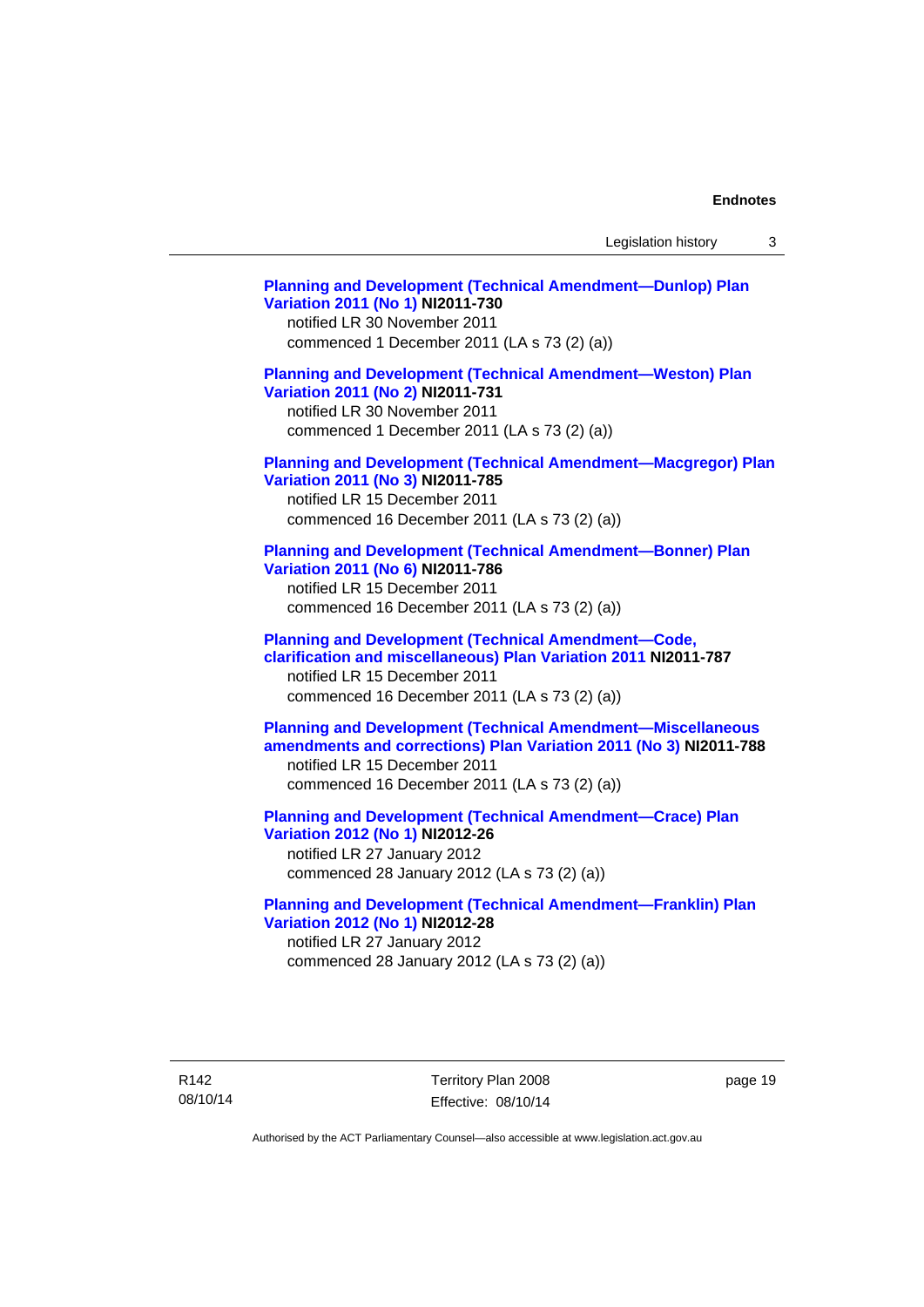| -3 | Legislation history |  |
|----|---------------------|--|
|----|---------------------|--|

**[Planning and Development \(Technical Amendment—Casey\) Plan](http://www.legislation.act.gov.au/ni/2012-29/)  [Variation 2012 \(No 1\)](http://www.legislation.act.gov.au/ni/2012-29/) NI2012-29**  notified LR 27 January 2012 commenced 28 January 2012 (LA s 73 (2) (a)) **[Planning and Development \(Technical Amendment—Forde\) Plan](http://www.legislation.act.gov.au/ni/2012-30/)  [Variation 2012 \(No 1\)](http://www.legislation.act.gov.au/ni/2012-30/) NI2012-30**  notified LR 27 January 2012 commenced 28 January 2012 (LA s 73 (2) (a)) **[Planning and Development \(Technical Amendment—Crace\) Plan](http://www.legislation.act.gov.au/ni/2012-31/)  [Variation 2012 \(No 2\)](http://www.legislation.act.gov.au/ni/2012-31/) NI2012-31**  notified LR 27 January 2012 commenced 28 January 2012 (LA s 73 (2) (a)) **[Planning and Development \(Technical Amendment—Bonner\) Plan](http://www.legislation.act.gov.au/ni/2012-32/)  [Variation 2012 \(No 1\)](http://www.legislation.act.gov.au/ni/2012-32/) NI2012-32**  notified LR 27 January 2012 commenced 28 January 2012 (LA s 73 (2) (a)) **[Planning and Development \(Technical Amendment—Crace\) Plan](http://www.legislation.act.gov.au/ni/2012-82/)  [Variation 2012 \(No 3\)](http://www.legislation.act.gov.au/ni/2012-82/) NI2012-82**  notified LR 23 February 2012 commenced 24 February 2012 (LA s 73 (2) (a)) **[Planning and Development \(Technical Amendment—Watson\) Plan](http://www.legislation.act.gov.au/ni/2012-83/)  [Variation 2012 \(No 1\)](http://www.legislation.act.gov.au/ni/2012-83/) NI2012-83**  notified LR 23 February 2012 commenced 24 February 2012 (LA s 73 (2) (a)) **[Planning and Development \(Technical Amendment—Casey\) Plan](http://www.legislation.act.gov.au/ni/2012-86/)  [Variation 2012 \(No 2\)](http://www.legislation.act.gov.au/ni/2012-86/) NI2012-86**  notified LR 27 February 2012

commenced 28 February 2012 (LA s 73 (2) (a))

**[Planning and Development \(Technical Amendment—Forde\) Plan](http://www.legislation.act.gov.au/ni/2012-87/)  [Variation 2012 \(No 2\)](http://www.legislation.act.gov.au/ni/2012-87/) NI2012-87**  notified LR 27 February 2012 commenced 28 February 2012 (LA s 73 (2) (a))

page 20 Territory Plan 2008 Effective: 08/10/14

R142 08/10/14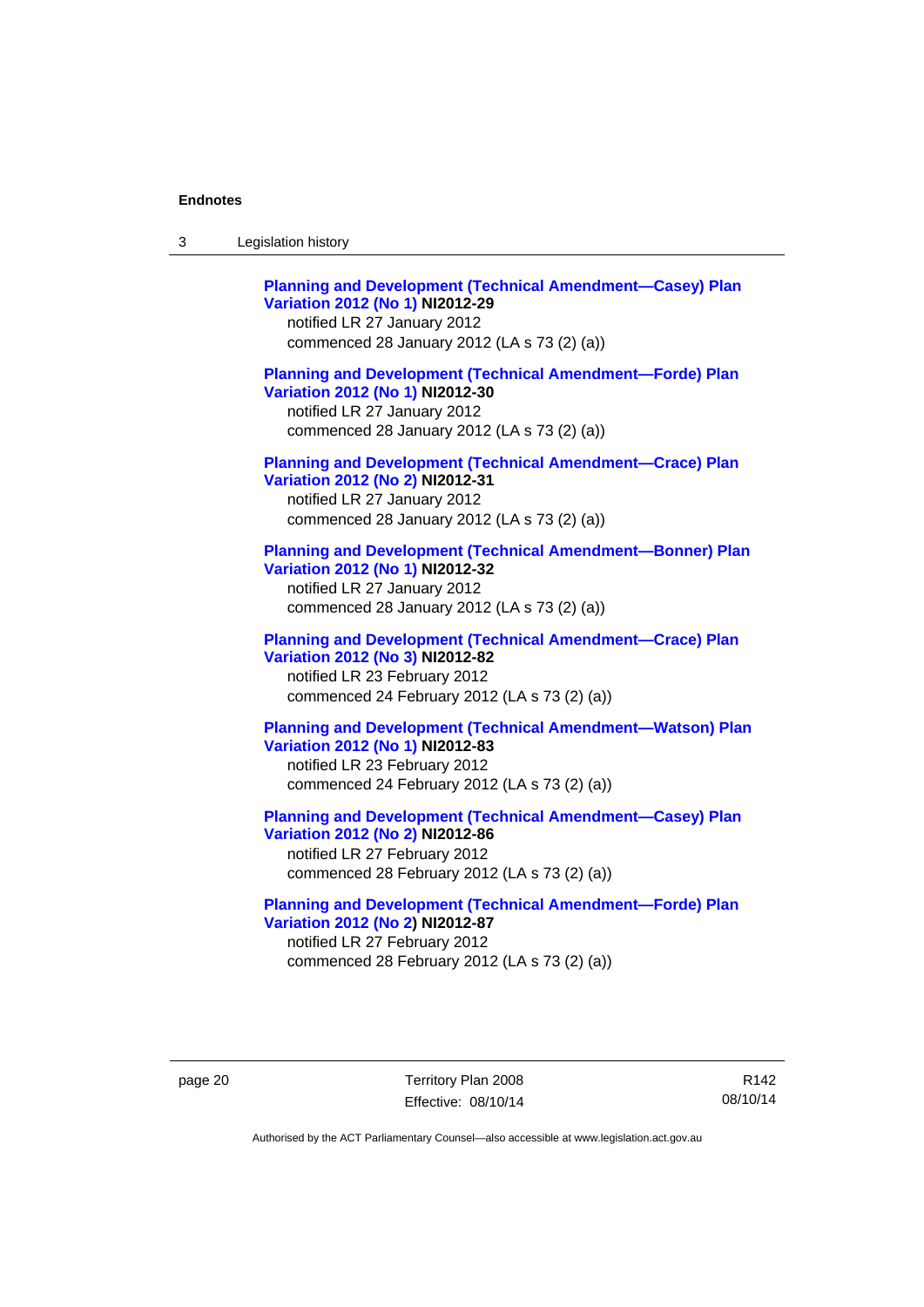Legislation history 3

**[Planning and Development \(Technical Amendment—Macgregor\) Plan](http://www.legislation.act.gov.au/ni/2012-125/)  [Variation 2012 \(No 1\)](http://www.legislation.act.gov.au/ni/2012-125/) NI2012-125**  notified LR 13 March 2012 commenced 14 March 2012 (LA s 73 (2) (a)) **[Planning and Development \(Technical Amendment—Weston\) Plan](http://www.legislation.act.gov.au/ni/2012-145/)  [Variation 2012 \(No 1\)](http://www.legislation.act.gov.au/ni/2012-145/) NI2012-145**  notified LR 19 March 2012 commenced 20 March 2012 (LA s 73 (2) (a)) **[Planning and Development \(Technical Amendment—Districts of](http://www.legislation.act.gov.au/ni/2012-146/)  [Paddys River and Tennent\) Plan Variation 2012 \(No 1\)](http://www.legislation.act.gov.au/ni/2012-146/) NI2012-146**  notified LR 20 March 2012 commenced 21 March 2012 (LA s 73 (2) (a)) **[Planning and Development \(Technical Amendment—District of](http://www.legislation.act.gov.au/ni/2012-162/)  [Molonglo Valley\) Plan Variation 2012 \(No 1\)](http://www.legislation.act.gov.au/ni/2012-162/) NI2012-162**  notified LR 27 March 2012 commenced 28 March 2012 (LA s 73 (2) (a)) **[Planning and Development \(Technical Amendment—Harrison\) Plan](http://www.legislation.act.gov.au/ni/2012-164/)  [Variation 2012 \(No 1\)](http://www.legislation.act.gov.au/ni/2012-164/) NI2012-164**  notified LR 27 March 2012 commenced 28 March 2012 (LA s 73 (2) (a)) **[Planning and Development \(Technical Amendment—Code and](http://www.legislation.act.gov.au/ni/2012-189/)  [clarification amendment\) Plan Variation 2012 \(No 1\)](http://www.legislation.act.gov.au/ni/2012-189/) NI2012-189**  notified LR 12 April 2012 commenced 13 April 2012 (LA s 73 (2) (a)) **[Planning and Development \(Technical Amendment—Miscellaneous](http://www.legislation.act.gov.au/ni/2012-190/)  [Amendments and Removal of Redundant Provisions\) Plan](http://www.legislation.act.gov.au/ni/2012-190/)  [Variation 2012 \(No 1\)](http://www.legislation.act.gov.au/ni/2012-190/) NI2012-190**  notified LR 12 April 2012 commenced 13 April 2012 (LA s 73 (2) (a)) **[Planning and Development \(Technical Amendment—Macgregor\) Plan](http://www.legislation.act.gov.au/ni/2012-194/)  [Variation 2012 \(No 2\)](http://www.legislation.act.gov.au/ni/2012-194/) NI2012-194**  notified LR 18 April 2012 commenced 19 April 2012 (LA s 73 (2) (a))

R142 08/10/14 Territory Plan 2008 Effective: 08/10/14 page 21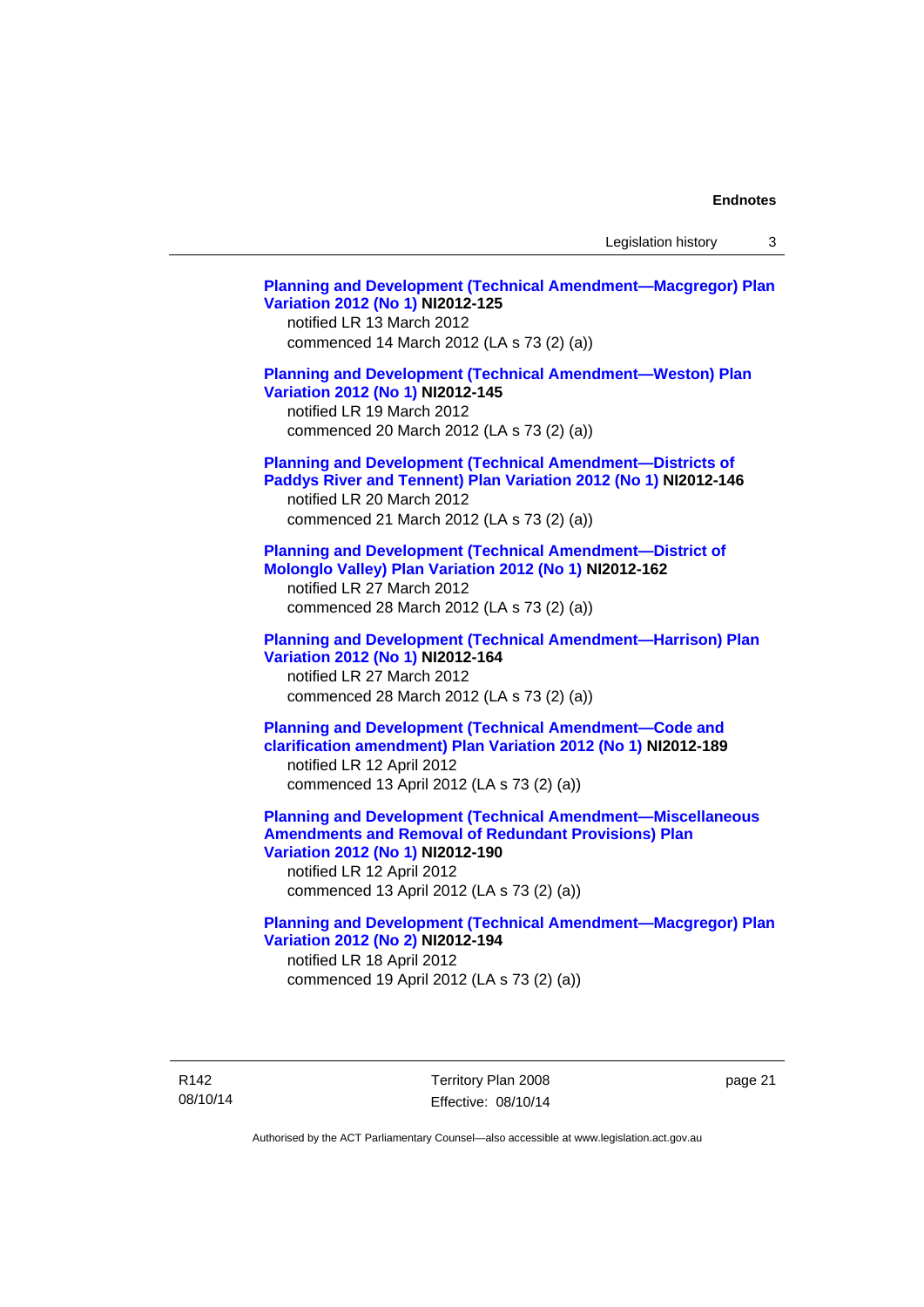3 Legislation history

## **Variation to the Territory Plan No 307**

(as notified in [Planning and Development \(Plan Variation No 307\)](http://www.legislation.act.gov.au/ni/2012-201/)  [Notice 2012](http://www.legislation.act.gov.au/ni/2012-201/) NI2012-201) commenced 18 May 2012 [\(CN2012-9\)](http://www.legislation.act.gov.au/cn/2012-9/)

### **[Planning and Development \(Technical Amendment—Wright\) Plan](http://www.legislation.act.gov.au/ni/2012-209/)  [Variation 2012 \(No 1\)](http://www.legislation.act.gov.au/ni/2012-209/) NI2012-209**

notified LR 30 April 2012 commenced 1 May 2012 (LA s 73 (2) (a))

#### **[Planning and Development \(Technical Amendment—Phillip\) Plan](http://www.legislation.act.gov.au/ni/2012-223/)  [Variation 2012 \(No 1\)](http://www.legislation.act.gov.au/ni/2012-223/) NI2012-223**

notified LR 7 May 2012 commenced 8 May 2012 (LA s 73 (2) (a))

#### **[Planning and Development \(Technical Amendment—Bonner\) Plan](http://www.legislation.act.gov.au/ni/2012-224/)  [Variation 2012 \(No 2\)](http://www.legislation.act.gov.au/ni/2012-224/) NI2012-224**

notified LR 7 May 2012 commenced 8 May 2012 (LA s 73 (2) (a))

### **[Planning and Development \(Technical Amendment—Gungahlin\) Plan](http://www.legislation.act.gov.au/ni/2012-243/)  [Variation 2012 \(No 1\)](http://www.legislation.act.gov.au/ni/2012-243/) NI2012-243**  notified LR 23 May 2012

commenced 24 May 2012 (LA s 73 (2) (a))

### **[Planning and Development \(Technical Amendment—Nicholls\) Plan](http://www.legislation.act.gov.au/ni/2012-265/)  [Variation 2012 \(No 1\)](http://www.legislation.act.gov.au/ni/2012-265/) NI2012-265**

notified LR 23 May 2012 commenced 24 May 2012 (LA s 73 (2) (a))

#### **Variation to the Territory Plan No 313**

(as notified in [Planning and Development \(Plan Variation No 313\)](http://www.legislation.act.gov.au/ni/2012-287/default.asp)  [Notice 2012](http://www.legislation.act.gov.au/ni/2012-287/default.asp) NI2012-287) commenced 7 December 2012 ([CN2012-17](http://www.legislation.act.gov.au/cn/2012-17/default.asp))

#### **[Planning and Development \(Technical Amendment—Crace\) Plan](http://www.legislation.act.gov.au/ni/2012-304/)  [Variation 2012 \(No 4\)](http://www.legislation.act.gov.au/ni/2012-304/) NI2012-304**

notified LR 19 June 2012 commenced 20 June 2012 (LA s 73 (2) (a))

page 22 Territory Plan 2008 Effective: 08/10/14

R142 08/10/14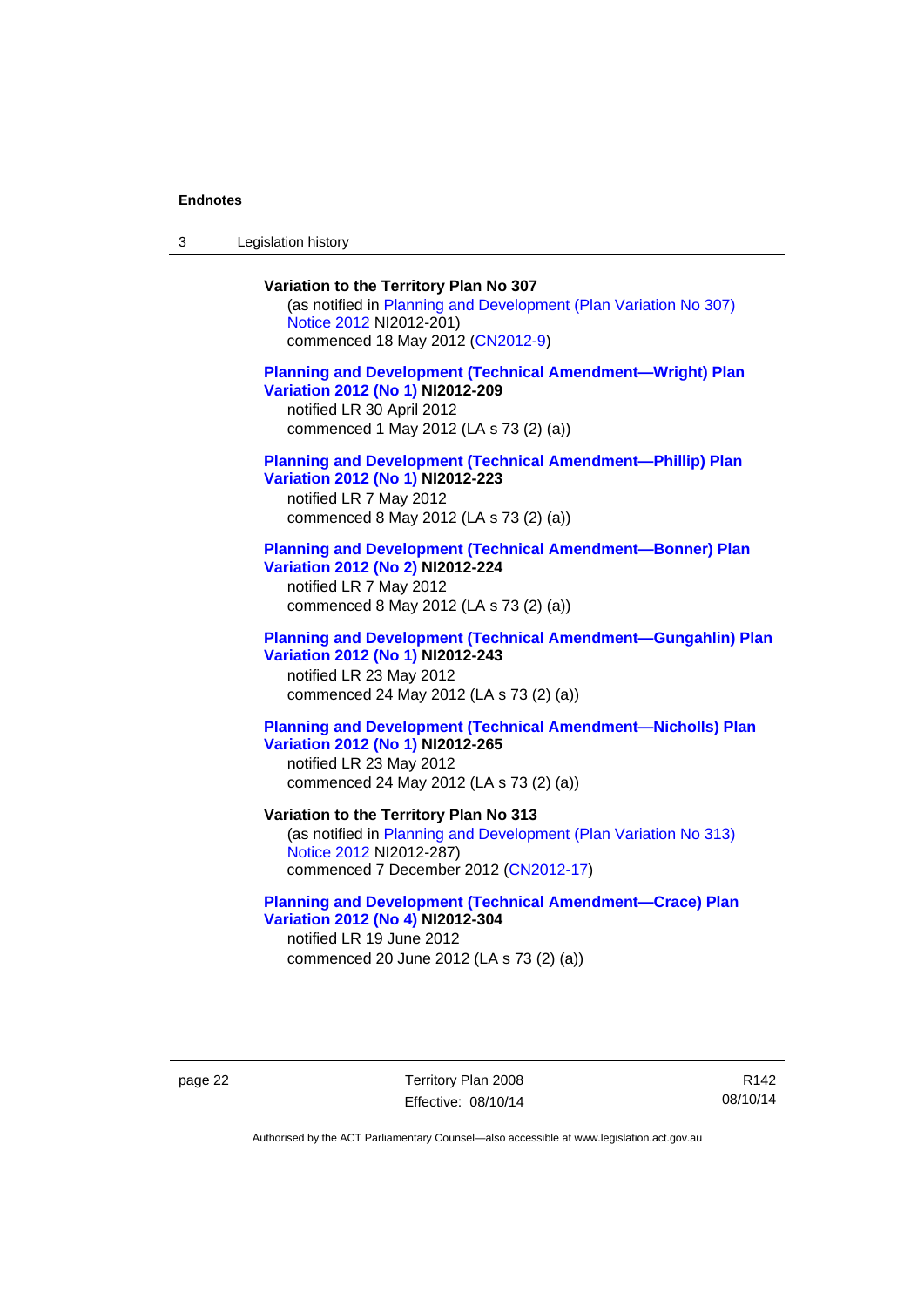Legislation history 3

## **[Planning and Development \(Technical Amendment—Wright\) Plan](http://www.legislation.act.gov.au/ni/2012-314/)  [Variation 2012 \(No 2\)](http://www.legislation.act.gov.au/ni/2012-314/) NI2012-314**  notified LR 25 June 2012 commenced 26 June 2012 (LA s 73 (2) (a)) **[Planning and Development \(Technical Amendment—Casey\) Plan](http://www.legislation.act.gov.au/ni/2012-352/)  [Variation 2012 \(No 3\)](http://www.legislation.act.gov.au/ni/2012-352/) NI2012-352**  notified LR 10 July 2012 commenced 11 July 2012 (LA s 73 (2) (a)) **Variation to the Territory Plan No 312**  (as notified in [Planning and Development \(Plan Variation No 312\)](http://www.legislation.act.gov.au/ni/2012-366/default.asp)  [Notice 2012](http://www.legislation.act.gov.au/ni/2012-366/default.asp) NI2012-366) commenced 7 December 2012 ([CN2012-16](http://www.legislation.act.gov.au/cn/2012-16/default.asp)) **[Planning and Development \(Technical Amendment—Casey\) Plan](http://www.legislation.act.gov.au/ni/2012-374/)  [Variation 2012 \(No 4\)](http://www.legislation.act.gov.au/ni/2012-374/) NI2012-374**  notified LR 19 July 2012 commenced 20 July 2012 (LA s 73 (2) (a)) **[Planning and Development \(Technical Amendment—Bonner\) Plan](http://www.legislation.act.gov.au/ni/2012-394/)  [Variation 2012 \(No 3\)](http://www.legislation.act.gov.au/ni/2012-394/) NI2012-394**  notified LR 31 July 2012 commenced 1 August 2012 (LA s 73 (2) (a)) **[Planning and Development \(Technical Amendment—Code and](http://www.legislation.act.gov.au/ni/2012-410/)  [clarification amendment\) Plan Variation 2012 \(No 2\)](http://www.legislation.act.gov.au/ni/2012-410/) NI2012-410**  notified LR 9 August 2012 commenced 10 August 2012 (LA s 73 (2) (a)) **[Planning and Development \(Technical Amendment—Code and](http://www.legislation.act.gov.au/ni/2012-411/)  [clarification amendment\) Plan Variation 2012 \(No 3\)](http://www.legislation.act.gov.au/ni/2012-411/) NI2012-411**  notified LR 9 August 2012 commenced 10 August 2012 (LA s 73 (2) (a)) **[Planning and Development \(Technical Amendment—Miscellaneous](http://www.legislation.act.gov.au/ni/2012-412/)  [Amendments\) Plan Variation 2012 \(No 1\)](http://www.legislation.act.gov.au/ni/2012-412/) NI2012-412**  notified LR 9 August 2012 commenced 10 August 2012 (LA s 73 (2) (a))

page 23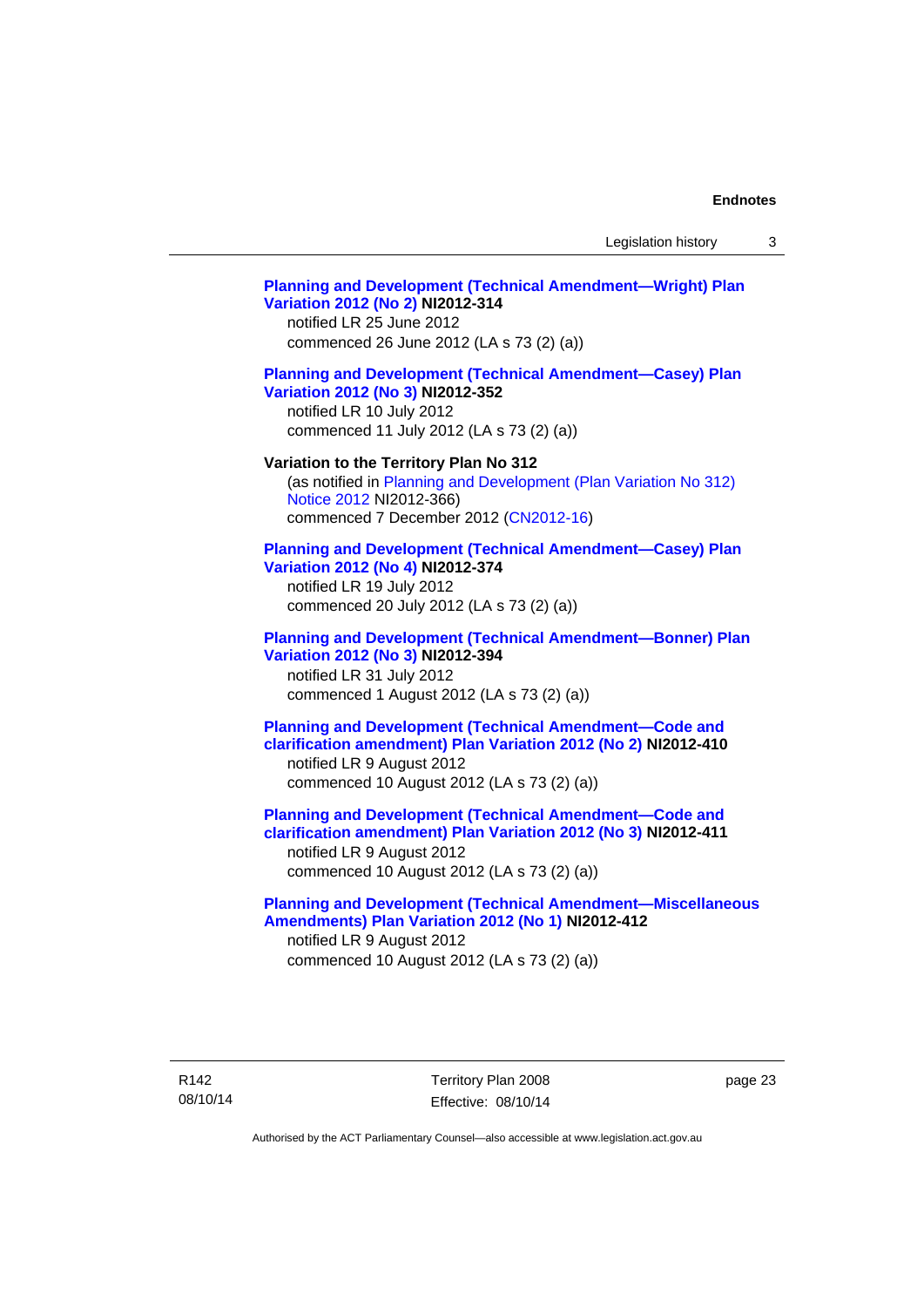| Legislation history<br>-3 |  |
|---------------------------|--|
|---------------------------|--|

| <b>Planning and Development (Technical Amendment-Casey) Plan</b><br>Variation 2012 (No 5) NI2012-476<br>notified LR 11 September 2012<br>commenced 12 September 2012 (LA s 73 (2) (a))   |
|------------------------------------------------------------------------------------------------------------------------------------------------------------------------------------------|
| <b>Planning and Development (Technical Amendment-Crace) Plan</b><br>Variation 2012 (No 5) NI2012-507<br>notified LR 20 September 2012<br>commenced 21 September 2012 (LA s 73 (2) (a))   |
| <b>Planning and Development (Technical Amendment-Casey) Plan</b><br>Variation 2012 (No 6) NI2012-568<br>notified LR 8 November 2012<br>commenced 9 November 2012 (LA s 73 (2) (a))       |
| <b>Planning and Development (Technical Amendment-Macgregor) Plan</b><br>Variation 2012 (No 3) NI2012-587<br>notified LR 19 November 2012<br>commenced 20 November 2012 (LA s 73 (2) (a)) |
| <b>Planning and Development (Technical Amendment-Belconnen) Plan</b><br><b>Variation 2012 NI2012-588</b><br>notified LR 19 November 2012<br>commenced 20 November 2012 (LA s 73 (2) (a)) |
| <b>Planning and Development (Technical Amendment-Jacka) Plan</b><br>Variation 2012 (No 1) NI2012-611<br>notified LR 4 December 2012<br>commenced 5 December 2012 (LA s 73 (2) (a))       |
| <b>Planning and Development (Technical Amendment-Casey) Plan</b><br>Variation 2012 (No 7) NI2012-612<br>notified LR 4 December 2012<br>commenced 5 December 2012 (LA s 73 (2) (a))       |

### **[Planning and Development \(Technical Amendment—Clarification,](http://www.legislation.act.gov.au/ni/2012-622/default.asp)  [Relocation and Miscellaneous Amendments\) Plan Variation 2012](http://www.legislation.act.gov.au/ni/2012-622/default.asp)  [\(No 1\)](http://www.legislation.act.gov.au/ni/2012-622/default.asp) NI2012-622**

notified LR 13 December 2012 commenced 14 December 2012 (LA s 73 (2) (a))

page 24 Territory Plan 2008 Effective: 08/10/14

R142 08/10/14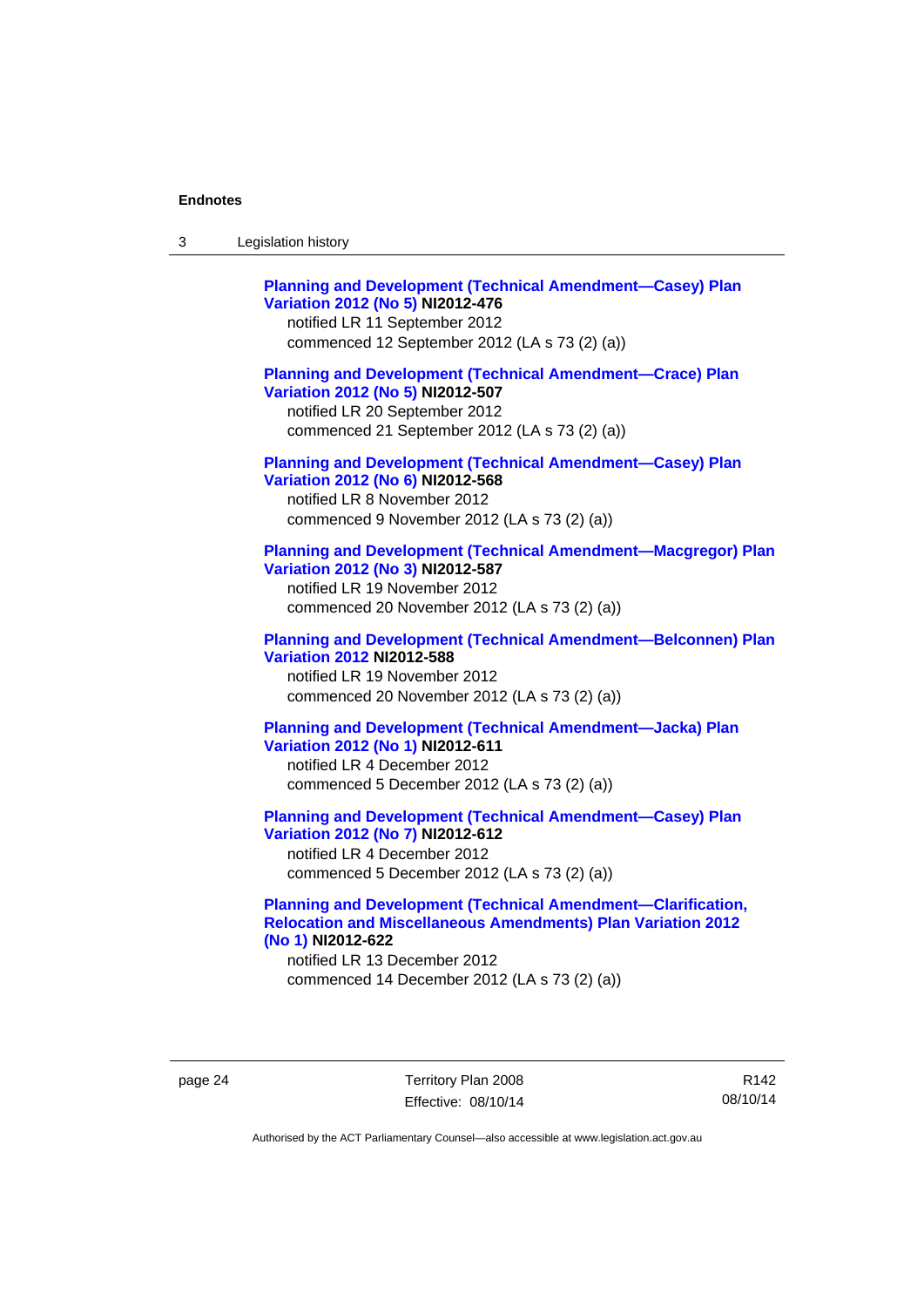| Legislation history |  |
|---------------------|--|
|---------------------|--|

| <b>Planning and Development (Technical Amendment-Code and</b><br>clarification amendment) Plan Variation 2012 (No 4) NI2012-631<br>notified LR 17 December 2012<br>commenced 18 December 2012 (LA s 73 (2) (a)) |
|-----------------------------------------------------------------------------------------------------------------------------------------------------------------------------------------------------------------|
| <b>Planning and Development (Technical Amendment-Miscellaneous</b><br>Amendments) Plan Variation 2012 (No 2) NI2012-632<br>notified LR 17 December 2012<br>commenced 18 December 2012 (LA s 73 (2) (a))         |
| <b>Planning and Development (Technical Amendment-Greenway) Plan</b><br><b>Variation 2012 NI2012-645</b><br>notified LR 20 December 2012<br>commenced 21 December 2012 (LA s 73 (2) (a))                         |
| <b>Planning and Development (Technical Amendment-Miscellaneous</b><br>Amendments) Plan Variation 2013 (No 1) NI2013-5<br>notified LR 10 January 2013<br>commenced 11 January 2013 (LA s 73 (2) (a))             |
| <b>Planning and Development (Technical Amendment-Kingston) Plan</b><br>Variation 2013 (No 1) NI2013-53<br>notified LR 5 February 2013<br>commenced 6 February 2013 (LA s 73 (2) (a))                            |
| Variation to the Territory Plan No 306<br>as notified in Planning and Development (Plan Variation No 306)<br>Notice 2013 NI2013-93)<br>commenced 5 July 2013 (CN2013-7)                                         |
| <b>Planning and Development (Technical Amendment-Jacka) Plan</b><br><b>Variation 2013 NI2013-109</b><br>notified LR 5 March 2013<br>commenced 6 March 2013 (LA s 73 (2) (a))                                    |
| Variation to the Territory Plan No 315<br>(as notified in Planning and Development (Plan Variation No 315)<br>Notice 2013 NI2013-112)                                                                           |

commenced 17 May 2013 [\(CN2013-4\)](http://www.legislation.act.gov.au/cn/2013-4/default.asp)

R142 08/10/14

Territory Plan 2008 Effective: 08/10/14 page 25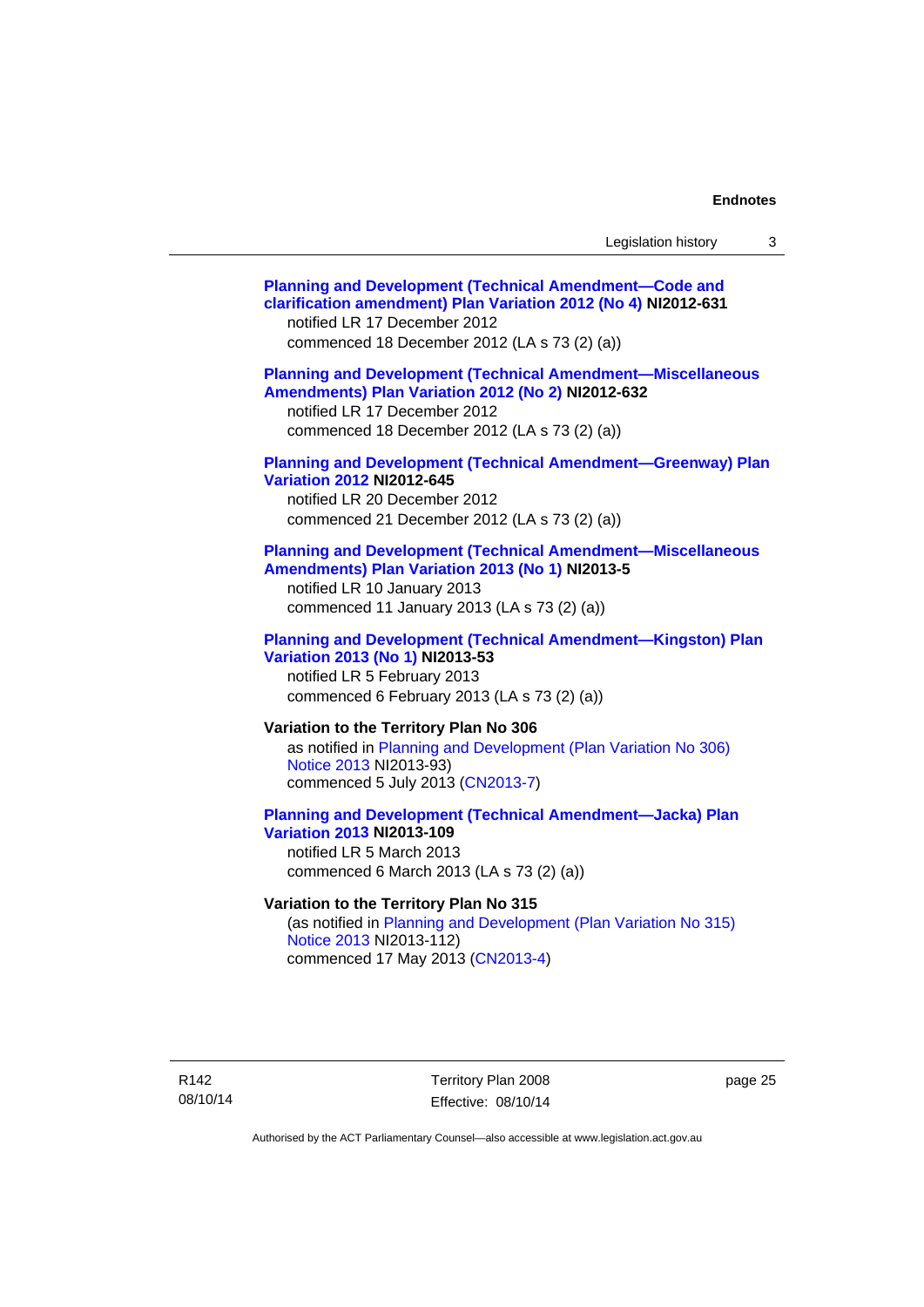3 Legislation history

### **Variation to the Territory Plan No 316**  (as notified in [Planning and Development \(Plan Variation No 316\)](http://www.legislation.act.gov.au/ni/2013-114/default.asp)  [Notice 2013](http://www.legislation.act.gov.au/ni/2013-114/default.asp) NI2013-114) commenced 17 May 2013 [\(CN2013-5\)](http://www.legislation.act.gov.au/cn/2013-5/default.asp) **[Planning and Development \(Technical Amendment—Districts of](http://www.legislation.act.gov.au/ni/2013-124/default.asp)  [Tennent and Booth\) Plan Variation 2013 \(No 1\)](http://www.legislation.act.gov.au/ni/2013-124/default.asp) NI2013-124**  notified LR 19 March 2013 commenced 20 March 2013 (LA s 73 (2) (a)) **[Planning and Development \(Technical Amendment—Griffith\) Plan](http://www.legislation.act.gov.au/ni/2013-127/default.asp)  [Variation 2013 \(No 1\)](http://www.legislation.act.gov.au/ni/2013-127/default.asp) NI2013-127**  notified LR 19 March 2013 commenced 20 March 2013 (LA s 73 (2) (a)) **[Planning and Development \(Technical Amendment—Ngunnawal\)](http://www.legislation.act.gov.au/ni/2013-146/default.asp)  [Plan Variation 2013 \(No 1\)](http://www.legislation.act.gov.au/ni/2013-146/default.asp) NI2013-146**  notified LR 3 April 2013 commenced 4 April 2013 (LA s 73 (2) (a)) **[Planning and Development \(Technical Amendment—Casey\) Plan](http://www.legislation.act.gov.au/ni/2013-147/default.asp)  [Variation 2013 \(No 1\)](http://www.legislation.act.gov.au/ni/2013-147/default.asp) NI2013-147**  notified LR 3 April 2013 commenced 4 April 2013 (LA s 73 (2) (a)) **[Planning and Development \(Technical Amendment—Miscellaneous](http://www.legislation.act.gov.au/ni/2013-207/default.asp)  [Amendments\) Plan Variation 2013 \(No 2\)](http://www.legislation.act.gov.au/ni/2013-207/default.asp) NI2013-207**  notified LR 2 May 2013 commenced 3 May 2013 (LA s 73 (2) (a)) **Variation to the Territory Plan No 311**  (as notified in [Planning and Development \(Plan Variation No 311\)](http://www.legislation.act.gov.au/ni/2013-208/default.asp)  [Notice 2013](http://www.legislation.act.gov.au/ni/2013-208/default.asp) NI2013-208) commenced 21 June 2013 ([CN2013-8\)](http://www.legislation.act.gov.au/cn/2013-8/default.asp) **[Planning and Development \(Technical Amendment—Code and](http://www.legislation.act.gov.au/ni/2013-245/default.asp)  [Clarification Amendment\) Plan Variation 2013 \(No 1\)](http://www.legislation.act.gov.au/ni/2013-245/default.asp) NI2013-245**

notified LR 30 May 2013 commenced 31 May 2013 (LA s 73 (2) (a))

page 26 Territory Plan 2008 Effective: 08/10/14

R142 08/10/14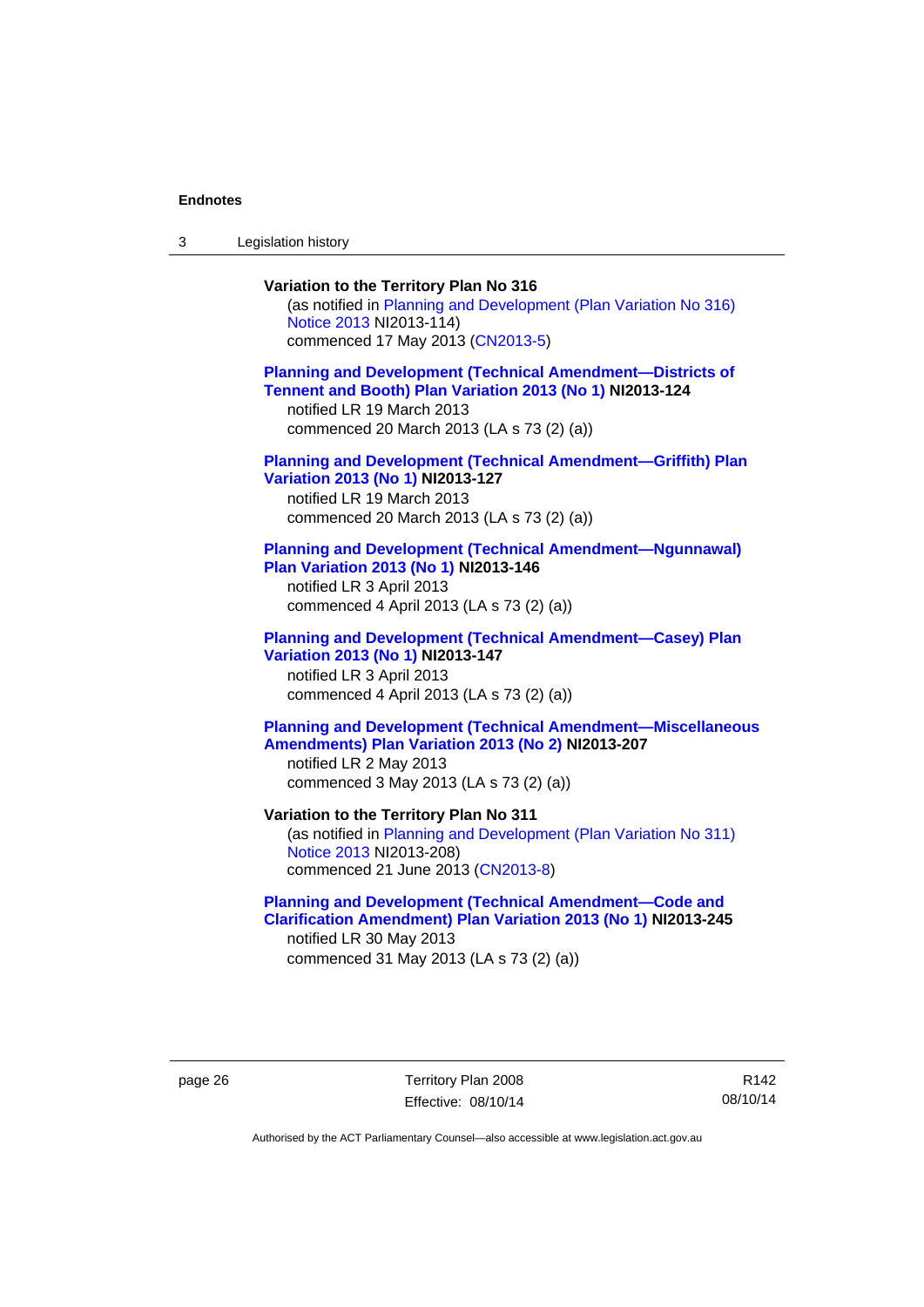Legislation history 3

| <b>Planning and Development (Technical Amendment-Miscellaneous</b><br>Amendments) Plan Variation 2013 (No 3) NI2013-246<br>notified LR 30 May 2013<br>commenced 31 May 2013 (LA s 73 (2) (a))                      |  |
|--------------------------------------------------------------------------------------------------------------------------------------------------------------------------------------------------------------------|--|
| <b>Planning and Development (Technical Amendment-Crace) Plan</b><br>Variation 2013 (No 1) NI2013-249<br>notified LR 4 June 2013<br>commenced 5 June 2013 (LA s 73 (2) (a))                                         |  |
| <b>Planning and Development (Technical Amendment-Dickson) Plan</b><br>Variation 2013 (No 1) NI2013-358<br>notified LR 20 August 2013<br>commenced 21 August 2013 (LA s 73 (2) (a))                                 |  |
| <b>Planning and Development (Technical Amendment-Miscellaneous</b><br>Amendments) Plan Variation 2013 (No 4) NI2013-390<br>notified LR 5 September 2013<br>commenced 6 September 2013 (LA s 73 (2) (a))            |  |
| <b>Planning and Development (Technical Amendment-Harrison) Plan</b><br>Variation 2013 (No 1) NI2013-402<br>notified LR 17 September 2013<br>commenced 18 September 2013 (LA s 73 (2) (a))                          |  |
| <b>Planning and Development (Technical Amendment-Ngunnawal)</b><br>Plan Variation 2013 (No 2) NI2013-435<br>notified LR 1 October 2013<br>commenced 2 October 2013 (LA s 73 (2) (a))                               |  |
| <b>Planning and Development (Technical Amendment-Code and</b><br><b>Clarification Amendment) Plan Variation 2013 (No 2) NI2013-436</b><br>notified LR 3 October 2013<br>commenced 4 October 2013 (LA s 73 (2) (a)) |  |
| <b>Planning and Development (Technical Amendment-Miscellaneous</b><br>Amendments) Plan Variation 2013 (No 5) NI2013-437<br>notified LR 3 October 2013<br>commenced 4 October 2013 (LA s 73 (2) (a))                |  |

R142 08/10/14 Territory Plan 2008 Effective: 08/10/14

page 27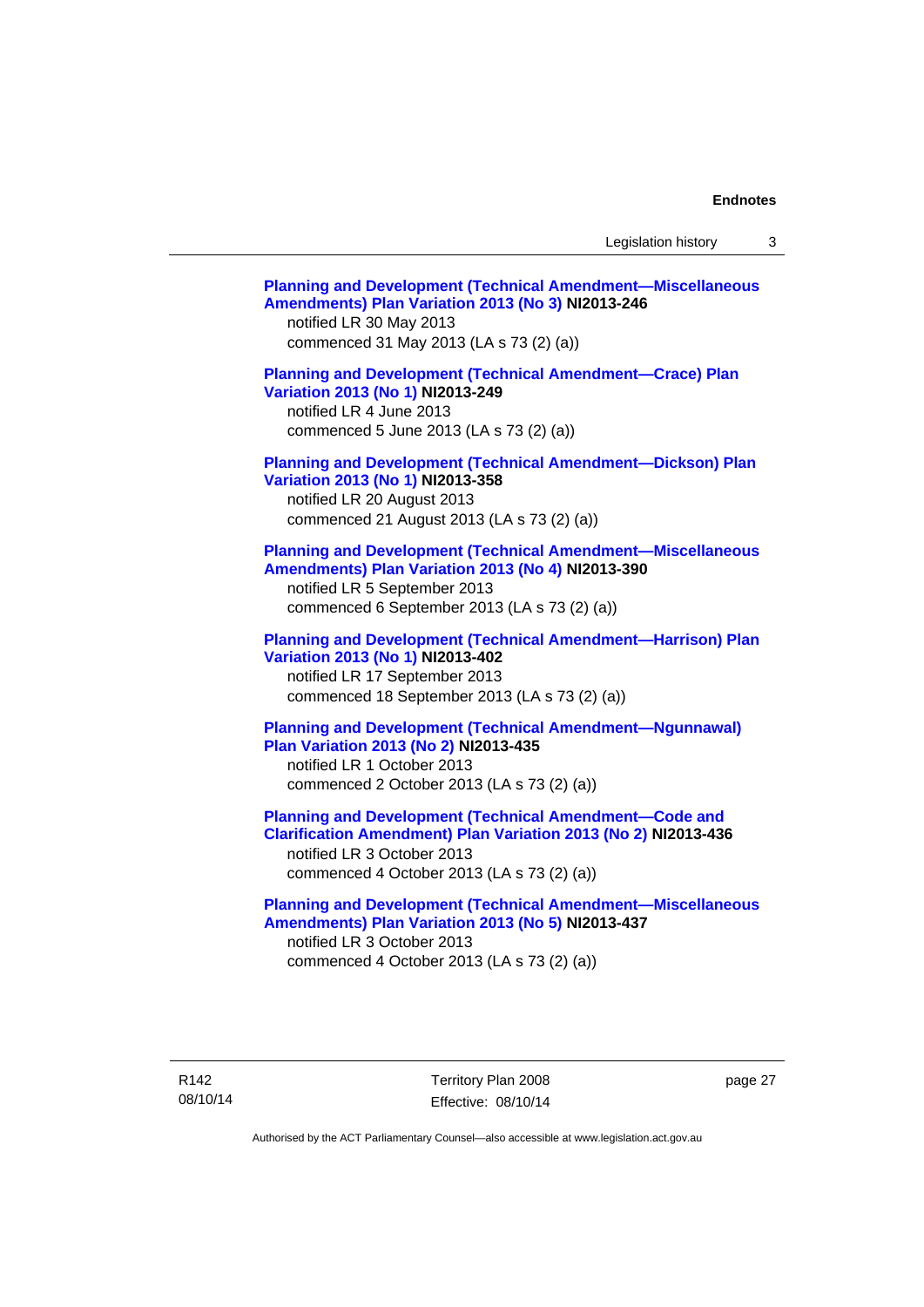| 3 | Legislation history |  |
|---|---------------------|--|
|---|---------------------|--|

### **[Planning and Development \(Technical Amendment—Amaroo\) Plan](http://www.legislation.act.gov.au/ni/2013-484/default.asp)  [Variation 2013 \(No 1\)](http://www.legislation.act.gov.au/ni/2013-484/default.asp) NI2013-484**

notified LR 29 October 2013 commenced 30 October 2013 (LA s 73 (2) (a))

#### **Variation to the Territory Plan No 305**

(as notified in [Planning and Development \(Plan Variation No 305\)](http://www.legislation.act.gov.au/ni/2013-530/default.asp)  [Notice 2013](http://www.legislation.act.gov.au/ni/2013-530/default.asp) NI2013-530) commenced 28 March 2014 [\(CN2014-4\)](http://www.legislation.act.gov.au/cn/2014-4/default.asp)

#### **[Planning and Development \(Technical Amendment—Miscellaneous](http://www.legislation.act.gov.au/ni/2013-535/default.asp)  [Amendments\) Plan Variation 2013 \(No 6\)](http://www.legislation.act.gov.au/ni/2013-535/default.asp) NI2013-535**

notified LR 28 November 2013 commenced 29 November 2013 (LA s 73 (2) (a))

#### **[Planning and Development \(Technical Amendment—Coombs\) Plan](http://www.legislation.act.gov.au/ni/2013-557/default.asp)  [Variation 2013 \(No 1\)](http://www.legislation.act.gov.au/ni/2013-557/default.asp) NI2013-557**

notified LR 10 December 2013 commenced 11 December 2013 (LA s 73 (2) (a))

### **[Planning and Development \(Technical Amendment—Macgregor\) Plan](http://www.legislation.act.gov.au/ni/2013-576/default.asp)  [Variation 2013 \(No 1\)](http://www.legislation.act.gov.au/ni/2013-576/default.asp) NI2013-576**  notified LR 16 December 2013

commenced 17 December 2013 (LA s 73 (2) (a))

#### **[Planning and Development \(Technical Amendment—code, relocation](http://www.legislation.act.gov.au/ni/2014-10/default.asp)  [and rezoning of FUA amendment\) Plan Variation 2014 \(No 1\)](http://www.legislation.act.gov.au/ni/2014-10/default.asp) NI2014-10**

notified LR 14 January 2014 commenced 15 January 2014 (LA s 73 (2) (a))

### **[Planning and Development \(Technical Amendment—Lawson\) Plan](http://www.legislation.act.gov.au/ni/2014-11/default.asp)  [Variation 2014 \(No 1\)](http://www.legislation.act.gov.au/ni/2014-11/default.asp) NI2014-11**

notified LR 14 January 2014 commenced 15 January 2014 (LA s 73 (2) (a))

### **[Planning and Development \(Technical Amendment—code,](http://www.legislation.act.gov.au/ni/2014-13/default.asp)  [clarification and redundancy amendment\) Plan Variation 2014 \(No 1\)](http://www.legislation.act.gov.au/ni/2014-13/default.asp) NI2014-13**

notified LR 16 January 2014 commenced 17 January 2014 (LA s 73 (2) (a))

page 28 Territory Plan 2008 Effective: 08/10/14

R142 08/10/14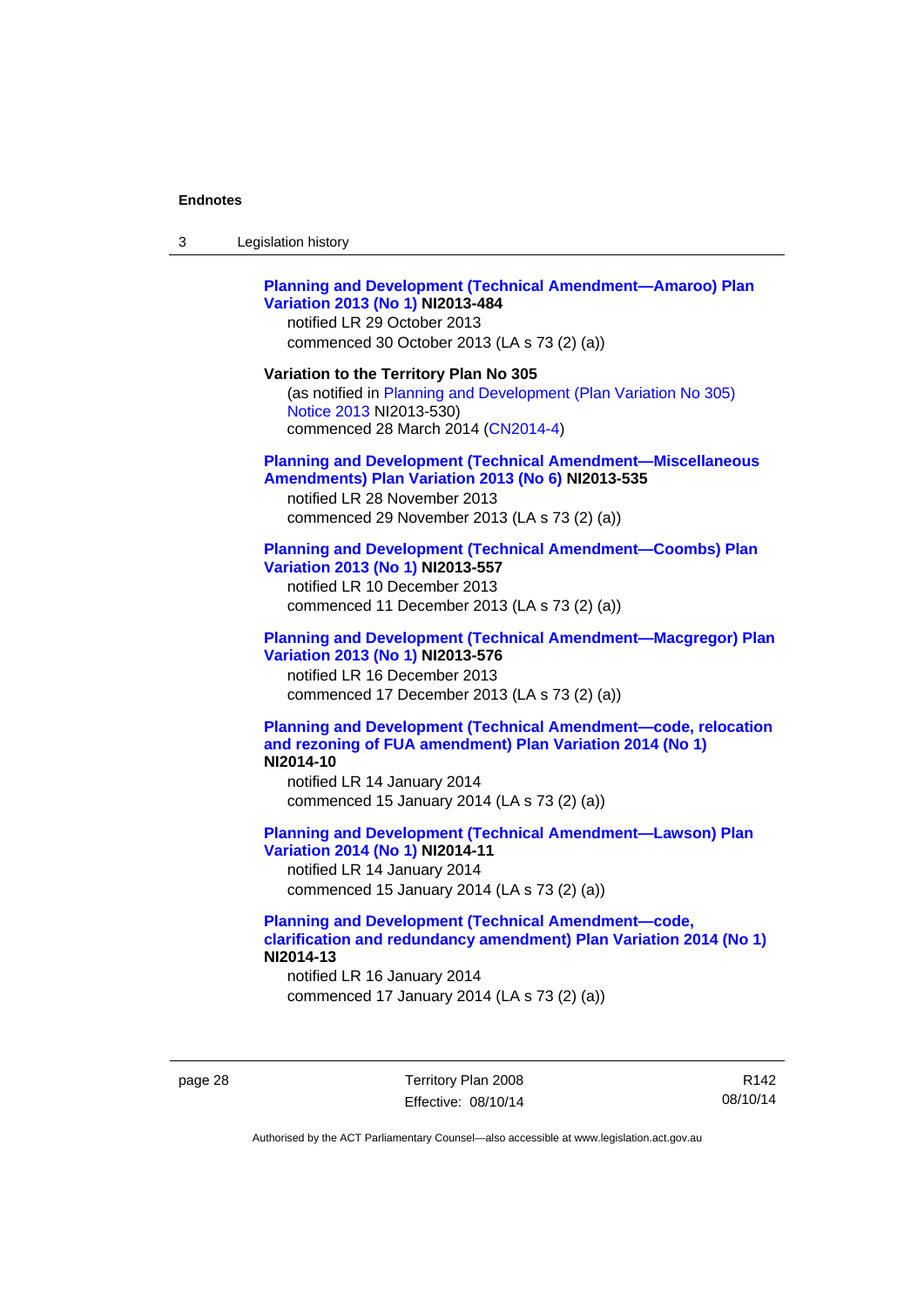### **Variation to the Territory Plan No 324**

(as notified in [Planning and Development \(Plan Variation No 324\)](http://www.legislation.act.gov.au/ni/2014-20/default.asp)  [Notice 2014](http://www.legislation.act.gov.au/ni/2014-20/default.asp) NI2014-20) commenced 4 April 2014 ([CN2014-5](http://www.legislation.act.gov.au/cn/2014-5/default.asp))

#### **[Planning and Development \(Technical Amendment—Casey\) Plan](http://www.legislation.act.gov.au/ni/2014-33/default.asp)  [Variation 2014 \(No 1\)](http://www.legislation.act.gov.au/ni/2014-33/default.asp) NI2014-33**

notified LR 4 February 2014 commenced 5 February 2014 (LA s 73 (2) (a))

#### **Variation to the Territory Plan No 308**

(as notified in [Planning and Development \(Plan Variation No 308\)](http://www.legislation.act.gov.au/ni/2014-60/default.asp)  [Notice 2014](http://www.legislation.act.gov.au/ni/2014-60/default.asp) NI2014-60) commenced 4 April 2014 ([CN2014-6](http://www.legislation.act.gov.au/cn/2014-6/default.asp))

#### **[Planning and Development \(Technical Amendment—Casey\) Plan](http://www.legislation.act.gov.au/ni/2014-89/default.asp)  [Variation 2014 \(No 2\)](http://www.legislation.act.gov.au/ni/2014-89/default.asp) NI2014-89**

notified LR 17 March 2014 commenced 18 March 2014 (LA s 73 (2) (a))

#### **[Planning and Development \(Technical Amendment—Miscellaneous](http://www.legislation.act.gov.au/ni/2014-90/default.asp)  [Amendment\) Plan Variation 2014 \(No 1\)](http://www.legislation.act.gov.au/ni/2014-90/default.asp) NI2014-90**  notified LR 20 March 2014

commenced 21 March 2014 (LA s 73 (2) (a))

### **Variation to the Territory Plan No 317**

(as notified in [Planning and Development \(Plan Variation No 317\)](http://www.legislation.act.gov.au/ni/2014-137/default.asp)  [Notice 2014](http://www.legislation.act.gov.au/ni/2014-137/default.asp) NI2014-137) commenced 30 May 2014 [\(CN2014-7\)](http://www.legislation.act.gov.au/cn/2014-7/default.asp)

### **[Planning and Development \(Technical Amendment—Lawson\) Plan](http://www.legislation.act.gov.au/ni/2014-149/default.asp)  [Variation 2014 \(No 2\)](http://www.legislation.act.gov.au/ni/2014-149/default.asp) NI2014-149**

notified LR 10 April 2014 commenced 11 April 2014 (LA s 73 (2) (a))

### **[Planning and Development \(Technical Amendment—Hume\) Plan](http://www.legislation.act.gov.au/ni/2014-152/default.asp)  [Variation 2014 \(No 1\)](http://www.legislation.act.gov.au/ni/2014-152/default.asp) NI2014-152**

notified LR 14 April 2014 commenced 15 April 2014 (LA s 73 (2) (a))

R142 08/10/14 page 29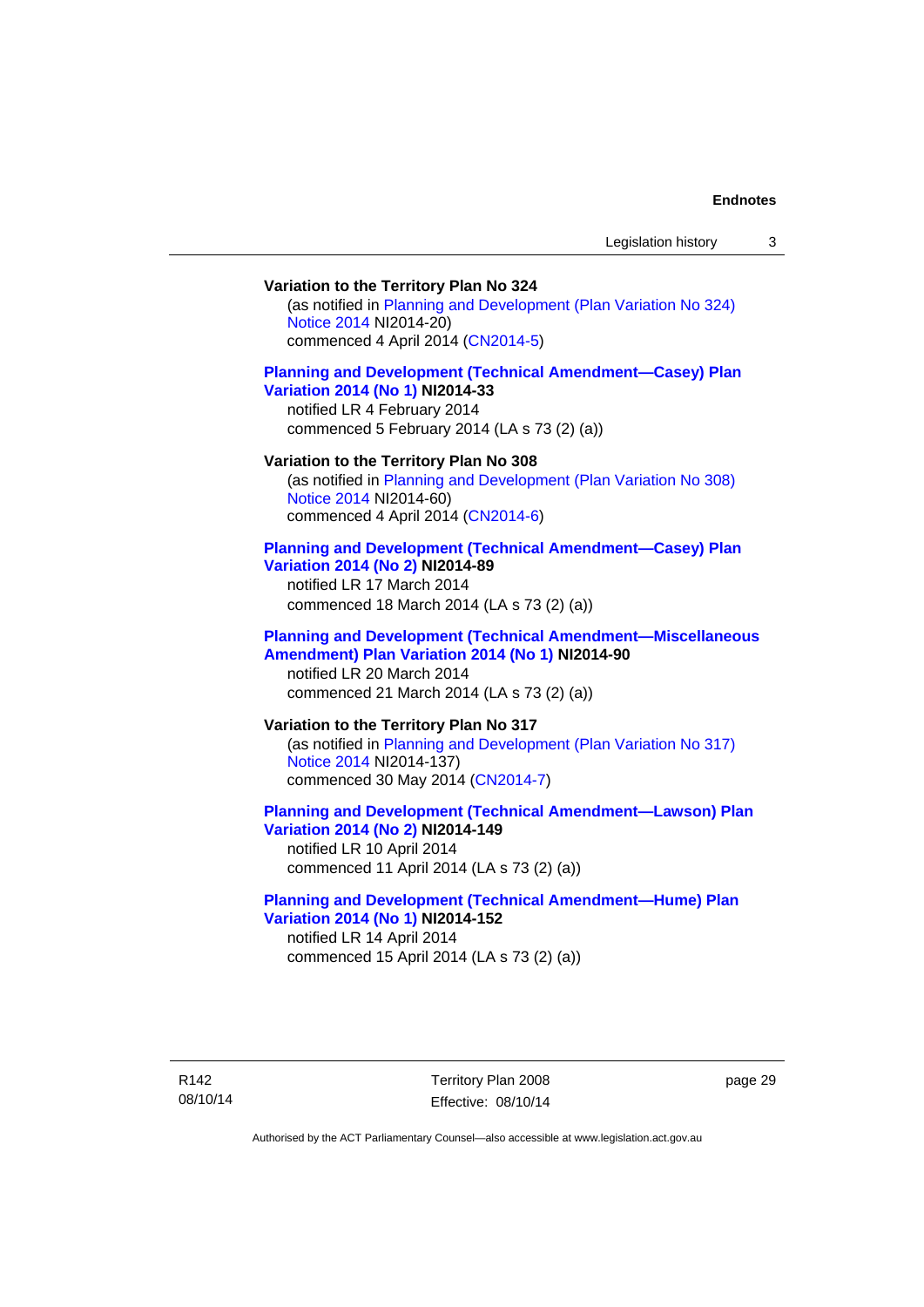| -3 | Legislation history |  |
|----|---------------------|--|
|----|---------------------|--|

#### **[Planning and Development \(Technical Amendment—Miscellaneous](http://www.legislation.act.gov.au/ni/2014-180/default.asp)  [Amendment\) Plan Variation 2014 \(No 2\)](http://www.legislation.act.gov.au/ni/2014-180/default.asp) NI2014-180**  notified LR 30 April 2014

commenced 2 May 2014 (LA s 73 (2) (b))

**Variation to the Territory Plan No 314**  (as notified in [Planning and Development \(Plan Variation No 314\)](http://www.legislation.act.gov.au/ni/2014-187/default.asp)  [Notice 2014](http://www.legislation.act.gov.au/ni/2014-187/default.asp) NI2014-187)

commenced 30 May 2014 [\(CN2014-8\)](http://www.legislation.act.gov.au/cn/2014-8/default.asp)

#### **Variation to the Territory Plan No 326**

(as notified in [Planning and Development \(Plan Variation No 326\)](http://www.legislation.act.gov.au/ni/2014-189/default.asp)  [Notice 2014](http://www.legislation.act.gov.au/ni/2014-189/default.asp) NI2014-189) commenced 30 May 2014 [\(CN2014-9\)](http://www.legislation.act.gov.au/cn/2014-9/default.asp)

#### **[Planning and Development \(Technical Amendment—Weston\) Plan](http://www.legislation.act.gov.au/ni/2014-222/default.asp)  [Variation 2014 \(No 1\)](http://www.legislation.act.gov.au/ni/2014-222/default.asp) NI2014-222**

notified LR 26 May 2014 commenced 27 May 2014 (LA s 73 (2) (a))

### **[Planning and Development \(Technical Amendment—Gungahlin\) Plan](http://www.legislation.act.gov.au/ni/2014-223/default.asp)  [Variation 2014 \(No 1\)](http://www.legislation.act.gov.au/ni/2014-223/default.asp) NI2014-223**  notified LR 26 May 2014

commenced 27 May 2014 (LA s 73 (2) (a))

### **[Planning and Development \(Technical Amendment—Lawson\) Plan](http://www.legislation.act.gov.au/ni/2014-260/default.asp)  [Variation 2014 \(No 3\)](http://www.legislation.act.gov.au/ni/2014-260/default.asp) NI2014-260**

notified LR 12 June 2014 commenced 13 June 2014 (LA s 73 (2) (a))

**[Planning and Development \(Technical Amendment—Coombs\) Plan](http://www.legislation.act.gov.au/ni/2014-268/default.asp)  [Variation 2014 \(No 1\)](http://www.legislation.act.gov.au/ni/2014-268/default.asp) NI2014-268** 

notified LR 18 June 2014 commenced 19 June 2014 (LA s 73 (2) (a))

#### **[Planning and Development \(Technical Amendment—Harrison\) Plan](http://www.legislation.act.gov.au/ni/2014-269/default.asp)  [Variation 2014 \(No 1\)](http://www.legislation.act.gov.au/ni/2014-269/default.asp) NI2014-269**  notified LR 18 June 2014

commenced 19 June 2014 (LA s 73 (2) (a))

page 30 Territory Plan 2008 Effective: 08/10/14

R142 08/10/14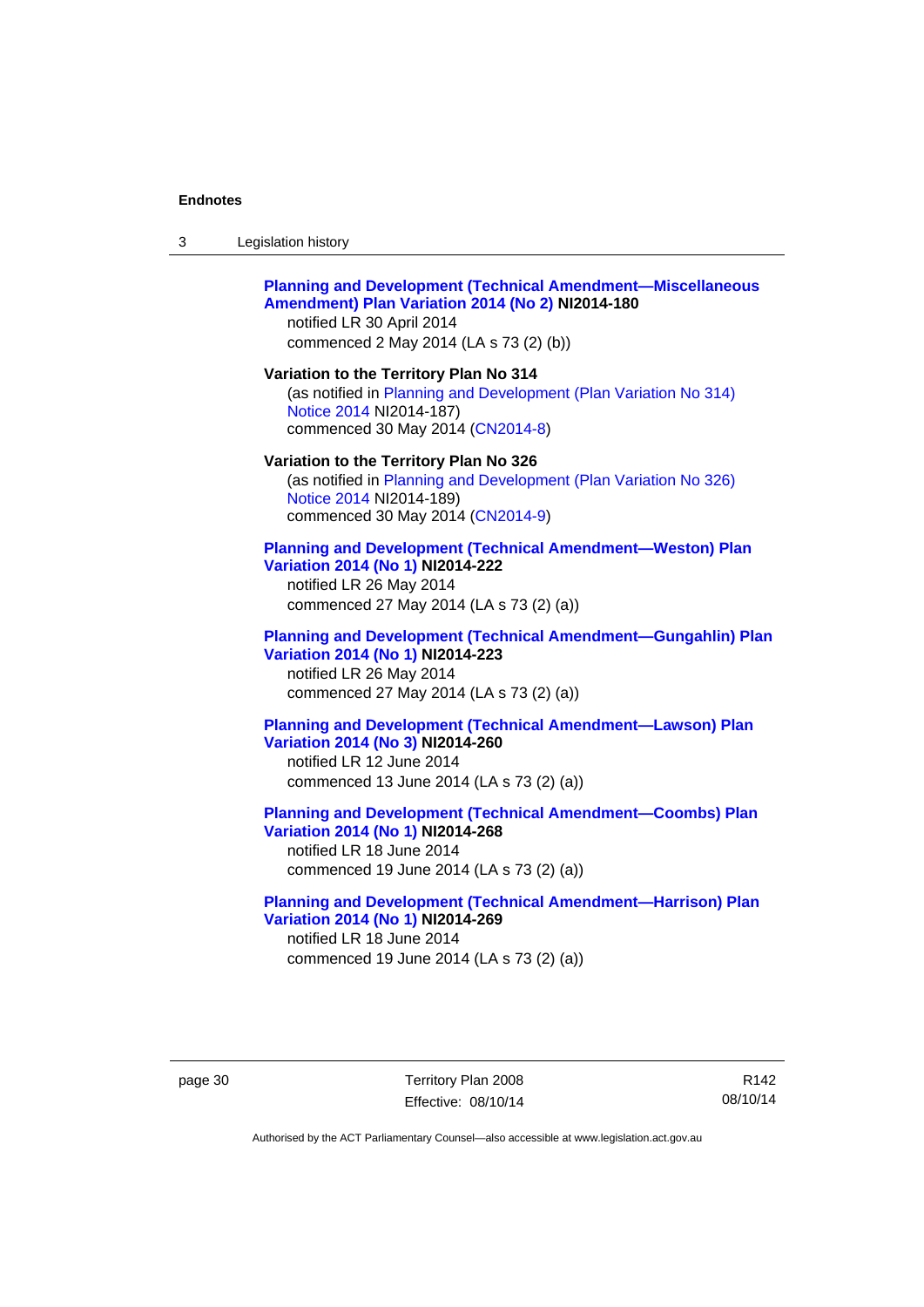## **[Planning and Development \(Technical Amendment—Clarification](http://www.legislation.act.gov.au/ni/2014-274/default.asp)  [Amendment\) Plan Variation 2014 \(No 1\)](http://www.legislation.act.gov.au/ni/2014-274/default.asp) NI2014-274**  notified LR 19 June 2014 commenced 20 June 2014 (LA s 73 (2) (a)) **[Planning and Development \(Technical Amendment—Code](http://www.legislation.act.gov.au/ni/2014-275/default.asp)  [Amendment\) Plan Variation 2014 \(No 1\)](http://www.legislation.act.gov.au/ni/2014-275/default.asp) NI2014-275**  notified LR 19 June 2014 commenced 20 June 2014 (LA s 73 (2) (a)) **[Planning and Development \(Technical Amendment—Miscellaneous](http://www.legislation.act.gov.au/ni/2014-276/default.asp)  [Amendment\) Plan Variation 2014 \(No 3\)](http://www.legislation.act.gov.au/ni/2014-276/default.asp) NI2014-276**  notified LR 19 June 2014 commenced 20 June 2014 (LA s 73 (2) (a)) **Variation to the Territory Plan No 318**  (as notified in [Planning and Development \(Plan Variation No 318\)](http://www.legislation.act.gov.au/ni/2014-294/default.asp)  [Notice 2014](http://www.legislation.act.gov.au/ni/2014-294/default.asp) NI2014-294) commenced 3 October 2014 [\(CN2014-12\)](http://www.legislation.act.gov.au/cn/2014-12/default.asp) **[Planning and Development \(Technical Amendment—Casey\) Plan](http://www.legislation.act.gov.au/ni/2014-329/default.asp)  [Variation 2014 \(No 3\)](http://www.legislation.act.gov.au/ni/2014-329/default.asp) NI2014-329**  notified LR 10 July 2014 commenced 11 July 2014 (LA s 73 (2) (a)) **[Planning and Development \(Special Variation No S323 Symonston](http://www.legislation.act.gov.au/ni/2014-371/default.asp)  [Mental Health Facility\) Special Variation 2014](http://www.legislation.act.gov.au/ni/2014-371/default.asp) NI2014-371**  notified LR 7 August 2014 commenced 8 August 2014 (LA s 73 (2) (a)) **Variation to the Territory Plan No 325**  (as notified in [Planning and Development \(Plan Variation No 325\)](http://www.legislation.act.gov.au/ni/2014-427/default.asp)  [Notice 2014](http://www.legislation.act.gov.au/ni/2014-427/default.asp) NI2014-427) commenced 3 October 2014 [\(CN2014-13\)](http://www.legislation.act.gov.au/cn/2014-13/default.asp) **[Planning and Development \(Technical Amendment—Casey\) Plan](http://www.legislation.act.gov.au/ni/2014-474/default.asp)  [Variation 2014 \(No 4\)](http://www.legislation.act.gov.au/ni/2014-474/default.asp) NI2014-474**  notified LR 7 October 2014 commenced 8 October 2014 (LA s 73 (2) (a))

R142 08/10/14 Territory Plan 2008 Effective: 08/10/14 page 31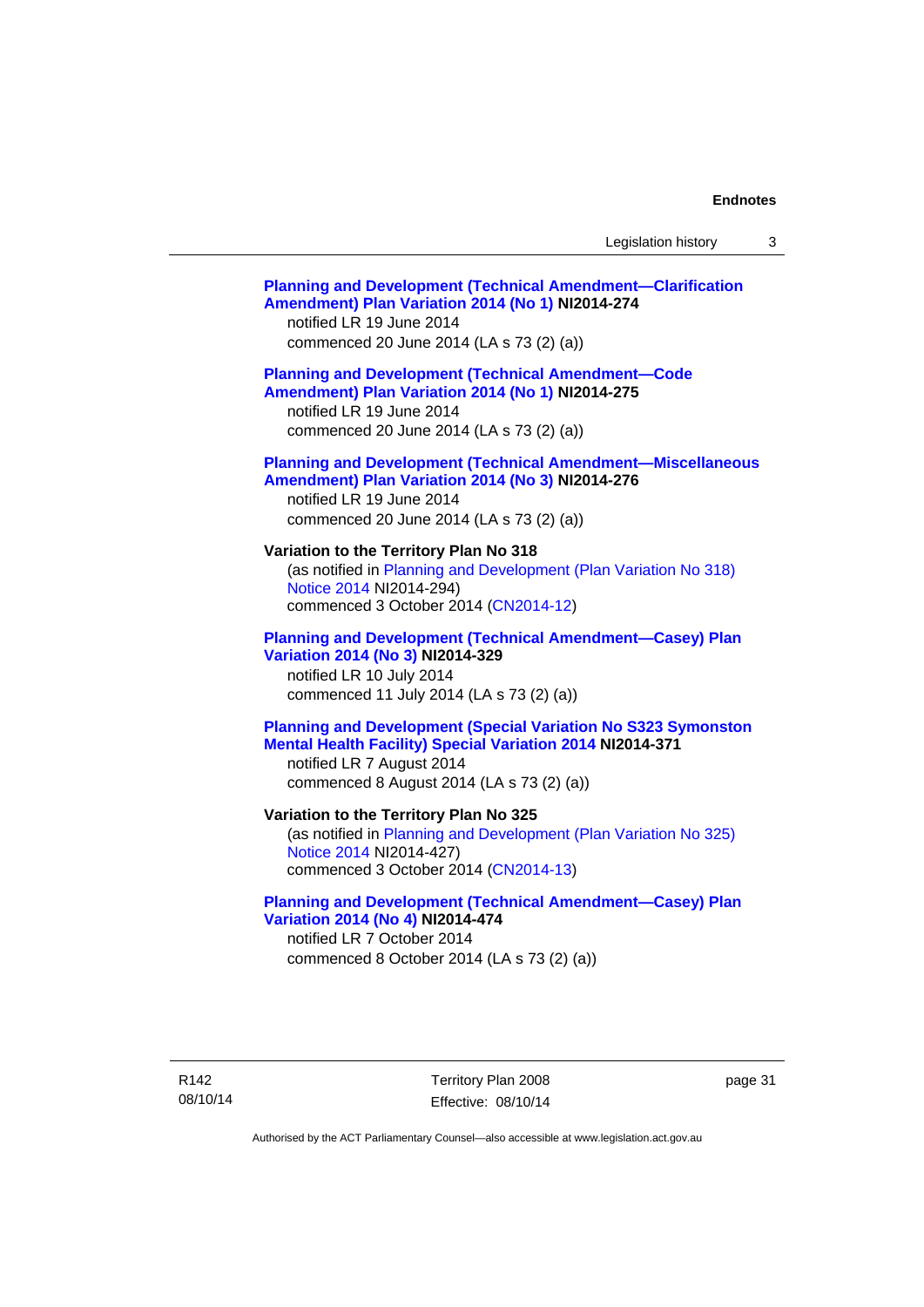4 Amendment history

## **4 Amendment history**

 **Maps** 

| <b>Maps</b>          |                                                                                                                |
|----------------------|----------------------------------------------------------------------------------------------------------------|
| reloc NI2008-590 R13 |                                                                                                                |
| Australian Capital   |                                                                                                                |
| Territory            | sub NI2008-201; NI2008-290; NI2008-298; NI2008-328;                                                            |
|                      | NI2008-336, Variation No 289, NI2008-499, NI2008-516,                                                          |
|                      | Variation No 281, NI2009-6, NI2009-17, NI2009-59,                                                              |
|                      | NI2009-70; Variation No 261; NI2009-181; NI2009-199;                                                           |
|                      | NI2009-200, NI2009-216, NI2009-217, NI2009-237,                                                                |
|                      | NI2009-238; NI2009-254; NI2009-255; NI2009-256;                                                                |
|                      | NI2009-272, NI2009-323, NI2009-338, NI2009-409,                                                                |
|                      | NI2009-410, Variation No 288, NI2009-418, NI2009-570,                                                          |
|                      | NI2009-617, NI2009-618, NI2009-619, NI2010-21, NI2010-22,                                                      |
|                      | NI2010-45; NI2010-82; NI2010-83; NI2010-84; NI2010-123;                                                        |
|                      | NI2010-124, NI2010-125, NI2010-219, NI2010-243,                                                                |
|                      | NI2010-244, NI2010-258, NI2010-246, NI2010-321,                                                                |
|                      | NI2010-370, NI2010-371, NI2010-382, NI2010-426,                                                                |
|                      | NI2010-440, NI2010-441, NI2010-538, NI2010-539,                                                                |
|                      | NI2010-540; NI2010-566; Variation No 299; NI2011-23;                                                           |
|                      | NI2011-30; NI2011-42; NI2011-126; Variation No 298;                                                            |
|                      | NI2011-153, NI2011-193, NI2011-194, NI2011-204,                                                                |
|                      | NI2011-206, NI2011-226, NI2011-237, NI2011-238,                                                                |
|                      | NI2011-255, NI2011-256, NI2011-257, NI2011-258,                                                                |
|                      | NI2011-283, NI2011-284, NI2011-309, NI2011-481,                                                                |
|                      | NI2011-478; NI2011-479; NI2011-480; NI2011-541;                                                                |
|                      | NI2011-590; NI2011-650; NI2011-651; NI2011-652;                                                                |
|                      | Variation No 302, NI2011-668, NI2011-728, NI2011-729,                                                          |
|                      | NI2011-730, NI2011-731, Variation No 300, NI2011-785,                                                          |
|                      | NI2011-786; NI2012-26; NI2012-28; NI2012-29; NI2012-30;                                                        |
|                      | NI2012-31, NI2012-32, NI2012-82, NI2012-83, NI2012-86,                                                         |
|                      | NI2012-87, NI2012-125, NI2012-145, NI2012-146,                                                                 |
|                      | NI2012-162; NI2012-164; NI2012-194; NI2012-209;                                                                |
|                      | NI2012-223; NI2012-224; Variation No 307; NI2012-243;                                                          |
|                      | NI2012-265, NI2012-304, NI2012-314, NI2012-352,                                                                |
|                      | NI2012-374, NI2012-394, NI2012-411, NI2012-476,                                                                |
|                      | NI2012-507, NI2012-568, NI2012-587, NI2012-588,<br>NI2012-611, NI2012-612; Variation No 312, Variation No 313; |
|                      | NI2012-622, NI2012-645, NI2013-53, NI2013-109,                                                                 |
|                      |                                                                                                                |
|                      | NI2013-124; NI2013-127; NI2013-146; NI2013-147;                                                                |
|                      | NI2013-249; Variation No 311; NI2013-358; NI2013-402;<br>NI2013-435, NI2013-437, NI2013-484, NI2013-557,       |
|                      | NI2013-576, NI2014-10, NI2014-11, NI2014-33, NI2014-89,                                                        |
|                      | Variation No 308; Variation No 324; NI2014-149; NI2014-222;                                                    |
|                      | NI2014-223; Variation No 314; Variation No 317, Variation                                                      |
|                      |                                                                                                                |
|                      | No 326; NI2014-260; NI2014-268; NI2014-269; NI2014-329;<br>Variation No 318, Variation No 325, NI2014-474      |
|                      |                                                                                                                |

page 32 Territory Plan 2008 Effective: 08/10/14

R142 08/10/14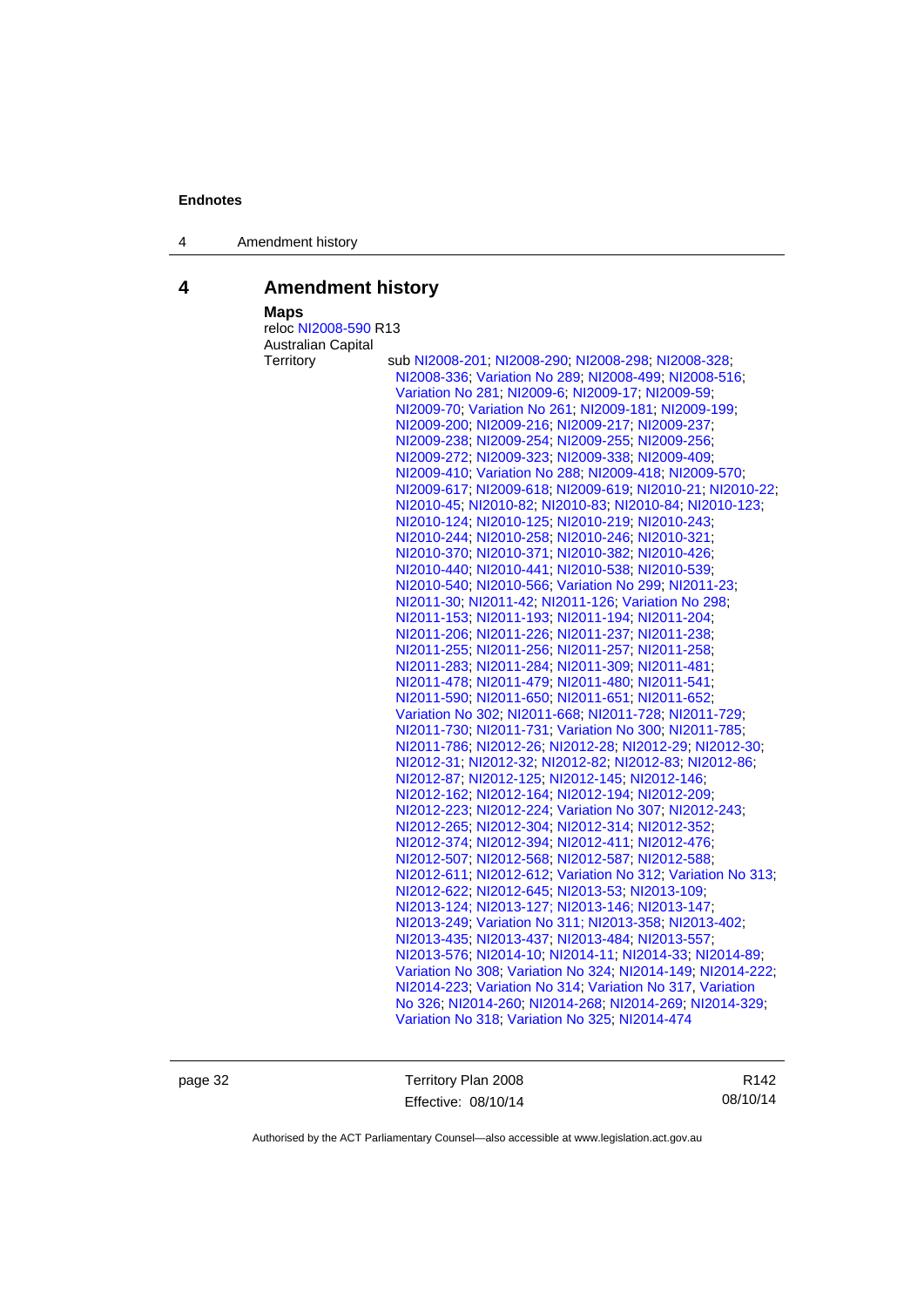|                                     | Amendment history<br>4                                                                                                                                                                                                                                                                                                                                                                                                                                                                                                                                                                                                                                                                                                                                                                                                                                                                                                                                                                                                                                                                                                                                                                                                                                                                                                                                                              |
|-------------------------------------|-------------------------------------------------------------------------------------------------------------------------------------------------------------------------------------------------------------------------------------------------------------------------------------------------------------------------------------------------------------------------------------------------------------------------------------------------------------------------------------------------------------------------------------------------------------------------------------------------------------------------------------------------------------------------------------------------------------------------------------------------------------------------------------------------------------------------------------------------------------------------------------------------------------------------------------------------------------------------------------------------------------------------------------------------------------------------------------------------------------------------------------------------------------------------------------------------------------------------------------------------------------------------------------------------------------------------------------------------------------------------------------|
| Belconnen                           | sub NI2008-298; NI2008-328; Variation No 289;<br>Variation No 281, NI2009-6, NI2009-17, NI2009-59,<br>NI2009-217; NI2009-255; NI2009-617; NI2010-123;<br>NI2010-125, NI2010-258, NI2010-538, NI2010-539,<br>NI2010-540; Variation No 299; NI2011-30; Variation No 298;<br>NI2011-193; NI2011-204; NI2011-284; Variation No 302;<br>NI2011-730; NI2011-785; NI2012-125; NI2012-194;<br>NI2012-411; NI2012-507; NI2012-587; NI2012-588; Variation<br>No 313; NI2012-622; NI2013-576; NI2014-11; NI2014-149;<br>NI2014-260; NI2014-474                                                                                                                                                                                                                                                                                                                                                                                                                                                                                                                                                                                                                                                                                                                                                                                                                                                 |
| Canberra Central<br><b>District</b> | sub NI2008-336; Variation No 281; NI2009-59;<br>Variation No 261, NI2009-338, NI2009-418, NI2010-22,<br>NI2010-246; NI2010-370; NI2010-371; Variation No 299;<br>NI2011-30, NI2011-206, NI2011-238, NI2011-590,<br>NI2011-650, Variation No 302, NI2011-728, NI2012-83,<br>Variation No 307, Variation No 313, NI2012-622, NI2013-53,<br>NI2013-127; Variation No 311; NI2013-358; Variation<br>No 308; Variation No 324; NI2014-149; Variation No 314;<br>NI2014-260; Variation No 325                                                                                                                                                                                                                                                                                                                                                                                                                                                                                                                                                                                                                                                                                                                                                                                                                                                                                             |
| Gungahlin                           | sub NI2008-201; NI2008-336; NI2008-499; NI2008-516;<br>NI2009-59, NI2009-70, NI2009-181, NI2009-199, NI2009-200,<br>NI2009-216, NI2009-237, NI2009-238, NI2009-254,<br>NI2009-256, NI2009-272, NI2009-409, NI2009-410,<br>NI2009-618; NI2009-619; NI2010-45; NI2010-82; NI2010-83;<br>NI2010-84, NI2010-124, NI2010-243, NI2010-244,<br>NI2010-258; NI2010-321; NI2010-370; NI2010-382;<br>NI2010-426, NI2010-440, NI2010-538, NI2010-539,<br>NI2010-540; NI2010-566; Variation No 299; NI2011-23;<br>NI2011-30; NI2011-42; NI2011-126; NI2011-153; NI2011-194;<br>NI2011-226, NI2011-237, NI2011-255, NI2011-256,<br>NI2011-257, NI2011-258, NI2011-283, NI2011-309,<br>NI2011-481, NI2011-478, NI2011-479, NI2011-480,<br>NI2011-541, NI2011-590, NI2011-651, Variation No 302,<br>NI2011-668, NI2011-729; Variation No 300, NI2011-786;<br>NI2012-26, NI2012-28, NI2012-29, NI2012-30, NI2012-31,<br>NI2012-32; NI2012-82; NI2012-86; NI2012-87; NI2012-164;<br>NI2012-224; NI2012-243; NI2012-265; NI2012-304;<br>NI2012-352, NI2012-374, NI2012-394, NI2012-476,<br>NI2012-507, NI2012-568, NI2012-587, NI2012-588,<br>NI2012-611, NI2012-612, NI2012-622, NI2013-109;<br>NI2013-146; NI2013-147; NI2013-249; NI2013-402;<br>NI2013-435; NI2013-437; NI2013-484; NI2014-11; NI2014-33;<br>NI2014-89, NI2014-149, NI2014-223, NI2014-260,<br>NI2014-269; NI2014-329; NI2014-474 |

R142 08/10/14

Territory Plan 2008 Effective: 08/10/14

page 33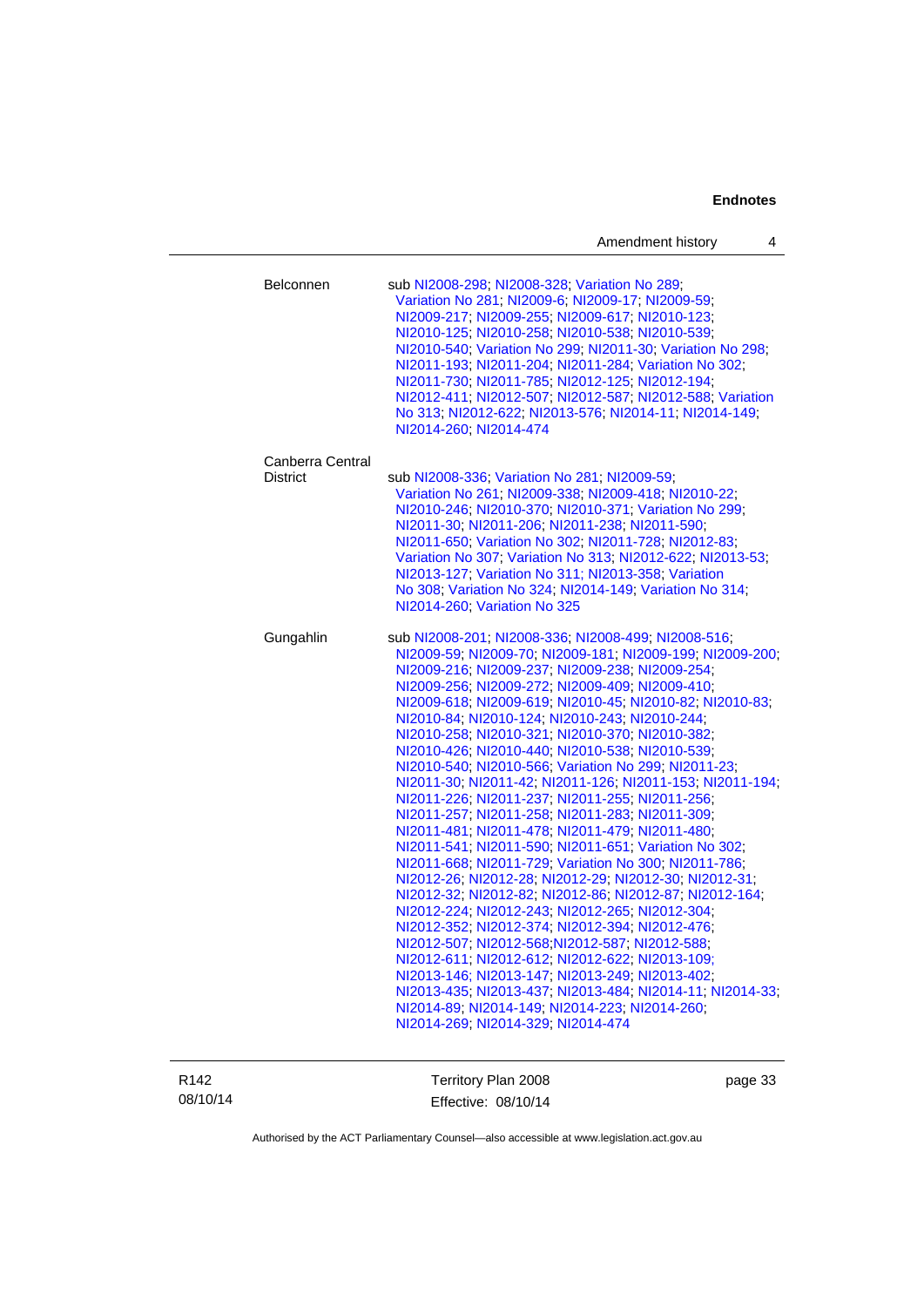| 4   | Amendment history                                                                                           |                                                                                                                                                                                                                                                                                                                     |
|-----|-------------------------------------------------------------------------------------------------------------|---------------------------------------------------------------------------------------------------------------------------------------------------------------------------------------------------------------------------------------------------------------------------------------------------------------------|
|     | Molonglo                                                                                                    | sub NI2009-6, NI2009-323, NI2010-219, NI2010-258,<br>Variation No 302; NI2012-162; NI2012-209; NI2012-314;<br>NI2012-411; NI2012-587; NI2012-588; NI2012-622;<br>NI2013-557; NI2014-10; NI2014-222; NI2014-268                                                                                                      |
|     | Tuggeranong, Hume<br>and Tharwa                                                                             | sub NI2009-570; NI2010-22; NI2010-258; Variation No 302;<br>Variation No 312; NI2012-622; NI2012-645; Variation<br>No 317; Variation No 326; Variation No 318                                                                                                                                                       |
|     | Woden Valley and<br><b>Weston Creek</b>                                                                     | sub NI2008-290, Variation No 281, NI2009-6, NI2009-323,<br>Variation No 288; NI2010-219; NI2010-258; NI2010-441;<br>NI2011-30, NI2011-652, Variation No 302, NI2011-731,<br>NI2012-145; NI2012-162; NI2012-223; NI2012-411;<br>NI2012-622; NI2014-10; NI2014-222; Variation No 317;<br>NI2014-268; Variation No 325 |
| 1.1 | Governance<br><b>Administrative Provisions</b>                                                              | am NI2012-632                                                                                                                                                                                                                                                                                                       |
|     | Map (refer s 56 of the Act)                                                                                 | am NI2012-632                                                                                                                                                                                                                                                                                                       |
|     | Development Approval                                                                                        | am NI2012-632                                                                                                                                                                                                                                                                                                       |
|     | <b>Future Urban Areas</b>                                                                                   | am NI2012-632                                                                                                                                                                                                                                                                                                       |
|     | <b>Estate Development</b><br>hdg                                                                            | sub NI2012-632<br>sub NI2010-22<br>am NI2012-632; NI2013-437                                                                                                                                                                                                                                                        |
| 2.1 | <b>Strategic Direction</b><br><b>Environmental Sustainability</b><br>1.8                                    | am NI2010-602                                                                                                                                                                                                                                                                                                       |
| 3.1 | RZ1 - Suburban Zone<br><b>Exempt Development</b>                                                            | RZ1 - RZ5 Objectives and Development Tables                                                                                                                                                                                                                                                                         |
|     | Assessable Development                                                                                      | am NI2011-788                                                                                                                                                                                                                                                                                                       |
|     | Minimum Assessment Track<br>Merit<br>Prohibited Development table<br>Development table<br>sub Variation 306 | am NI2011-788<br>am NI2009-37, Variation No 298, NI2011-354, NI2011-788<br>am NI2008-541; NI2009-324; NI2009-392<br>am NI2012-631                                                                                                                                                                                   |
|     |                                                                                                             |                                                                                                                                                                                                                                                                                                                     |

page 34 Territory Plan 2008 Effective: 08/10/14

R142 08/10/14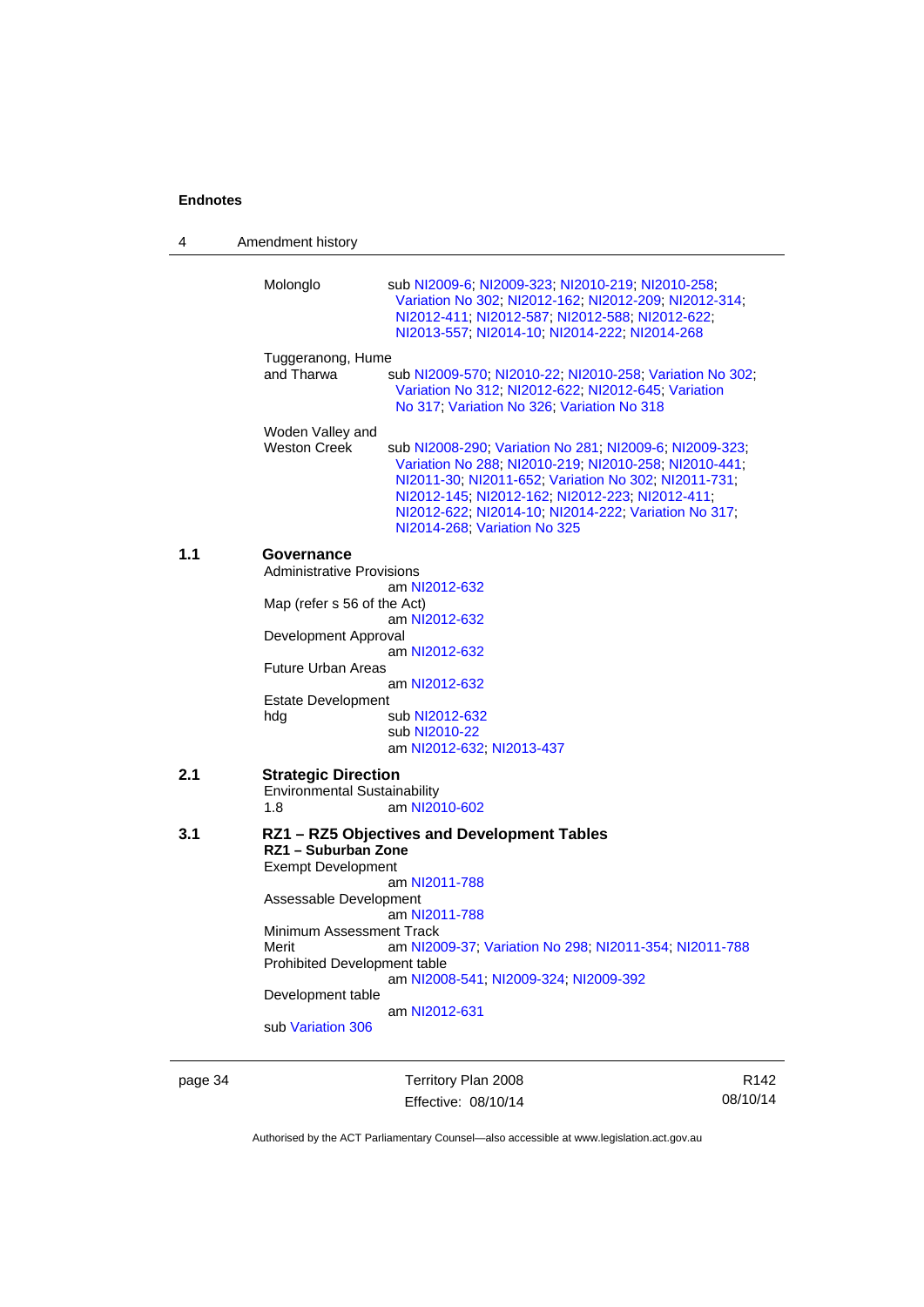Amendment history 4

#### am [NI2014-90](http://www.legislation.act.gov.au/ni/2014-90/default.asp)

**RZ2 – Suburban Core Zone**  Exempt Development am [NI2011-788](http://www.legislation.act.gov.au/ni/2011-788/) Assessable Development am [NI2011-788](http://www.legislation.act.gov.au/ni/2011-788/) Minimum Assessment Track Merit **am [NI2009-37](http://www.legislation.act.gov.au/ni/2009-37/); [NI2011-788](http://www.legislation.act.gov.au/ni/2011-788/)** Prohibited Development table am [NI2008-541](http://www.legislation.act.gov.au/ni/2008-541/); [NI2009-324](http://www.legislation.act.gov.au/ni/2009-324/); [NI2009-392](http://www.legislation.act.gov.au/ni/2009-392/) Development table am [NI2012-631](http://www.legislation.act.gov.au/ni/2012-631/default.asp)

sub [Variation 306](http://www.legislation.act.gov.au/ni/2013-93/default.asp) am [NI2014-90](http://www.legislation.act.gov.au/ni/2014-90/default.asp)

#### **RZ3 – Urban Residential Zone**

Exempt Development am [NI2011-788](http://www.legislation.act.gov.au/ni/2011-788/) Assessable Development am [NI2011-788](http://www.legislation.act.gov.au/ni/2011-788/) Minimum Assessment Track<br>Merit am NI20 am [NI2009-37](http://www.legislation.act.gov.au/ni/2009-37/); [NI2011-788](http://www.legislation.act.gov.au/ni/2011-788/) Prohibited Development table am [NI2008-541](http://www.legislation.act.gov.au/ni/2008-541/); [NI2009-324](http://www.legislation.act.gov.au/ni/2009-324/); [NI2009-392](http://www.legislation.act.gov.au/ni/2009-392/) Development table

 am [NI2012-631](http://www.legislation.act.gov.au/ni/2012-631/default.asp) sub [Variation 306](http://www.legislation.act.gov.au/ni/2013-93/default.asp)

am [NI2014-90](http://www.legislation.act.gov.au/ni/2014-90/default.asp)

### **RZ4 – Medium Density Residential Zone**

Exempt Development am [NI2011-788](http://www.legislation.act.gov.au/ni/2011-788/) Assessable Development am [NI2011-788](http://www.legislation.act.gov.au/ni/2011-788/) Minimum Assessment Track<br>Merit am NI20 am [NI2009-37](http://www.legislation.act.gov.au/ni/2009-37/); [NI2011-788](http://www.legislation.act.gov.au/ni/2011-788/) Prohibited Development table am [NI2008-541](http://www.legislation.act.gov.au/ni/2008-541/); [NI2009-324](http://www.legislation.act.gov.au/ni/2009-324/); [NI2009-392](http://www.legislation.act.gov.au/ni/2009-392/)

Development table

am [NI2012-631](http://www.legislation.act.gov.au/ni/2012-631/default.asp)

sub [Variation 306](http://www.legislation.act.gov.au/ni/2013-93/default.asp) am [NI2014-90](http://www.legislation.act.gov.au/ni/2014-90/default.asp)

#### **RZ5 – High Density Residential Zone**

Exempt Development am [NI2011-788](http://www.legislation.act.gov.au/ni/2011-788/)

R142 08/10/14 Territory Plan 2008 Effective: 08/10/14 page 35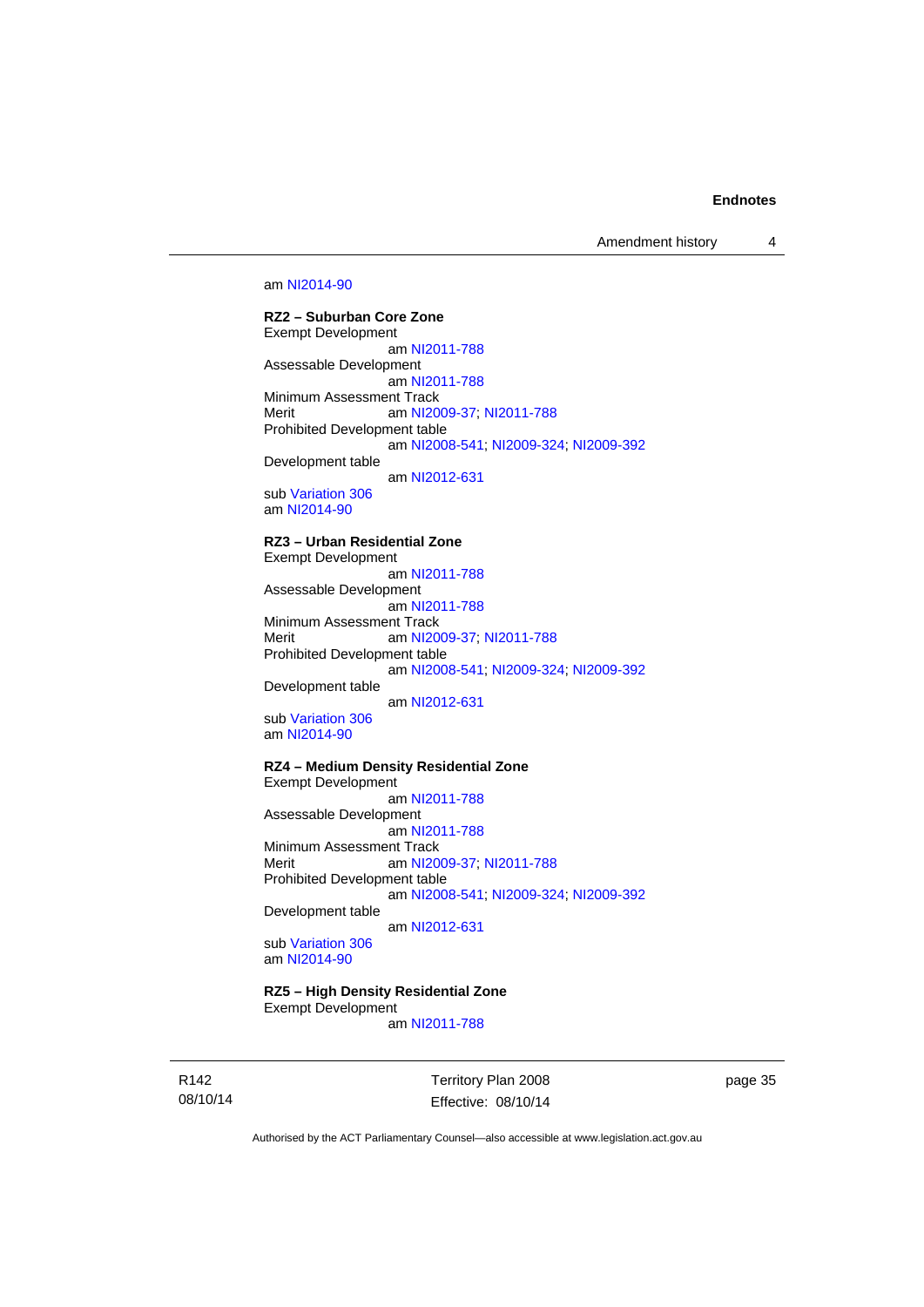| 4 | Amendment history |
|---|-------------------|
|---|-------------------|

Assessable Development am [NI2011-788](http://www.legislation.act.gov.au/ni/2011-788/) Minimum Assessment Track<br>Merit am NI20 am [NI2008-590](http://www.legislation.act.gov.au/ni/2008-590/default.asp); [NI2009-37](http://www.legislation.act.gov.au/ni/2009-37/); [NI2011-788](http://www.legislation.act.gov.au/ni/2011-788/) Prohibited Development table am [NI2008-541](http://www.legislation.act.gov.au/ni/2008-541/); [NI2009-324](http://www.legislation.act.gov.au/ni/2009-324/); [NI2009-392](http://www.legislation.act.gov.au/ni/2009-392/) Development table am [NI2012-631](http://www.legislation.act.gov.au/ni/2012-631/default.asp) sub [Variation 306](http://www.legislation.act.gov.au/ni/2013-93/default.asp) am [NI2014-90](http://www.legislation.act.gov.au/ni/2014-90/default.asp)

### **3.2 Residential Zones Development Code orig 3.2**  renum as 3.3

**pres 3.2**  ins [Variation 306](http://www.legislation.act.gov.au/ni/2013-93/default.asp) am [NI2013-436](http://www.legislation.act.gov.au/ni/2013-436/default.asp); [NI2014-13](http://www.legislation.act.gov.au/ni/2014-13/default.asp); [NI2014-90](http://www.legislation.act.gov.au/ni/2014-90/default.asp); [NI2014-275](http://www.legislation.act.gov.au/ni/2014-275/default.asp)

**3.3 Single Dwelling Housing Development Code** 

| orig 3.3                        |                                                                |
|---------------------------------|----------------------------------------------------------------|
| renum as 3.4                    |                                                                |
| pres <sub>3.3</sub>             |                                                                |
| $(\text{prev } 3.2)$            |                                                                |
| Introduction                    | am NI2008-542, NI2009-38; NI2009-488; NI2010-22;<br>NI2012-622 |
|                                 | Relevant codes ins NI2012-622                                  |
|                                 | Part A(1) – RZ1 – Suburban Zone                                |
| Element 1                       |                                                                |
| ltem 1.1 hdg                    | sub NI2008-289                                                 |
| R <sub>1</sub> , C <sub>1</sub> | sub NI2008-289                                                 |
| R1                              | am NI2009-487                                                  |
| Element 2                       |                                                                |
| Item $2.1$                      | sub NI2008-542                                                 |
| Item $2.2$                      |                                                                |
| R3                              | am NI2009-324                                                  |
| R4                              | sub NI2009-487                                                 |
|                                 |                                                                |
|                                 | Part A(2) - RZ2 - Suburban Core Zone                           |
| Element 2                       |                                                                |
| $H \sim 24$                     | $\sim$ $\mu$ MIOOOO E10                                        |

| Item $2.1$      | sub NI2008-542 |
|-----------------|----------------|
| Item $2.2$      |                |
| R6              | am NI2009-324  |
| Item 2.3 hdg    | sub NI2008-289 |
| Item $2.3$      | sub NI2008-542 |
| <b>R6A, C6A</b> | ins NI2008-289 |
|                 | sub NI2009-487 |
|                 |                |

page 36 Territory Plan 2008 Effective: 08/10/14

R142 08/10/14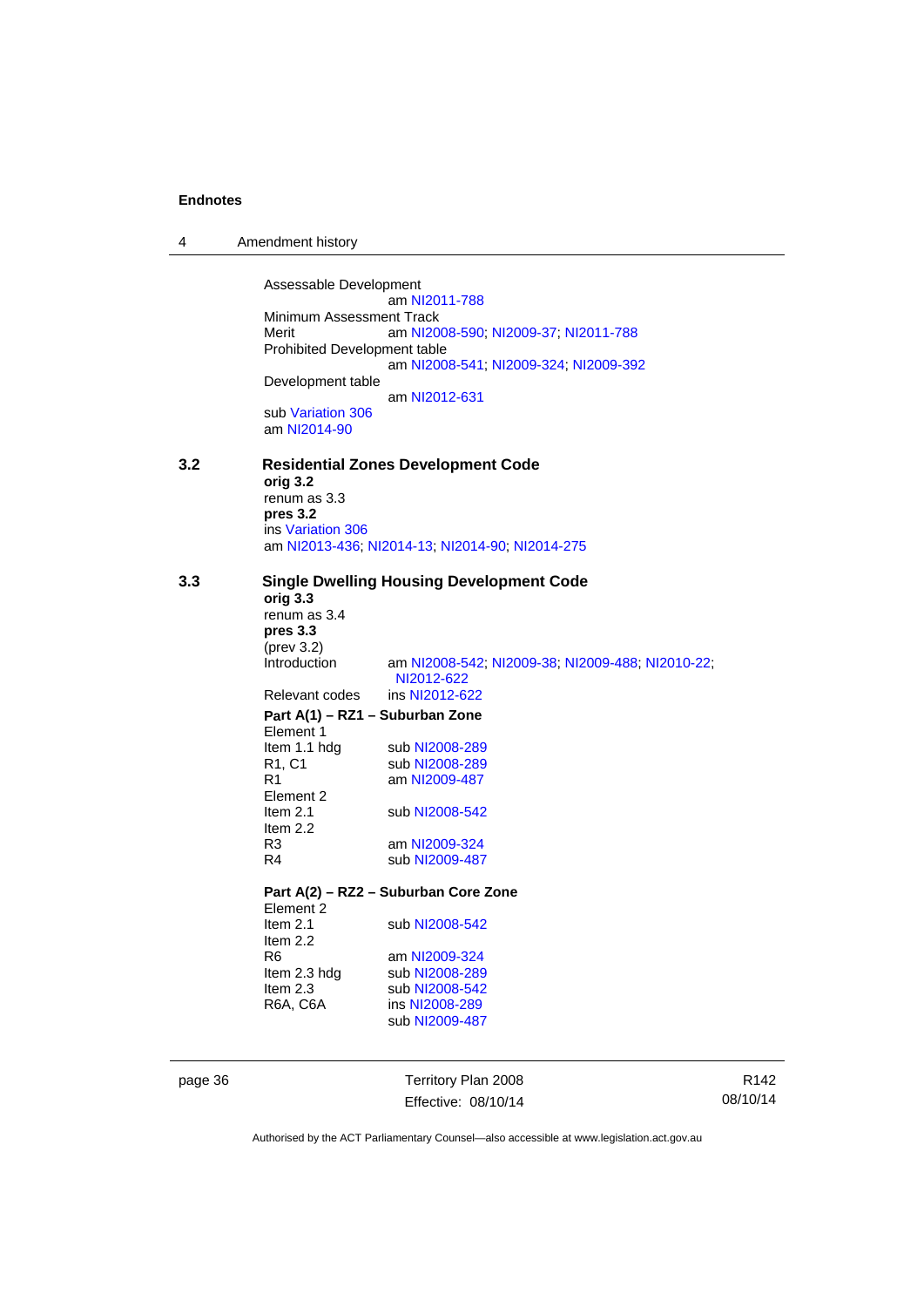| Element 4<br>Item $4.1$                         | sub NI2008-542                                    |
|-------------------------------------------------|---------------------------------------------------|
|                                                 | Part A(3) - RZ3 - Urban Residential Zone          |
| Element 2<br>Item $2.1$<br>Item 2.2             | sub NI2008-542                                    |
| R9                                              | am NI2009-324                                     |
| Element 2                                       | Part A(4) – RZ4 – Medium Density Residential Zone |
| Item $2.1$<br>Item $2.2$                        | sub NI2008-542                                    |
| R <sub>11</sub>                                 | am NI2009-324                                     |
| Element 2                                       | Part A(5) - RZ5 - High Density Residential Zone   |
| Item $2.2$<br>R <sub>13</sub>                   | am NI2009-324                                     |
|                                                 | <b>Part B – General Development Controls</b>      |
| Element 1                                       |                                                   |
| Item 1.1 hdg                                    | sub NI2008-289                                    |
| R14, C14                                        | sub NI2008-289                                    |
| R <sub>14</sub>                                 | am NI2009-487                                     |
| Element 2                                       |                                                   |
| Item 2.1 hdg                                    | om R <sub>16</sub>                                |
| R <sub>15</sub> , C <sub>15</sub><br>Item $2.2$ | om NI2009-38                                      |
| C <sub>16</sub>                                 | sub NI2009-38                                     |
| Item 2.3 hdg                                    | sub NI2008-289                                    |
| R17, C17                                        | sub NI2008-289                                    |
| Item 2.4 hdg                                    | sub NI2008-289                                    |
| R <sub>18</sub> , C <sub>18</sub><br>Item 2.7   | sub NI2008-289                                    |
| hdg                                             | ins NI2009-488                                    |
| <b>R20A</b>                                     | ins NI2009-488                                    |
|                                                 | sub NI2010-218, NI2011-355                        |
| Item 2.8                                        |                                                   |
| hda                                             | ins NI2009-488                                    |
| R <sub>20</sub> B<br>Item $2.9$                 | ins NI2009-488                                    |
| hdg                                             | ins NI2010-218                                    |
| R20C                                            | ins NI2010-218                                    |
|                                                 | sub NI2012-631                                    |
|                                                 |                                                   |

R142 08/10/14

Territory Plan 2008 Effective: 08/10/14 page 37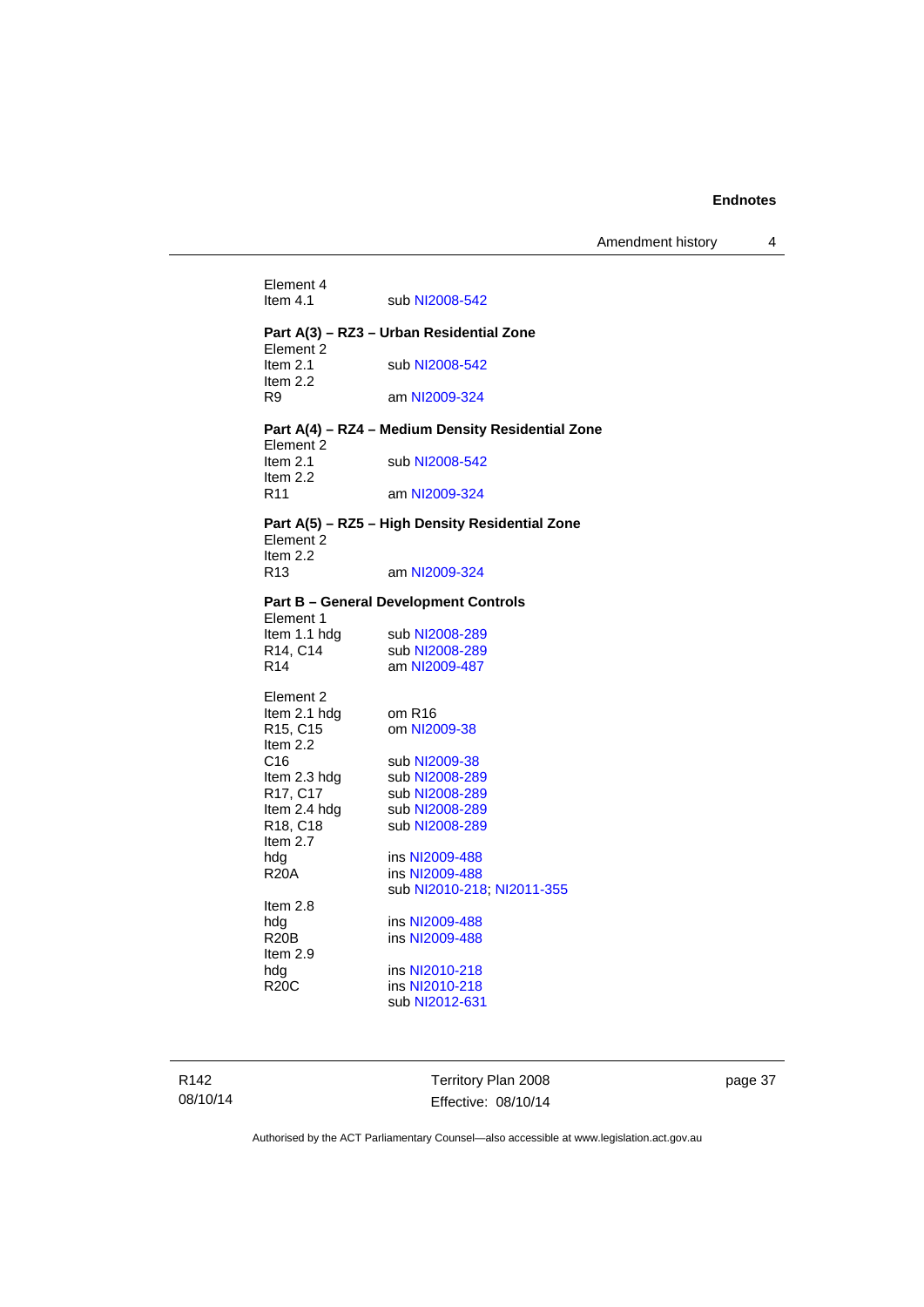4 Amendment history

| Element 6                           |                                           |
|-------------------------------------|-------------------------------------------|
| Item 6.1                            |                                           |
| R <sub>21</sub>                     | am NI2008-290                             |
| Item $6.2$                          |                                           |
| R <sub>22</sub>                     |                                           |
|                                     | sub NI2011-788                            |
| Item $6.3$                          |                                           |
| R23, C23                            | sub NI2008-542                            |
|                                     |                                           |
| Element 7                           |                                           |
| Item 7.1 hdg                        | sub NI2008-289                            |
| R26, C26                            | sub NI2008-289; NI2008-542                |
| C26                                 | am NI2009-392                             |
| Item 7.2 hdg                        | om NI2008-289                             |
| R27, C27                            | om NI2008-289                             |
| Item 7.3 hdg                        | sub NI2008-289                            |
|                                     | renum as 7.2 NI2008-541                   |
| R <sub>28</sub> , C <sub>28</sub>   | sub NI2008-289, NI2008-542, NI2009-38     |
|                                     |                                           |
| Introduction                        | <b>Part C - Development Type Controls</b> |
|                                     | am NI2008-542; NI2009-488; NI2012-622     |
| Part C(1) - Single Dwelling Housing |                                           |
| Introduction                        | am NI2009-488                             |
| Element 2                           |                                           |
| Table 1                             | sub NI2008-290                            |
|                                     | am NI2008-541; NI2011-589                 |
| Table 2                             | sub NI2008-290                            |
| Table 3                             | am NI2008-541                             |
| Table 4, note                       | sub NI2008-542                            |
|                                     | sub NI2008-542                            |
| Item 2.3 hdg                        |                                           |
| R32, C32                            | sub NI2008-542                            |
| Figure C1, C2, C3 am NI2008-290     |                                           |
|                                     | sub NI2008-542                            |
| Figure C <sub>3</sub>               | am NI2009-324                             |
| Item 2.4 hdg                        | ins NI2009-38                             |
| R32A, C32A                          | ins NI2009-38                             |
| Item 2.5                            |                                           |
| hdg                                 | ins NI2009-488                            |
| R32B                                | ins NI2009-488                            |
|                                     |                                           |
| Element 3                           |                                           |
| Item $3.2$                          |                                           |
| R36                                 | am NI2008-541                             |
|                                     |                                           |
| Element 4                           |                                           |
| C <sub>39</sub>                     | am NI2012-189                             |
| R40                                 | am NI2009-38                              |
| R41                                 | om NI2009-38                              |
|                                     |                                           |
|                                     |                                           |

page 38 Territory Plan 2008 Effective: 08/10/14

R142 08/10/14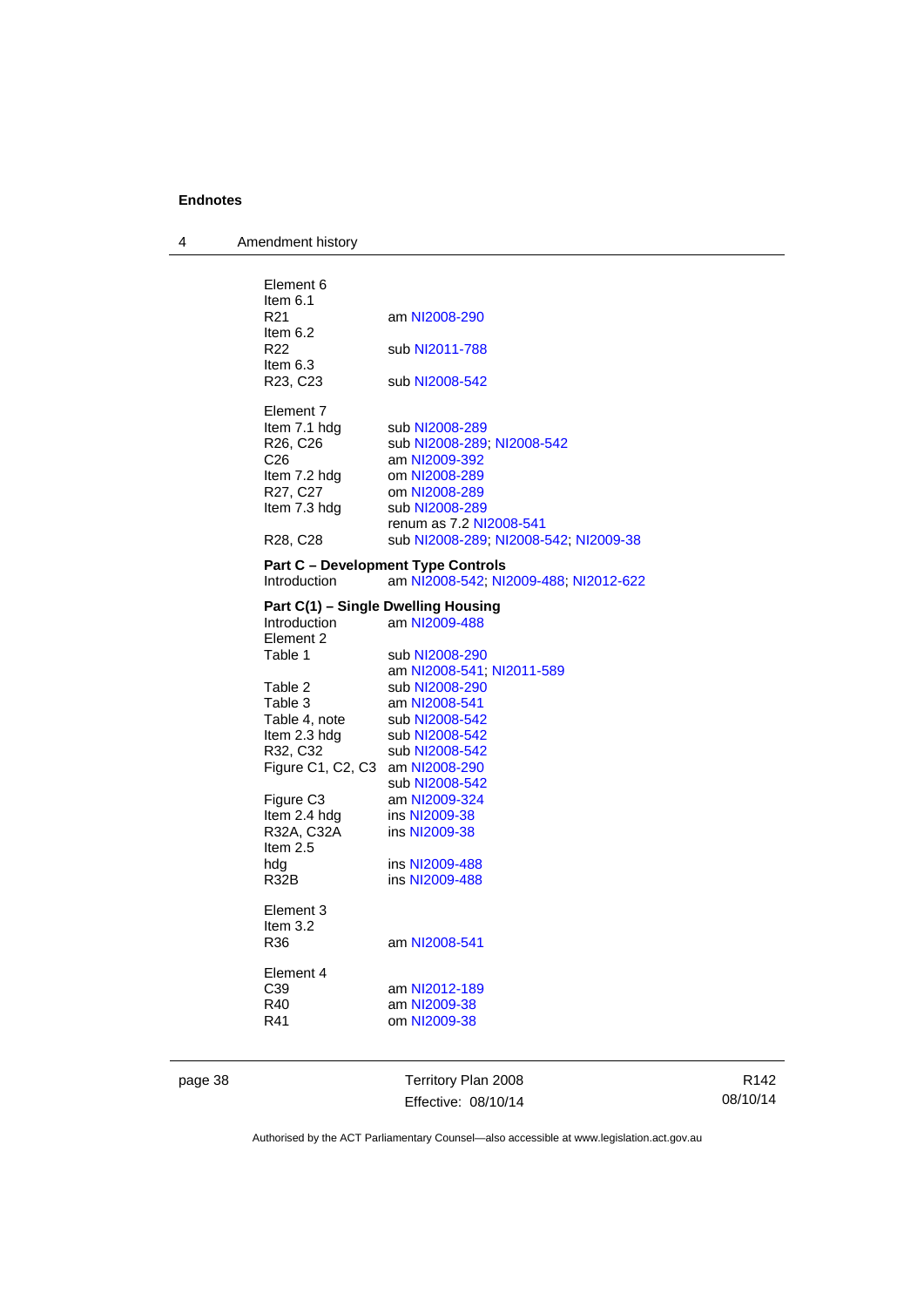Amendment history 4

| R 44, C44              | sub NI2008-289<br>am NI2009-38                                                             |
|------------------------|--------------------------------------------------------------------------------------------|
| Element 5<br>R49, C49  | sub NI2008-289                                                                             |
| Element 6              |                                                                                            |
| Item 6.1 hdg           | sub NI2008-289                                                                             |
| R51                    | sub NI2008-289                                                                             |
|                        | am NI2008-541                                                                              |
|                        | sub NI2009-487                                                                             |
|                        | am NI2011-787                                                                              |
| R52<br>R <sub>53</sub> | sub NI2008-289; NI2009-487                                                                 |
|                        | sub NI2008-289<br>am NI2009-99                                                             |
|                        | om NI2009-487                                                                              |
|                        |                                                                                            |
|                        | Part C(2) - Single Dwelling Housing - Additional Controls for Deakin and<br><b>Forrest</b> |
|                        | om NI2012-622                                                                              |
| Element 2              |                                                                                            |
| Item 2.2 hdg           | am NI2009-392                                                                              |
| Item 2.3 hdg           | am NI2008-290                                                                              |
| Item 2.4 hdg           | am NI2008-290                                                                              |
|                        | Part C(3) - Single Dwelling Housing - Compact Blocks in New Estates                        |
| hdg                    | sub NI2008-542                                                                             |
| Introduction           | am NI2008-542                                                                              |
| Element 2              |                                                                                            |
| R60                    | am NI2009-38                                                                               |
| Item 2.2 hdg           | sub NI2009-38                                                                              |
| Item 2.3 hdg           | am NI2008-290                                                                              |
| R62                    | sub NI2009-322                                                                             |
| C62<br>Item $2.4$      | sub NI2011-787                                                                             |
| R63                    | sub NI2009-322                                                                             |
| C63                    | sub NI2011-787                                                                             |
| Item $2.5$             |                                                                                            |
| C64                    | sub NI2011-787                                                                             |
| Item 2.6               |                                                                                            |
| R65                    | sub NI2009-322                                                                             |
| C65                    | sub NI2011-787                                                                             |
| Item 2.7               |                                                                                            |
| hdg                    | ins NI2009-488                                                                             |
| <b>R65A</b>            | ins NI2009-488                                                                             |
| Element 3              |                                                                                            |
| Item 3.2               | sub NI2009-322                                                                             |
|                        |                                                                                            |
|                        |                                                                                            |
|                        |                                                                                            |

R142 08/10/14

Territory Plan 2008 Effective: 08/10/14 page 39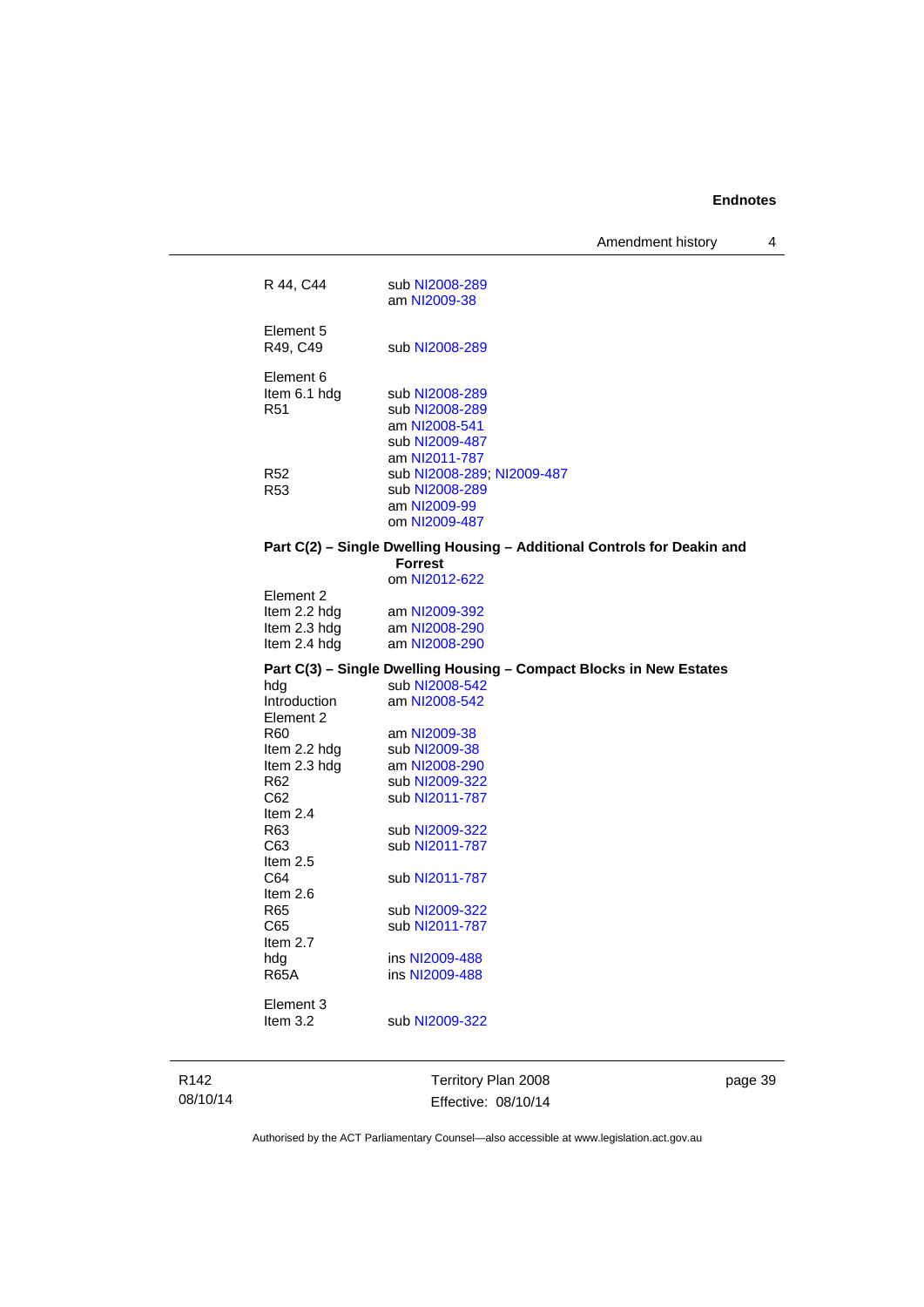| Amendment history |
|-------------------|
|                   |

| Element 4<br>Intent<br>Item 4.2<br><b>R70</b>             | am NI2008-541<br>sub NI2009-322                                                                            |
|-----------------------------------------------------------|------------------------------------------------------------------------------------------------------------|
| Element 6<br>Item $6.1$<br><b>R78</b><br>Element 7<br>R79 | am NI2008-541; NI2011-787<br>sub NI2009-38                                                                 |
| <b>R80</b>                                                | sub NI2009-38                                                                                              |
|                                                           | Part C(4) - Single Dwelling Housing - Midsized Blocks (>250 - 500m <sup>2</sup> ) in New<br><b>Estates</b> |
| Introduction                                              | ins NI2009-488                                                                                             |
| Element 2                                                 |                                                                                                            |
| Intent<br>Item $2.1$                                      | ins NI2009-488                                                                                             |
| hdg                                                       | ins NI2009-488                                                                                             |
| R81, C81                                                  | ins NI2009-488                                                                                             |
| Figure A4                                                 | ins NI2009-488                                                                                             |
| Item $2.2$                                                |                                                                                                            |
| hdg                                                       | ins NI2009-488                                                                                             |
| R82, C82                                                  | ins NI2009-488                                                                                             |
| Table 1                                                   | ins NI2009-488                                                                                             |
|                                                           | am NI2012-412                                                                                              |
| Item $2.3$                                                |                                                                                                            |
| hdg                                                       | ins NI2009-488                                                                                             |
| R83, C83                                                  | ins NI2009-488                                                                                             |
| Table 2                                                   | ins NI2009-488                                                                                             |
| Fig $C(4)$                                                | ins NI2009-488                                                                                             |
| Fig C <sub>5</sub>                                        | ins NI2009-488                                                                                             |
| Table 3                                                   | ins NI2009-488                                                                                             |
| Fig C6                                                    | ins NI2009-488                                                                                             |
| Fig C7                                                    | ins NI2009-488                                                                                             |
| Item $2.4$                                                |                                                                                                            |
| hdg                                                       | ins NI2009-488                                                                                             |
| R84, V84<br>Element 3                                     | ins NI2009-488                                                                                             |
| Intent                                                    | ins NI2009-488                                                                                             |
| Item $3.1$                                                |                                                                                                            |
| hdg                                                       | ins NI2009-488                                                                                             |
| R85, C85                                                  | ins NI2009-488                                                                                             |
| Element 5                                                 |                                                                                                            |
| Intent                                                    | ins NI2009-488                                                                                             |
| Item $5.2$                                                |                                                                                                            |
| hdg                                                       | ins NI2009-488                                                                                             |
| R86, C86                                                  | ins NI2009-488                                                                                             |
|                                                           |                                                                                                            |

page 40 Territory Plan 2008 Effective: 08/10/14

R142 08/10/14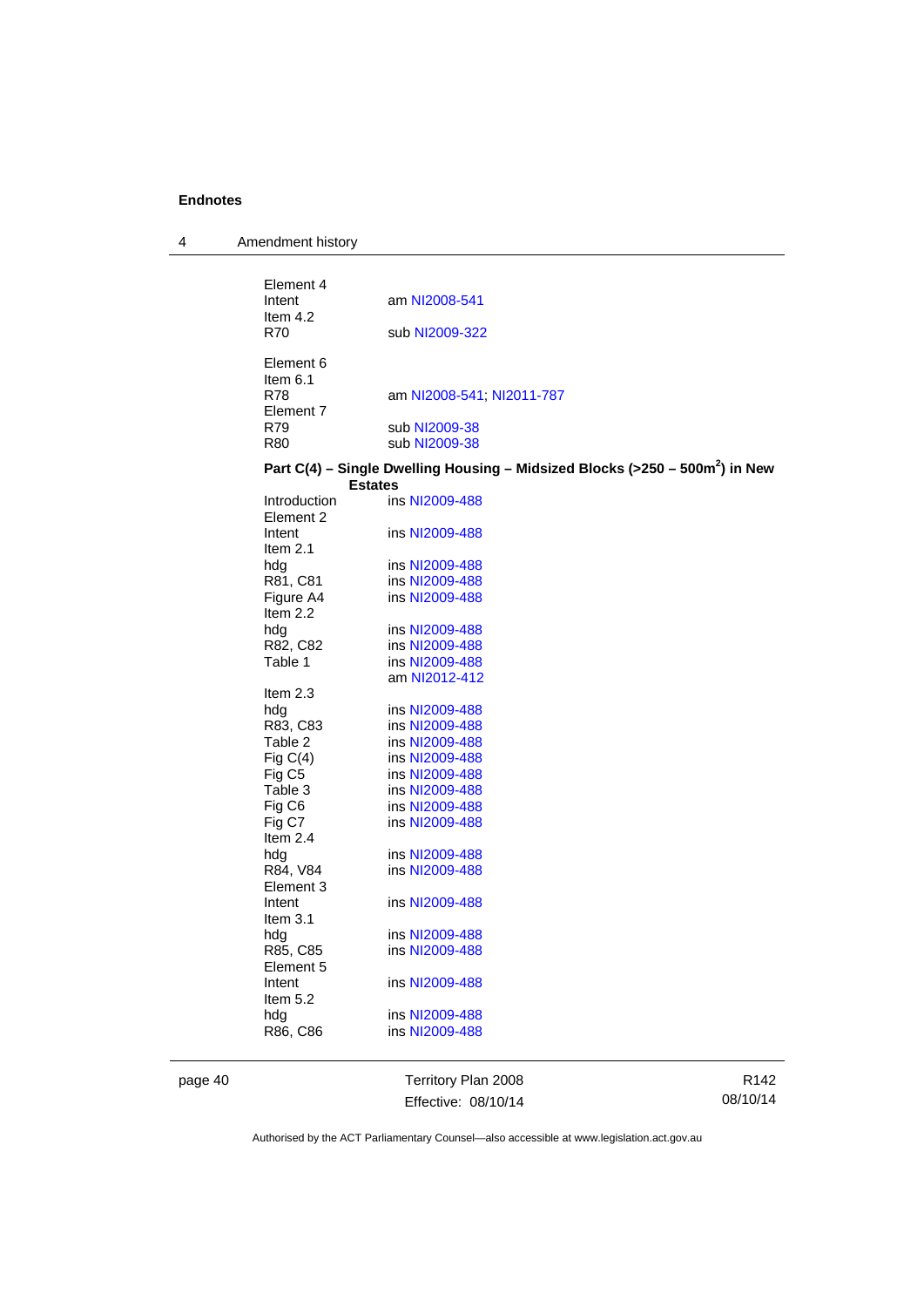R87, C87 ins [NI2009-488](http://www.legislation.act.gov.au/ni/2009-488/) **pres 3.3**  (prev 3.2) sub [Variation 306](http://www.legislation.act.gov.au/ni/2013-93/default.asp) renum as 3.3 [Variation 306](http://www.legislation.act.gov.au/ni/2013-93/default.asp) am [NI2013-436](http://www.legislation.act.gov.au/ni/2013-436/default.asp); [NI2014-13](http://www.legislation.act.gov.au/ni/2014-13/default.asp); [NI2014-275](http://www.legislation.act.gov.au/ni/2014-275/default.asp); [NI2014-276](http://www.legislation.act.gov.au/ni/2014-276/default.asp)

### **3.4 Multi Unit Housing Development Code**

| pres <sub>3.4</sub>                            | ,,,,,                                                               |
|------------------------------------------------|---------------------------------------------------------------------|
| $(\text{prev } 3.3)$<br><i>introduction</i>    |                                                                     |
|                                                | am NI2008-290; NI2010-22; NI2010-218; NI2011-590;<br>sub NI2012-622 |
| Relevant codes                                 | ins NI2012-622                                                      |
|                                                |                                                                     |
| Part A(1) - RZ1 - Suburban Zone<br>Element 1   |                                                                     |
| Item 1.1 hdg                                   | sub NI2008-289                                                      |
| R1, C1                                         | sub NI2008-289                                                      |
|                                                | am NI2009-38                                                        |
| Item 1.2 hdg                                   | sub NI2008-289                                                      |
| R <sub>2</sub> , C <sub>2</sub>                | sub NI2008-289                                                      |
|                                                | am NI2009-38                                                        |
| Item $1.2$                                     | sub NI2008-542                                                      |
| Element 2                                      |                                                                     |
| Item 2.1 hdg                                   | sub NI2009-38                                                       |
| Item $2.1$                                     | sub NI2008-542                                                      |
| R <sub>5</sub>                                 | am NI2008-590                                                       |
| Item $2.2$                                     | sub NI2008-542                                                      |
| Item $2.3$                                     |                                                                     |
| R7                                             | am NI2009-324                                                       |
| Item $2.4$                                     |                                                                     |
| R <sub>8</sub>                                 | am NI2009-38                                                        |
| R <sub>8</sub> b                               | ins NI2012-631                                                      |
| R <sub>9</sub>                                 | am NI2009-38                                                        |
| Figure A1 note                                 | am NI2009-38                                                        |
|                                                | Part A(2) – RZ2 – Suburban Core Zone                                |
| Element 1                                      |                                                                     |
| Item 1.1 hdg                                   | sub NI2008-289                                                      |
| R <sub>10</sub> , C <sub>10</sub>              | sub NI2008-289                                                      |
|                                                | am NI2009-38                                                        |
| Item $1.1$                                     | sub NI2008-542                                                      |
| R <sub>11</sub>                                | am NI2009-322                                                       |
| Item 1.3 hdg                                   | sub NI2008-289                                                      |
| R <sub>12</sub> , C <sub>12</sub><br>Element 2 | sub NI2008-289                                                      |
| Item 2.1 hdg                                   | sub NI2009-38                                                       |
| Item $2.1$                                     | sub NI2008-542                                                      |
|                                                |                                                                     |

R142 08/10/14

Territory Plan 2008 Effective: 08/10/14 page 41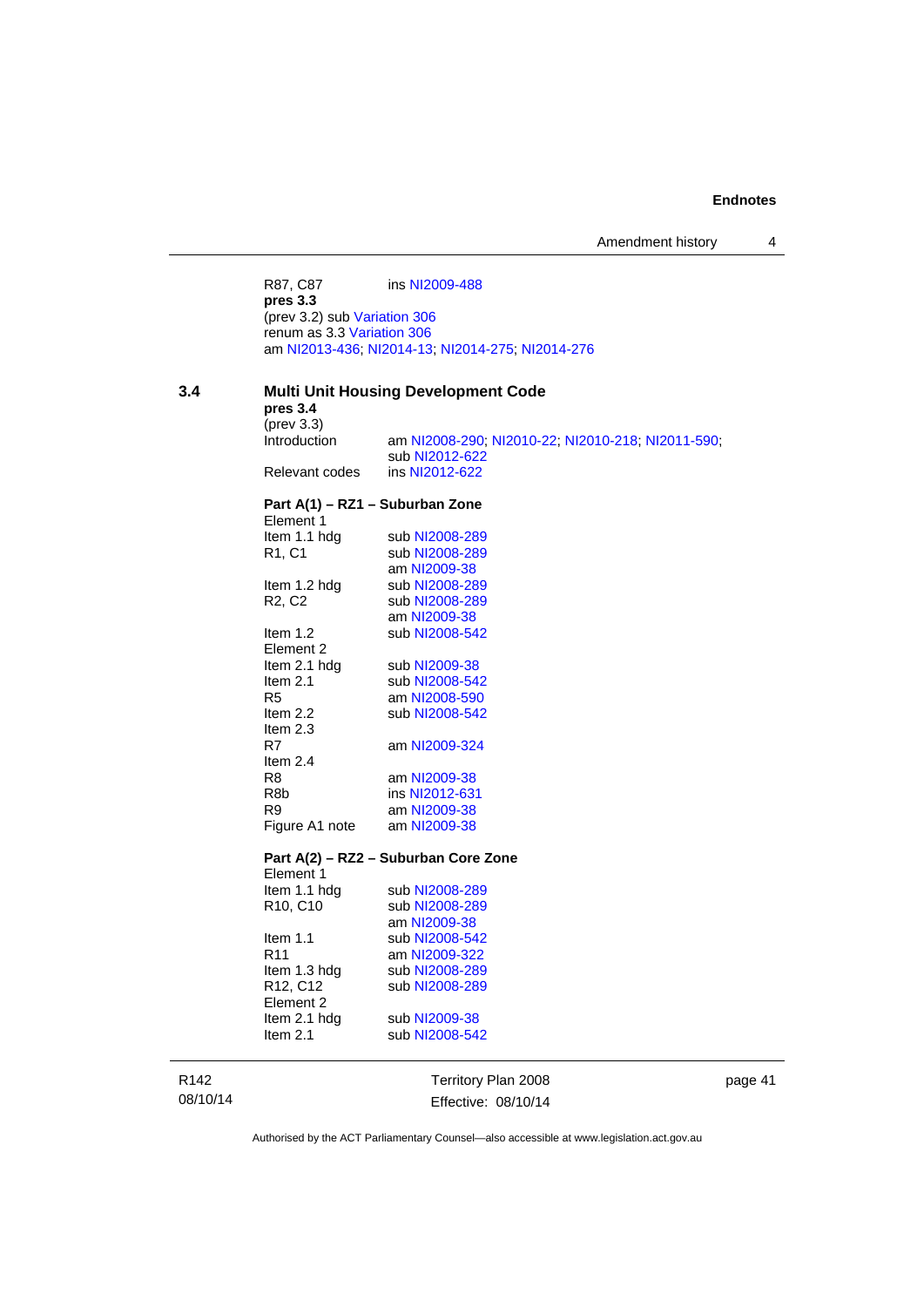4 Amendment history

| Item $2.2$                        |                                                   |
|-----------------------------------|---------------------------------------------------|
| R <sub>14</sub>                   | am NI2009-324                                     |
| Item $2.3$                        |                                                   |
| R <sub>15</sub>                   | am NI2009-38                                      |
| R <sub>16</sub>                   | am NI2009-38<br>am NI2009-38                      |
| Figure A2 note<br>Element 4       |                                                   |
| R <sub>17</sub>                   | am NI2009-38                                      |
|                                   |                                                   |
| Element 2                         | Part A(3) - RZ3 - Urban Residential Zone          |
| Item 2.1 hdg                      | sub NI2009-38                                     |
| Item $2.1$                        | sub NI2008-542                                    |
| R <sub>19</sub>                   | am NI2009-324                                     |
| R <sub>20</sub>                   | am NI2009-38                                      |
| Figure A3 note am NI2009-38       |                                                   |
|                                   | Part A(4) - RZ4 - Medium Density Residential Zone |
| Element 2                         |                                                   |
| Item 2.1 hdg                      | sub NI2008-289, NI2008-542                        |
|                                   | om Variation No 310                               |
| R <sub>21</sub>                   | sub NI2008-289; NI2008-542<br>om Variation No 310 |
| Item 2.2 hdg                      | sub NI2009-38                                     |
| R <sub>24</sub>                   | am NI2009-38                                      |
|                                   | sub NI2011-207                                    |
| <b>Note</b>                       | am NI2009-38                                      |
|                                   | Part A(5) - RZ5 - High Density Residential Zone   |
| Element 2                         |                                                   |
| Item 2.1 hdg                      | sub NI2008-289                                    |
| R <sub>25</sub> , C <sub>25</sub> | sub Variation No 288                              |
|                                   | am NI2012-622                                     |
| R26, C26                          | sub NI2008-289                                    |
|                                   | om NI2012-622                                     |
| R26A, C26A                        | ins NI2008-289                                    |
|                                   | om NI2012-622                                     |
| R27, C27                          | sub NI2008-289<br>om NI2012-622                   |
| R27A, C27A                        | ins Variation No 288                              |
|                                   | om NI2012-622                                     |
| <b>R27A</b>                       | am NI2011-590                                     |
|                                   | om NI2012-622                                     |
|                                   |                                                   |
|                                   |                                                   |

### **Part B – General Development Controls**

| Element 1                         |                |
|-----------------------------------|----------------|
| Item 1.1 hdg                      | sub NI2008-289 |
| R <sub>28</sub> , C <sub>28</sub> | sub NI2008-289 |

page 42 Territory Plan 2008 Effective: 08/10/14

R142 08/10/14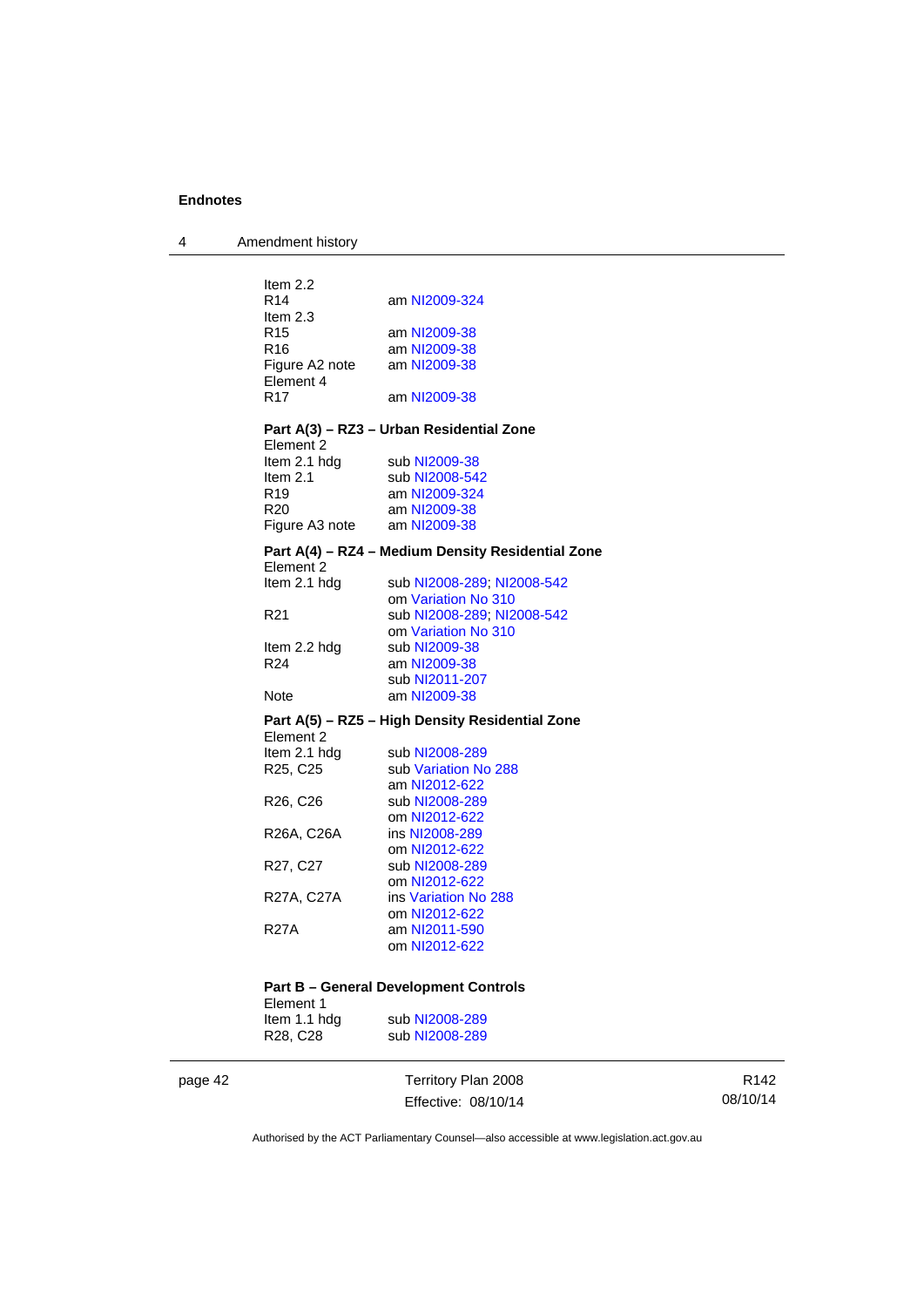Amendment history 4

| R28                            | am NI2009-487                             |
|--------------------------------|-------------------------------------------|
| Element 2                      |                                           |
| C30                            | sub NI2009-38                             |
| Item 2.3 hdg                   | sub NI2008-289                            |
| R31, C31                       | sub NI2008-289                            |
| Item 2.4 hdg                   | sub NI2008-289                            |
| R32, C32                       | sub NI2008-289                            |
| Item 2.5 hdg                   | sub NI2009-38                             |
| C34                            | am NI2009-38                              |
| Item 2.7 hdg                   | ins NI2010-218                            |
| <b>R34A</b>                    | ins NI2010-218                            |
|                                | sub NI2011-355                            |
| Note                           | sub NI2009-38                             |
| Element 6                      |                                           |
| Item 6.1                       |                                           |
| R39                            | am NI2008-290                             |
| Item 6.2                       |                                           |
| R40                            | sub NI2011-788                            |
| Item 6.4 hdg                   | sub NI2008-542                            |
| R42, C42                       | sub NI2008-542                            |
|                                | am NI2009-99; NI2010-22                   |
| Item $6.7$                     |                                           |
| R46                            | am NI2008-541                             |
|                                | sub NI2009-487                            |
| Item 6.8                       | sub NI2008-542                            |
| R47                            | am NI2008-290                             |
| R47, C47                       | sub NI2009-487                            |
| R48, C48                       | sub NI2009-487                            |
| R49, C49                       | sub NI2009-487                            |
| Item 6.9                       | sub NI2008-542                            |
| Element 7                      |                                           |
| Item 7.1 hdg                   | sub NI2008-289                            |
| Item $7.1$                     | sub NI2008-542                            |
| R50, C50                       | sub NI2008-289                            |
| C50                            | am NI2009-392                             |
| Item 7.3 hdg                   | sub NI2008-289                            |
| R52, C52                       | sub NI2008-289                            |
|                                | <b>Part C - Development Type Controls</b> |
| Introduction                   | am NI2009-38; NI2011-590                  |
|                                | sub NI2012-622                            |
| Part C(1) - Multi Unit Housing |                                           |
| Introduction                   | sub NI2011-590                            |
| Element 2                      |                                           |
| Table 1                        | sub NI2008-290                            |
|                                | am NI2008-541; NI2012-412                 |
|                                |                                           |

R142 08/10/14

Territory Plan 2008 Effective: 08/10/14 page 43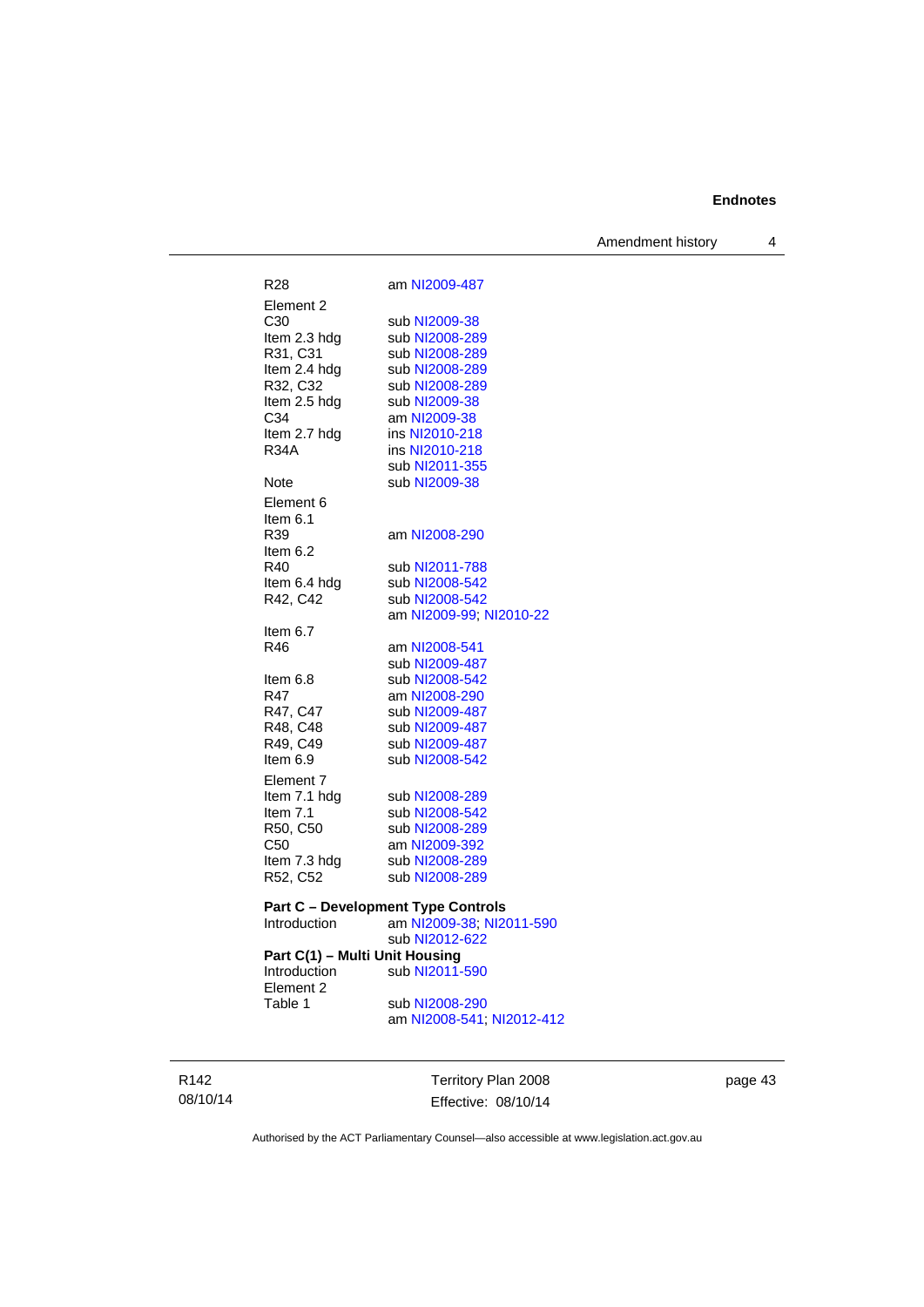| Table 2<br>sub NI2008-290<br>am NI2008-541<br>Table 4, note<br>sub NI2008-542<br>Item 2.3 hdg<br>sub NI2008-542<br>R56, C56<br>sub NI2008-542<br>Figure C1<br>am NI2008-290<br>sub NI2008-542<br>Element 3<br>Item $3.3$<br>R63<br>am NI2008-590; NI2009-38<br>R68, C68<br>sub NI2008-542<br>R69, C69<br>sub NI2008-542<br>R69<br>am NI2010-22<br>ins NI2008-542<br>Figure C1A<br>Item 3.4<br>R70<br>am NI2009-487<br>Element 4<br>Item $4.1$<br>R72<br>am NI2008-541, NI2009-38<br>R73<br>om NI2009-38<br>Item 4.2<br>R80, C80<br>om NI2008-289<br>R81, C81<br>sub NI2008-289<br>R81<br>am NI2009-99; NI2009-322<br>R84, C84<br>sub NI2008-542<br>Element 5<br>Item 5.2<br>C87<br>sub NI2010-22<br>Item $5.3$<br>R88, C88<br>sub NI2008-289<br>R89, C89<br>sub NI2008-289<br>R89<br>am NI2009-322<br>R90, C90<br>sub NI2008-289<br>Part C(2) – Multi Unit Housing – Additional Controls for Deakin and Forrest<br>om NI2012-622<br>Element 2<br>Item 2.2 hdg<br>sub NI2008-541<br>Item 2.3 hdg<br>sub NI2008-541<br>Part C(3) - Multi Unit Housing - Inner North Canberra and Gungahlin District<br>- RZ3 and RZ4 Zones<br>am NI2010-217<br>Introduction<br>Element 2<br>Item 2.2 hdg<br>sub NI2011-788 | page 44 | Territory Plan 2008 | R <sub>142</sub> |
|----------------------------------------------------------------------------------------------------------------------------------------------------------------------------------------------------------------------------------------------------------------------------------------------------------------------------------------------------------------------------------------------------------------------------------------------------------------------------------------------------------------------------------------------------------------------------------------------------------------------------------------------------------------------------------------------------------------------------------------------------------------------------------------------------------------------------------------------------------------------------------------------------------------------------------------------------------------------------------------------------------------------------------------------------------------------------------------------------------------------------------------------------------------------------------------------------------|---------|---------------------|------------------|
|                                                                                                                                                                                                                                                                                                                                                                                                                                                                                                                                                                                                                                                                                                                                                                                                                                                                                                                                                                                                                                                                                                                                                                                                          |         |                     |                  |
|                                                                                                                                                                                                                                                                                                                                                                                                                                                                                                                                                                                                                                                                                                                                                                                                                                                                                                                                                                                                                                                                                                                                                                                                          |         |                     |                  |
|                                                                                                                                                                                                                                                                                                                                                                                                                                                                                                                                                                                                                                                                                                                                                                                                                                                                                                                                                                                                                                                                                                                                                                                                          |         |                     |                  |
|                                                                                                                                                                                                                                                                                                                                                                                                                                                                                                                                                                                                                                                                                                                                                                                                                                                                                                                                                                                                                                                                                                                                                                                                          |         |                     |                  |
|                                                                                                                                                                                                                                                                                                                                                                                                                                                                                                                                                                                                                                                                                                                                                                                                                                                                                                                                                                                                                                                                                                                                                                                                          |         |                     |                  |
|                                                                                                                                                                                                                                                                                                                                                                                                                                                                                                                                                                                                                                                                                                                                                                                                                                                                                                                                                                                                                                                                                                                                                                                                          |         |                     |                  |
|                                                                                                                                                                                                                                                                                                                                                                                                                                                                                                                                                                                                                                                                                                                                                                                                                                                                                                                                                                                                                                                                                                                                                                                                          |         |                     |                  |
|                                                                                                                                                                                                                                                                                                                                                                                                                                                                                                                                                                                                                                                                                                                                                                                                                                                                                                                                                                                                                                                                                                                                                                                                          |         |                     |                  |
|                                                                                                                                                                                                                                                                                                                                                                                                                                                                                                                                                                                                                                                                                                                                                                                                                                                                                                                                                                                                                                                                                                                                                                                                          |         |                     |                  |
|                                                                                                                                                                                                                                                                                                                                                                                                                                                                                                                                                                                                                                                                                                                                                                                                                                                                                                                                                                                                                                                                                                                                                                                                          |         |                     |                  |
|                                                                                                                                                                                                                                                                                                                                                                                                                                                                                                                                                                                                                                                                                                                                                                                                                                                                                                                                                                                                                                                                                                                                                                                                          |         |                     |                  |
|                                                                                                                                                                                                                                                                                                                                                                                                                                                                                                                                                                                                                                                                                                                                                                                                                                                                                                                                                                                                                                                                                                                                                                                                          |         |                     |                  |
|                                                                                                                                                                                                                                                                                                                                                                                                                                                                                                                                                                                                                                                                                                                                                                                                                                                                                                                                                                                                                                                                                                                                                                                                          |         |                     |                  |
|                                                                                                                                                                                                                                                                                                                                                                                                                                                                                                                                                                                                                                                                                                                                                                                                                                                                                                                                                                                                                                                                                                                                                                                                          |         |                     |                  |
|                                                                                                                                                                                                                                                                                                                                                                                                                                                                                                                                                                                                                                                                                                                                                                                                                                                                                                                                                                                                                                                                                                                                                                                                          |         |                     |                  |
|                                                                                                                                                                                                                                                                                                                                                                                                                                                                                                                                                                                                                                                                                                                                                                                                                                                                                                                                                                                                                                                                                                                                                                                                          |         |                     |                  |
|                                                                                                                                                                                                                                                                                                                                                                                                                                                                                                                                                                                                                                                                                                                                                                                                                                                                                                                                                                                                                                                                                                                                                                                                          |         |                     |                  |
|                                                                                                                                                                                                                                                                                                                                                                                                                                                                                                                                                                                                                                                                                                                                                                                                                                                                                                                                                                                                                                                                                                                                                                                                          |         |                     |                  |
|                                                                                                                                                                                                                                                                                                                                                                                                                                                                                                                                                                                                                                                                                                                                                                                                                                                                                                                                                                                                                                                                                                                                                                                                          |         |                     |                  |
|                                                                                                                                                                                                                                                                                                                                                                                                                                                                                                                                                                                                                                                                                                                                                                                                                                                                                                                                                                                                                                                                                                                                                                                                          |         |                     |                  |
|                                                                                                                                                                                                                                                                                                                                                                                                                                                                                                                                                                                                                                                                                                                                                                                                                                                                                                                                                                                                                                                                                                                                                                                                          |         |                     |                  |
|                                                                                                                                                                                                                                                                                                                                                                                                                                                                                                                                                                                                                                                                                                                                                                                                                                                                                                                                                                                                                                                                                                                                                                                                          |         |                     |                  |
|                                                                                                                                                                                                                                                                                                                                                                                                                                                                                                                                                                                                                                                                                                                                                                                                                                                                                                                                                                                                                                                                                                                                                                                                          |         |                     |                  |
|                                                                                                                                                                                                                                                                                                                                                                                                                                                                                                                                                                                                                                                                                                                                                                                                                                                                                                                                                                                                                                                                                                                                                                                                          |         |                     |                  |
|                                                                                                                                                                                                                                                                                                                                                                                                                                                                                                                                                                                                                                                                                                                                                                                                                                                                                                                                                                                                                                                                                                                                                                                                          |         |                     |                  |
|                                                                                                                                                                                                                                                                                                                                                                                                                                                                                                                                                                                                                                                                                                                                                                                                                                                                                                                                                                                                                                                                                                                                                                                                          |         |                     |                  |
|                                                                                                                                                                                                                                                                                                                                                                                                                                                                                                                                                                                                                                                                                                                                                                                                                                                                                                                                                                                                                                                                                                                                                                                                          |         |                     |                  |
|                                                                                                                                                                                                                                                                                                                                                                                                                                                                                                                                                                                                                                                                                                                                                                                                                                                                                                                                                                                                                                                                                                                                                                                                          |         |                     |                  |
|                                                                                                                                                                                                                                                                                                                                                                                                                                                                                                                                                                                                                                                                                                                                                                                                                                                                                                                                                                                                                                                                                                                                                                                                          |         |                     |                  |
|                                                                                                                                                                                                                                                                                                                                                                                                                                                                                                                                                                                                                                                                                                                                                                                                                                                                                                                                                                                                                                                                                                                                                                                                          |         |                     |                  |
|                                                                                                                                                                                                                                                                                                                                                                                                                                                                                                                                                                                                                                                                                                                                                                                                                                                                                                                                                                                                                                                                                                                                                                                                          |         |                     |                  |
|                                                                                                                                                                                                                                                                                                                                                                                                                                                                                                                                                                                                                                                                                                                                                                                                                                                                                                                                                                                                                                                                                                                                                                                                          |         |                     |                  |
|                                                                                                                                                                                                                                                                                                                                                                                                                                                                                                                                                                                                                                                                                                                                                                                                                                                                                                                                                                                                                                                                                                                                                                                                          |         |                     |                  |
|                                                                                                                                                                                                                                                                                                                                                                                                                                                                                                                                                                                                                                                                                                                                                                                                                                                                                                                                                                                                                                                                                                                                                                                                          |         |                     |                  |
|                                                                                                                                                                                                                                                                                                                                                                                                                                                                                                                                                                                                                                                                                                                                                                                                                                                                                                                                                                                                                                                                                                                                                                                                          |         |                     |                  |
|                                                                                                                                                                                                                                                                                                                                                                                                                                                                                                                                                                                                                                                                                                                                                                                                                                                                                                                                                                                                                                                                                                                                                                                                          |         |                     |                  |
|                                                                                                                                                                                                                                                                                                                                                                                                                                                                                                                                                                                                                                                                                                                                                                                                                                                                                                                                                                                                                                                                                                                                                                                                          |         |                     |                  |
|                                                                                                                                                                                                                                                                                                                                                                                                                                                                                                                                                                                                                                                                                                                                                                                                                                                                                                                                                                                                                                                                                                                                                                                                          |         |                     |                  |
|                                                                                                                                                                                                                                                                                                                                                                                                                                                                                                                                                                                                                                                                                                                                                                                                                                                                                                                                                                                                                                                                                                                                                                                                          |         |                     |                  |
|                                                                                                                                                                                                                                                                                                                                                                                                                                                                                                                                                                                                                                                                                                                                                                                                                                                                                                                                                                                                                                                                                                                                                                                                          |         |                     |                  |
|                                                                                                                                                                                                                                                                                                                                                                                                                                                                                                                                                                                                                                                                                                                                                                                                                                                                                                                                                                                                                                                                                                                                                                                                          |         |                     |                  |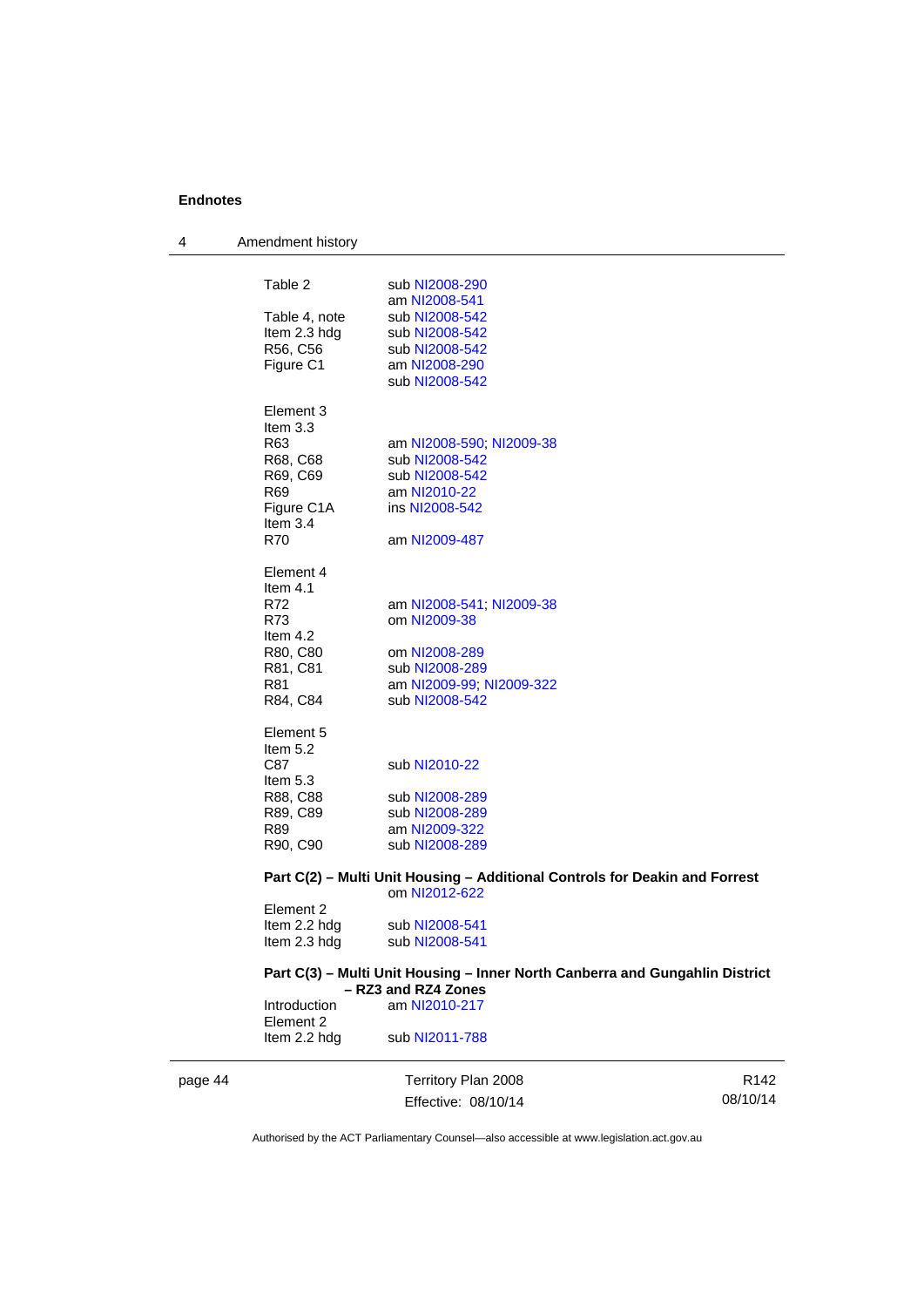Amendment history 4

| R 105                          | sub NI2011-788                                                              |
|--------------------------------|-----------------------------------------------------------------------------|
| Table 5 hdg                    | am NI2011-788                                                               |
| Table 5                        | am NI2011-788; NI2012-412                                                   |
| Item $2.3$                     | sub NI2008-542                                                              |
| Item $2.4$                     | sub NI2008-542                                                              |
| Element 3                      |                                                                             |
| Item $2.2$                     |                                                                             |
| R <sub>128</sub>               |                                                                             |
|                                | am NI2010-22                                                                |
| Item $3.4$<br>R <sub>129</sub> | am NI2008-541                                                               |
|                                |                                                                             |
|                                | sub NI2009-487                                                              |
| Item $3.5$                     |                                                                             |
| R <sub>132</sub>               | am NI2009-324                                                               |
| Element 4                      |                                                                             |
| Item 4.1                       |                                                                             |
| R <sub>135</sub>               | am NI2009-324                                                               |
| Element 5                      |                                                                             |
| Item $5.2$                     |                                                                             |
| C147                           | sub NI2010-22                                                               |
| Item $5.6$                     |                                                                             |
| R <sub>156</sub>               | sub NI2010-218, NI2012-631                                                  |
| C <sub>157</sub>               | om NI2010-218                                                               |
|                                | Part C(5) - Multi unit housing - Apartments of three (3) storeys or more in |
|                                |                                                                             |
|                                | other areas and all multi unit housing in the commercial zones              |
| hdg                            | sub NI2011-590                                                              |
| Introduction                   | sub NI2011-590                                                              |
|                                | am NI2012-622                                                               |
| Element 3                      |                                                                             |
| Item 3.1A                      |                                                                             |
| hdg                            | ins NI2011-590                                                              |
| R <sub>205</sub>               | sub NI2009-487                                                              |
| Item $3.3$                     |                                                                             |
| R210, C210                     | am NI2011-590                                                               |
| Element 4                      |                                                                             |
| Item $4.2$                     |                                                                             |
| R216, C216                     | am NI2011-590                                                               |
| R218, C218                     | am NI2011-590                                                               |
| Element 5                      |                                                                             |
| Item $5.1$                     |                                                                             |
| R219, C219                     | am NI2011-590                                                               |
| Item 5.2                       |                                                                             |
| R222                           | am NI2011-590                                                               |
| Item $5.3$                     |                                                                             |
| C <sub>224</sub>               | sub NI2010-22                                                               |
| Item $5.5$                     |                                                                             |
| R228                           | am NI2010-22                                                                |
|                                |                                                                             |

R142 08/10/14

Territory Plan 2008 Effective: 08/10/14 page 45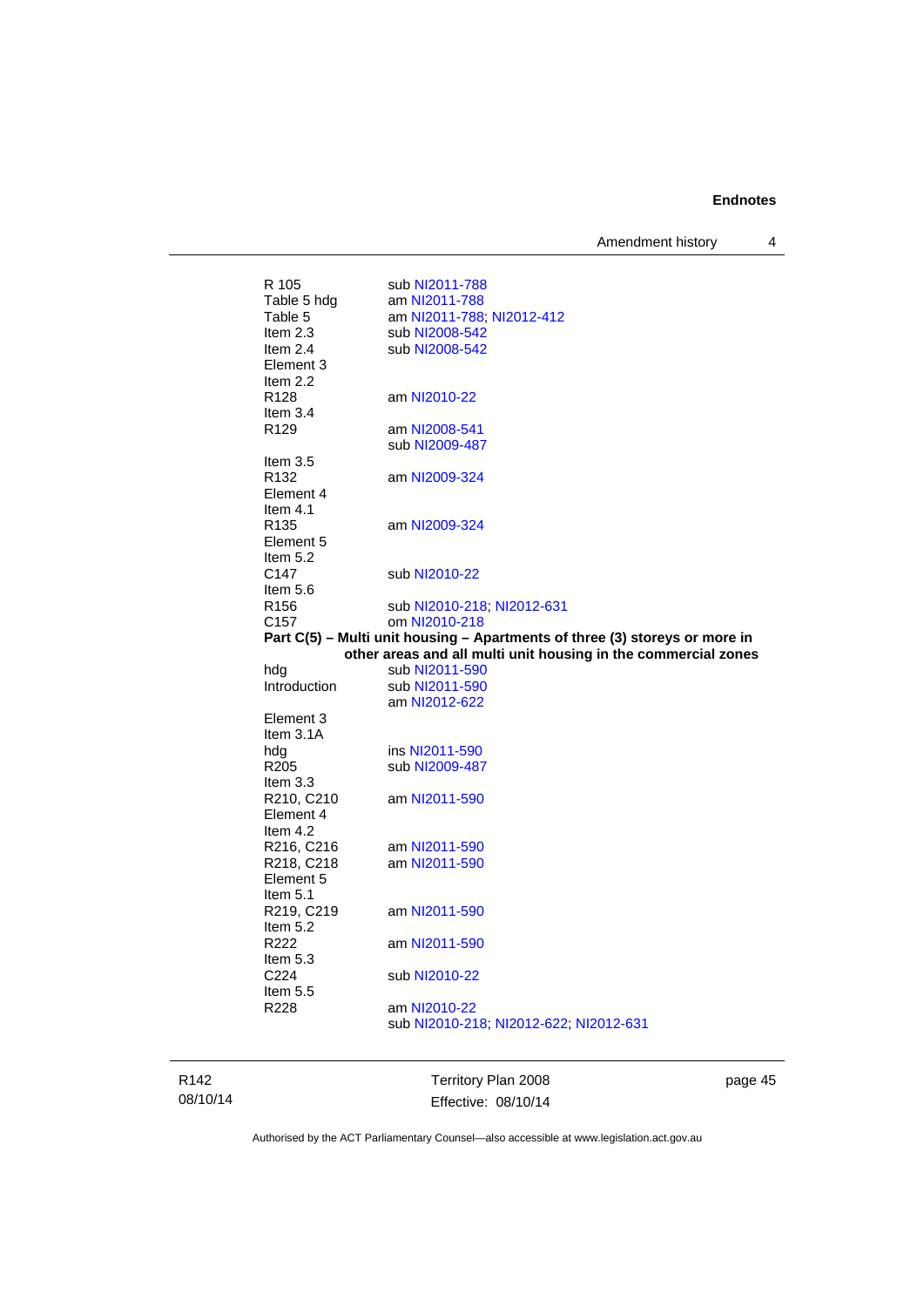4 Amendment history

| Item 5.6<br>hda<br>Element 7<br>Item $7.3$<br>C <sub>245</sub><br>Item $7.4$<br>R246, C246 | sub NI2011-590<br>am NI2011-590<br>am NI2011-590              |
|--------------------------------------------------------------------------------------------|---------------------------------------------------------------|
|                                                                                            | Part C(6) – Subdivision of dual occupancy housing development |
| hdg                                                                                        | ins NI2009-487                                                |
| Introduction                                                                               | ins NI2009-487                                                |
| Element 1                                                                                  | ins NI2009-487                                                |
| Item $1.1$                                                                                 |                                                               |
| hdg                                                                                        | ins NI2009-487                                                |
| R247A, C247A                                                                               | ins NI2009-487                                                |
| Item $1.2$                                                                                 |                                                               |
| hdg                                                                                        | ins NI2009-487                                                |
| R247B, C247B                                                                               | ins NI2009-487                                                |
| Item $1.3$                                                                                 |                                                               |
| hdg                                                                                        | ins NI2009-487                                                |
| R247C, C247C                                                                               | ins NI2009-487                                                |
|                                                                                            |                                                               |
|                                                                                            | Part D – Development Type Controls-Other forms of Residential |
|                                                                                            | <b>Development and Non-Residential Development</b>            |
| Element 1                                                                                  |                                                               |
| Item $1.3$                                                                                 |                                                               |
| R250, C250                                                                                 | sub NI2011-355                                                |
| Item $1.5$                                                                                 |                                                               |
| R <sub>258</sub>                                                                           | sub NI2012-631                                                |
| Item $1.6$                                                                                 |                                                               |
| R <sub>260</sub><br>R <sub>261</sub>                                                       | sub NI2008-542; NI2012-631<br>sub NI2008-542                  |
|                                                                                            |                                                               |
| Item 1.11<br>hdg                                                                           | om NI2012-622                                                 |
| R266                                                                                       | om NI2012-622                                                 |
| Item $1.12$                                                                                |                                                               |
| hdg                                                                                        | om NI2012-622                                                 |
| R267                                                                                       | om NI2012-622                                                 |
| Item $1.13$                                                                                |                                                               |
| hdg<br>C <sub>268</sub>                                                                    | ins NI2009-487<br>ins NI2009-487                              |

**pres 3.4**

(prev 3.3) sub [Variation 306](http://www.legislation.act.gov.au/ni/2013-93/default.asp) renum as 3.4 [Variation 306](http://www.legislation.act.gov.au/ni/2013-93/default.asp) am [NI2013-436](http://www.legislation.act.gov.au/ni/2013-436/default.asp); [NI2013-437](http://www.legislation.act.gov.au/ni/2013-437/default.asp); [NI2013-535](http://www.legislation.act.gov.au/ni/2013-535/); [NI2014-13](http://www.legislation.act.gov.au/ni/2014-13/default.asp); [NI2014-90](http://www.legislation.act.gov.au/ni/2014-90/default.asp); [NI2014-274](http://www.legislation.act.gov.au/ni/2014-274/default.asp)

page 46 Territory Plan 2008 Effective: 08/10/14

R142 08/10/14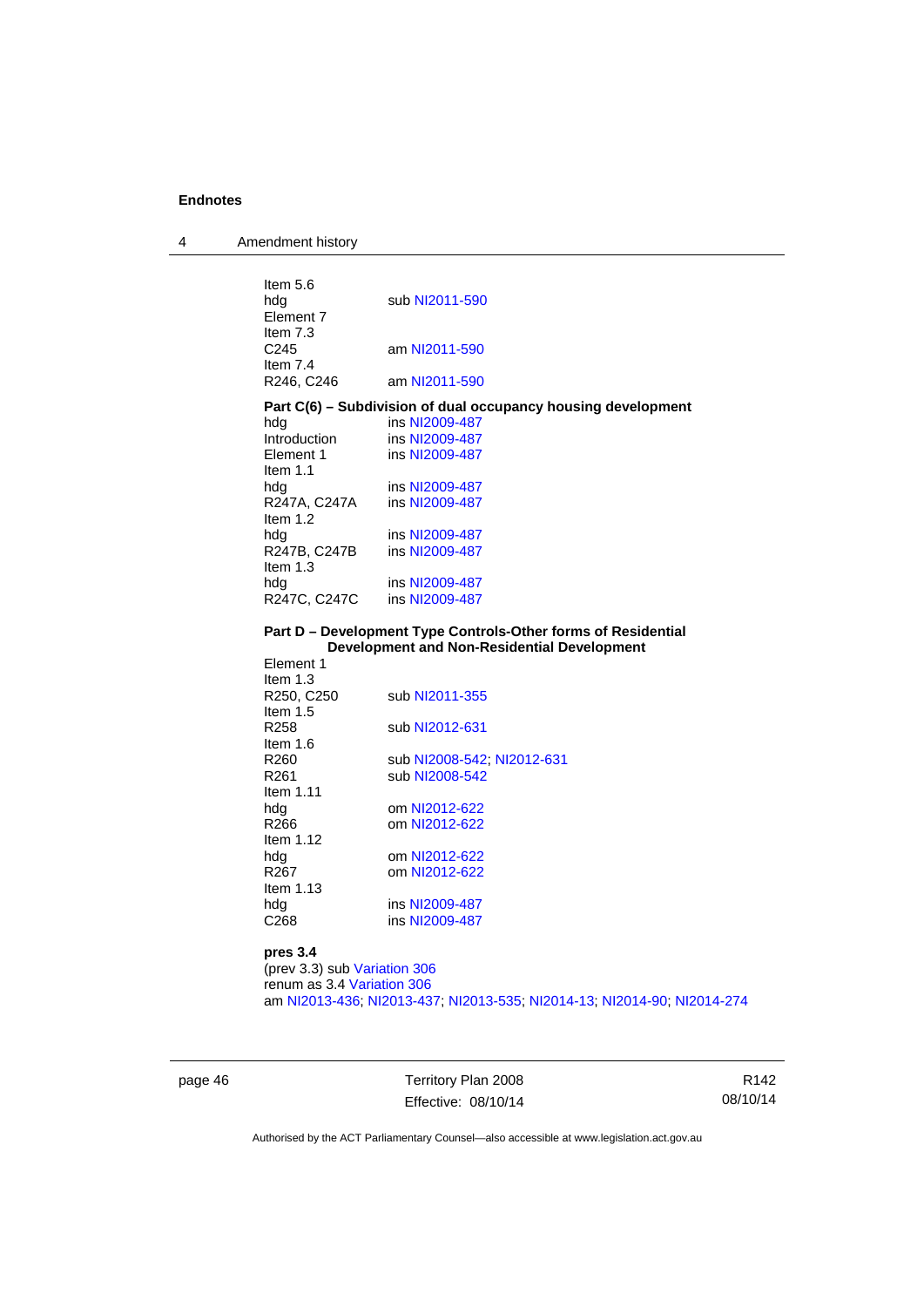| 4.1 |                              | CZ1 - CZ6 Objectives and Development Tables       |
|-----|------------------------------|---------------------------------------------------|
|     | CZ1 - Core Zone              |                                                   |
|     | <b>Exempt Development</b>    |                                                   |
|     |                              | am NI2011-788                                     |
|     | Assessable Development       |                                                   |
|     |                              | am NI2011-788                                     |
|     | Minimum Assessment Track     |                                                   |
|     | Merit                        | am NI2009-37; NI2009-324; NI2010-22; NI2010-602   |
|     | Prohibited Development table |                                                   |
|     |                              | am NI2008-541; NI2009-324; NI2009-392; NI2010-22; |
|     |                              | NI2010-602                                        |
|     | <b>Other Codes</b>           | am NI2010-22                                      |
|     | Development table            |                                                   |
|     |                              | sub NI2012-622                                    |
|     |                              | am NI2012-631                                     |
|     | Figure 1                     | om NI2013-5                                       |
|     | CZ2 - Business Zone          |                                                   |
|     | <b>Exempt Development</b>    |                                                   |
|     |                              | am NI2011-788                                     |
|     | Assessable Development       |                                                   |
|     |                              | am NI2011-788                                     |
|     | Minimum Assessment Track     |                                                   |
|     | Merit                        | am NI2009-37; NI2009-324; NI2010-22; NI2010-411;  |
|     |                              | NI2010-602                                        |
|     | Prohibited Development table |                                                   |
|     |                              | am NI2008-541; NI2009-324; NI2009-392             |
|     | Other Codes                  | am NI2010-22                                      |
|     | Development table            |                                                   |
|     |                              | sub NI2012-622                                    |
|     |                              | am NI2012-631; NI2013-5                           |
|     | Figures $1 - 9$              | om NI2013-5                                       |
|     | CZ3 - Services Zone          |                                                   |
|     | <b>Exempt Development</b>    |                                                   |
|     |                              | am NI2011-788                                     |
|     | Assessable Development       |                                                   |
|     |                              | am NI2011-788                                     |
|     | Minimum Assessment Track     |                                                   |
|     | Merit                        | am NI2009-37; NI2009-324; NI2010-22; NI2010-602   |
|     | Prohibited Development table |                                                   |
|     |                              | am NI2008-541, NI2009-324, NI2009-392             |
|     | <b>Other Codes</b>           | am NI2010-22                                      |
|     | Development table            |                                                   |
|     |                              | sub NI2012-622                                    |
|     |                              | am NI2012-631; NI2013-5                           |
|     | Figure 1                     | om NI2013-5                                       |
|     |                              |                                                   |
|     |                              |                                                   |

R142 08/10/14

Territory Plan 2008 Effective: 08/10/14 page 47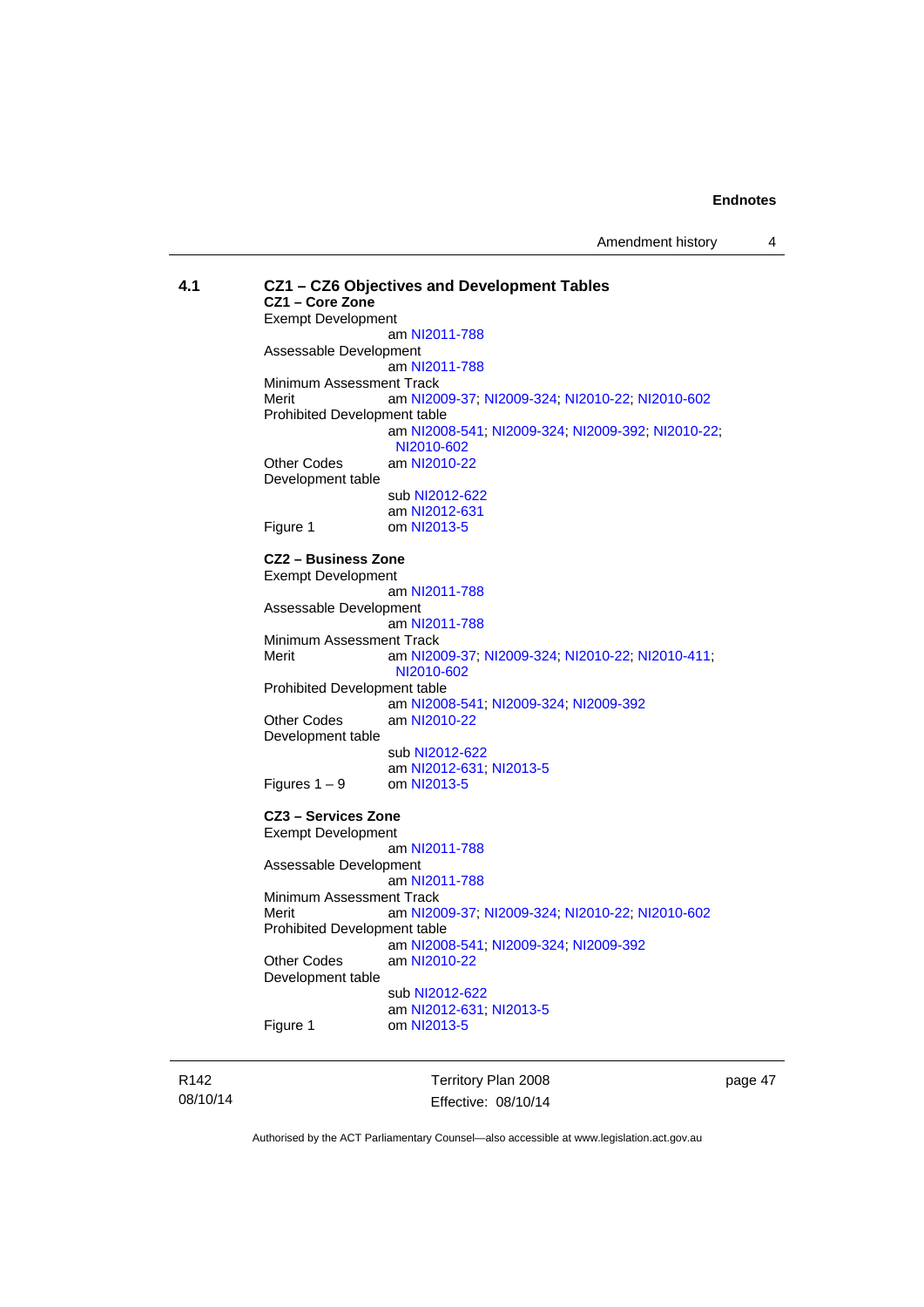4 Amendment history

**CZ4 – Local Centres Zone**  Exempt Development am [NI2011-788](http://www.legislation.act.gov.au/ni/2011-788/) Assessable Development am [NI2011-788](http://www.legislation.act.gov.au/ni/2011-788/) Minimum Assessment Track Merit am [Variation No 281](http://www.legislation.act.gov.au/ni/2008-352/); [NI2009-37](http://www.legislation.act.gov.au/ni/2009-37/); [NI2009-324](http://www.legislation.act.gov.au/ni/2009-324/); [NI2010-22](http://www.legislation.act.gov.au/ni/2010-22/); [NI2010-602](http://www.legislation.act.gov.au/ni/2010-602/) Prohibited Development table am [NI2008-541](http://www.legislation.act.gov.au/ni/2008-541/); [NI2009-324](http://www.legislation.act.gov.au/ni/2009-324/); [NI2009-392](http://www.legislation.act.gov.au/ni/2009-392/) Other Codes am [NI2010-22](http://www.legislation.act.gov.au/ni/2010-22/) Development table sub [NI2012-622](http://www.legislation.act.gov.au/ni/2012-622/default.asp) am [NI2012-631](http://www.legislation.act.gov.au/ni/2012-631/default.asp) **CZ5 – Mixed Use Zone**  Exempt Development am [NI2011-788](http://www.legislation.act.gov.au/ni/2011-788/) Assessable Development am [NI2011-788](http://www.legislation.act.gov.au/ni/2011-788/) Minimum Assessment Track<br>Merit am NI20 am [NI2009-37](http://www.legislation.act.gov.au/ni/2009-37/); [NI2009-324](http://www.legislation.act.gov.au/ni/2009-324/); [NI2010-22](http://www.legislation.act.gov.au/ni/2010-22/); [NI2010-602](http://www.legislation.act.gov.au/ni/2010-602/); [NI2014](http://www.legislation.act.gov.au/ni/2014-90/default.asp)‑90 Prohibited Development table am [NI2008-541](http://www.legislation.act.gov.au/ni/2008-541/); [NI2009-324](http://www.legislation.act.gov.au/ni/2009-324/); [NI2009-392](http://www.legislation.act.gov.au/ni/2009-392/); [NI2010-217](http://www.legislation.act.gov.au/ni/2010-217/) Development table sub [NI2012-622](http://www.legislation.act.gov.au/ni/2012-622/default.asp) am [NI2012-631](http://www.legislation.act.gov.au/ni/2012-631/default.asp); [NI2013-5](http://www.legislation.act.gov.au/ni/2013-5/default.asp) Figures  $1 - 9$  om [NI2013-5](http://www.legislation.act.gov.au/ni/2013-5/default.asp) **CZ6 – Leisure and Accommodation Zone** Exempt Development am [NI2011-788](http://www.legislation.act.gov.au/ni/2011-788/) Assessable Development am [NI2011-788](http://www.legislation.act.gov.au/ni/2011-788/) Minimum Assessment Track<br>Merit am Varia am [Variation No 293](http://www.legislation.act.gov.au/ni/2008-219/); [NI2009-37](http://www.legislation.act.gov.au/ni/2009-37/); [NI2010-22](http://www.legislation.act.gov.au/ni/2010-22/); [NI2010-217](http://www.legislation.act.gov.au/ni/2010-217/) Prohibited Development table am [NI2008-541](http://www.legislation.act.gov.au/ni/2008-541/); [NI2009-324](http://www.legislation.act.gov.au/ni/2009-324/); [NI2009-392](http://www.legislation.act.gov.au/ni/2009-392/) Fig 5 Narrabundah sub [Variation No 293](http://www.legislation.act.gov.au/ni/2008-219/) Development table sub [NI2012-622](http://www.legislation.act.gov.au/ni/2012-622/default.asp) am [NI2012-631](http://www.legislation.act.gov.au/ni/2012-631/default.asp) Figures  $1 - 8$  om [NI2013-5](http://www.legislation.act.gov.au/ni/2013-5/default.asp)

page 48 Territory Plan 2008 Effective: 08/10/14

R142 08/10/14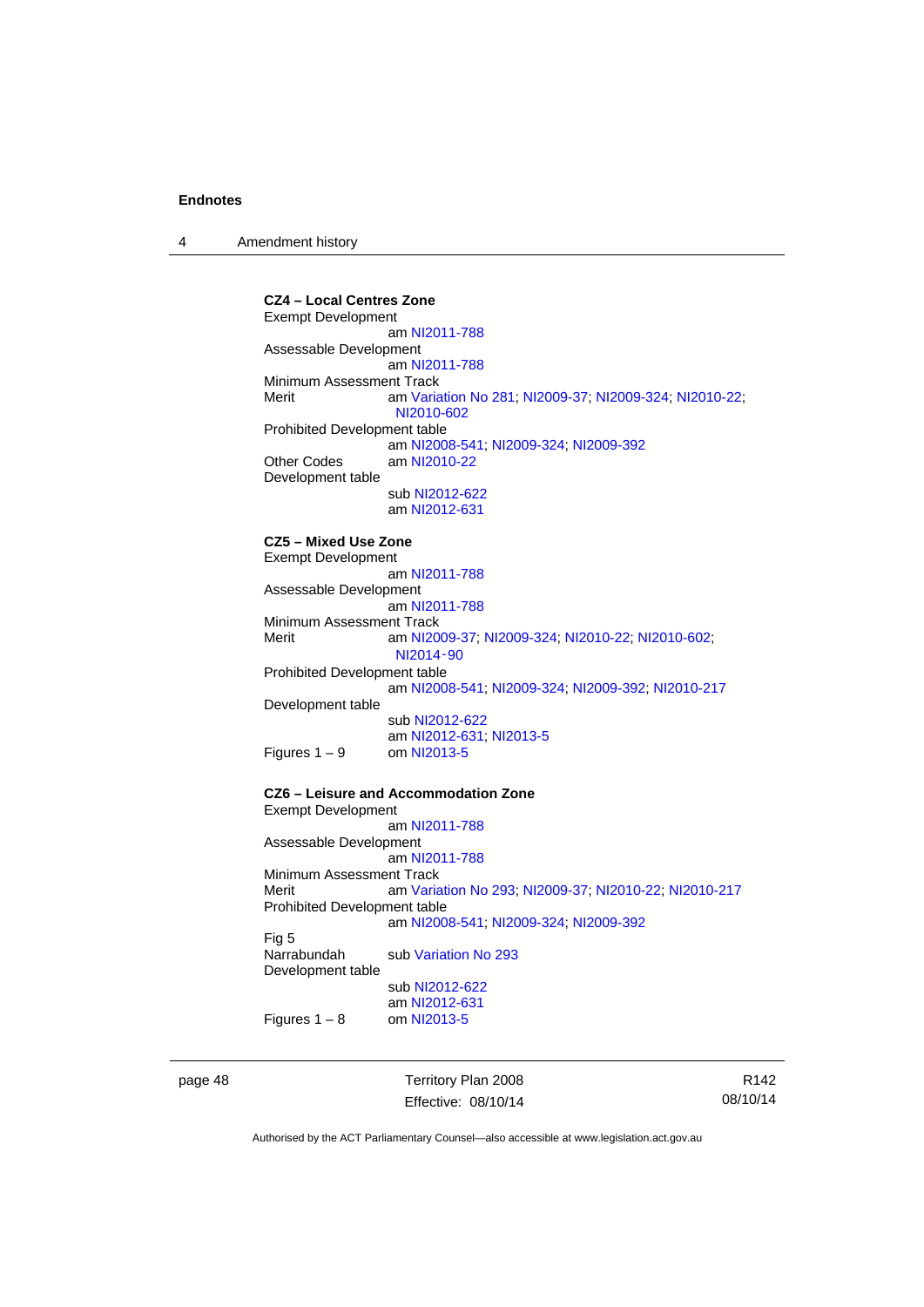| 4.2              | orig 4.2                    | <b>Commercial Zones Development Code</b>                          |
|------------------|-----------------------------|-------------------------------------------------------------------|
|                  | Introduction                | am NI2010-22                                                      |
|                  |                             | Part A (1) - City Centre - CZ1 Core Zone                          |
|                  | Element 2                   |                                                                   |
|                  | R <sub>20</sub>             | am NI2010-217                                                     |
|                  |                             |                                                                   |
|                  | Element 2                   | Part A (2) - City Centre - CZ2 Business Zone - Braddon and Turner |
|                  | R34                         | am NI2008-290                                                     |
|                  | Element 1                   | Part A (3) - City Centre - CZ3 Services Zone - Braddon            |
|                  | Item 1.1 hdg                | sub NI2008-290                                                    |
|                  | R41, C41                    | sub NI2008-290                                                    |
|                  | R42, C42                    | sub NI2008-290                                                    |
|                  | R43, C43                    | sub NI2008-290                                                    |
|                  | R44, C44                    | sub NI2008-290                                                    |
|                  | Item 2.1 hdg sub NI2011-354 |                                                                   |
|                  | Figure A12                  | sub NI2008-290                                                    |
|                  |                             |                                                                   |
|                  | Element 1                   | <b>Part B - General Development Controls</b>                      |
|                  | Item 1.3                    |                                                                   |
|                  | R59A                        | ins NI2010-22                                                     |
|                  | Element 2                   |                                                                   |
|                  | Item $2.3$                  |                                                                   |
|                  | C62                         | sub NI2009-38                                                     |
|                  | Element 3                   |                                                                   |
|                  | Item $3.6$                  |                                                                   |
|                  | hdg                         | ins NI2009-487                                                    |
|                  | C68A                        | ins NI2009-487                                                    |
|                  | Element 4                   |                                                                   |
|                  | Item $4.5$                  |                                                                   |
|                  | hdg                         | am NI2010-697                                                     |
|                  | C76                         | am NI2010-697                                                     |
|                  | Element 5                   |                                                                   |
|                  | Item 5.2                    |                                                                   |
|                  | R79                         | am NI2010-217                                                     |
|                  | Item $5.4$                  |                                                                   |
|                  | C82                         | sub NI2010-22                                                     |
|                  | Element 6                   |                                                                   |
|                  | Item $6.1$                  |                                                                   |
|                  | R83                         | am NI2008-541                                                     |
|                  |                             | sub NI2009-487                                                    |
|                  | R84, C84                    | sub NI2009-487                                                    |
|                  |                             |                                                                   |
|                  | R84                         | am NI2012-412                                                     |
|                  | R85, C85                    | sub NI2009-487                                                    |
| R <sub>142</sub> |                             | Territory Plan 2008                                               |

08/10/14

Territory Plan 2008 Effective: 08/10/14 page 49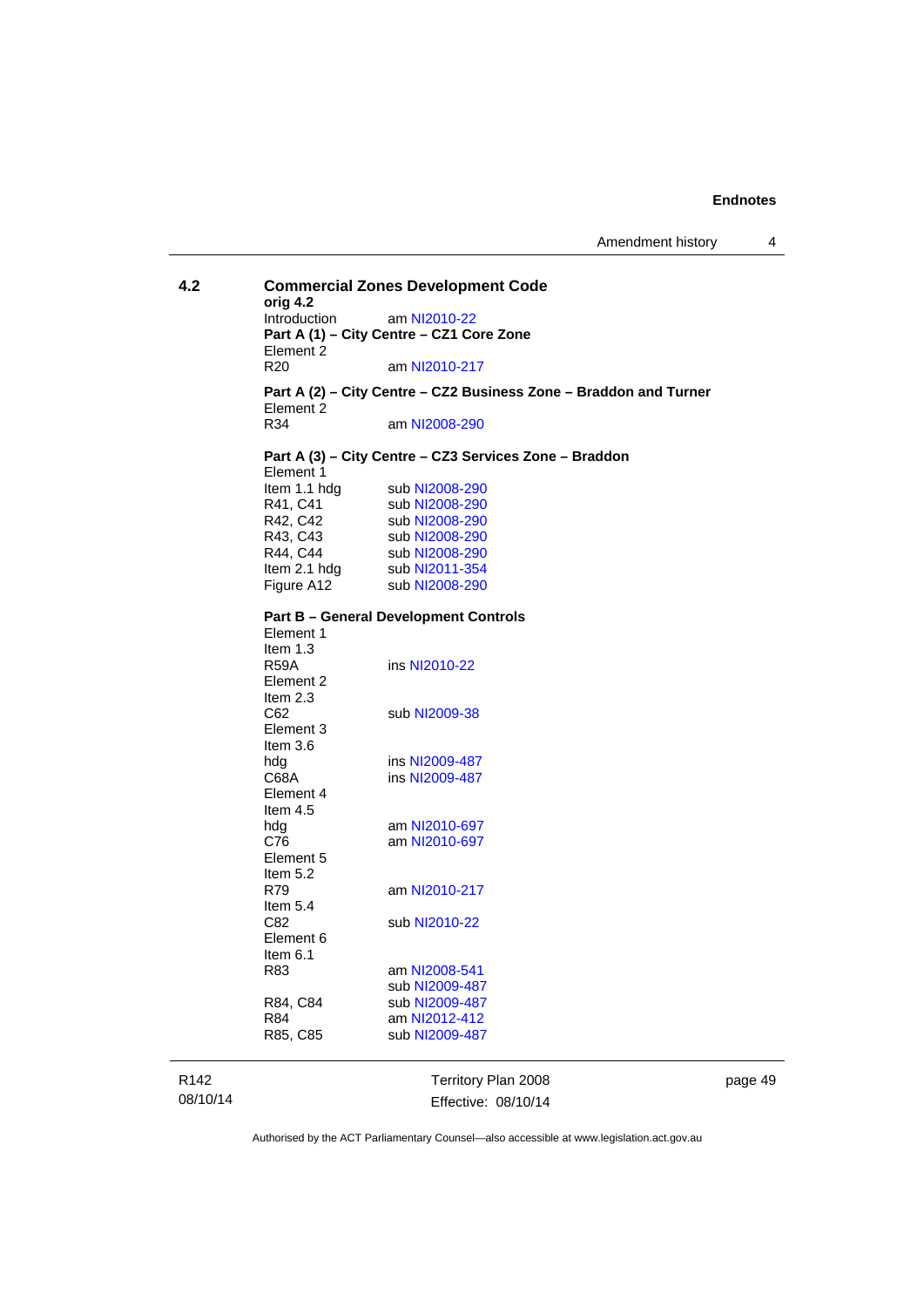| 4 | Amendment history |
|---|-------------------|
|---|-------------------|

|     | R86, C86                                                         | sub NI2009-487                                       |
|-----|------------------------------------------------------------------|------------------------------------------------------|
|     | Item 6.3<br>R88<br>Element 7                                     | sub NI2011-788                                       |
|     | Item $7.1$<br>R99<br>om NI2012-622<br>pres 4.2<br>ins NI2012-622 | am NI2009-38<br>am NI2013-246; NI2014-10; NI2014-275 |
| 4.3 |                                                                  | <b>Town Centres Development Code</b>                 |
|     | Introduction                                                     | am NI2010-22                                         |
|     | Part A - Town Centres - Overview                                 |                                                      |
|     | Figure A1                                                        | sub Variation No 289                                 |
|     | Figure A2                                                        | om Variation No 300                                  |
|     | Figure A4                                                        | sub NI2011-788                                       |
|     |                                                                  | Part A(1) - Town Centres - CZ1 Core Zone             |
|     | Element 1<br>Item 1.2 hdg                                        | om Variation No 300                                  |
|     | R <sub>2</sub> , C <sub>2</sub>                                  | om Variation No 300                                  |
|     | R3, C3                                                           | om Variation No 300                                  |
|     | R4, C4                                                           | om Variation No 300                                  |
|     | Element 2                                                        |                                                      |
|     | Item 2.2 hdg                                                     | om Variation No 300                                  |
|     | C6                                                               | om Variation No 300                                  |
|     | R7, C7                                                           | om Variation No 300                                  |
|     | R8, C8                                                           | om Variation No 300                                  |
|     | Element 3                                                        |                                                      |
|     | Item 3.3 hdg                                                     | om Variation No 300                                  |
|     | C <sub>15</sub>                                                  | om Variation No 300                                  |
|     | C16                                                              | om Variation No 300                                  |
|     | Part A(2) - CZ2 Business Zone                                    |                                                      |
|     | Element 1                                                        |                                                      |
|     | Item $1.5$                                                       |                                                      |
|     | C <sub>23</sub><br>Element 2                                     | sub NI2010-602                                       |
|     | Item 2.2 hdg                                                     | om Variation No 300                                  |
|     | R <sub>25</sub> , C <sub>25</sub>                                | om Variation No 300                                  |
|     | R26, C26                                                         | om Variation No 300                                  |
|     | C27                                                              | om Variation No 300                                  |
|     | Element 3                                                        |                                                      |
|     | Item 3.3 hdg                                                     | om Variation No 300                                  |
|     | C35                                                              | om Variation No 300                                  |
|     |                                                                  |                                                      |

page 50 Territory Plan 2008 Effective: 08/10/14

R142 08/10/14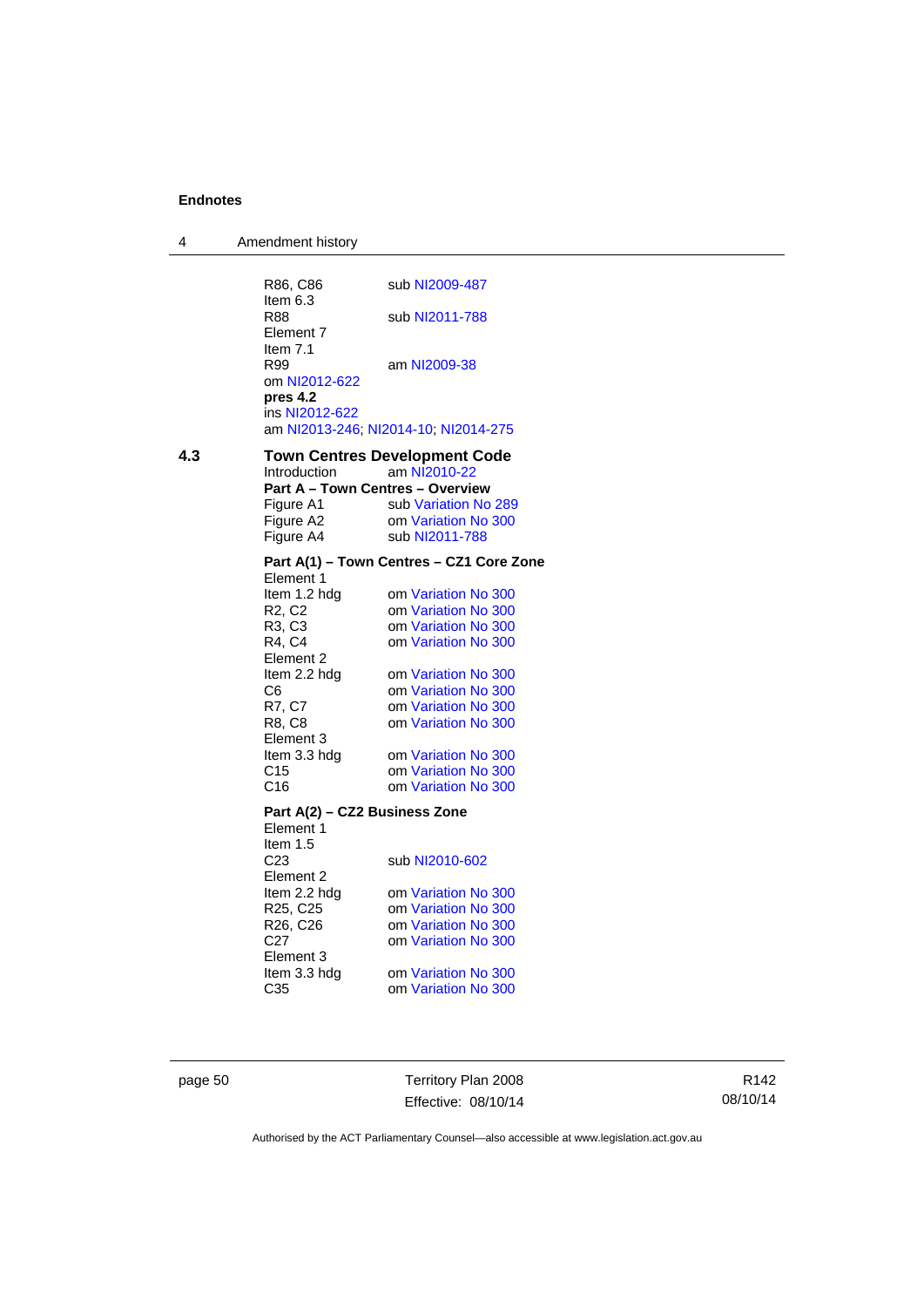Amendment history 4

| Part A(3) - CZ3 Services Zone |                                              |
|-------------------------------|----------------------------------------------|
| Element 1                     |                                              |
| Item 1.2                      |                                              |
| R41                           | sub NI2010-412                               |
| C42                           | om NI2010-412                                |
| Element 2                     |                                              |
| Item 2.2 hdg                  | om Variation No 300                          |
| R44, C44                      | om Variation No 300                          |
| R45, C45                      | om Variation No 300                          |
| Item 2.4                      |                                              |
| R47                           | sub NI2011-206                               |
| C47                           | am NI2010-218                                |
| C48                           | om NI2010-412                                |
| Element 3                     |                                              |
| Item 3.3 hdg                  | om Variation No 300                          |
| C53                           | om Variation No 300                          |
|                               |                                              |
| Figure A5                     | sub Variation No 289                         |
| Figure A6                     | om Variation No 300                          |
|                               | <b>Part B - General Development Controls</b> |
| Element 1                     |                                              |
| Item 1.3                      |                                              |
| R61                           | am NI2008-541                                |
| <b>R61A</b>                   | ins NI2010-22                                |
| Element 2                     |                                              |
|                               |                                              |
| Item 2.3                      |                                              |
| C64                           | sub NI2009-38                                |
| Element 3                     |                                              |
| Item 3.5                      |                                              |
| hda                           | ins NI2009-487                               |
| C68A                          | ins NI2009-487                               |
| Element 4                     |                                              |
| Item $4.5$                    |                                              |
| hdg                           | am NI2010-697                                |
| C76                           | am NI2010-697                                |
| Element 5                     |                                              |
| Item 5.2                      |                                              |
| R79                           | am NI2010-217                                |
| Item $5.4$                    |                                              |
| C82                           | sub NI2010-22                                |
| Element 6                     |                                              |
| Item 6.1                      |                                              |
|                               |                                              |
| R83                           | am NI2008-541                                |
|                               | sub NI2009-487                               |
| R84, C84                      | sub NI2009-487                               |
| R85, C85                      | sub NI2009-487                               |
| R86, C86                      | sub NI2009-487                               |
|                               |                                              |
|                               |                                              |

R142 08/10/14

Territory Plan 2008 Effective: 08/10/14 page 51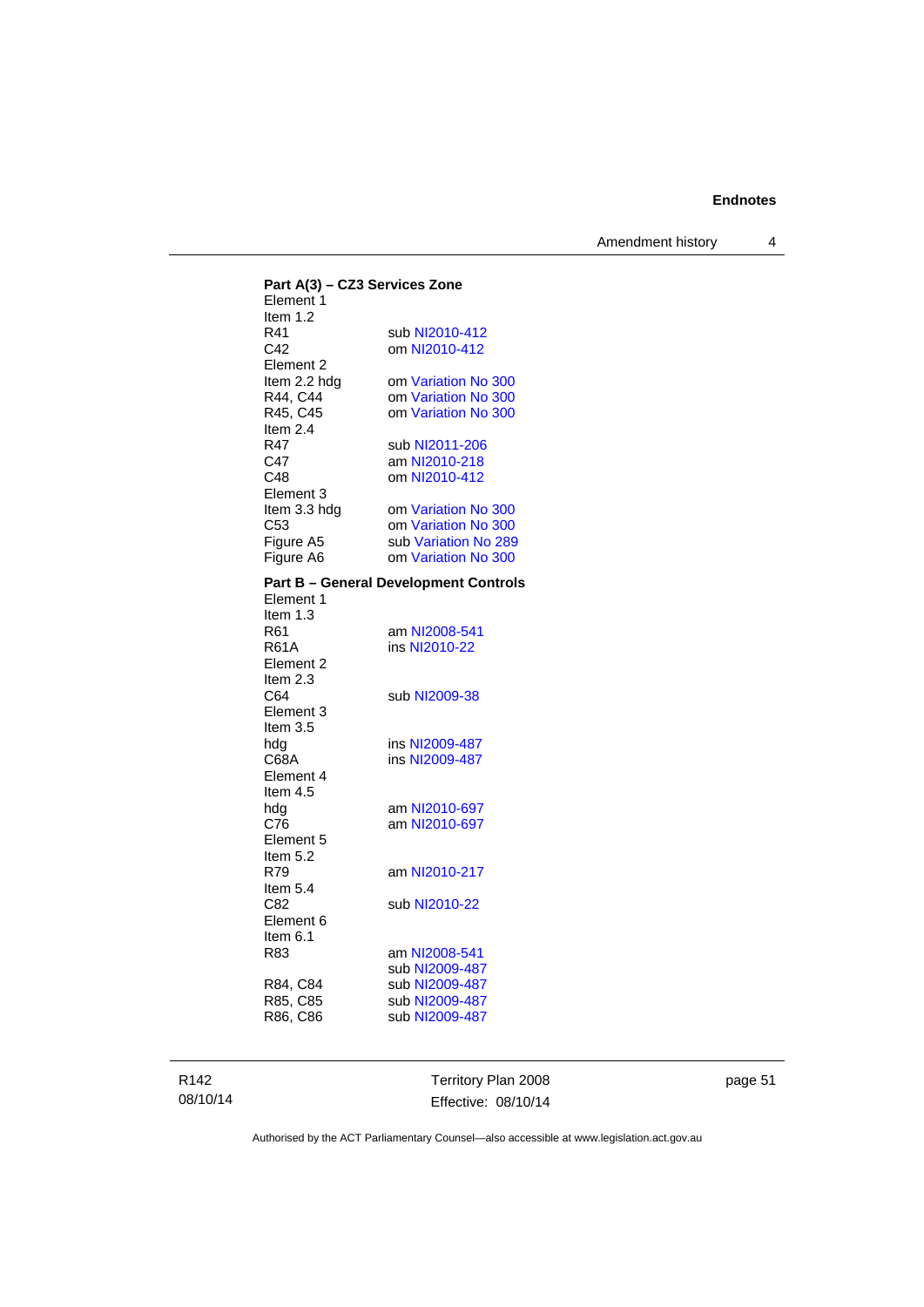4 Amendment history

Element 7 Item 7.1<br>R99 am [NI2009-38](http://www.legislation.act.gov.au/ni/2009-38/) om [NI2012-622](http://www.legislation.act.gov.au/ni/2012-622/default.asp) **4.4 Group Centres Development Code**  Introduction am [NI2010-22](http://www.legislation.act.gov.au/ni/2010-22/) **Part A – Group Centres – Overview**  am [NI2011-206](http://www.legislation.act.gov.au/ni/2011-206/) Fig A3 sub [NI2011-788](http://www.legislation.act.gov.au/ni/2011-788/)<br>Fig A6 sub NI2011-589 Fig A6 sub [NI2011-589](http://www.legislation.act.gov.au/ni/2011-589/)<br>Fig A11 sub NI2010-22 sub [NI2010-22](http://www.legislation.act.gov.au/ni/2010-22/) Fig A12 sub [NI2010-602](http://www.legislation.act.gov.au/ni/2010-602/); [NI2011-788](http://www.legislation.act.gov.au/ni/2011-788/) **Part A(1) – CZ1 Core Zone**  Item 2.4 C8 am [NI2012-189](http://www.legislation.act.gov.au/ni/2012-189/) **Part A(2) – CZ2 Business Zone**  Element 1 Item  $1.1$ <br>R11 sub [NI2010-22](http://www.legislation.act.gov.au/ni/2010-22/) Item 1.2 R12 am [NI2008-541](http://www.legislation.act.gov.au/ni/2008-541/); [NI2010-601](http://www.legislation.act.gov.au/ni/2010-601/) Item  $1.4$ <br>R<sub>15</sub> am [NI2008-541](http://www.legislation.act.gov.au/ni/2008-541/) Element 2 Item  $2.6$ <br>C<sub>21</sub> am [NI2012-189](http://www.legislation.act.gov.au/ni/2012-189/) **Part A(3) – CZ3 Services Zone**  Element 1 Item  $1.1$ <br>R23 am [NI2010-22](http://www.legislation.act.gov.au/ni/2010-22/) C23 sub [NI2010-22](http://www.legislation.act.gov.au/ni/2010-22/)<br>R25 sub NI2011-35 sub [NI2011-353](http://www.legislation.act.gov.au/ni/2011-353/) Element 2 Item 2.3<br>C28 C28 am [NI2012-189](http://www.legislation.act.gov.au/ni/2012-189/)<br>Figure 1 ins NI2011-353 ins [NI2011-353](http://www.legislation.act.gov.au/ni/2011-353/) **Part B – General Development Controls**  Element 1 Item  $1.3$ <br>R34 R34 am [NI2008-541](http://www.legislation.act.gov.au/ni/2008-541/)<br>R34A ins NI2010-22 ins [NI2010-22](http://www.legislation.act.gov.au/ni/2010-22/) Element 2 Item 2.3 C37 sub [NI2009-38](http://www.legislation.act.gov.au/ni/2009-38/)

page 52 Territory Plan 2008 Effective: 08/10/14

R142 08/10/14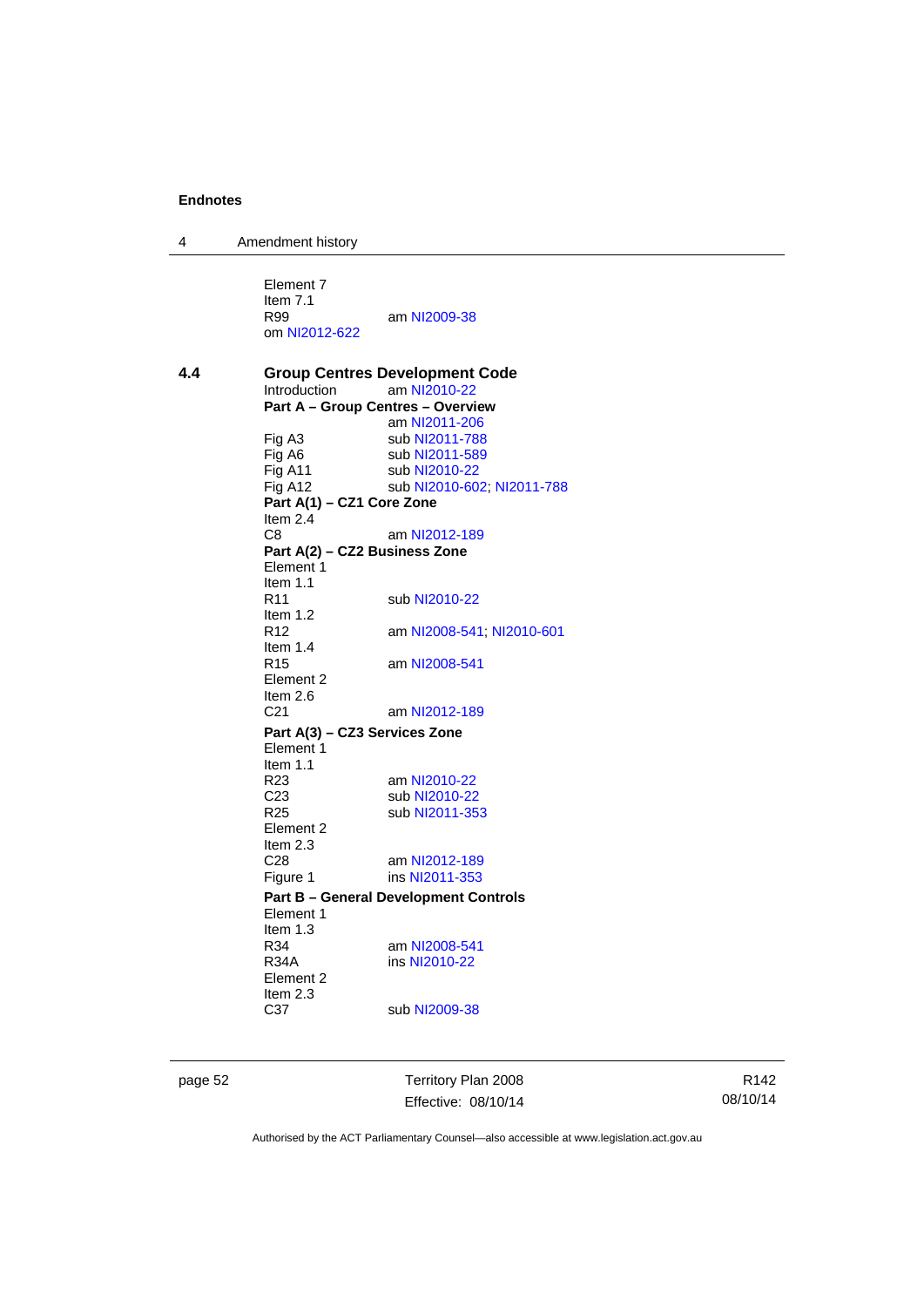Amendment history 4

Element 3 Item 3.5 hdg ins [NI2009-487](http://www.legislation.act.gov.au/ni/2009-487/)<br>C42A ins NI2009-487 ins [NI2009-487](http://www.legislation.act.gov.au/ni/2009-487/) Element 4 Item 4.5<br>hdg am [NI2010-697](http://www.legislation.act.gov.au/ni/2010-697/) C50 am [NI2010-697](http://www.legislation.act.gov.au/ni/2010-697/) Element 5 Item  $5.2$ <br>R53 am [NI2010-217](http://www.legislation.act.gov.au/ni/2010-217/) Item 5.4 C56 sub [NI2010-22](http://www.legislation.act.gov.au/ni/2010-22/) Element 6 Item 6.1 R57 am [NI2008-541](http://www.legislation.act.gov.au/ni/2008-541/) sub [NI2009-487NI2009-487](http://www.legislation.act.gov.au/ni/2009-487/)<br>R58, C58 sub NI2009-487<br>R59, C59 om NI2009-487 sub [NI2009-487](http://www.legislation.act.gov.au/ni/2009-487/) R59, C59 om [NI2009-487](http://www.legislation.act.gov.au/ni/2009-487/)<br>R60, C60 sub NI2009-487 sub [NI2009-487](http://www.legislation.act.gov.au/ni/2009-487/) Item 6.3 R62 sub [NI2011-788](http://www.legislation.act.gov.au/ni/2011-788/) Element 7 Item 7.1<br>R71 am [NI2009-38](http://www.legislation.act.gov.au/ni/2009-38/) om [NI2012-622](http://www.legislation.act.gov.au/ni/2012-622/default.asp) **4.5 Local Centres Development Code**  am [NI2010-22](http://www.legislation.act.gov.au/ni/2010-22/) **Part A – General Development Controls**  Element 1 Item 1.3<br>R5 R5 am [NI2008-541](http://www.legislation.act.gov.au/ni/2008-541/)<br>R5A ins NI2010-22 ins [NI2010-22](http://www.legislation.act.gov.au/ni/2010-22/) Element 2 Item 2.5 C13 sub [NI2009-38](http://www.legislation.act.gov.au/ni/2009-38/) Element 3 Item 3.5<br>hdg hdg ins [NI2009-487](http://www.legislation.act.gov.au/ni/2009-487/)<br>C18A ins NI2009-487 ins [NI2009-487](http://www.legislation.act.gov.au/ni/2009-487/) Element 4 Item 4.5 hdg am [NI2010-697](http://www.legislation.act.gov.au/ni/2010-697/)<br>C26 am NI2010-697 am [NI2010-697](http://www.legislation.act.gov.au/ni/2010-697/) Element 5 Item  $5.1$ <br> $C<sub>32</sub>$ sub [NI2010-22](http://www.legislation.act.gov.au/ni/2010-22/)

R142 08/10/14 Territory Plan 2008 Effective: 08/10/14 page 53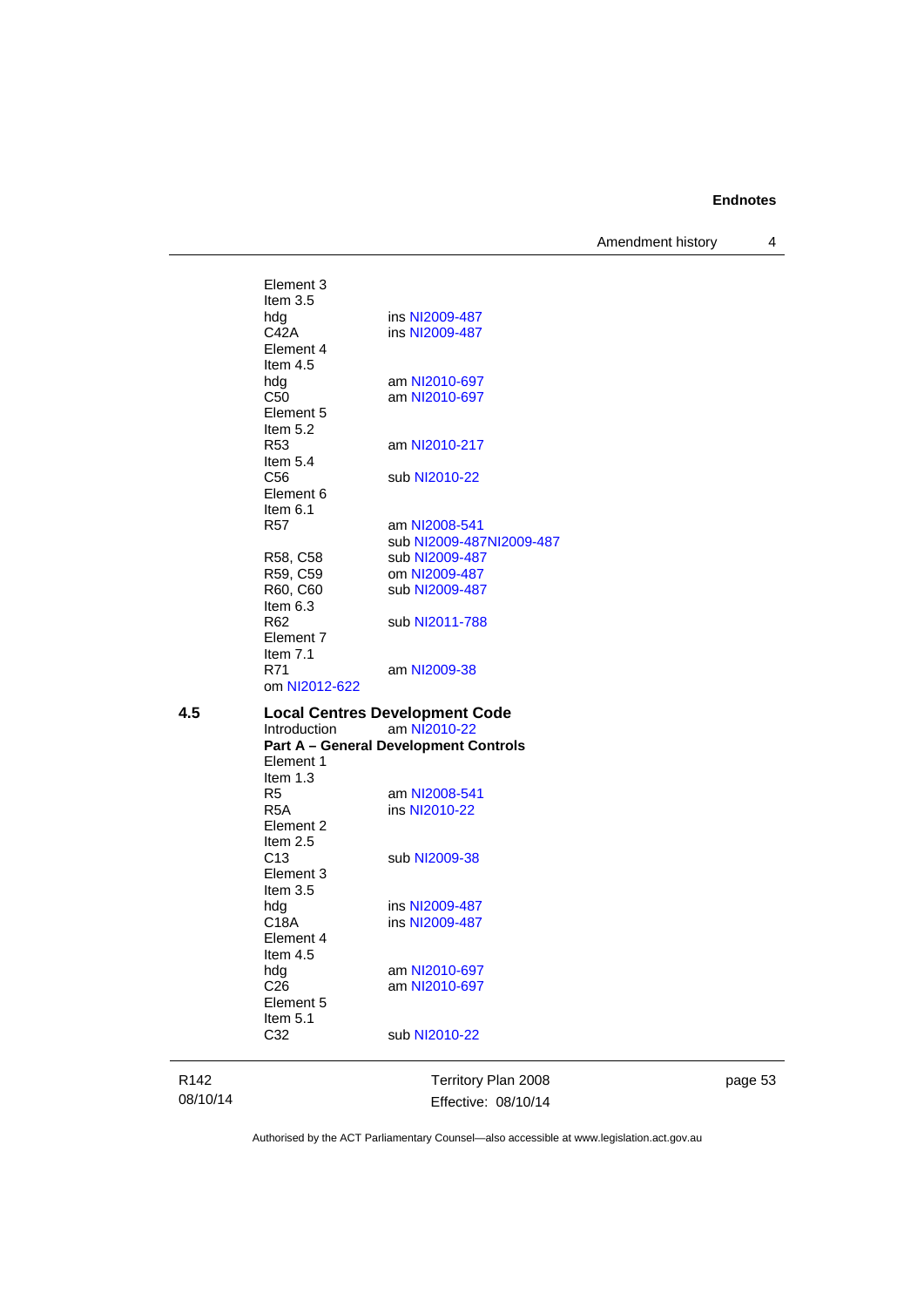4 Amendment history

|     | Item $5.2$                        |                                                          |
|-----|-----------------------------------|----------------------------------------------------------|
|     | R <sub>29</sub>                   | am NI2010-217                                            |
|     | Element 6                         |                                                          |
|     | Item $6.1$                        |                                                          |
|     | R34                               | am NI2008-541                                            |
|     |                                   | sub NI2009-487                                           |
|     | R35, C35                          | sub NI2009-487                                           |
|     | R36, C36                          | om NI2009-487                                            |
|     | R37, C37                          | sub NI2009-487                                           |
|     | Item $6.3$                        |                                                          |
|     | R39                               | sub NI2011-788                                           |
|     | Item $6.9$                        |                                                          |
|     | R47                               | sub NI2010-22                                            |
|     | Element 7                         |                                                          |
|     | Item $7.1$                        |                                                          |
|     | R48                               | am NI2009-38                                             |
|     | om NI2012-622                     |                                                          |
|     |                                   |                                                          |
| 4.6 |                                   | <b>CZ2 Office Areas Outside Centres Development Code</b> |
|     | <b>Introduction</b>               | am NI2010-22                                             |
|     |                                   | <b>Part A – General Development Controls</b>             |
|     | Element 1                         |                                                          |
|     | Item $1.2$                        |                                                          |
|     | R4                                | am NI2008-541                                            |
|     | Element 2                         |                                                          |
|     | Item 2.5                          |                                                          |
|     | C8                                | sub NI2009-38                                            |
|     | Element 3                         |                                                          |
|     | Item 3.5                          |                                                          |
|     | hdg                               | ins NI2009-487                                           |
|     | C12A                              | ins NI2009-487                                           |
|     | Element 4                         |                                                          |
|     | Item $4.5$                        |                                                          |
|     | hdg                               | am NI2010-697                                            |
|     | C <sub>20</sub>                   | am NI2010-697                                            |
|     | Element 5                         |                                                          |
|     | Item $5.2$                        |                                                          |
|     | R <sub>23</sub>                   | am NI2010-217                                            |
|     | Item $5.4$                        |                                                          |
|     | C <sub>26</sub>                   | sub NI2011-589                                           |
|     | Element 6                         |                                                          |
|     | Item $6.1$                        |                                                          |
|     | R <sub>27</sub>                   | am NI2008-541                                            |
|     |                                   | sub NI2009-487                                           |
|     | R <sub>28</sub> , C <sub>28</sub> | sub NI2009-487                                           |
|     | R29, C29                          | sub NI2009-487                                           |
|     | R <sub>30</sub> , C <sub>30</sub> | sub NI2009-487                                           |
|     |                                   |                                                          |
|     |                                   |                                                          |
|     |                                   |                                                          |

page 54 Territory Plan 2008 Effective: 08/10/14

R142 08/10/14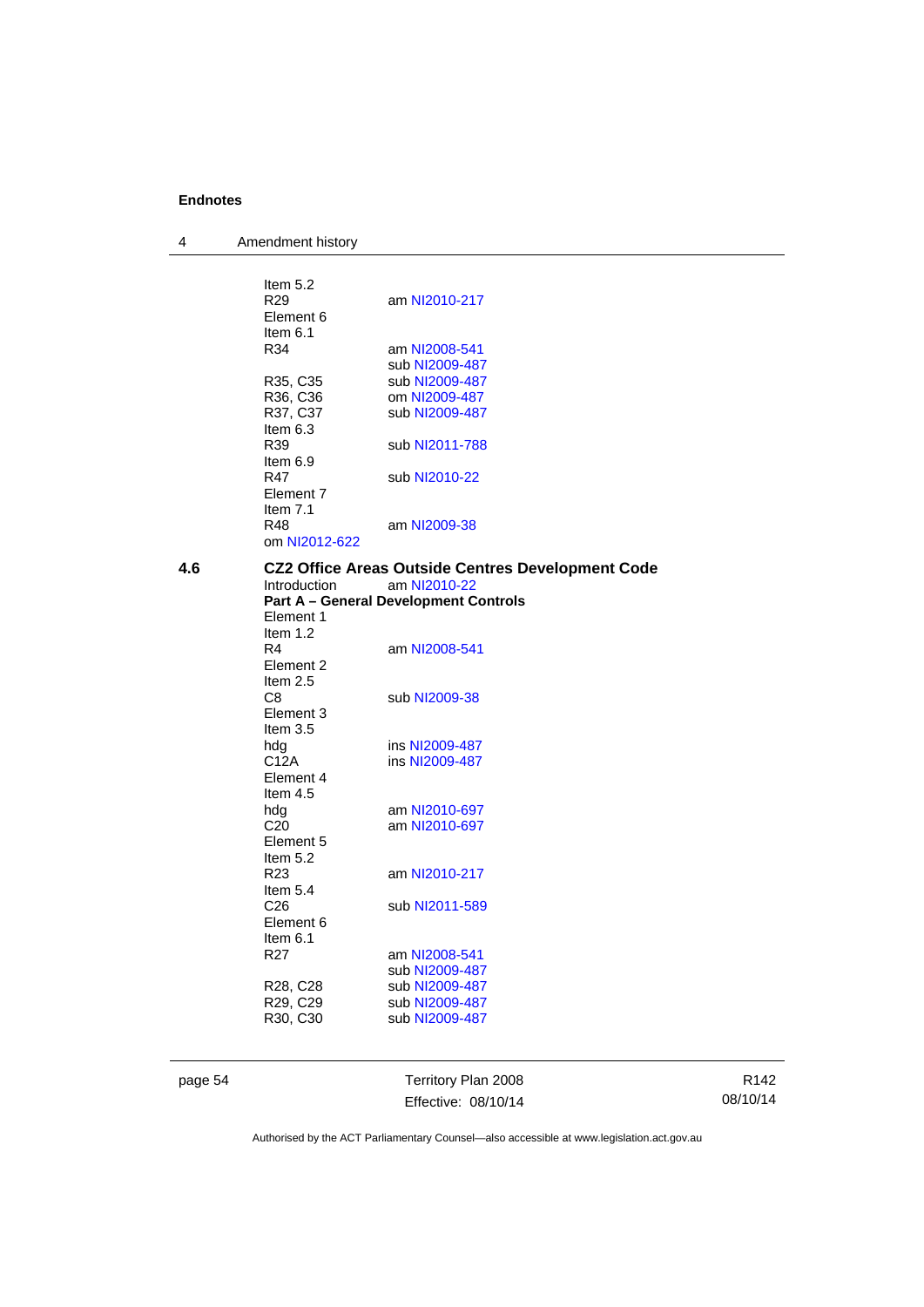Amendment history 4

Item  $6.2$ <br>R32 sub [NI2011-788](http://www.legislation.act.gov.au/ni/2011-788/) Element 7 Item 7.1<br>R43 am [NI2009-38](http://www.legislation.act.gov.au/ni/2009-38/) **Part B – General Development Controls**  Element 1 Item 1.1 R53 am [NI2008-541](http://www.legislation.act.gov.au/ni/2008-541/) sub [NI2010-23](http://www.legislation.act.gov.au/ni/2010-23/) Item 1.3<br>R4A ins [NI2010-22](http://www.legislation.act.gov.au/ni/2010-22/) om [NI2012-622](http://www.legislation.act.gov.au/ni/2012-622/default.asp) **4.7 CZ5 Mixed Use Zone Development Code**  am [NI2010-22](http://www.legislation.act.gov.au/ni/2010-22/) **Part A – General Development Controls**  Element 1 Item 1.2<br>R3A, C3A R3A, C3A ins [Variation No 293](http://www.legislation.act.gov.au/ni/2008-219/)<br>R4 am NI2008-541 am [NI2008-541](http://www.legislation.act.gov.au/ni/2008-541/) Element 2 Item 2.4<br>C8 sub [NI2009-38](http://www.legislation.act.gov.au/ni/2009-38/) Element 3 Item 3.5<br>hda hdg ins [NI2009-487](http://www.legislation.act.gov.au/ni/2009-487/)<br>C12A ins NI2009-487 ins [NI2009-487](http://www.legislation.act.gov.au/ni/2009-487/) Element 4 Item 4.5<br>hdg am [NI2010-697](http://www.legislation.act.gov.au/ni/2010-697/) C20 am [NI2010-697](http://www.legislation.act.gov.au/ni/2010-697/) Element 5 Item 5.2 R23 am [NI2010-217](http://www.legislation.act.gov.au/ni/2010-217/) Item 5.4 C26 sub [NI2010-218](http://www.legislation.act.gov.au/ni/2010-218/) Element 6 Item  $6.1$ <br>R27 am [NI2008-541](http://www.legislation.act.gov.au/ni/2008-541/) sub [NI2009-487](http://www.legislation.act.gov.au/ni/2009-487/)<br>R28, C28 sub NI2009-487 R28, C28 sub [NI2009-487](http://www.legislation.act.gov.au/ni/2009-487/)<br>R29. C29 sub NI2009-487 R29, C29 sub [NI2009-487](http://www.legislation.act.gov.au/ni/2009-487/)<br>R30, C30 sub NI2009-487 sub [NI2009-487](http://www.legislation.act.gov.au/ni/2009-487/) Item 6.3<br>R32 sub [NI2011-788](http://www.legislation.act.gov.au/ni/2011-788/)

R142 08/10/14 Territory Plan 2008 Effective: 08/10/14 page 55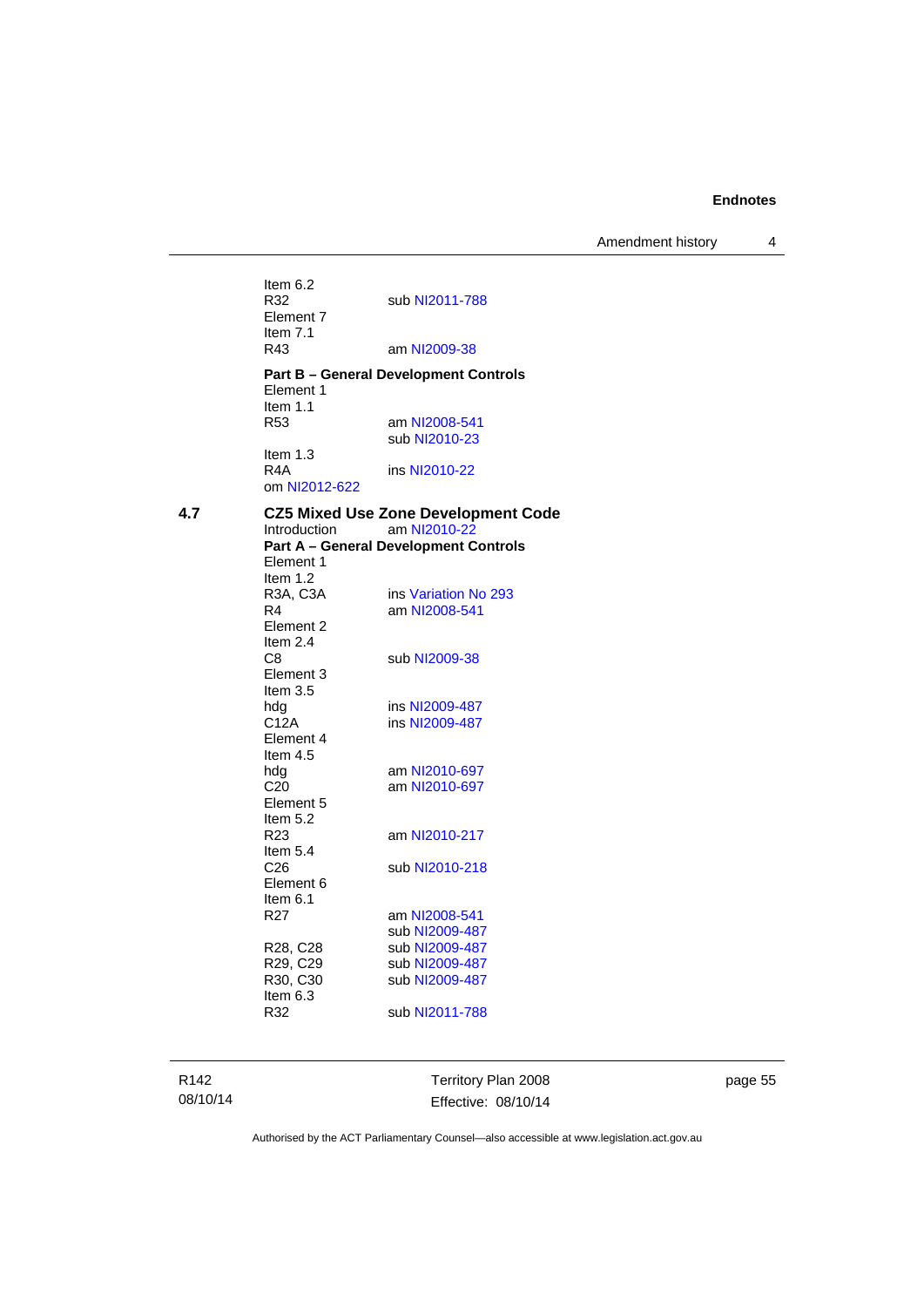| 4 | Amendment history |  |
|---|-------------------|--|
|---|-------------------|--|

|     | Element 7                                     |                                                            |
|-----|-----------------------------------------------|------------------------------------------------------------|
|     | Item $7.1$                                    |                                                            |
|     | R43<br><b>Part B - Site Specific Controls</b> | am NI2009-38                                               |
|     | Element 1                                     |                                                            |
|     | Item $1.2$                                    |                                                            |
|     | <b>R55</b>                                    | am NI2011-206                                              |
|     |                                               |                                                            |
|     | Item 1.5<br>R61                               |                                                            |
|     | R <sub>62</sub>                               | am NI2012-189<br>am NI2012-189                             |
|     | C62                                           | am NI2012-189                                              |
|     | Item $1.6$                                    |                                                            |
|     | C63                                           | sub NI2010-411                                             |
|     | R65                                           | sub NI2011-787                                             |
|     |                                               | om NI2012-622                                              |
|     |                                               |                                                            |
| 4.8 |                                               | <b>CZ6 Leisure and Accommodation Zone Development Code</b> |
|     | <b>Introduction</b>                           | am NI2010-22                                               |
|     |                                               | <b>Part A - General Development Controls</b>               |
|     | Element 1<br>Item $1.1$                       |                                                            |
|     | R <sub>2</sub>                                | am NI2008-541                                              |
|     | Item 1.2                                      |                                                            |
|     | R <sub>5</sub>                                | am NI2008-541                                              |
|     | Element 2                                     |                                                            |
|     | Item $2.5$                                    |                                                            |
|     | C <sub>10</sub>                               | sub NI2009-38                                              |
|     | Element 3                                     |                                                            |
|     | Item $3.5$                                    |                                                            |
|     | hdg                                           | ins NI2009-487                                             |
|     | C14A                                          | ins NI2009-487                                             |
|     | Element 4                                     |                                                            |
|     | Item 4.5                                      |                                                            |
|     | hdg                                           | am NI2010-697                                              |
|     | C <sub>22</sub>                               | am NI2010-697                                              |
|     | Element 5                                     |                                                            |
|     | Item 5.2                                      |                                                            |
|     | R <sub>25</sub>                               | am NI2010-217                                              |
|     | Item $5.4$                                    |                                                            |
|     | C <sub>28</sub>                               | sub NI2011-589                                             |
|     | Element 6                                     |                                                            |
|     | Item $6.1$                                    |                                                            |
|     | R <sub>29</sub>                               | amNI2008-541                                               |
|     |                                               | sub NI2009-487                                             |
|     | R30, C30                                      | sub NI2009-487                                             |
|     | R31, C31                                      | sub NI2009-487                                             |
|     | R32, C32                                      | sub NI2009-487                                             |
|     |                                               |                                                            |
|     |                                               |                                                            |
|     |                                               |                                                            |

ı

page 56 Territory Plan 2008 Effective: 08/10/14

R142 08/10/14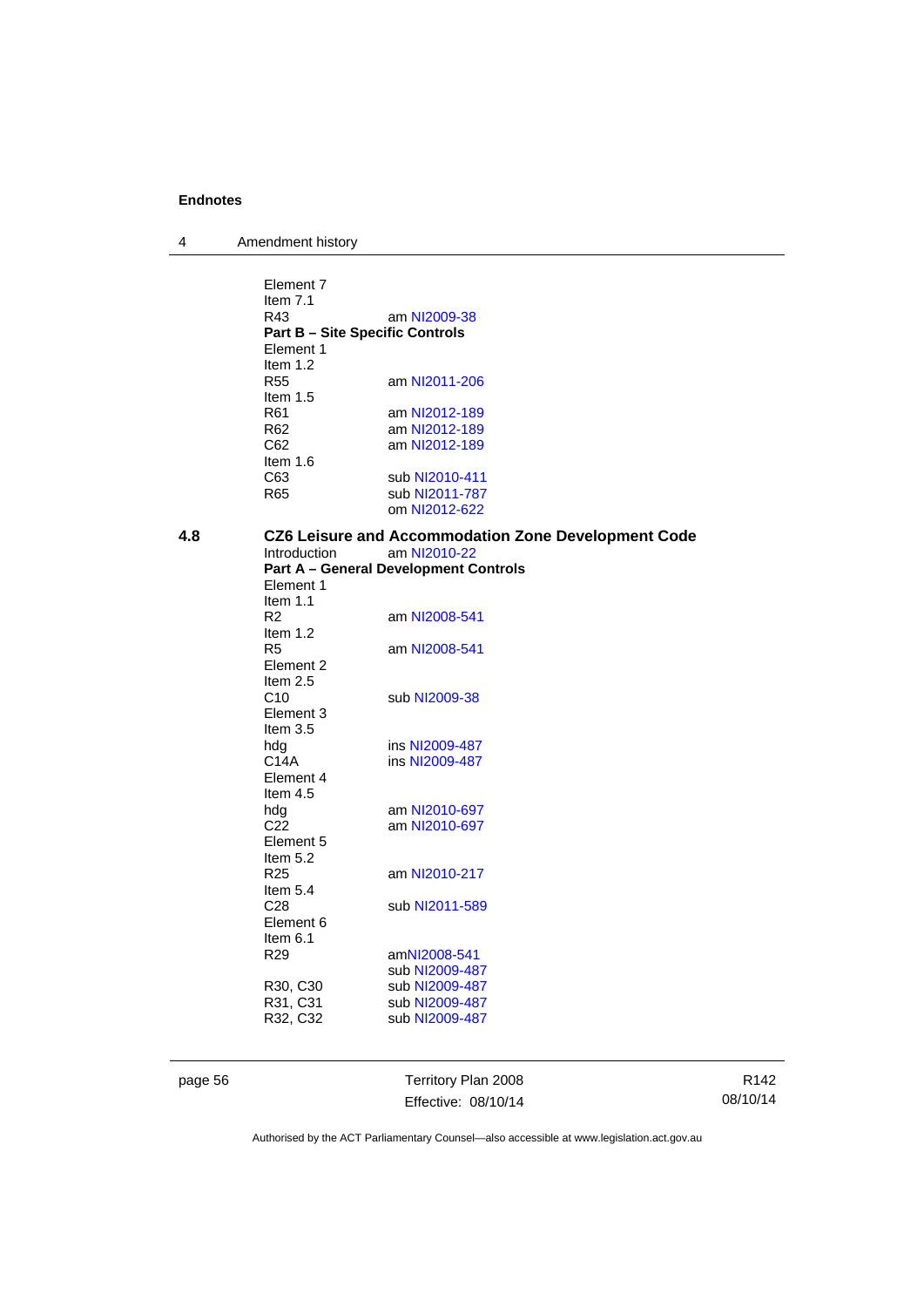Amendment history 4

Item  $6.3$ <br>R34 sub [NI2011-788](http://www.legislation.act.gov.au/ni/2011-788/) Element 7 Item 7.1<br>R45 am [NI2009-38](http://www.legislation.act.gov.au/ni/2009-38/) **Part B – Site Specific Development Controls**  Element 1 Item 1.4 hdg ins [Variation No 293](http://www.legislation.act.gov.au/ni/2008-219/) R55A ins [Variation No 293](http://www.legislation.act.gov.au/ni/2008-219/) om [NI2012-622](http://www.legislation.act.gov.au/ni/2012-622/default.asp) **5.1 IZ1 – IZ2 Objectives and Development Tables IZ1 – General Industrial Zone**  Exempt Development am [NI2011-788](http://www.legislation.act.gov.au/ni/2011-788/) Assessable Development am [NI2011-788](http://www.legislation.act.gov.au/ni/2011-788/) Minimum Assessment Track<br>Merit am NI20 am [NI2009-37](http://www.legislation.act.gov.au/ni/2009-37/) Prohibited Development am [NI2008-541](http://www.legislation.act.gov.au/ni/2008-541/); [NI2009-324](http://www.legislation.act.gov.au/ni/2009-324/); [NI2009-392](http://www.legislation.act.gov.au/ni/2009-392/); [NI2011-788](http://www.legislation.act.gov.au/ni/2011-788/); [NI2014-90](http://www.legislation.act.gov.au/ni/2014-90/default.asp) **Other Codes**  am [NI2011-206](http://www.legislation.act.gov.au/ni/2011-206/) Development table sub [NI2012-622](http://www.legislation.act.gov.au/ni/2012-622/default.asp) am [NI2012-631](http://www.legislation.act.gov.au/ni/2012-631/default.asp)<br>om NI2013-5 Figures  $1 - 2$ **IZ2 – Mixed Use Industrial Zone**  Exempt Development hdg am [NI2010-602](http://www.legislation.act.gov.au/ni/2010-602/); am [NI2011-788](http://www.legislation.act.gov.au/ni/2011-788/) Assessable Development am [NI2011-788](http://www.legislation.act.gov.au/ni/2011-788/) Minimum Assessment Track<br>Merit am NI20 am [NI2009-37](http://www.legislation.act.gov.au/ni/2009-37/); [NI2010-22](http://www.legislation.act.gov.au/ni/2010-22/); [NI2011-206](http://www.legislation.act.gov.au/ni/2011-206/) Prohibited Development am [NI2008-541](http://www.legislation.act.gov.au/ni/2008-541/); [NI2009-324](http://www.legislation.act.gov.au/ni/2009-324/); [NI2009-392](http://www.legislation.act.gov.au/ni/2009-392/); [NI2010-602](http://www.legislation.act.gov.au/ni/2010-602/); [NI2011-788](http://www.legislation.act.gov.au/ni/2011-788/); [NI2014-90](http://www.legislation.act.gov.au/ni/2014-90/default.asp) Development table sub [NI2012-622](http://www.legislation.act.gov.au/ni/2012-622/default.asp) am [NI2012-631](http://www.legislation.act.gov.au/ni/2012-631/default.asp)<br>Figure 1 com NI2013-5 om [NI2013-5](http://www.legislation.act.gov.au/ni/2013-5/default.asp) **5.2 Industrial Zones Development Code**  am [NI2012-622](http://www.legislation.act.gov.au/ni/2012-622/default.asp)

| R <sub>142</sub> | Territory Plan 2008 | page 57 |
|------------------|---------------------|---------|
| 08/10/14         | Effective: 08/10/14 |         |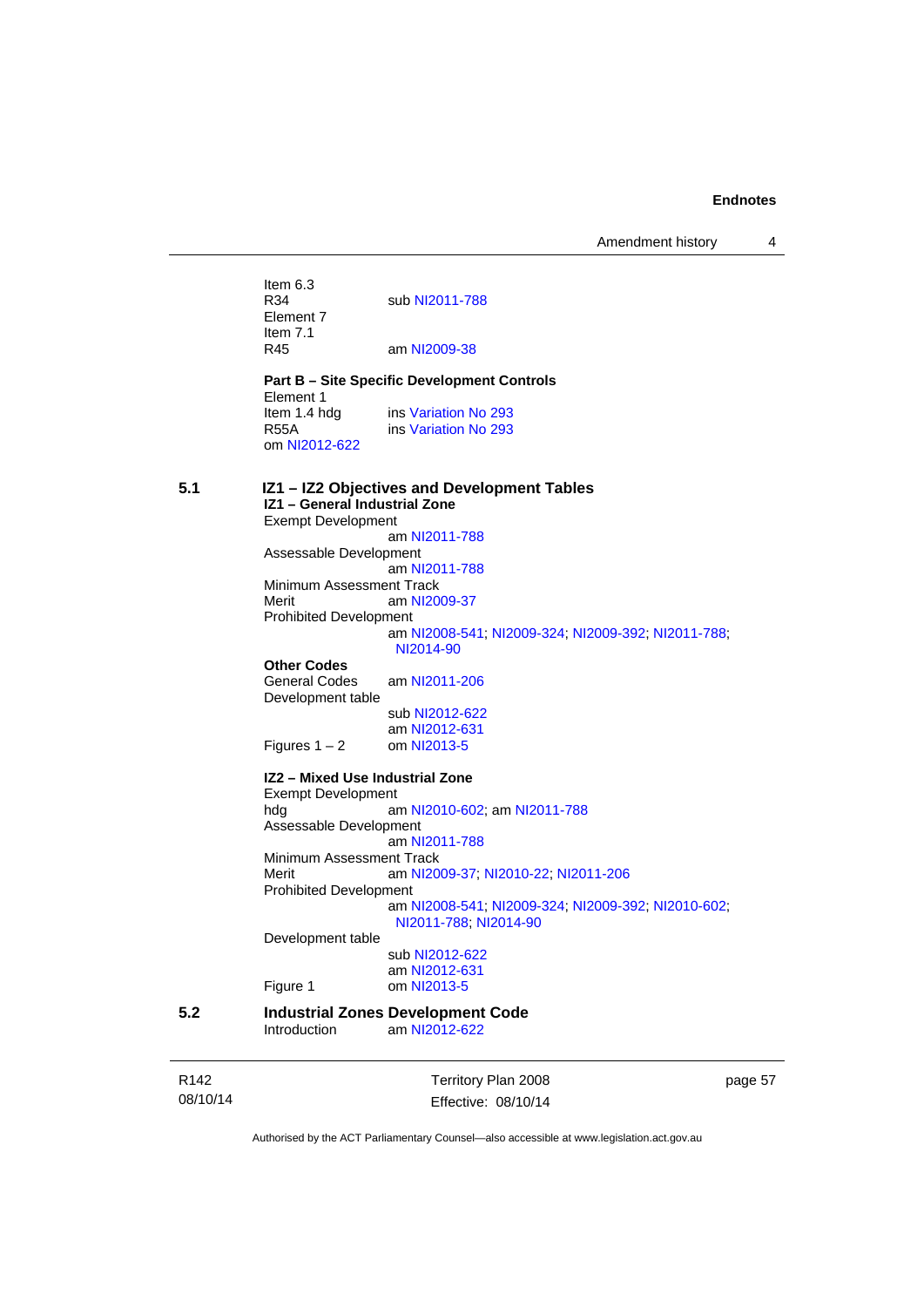4 Amendment history

Relevant codes ins [NI2012-622](http://www.legislation.act.gov.au/ni/2012-622/default.asp) **Part A(1) – IZ1 – General Industrial Zone**  Element 2 Item 2.1<br>R1 sub [NI2011-787](http://www.legislation.act.gov.au/ni/2011-787/) am [NI2012-622](http://www.legislation.act.gov.au/ni/2012-622/default.asp)<br>Item 2.2 hdg ins NI2011-207 Item 2.2 hdg ins [NI2011-207](http://www.legislation.act.gov.au/ni/2011-207/)<br>R1A ins NI2011-207 ins [NI2011-207](http://www.legislation.act.gov.au/ni/2011-207/) sub [NI2012-622](http://www.legislation.act.gov.au/ni/2012-622/default.asp) **Part A(2) – IZ2 – Industrial Mixed Use Zone**  Element 1<br>R2 am [NI2008-290](http://www.legislation.act.gov.au/ni/2008-290/); [NI2012-622](http://www.legislation.act.gov.au/ni/2012-622/default.asp) **Part B – General Development controls**  Element 1<br>Item 1.2 hdg am [NI2010-22](http://www.legislation.act.gov.au/ni/2010-22/) Element 2 Item 2.1<br>R8 om [NI2013-535](http://www.legislation.act.gov.au/ni/2013-535/) Item 2.3<br>R11, C11 am [NI2008-590](http://www.legislation.act.gov.au/ni/2008-590/default.asp) Element 2 Item 2.5 C13 sub [NI2009-38](http://www.legislation.act.gov.au/ni/2009-38/) Element 3 Item 3.6 hdg ins [NI2009-487](http://www.legislation.act.gov.au/ni/2009-487/)<br>C23A ins NI2009-487 ins [NI2009-487](http://www.legislation.act.gov.au/ni/2009-487/) Element 4 Item 4.1<br>R25, C25 om [NI2012-622](http://www.legislation.act.gov.au/ni/2012-622/default.asp) Item 4.2 hdg am [NI2010-697](http://www.legislation.act.gov.au/ni/2010-697/) C30 am [NI2010-697](http://www.legislation.act.gov.au/ni/2010-697/) Element 6 Item 6.1<br>R38 am [NI2008-541](http://www.legislation.act.gov.au/ni/2008-541/) sub [NI2009-487](http://www.legislation.act.gov.au/ni/2009-487/) Item 6.2 R39, C39 sub [NI2009-487](http://www.legislation.act.gov.au/ni/2009-487/)<br>R40, C40 sub NI2009-487 sub [NI2009-487](http://www.legislation.act.gov.au/ni/2009-487/) Item 6.3<br>R41, C41 sub [NI2009-487](http://www.legislation.act.gov.au/ni/2009-487/) Item 6.6 R44 sub [NI2011-788](http://www.legislation.act.gov.au/ni/2011-788/) Item 6.7 C46 ins [NI2011-590](http://www.legislation.act.gov.au/ni/2011-590/)

page 58 Territory Plan 2008 Effective: 08/10/14

R142 08/10/14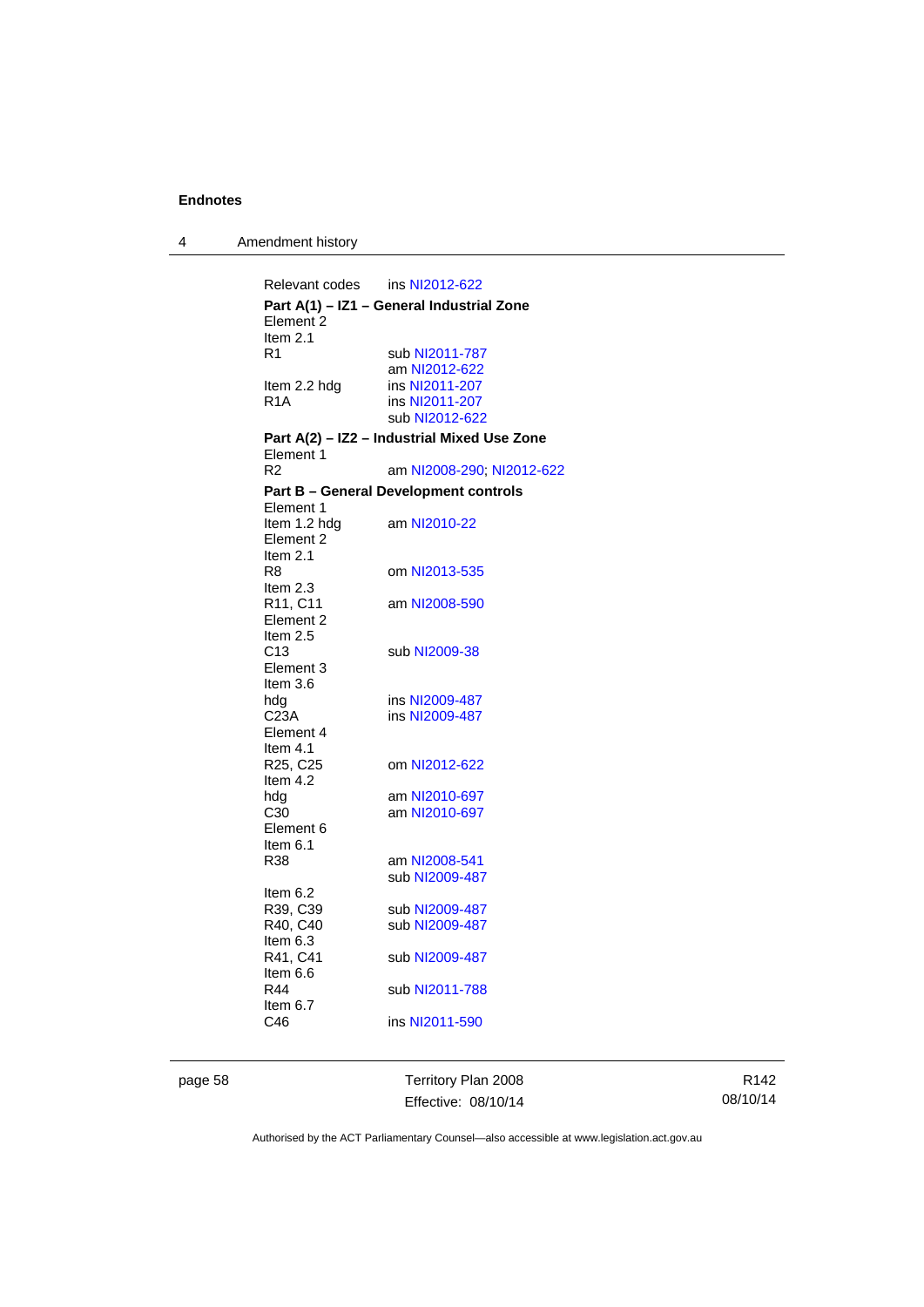Amendment history 4

Element 7 Item 7.1<br>R50 am [NI2009-38](http://www.legislation.act.gov.au/ni/2009-38/) Item 7.5<br>R55 am [NI2012-410](http://www.legislation.act.gov.au/ni/2012-410/) **Part C – Site Specific Controls**  om [NI2012-622](http://www.legislation.act.gov.au/ni/2012-622/default.asp) **Appendix A: Hume West Industrial Estate bushfire provisions**  ins [NI2011-207](http://www.legislation.act.gov.au/ni/2011-207/) om [NI2012-622](http://www.legislation.act.gov.au/ni/2012-622/default.asp) **6.1 CFZ Objectives and Development Table CFZ Community Facility Zone orig 6.1**  Exempt Development table<br>hdg am NI2 am [NI2010-602](http://www.legislation.act.gov.au/ni/2010-602/) Minimum Assessment Track<br>Merit am NI20 am [NI2009-37](http://www.legislation.act.gov.au/ni/2009-37/) Prohibited Development table am [NI2008-541](http://www.legislation.act.gov.au/ni/2008-541/); [NI2009-324](http://www.legislation.act.gov.au/ni/2009-324/); [NI2009-392](http://www.legislation.act.gov.au/ni/2009-392/); [NI2010-217](http://www.legislation.act.gov.au/ni/2010-217/); [NI2010-602](http://www.legislation.act.gov.au/ni/2010-602/) om [Variation No 302](http://www.legislation.act.gov.au/ni/2011-573/) **pres 6.1** ins [Variation No 302](http://www.legislation.act.gov.au/ni/2011-573/) Development table sub [NI2012-622](http://www.legislation.act.gov.au/ni/2012-622/default.asp) am [NI2012-631](http://www.legislation.act.gov.au/ni/2012-631/default.asp); [NI2014-90](http://www.legislation.act.gov.au/ni/2014-90/default.asp)<br>om NI2013-5 Figures  $1 - 2$ **6.2 Community Facility Zone Development Code orig 6.2 Part A – General Development Controls**  Element 1 Item 1.1<br>R1 am [NI2012-632](http://www.legislation.act.gov.au/ni/2012-632/default.asp) Item 1.2 R2 am [NI2012-632](http://www.legislation.act.gov.au/ni/2012-632/default.asp) Item 1.3<br>R3 am [NI2008-541](http://www.legislation.act.gov.au/ni/2008-541/); [NI2012-631](http://www.legislation.act.gov.au/ni/2012-631/default.asp) R4 am [NI2012-631](http://www.legislation.act.gov.au/ni/2012-631/default.asp) R5 am [NI2012-631](http://www.legislation.act.gov.au/ni/2012-631/default.asp) Item 1.6 hdg om [NI2009-487](http://www.legislation.act.gov.au/ni/2009-487/)<br>R7, C7 om NI2009-487 om [NI2009-487](http://www.legislation.act.gov.au/ni/2009-487/) Element 2 Item 2.3 R10 am [NI2009-38](http://www.legislation.act.gov.au/ni/2009-38/)

Territory Plan 2008 Effective: 08/10/14 page 59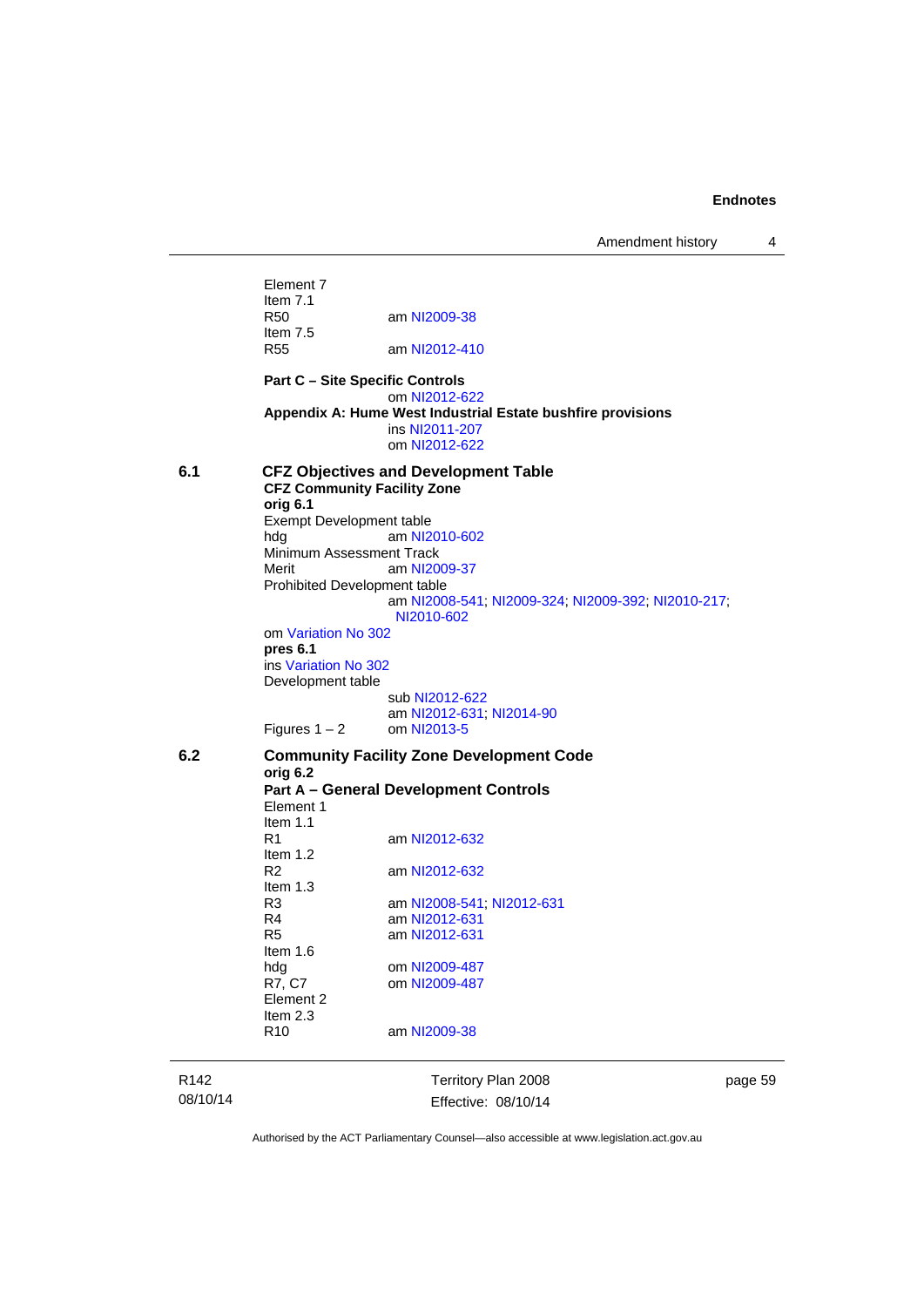| 4   | Amendment history                   |                                                    |
|-----|-------------------------------------|----------------------------------------------------|
|     |                                     |                                                    |
|     | C10<br>R <sub>11</sub>              | sub NI2009-38<br>am NI2009-38                      |
|     | C <sub>11</sub>                     | sub NI2009-38                                      |
|     | Element 2                           |                                                    |
|     | Item $2.5$                          |                                                    |
|     | C <sub>12</sub>                     | sub NI2009-38                                      |
|     | Element 3                           |                                                    |
|     | Item $3.5$                          |                                                    |
|     | hdg                                 | ins NI2009-487                                     |
|     | C18A                                | ins NI2009-487                                     |
|     | Element 5                           |                                                    |
|     | Intent                              | am NI2011-590                                      |
|     | Item $5.1$                          |                                                    |
|     | hdg                                 | om NI2011-590                                      |
|     | C <sub>23</sub>                     | om NI2011-590                                      |
|     | Item $5.2$<br>R24                   | am NI2010-217                                      |
|     | Item $5.4$                          |                                                    |
|     | C <sub>27</sub>                     | sub NI2010-218                                     |
|     | R <sub>21</sub>                     | sub NI2011-788                                     |
|     | Element 6                           |                                                    |
|     | Item $6.1$                          |                                                    |
|     | R <sub>28</sub>                     | am NI2008-541                                      |
|     |                                     | sub NI2009-487                                     |
|     | Item $6.2$                          |                                                    |
|     | R <sub>29</sub> , C <sub>29</sub>   | sub NI2009-487                                     |
|     | R30, C30                            | sub NI2009-487                                     |
|     | Item 6.3                            |                                                    |
|     | R31, C31                            | sub NI2009-487                                     |
|     | Element 7                           |                                                    |
|     | Item $7.1$<br>R39                   |                                                    |
|     | om Variation No 302                 | am NI2009-38                                       |
|     | pres 6.2                            |                                                    |
|     | ins Variation No 302                |                                                    |
|     | Rules and Criteria renum NI2011-667 |                                                    |
|     | am NI2014-275                       |                                                    |
| 7.1 |                                     | <b>PRZ1-PRZ2 Objectives and Development Tables</b> |
|     | PRZ1 - Urban Open Space Zone        |                                                    |
|     | <b>Exempt Development</b>           |                                                    |
|     | hda                                 | am NI2010-602                                      |
|     |                                     | am NI2011-788                                      |
|     | Assessable Development              |                                                    |
|     |                                     | am NI2011-788                                      |
|     | Minimum Assessment Track            |                                                    |
|     | Merit                               | am NI2009-37; NI2009-99; NI2009-324; NI2013-535    |
|     |                                     |                                                    |

page 60 Territory Plan 2008 Effective: 08/10/14

R142 08/10/14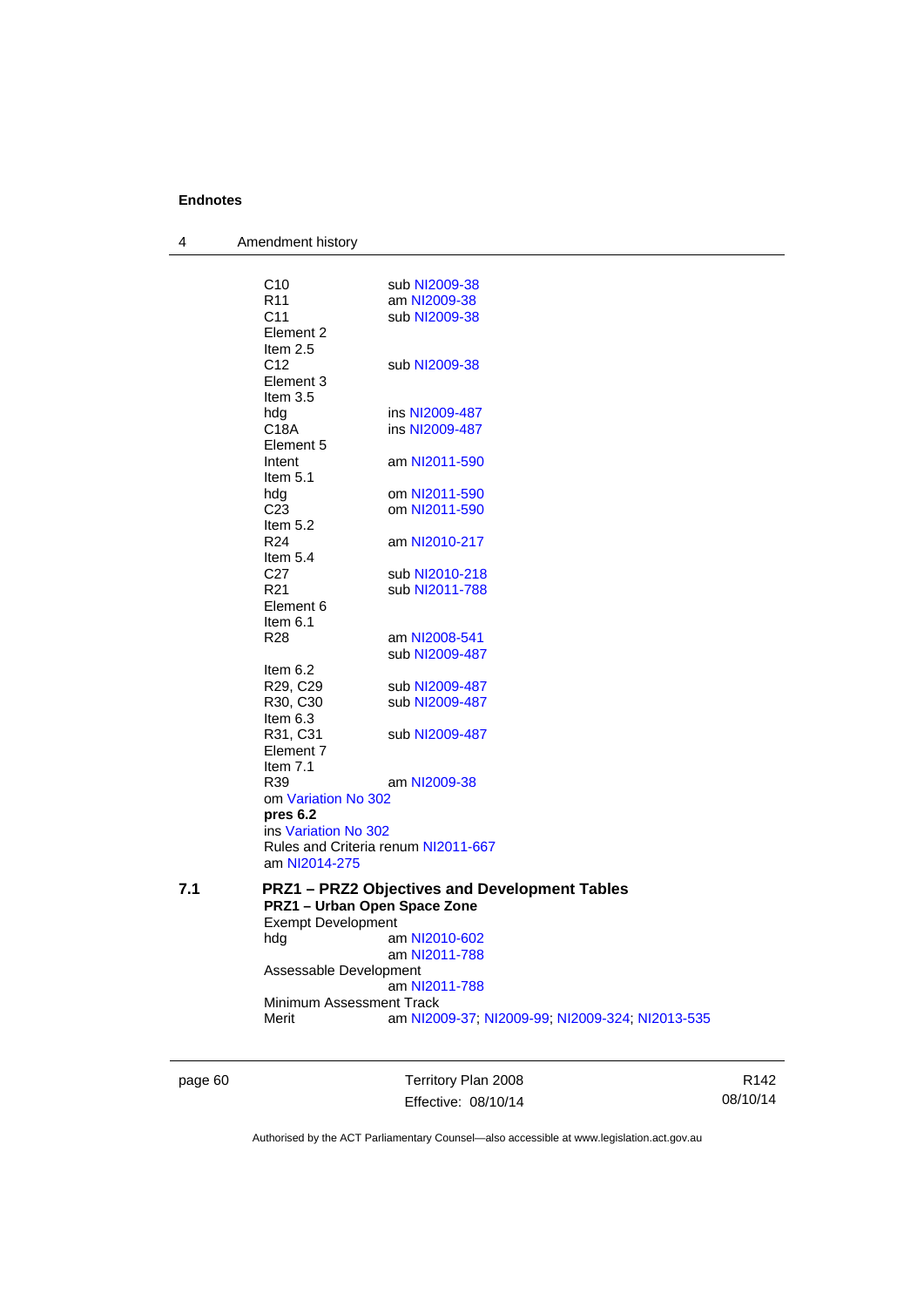Amendment history 4

Prohibited Development am [NI2008-541](http://www.legislation.act.gov.au/ni/2008-541/); [NI2009-324](http://www.legislation.act.gov.au/ni/2009-324/); [NI2009-392](http://www.legislation.act.gov.au/ni/2009-392/); [NI2010-602](http://www.legislation.act.gov.au/ni/2010-602/); [NI2011-788](http://www.legislation.act.gov.au/ni/2011-788/); [NI2014-90](http://www.legislation.act.gov.au/ni/2014-90/default.asp) Development table sub [NI2012-622](http://www.legislation.act.gov.au/ni/2012-622/default.asp) am [NI2012-631](http://www.legislation.act.gov.au/ni/2012-631/default.asp)<br>om NI2013-5 Figures  $1 - 3$ **PRZ2 – Restricted Access Recreation Zone**  Exempt Development hdg am [NI2010-602](http://www.legislation.act.gov.au/ni/2010-602/) am [NI2011-788](http://www.legislation.act.gov.au/ni/2011-788/) Assessable Development am [NI2011-788](http://www.legislation.act.gov.au/ni/2011-788/) Minimum Assessment Track Merit am [NI2009-37](http://www.legislation.act.gov.au/ni/2009-37/); [NI2009-324](http://www.legislation.act.gov.au/ni/2009-324/); [NI2010-697](http://www.legislation.act.gov.au/ni/2010-697/); [NI2013-535](http://www.legislation.act.gov.au/ni/2013-535/) Prohibited Development am [NI2008-541](http://www.legislation.act.gov.au/ni/2008-541/); [NI2009-324](http://www.legislation.act.gov.au/ni/2009-324/); [NI2009-392](http://www.legislation.act.gov.au/ni/2009-392/); [NI2010-602](http://www.legislation.act.gov.au/ni/2010-602/); [NI2010-697](http://www.legislation.act.gov.au/ni/2010-697/); [NI2011-788](http://www.legislation.act.gov.au/ni/2011-788/); [NI2014-90](http://www.legislation.act.gov.au/ni/2014-90/default.asp) Development table sub [NI2012-622](http://www.legislation.act.gov.au/ni/2012-622/default.asp) am [NI2012-631](http://www.legislation.act.gov.au/ni/2012-631/default.asp) **7.2 Parks and Recreation Zones Development Code**  Relevant codes ins [NI2012-622](http://www.legislation.act.gov.au/ni/2012-622/default.asp) **Part A – Zone Specific Controls Part A(1) – PRZ1 – Urban Open Space Zone**  Element 1<br>R1 sub [NI2012-410](http://www.legislation.act.gov.au/ni/2012-410/) R1A sub [NI2012-410](http://www.legislation.act.gov.au/ni/2012-410/)<br>C2 sub NI2010-697 sub [NI2010-697](http://www.legislation.act.gov.au/ni/2010-697/) **Part A(2) – PRZ2 – Restricted Access Recreation Zone**  Element 1<br>R7 orig om [NI2011-590](http://www.legislation.act.gov.au/ni/2011-590/) **pres** (prev R7A, C7A) renum as R7, C7 [NI2011-590](http://www.legislation.act.gov.au/ni/2011-590/) R7A, C7A ins [NI2010-697](http://www.legislation.act.gov.au/ni/2010-697/) renum as R7 , C7 **Part B – General Development Controls** 

### Element 1 Item 1.3 **ins [NI2009-324](http://www.legislation.act.gov.au/ni/2009-324/)**

Element 2 Item  $2.3$ <br>C<sub>15</sub> sub [NI2009-38](http://www.legislation.act.gov.au/ni/2009-38/)

R142 08/10/14 Territory Plan 2008 Effective: 08/10/14 page 61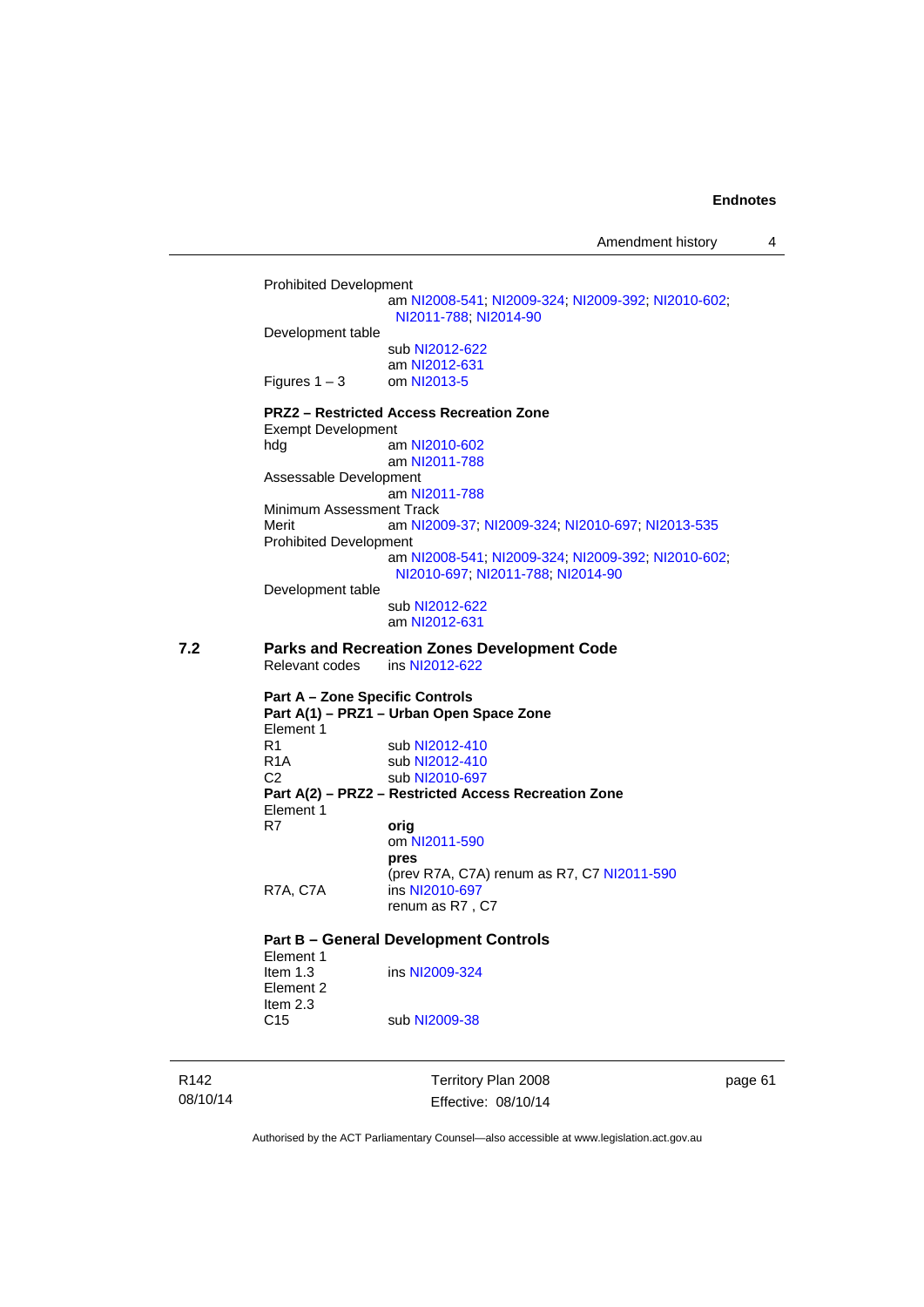4 Amendment history

| am NI2012-410  |
|----------------|
|                |
| am NI2011-590  |
|                |
| om NI2011-590  |
| om NI2011-590  |
|                |
| am NI2010-217  |
|                |
| sub NI2011-589 |
|                |
|                |
| am NI2012-410  |
|                |
| am NI2008-541  |
| sub NI2009-487 |
|                |
| sub NI2009-487 |
| sub NI2009-487 |
|                |
| sub NI2009-487 |
|                |
| sub NI2011-788 |
|                |
|                |
| am NI2009-38   |
|                |
| am NI2012-410  |
|                |

### **8.1 TSZ1 – TSZ2 Objectives and Development Tables TSZ1 – Transport Zone**  Exempt Development hdg am [NI2010-602](http://www.legislation.act.gov.au/ni/2010-602/) am [NI2011-788](http://www.legislation.act.gov.au/ni/2011-788/) Assessable Development am [NI2011-788](http://www.legislation.act.gov.au/ni/2011-788/) Minimum Assessment Track<br>Merit am NI20

am [NI2009-37](http://www.legislation.act.gov.au/ni/2009-37/) Prohibited Development am [NI2008-541](http://www.legislation.act.gov.au/ni/2008-541/); [NI2009-324](http://www.legislation.act.gov.au/ni/2009-324/); [NI2009-392](http://www.legislation.act.gov.au/ni/2009-392/); [NI2010-602](http://www.legislation.act.gov.au/ni/2010-602/); [NI2011-788](http://www.legislation.act.gov.au/ni/2011-788/); [NI2014-90](http://www.legislation.act.gov.au/ni/2014-90/default.asp)

Development table

 sub [NI2012-622](http://www.legislation.act.gov.au/ni/2012-622/default.asp) am [NI2012-631](http://www.legislation.act.gov.au/ni/2012-631/default.asp)

page 62 Territory Plan 2008 Effective: 08/10/14

R142 08/10/14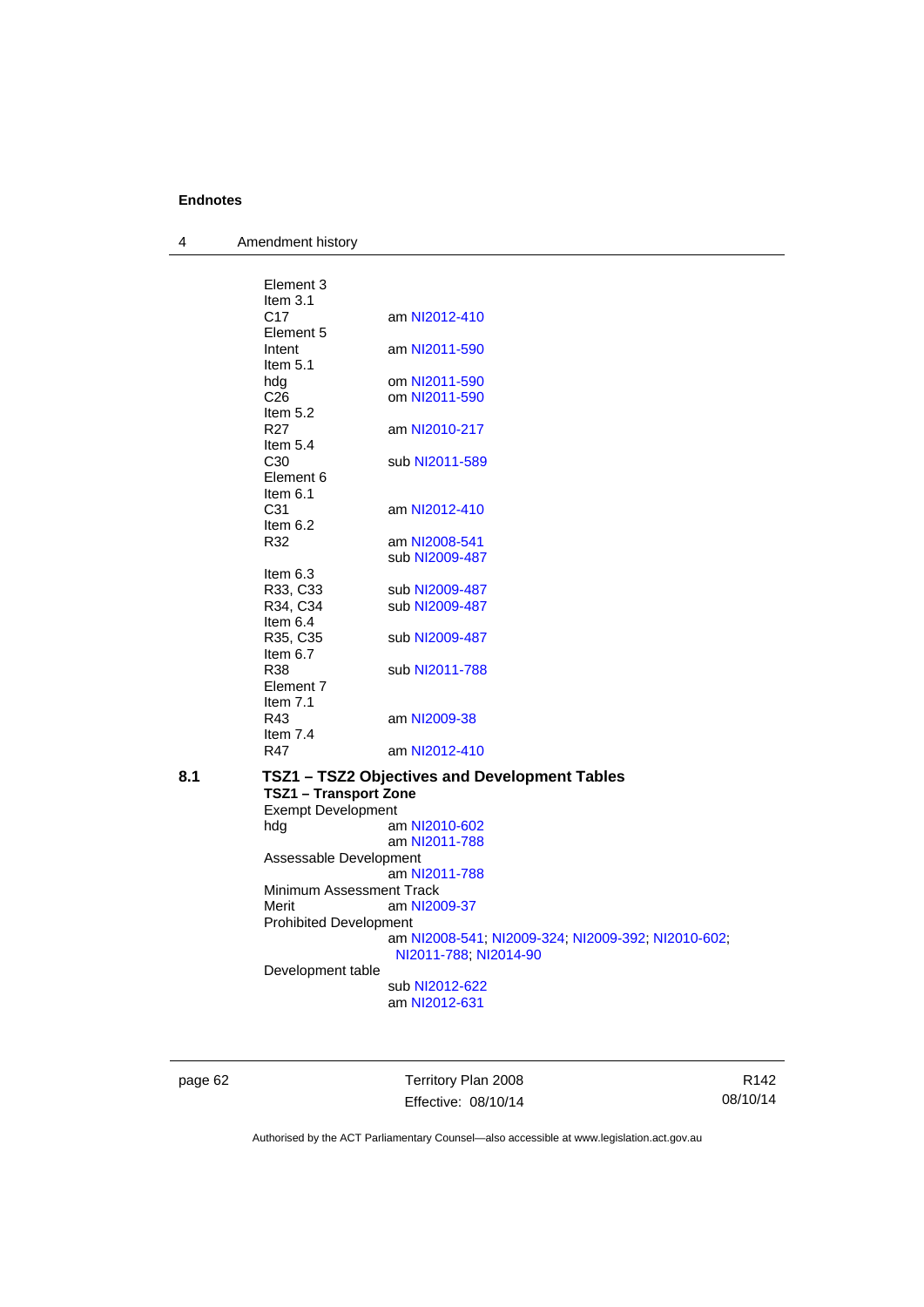Amendment history 4

**TSZ2 – Services Zone**  Exempt Development hdg am [NI2010-602](http://www.legislation.act.gov.au/ni/2010-602/) am [NI2011-788](http://www.legislation.act.gov.au/ni/2011-788/) Assessable Development am [NI2011-788](http://www.legislation.act.gov.au/ni/2011-788/) Minimum Assessment Track Merit am [NI2009-37](http://www.legislation.act.gov.au/ni/2009-37/) Prohibited Development am [NI2008-541](http://www.legislation.act.gov.au/ni/2008-541/); [NI2009-324](http://www.legislation.act.gov.au/ni/2009-324/); [NI2009-392](http://www.legislation.act.gov.au/ni/2009-392/); [NI2010-602](http://www.legislation.act.gov.au/ni/2010-602/); [NI2011-788](http://www.legislation.act.gov.au/ni/2011-788/); [NI2014-90](http://www.legislation.act.gov.au/ni/2014-90/default.asp) Development table sub [NI2012-622](http://www.legislation.act.gov.au/ni/2012-622/default.asp) am [NI2012-631](http://www.legislation.act.gov.au/ni/2012-631/default.asp) **8.2 Transport and Services Zone Development Code**  Relevant codes **Part B – General Development Controls**  Element 2 Item  $2.3$ <br>C<sub>10</sub> sub [NI2009-38](http://www.legislation.act.gov.au/ni/2009-38/) Element 3 Item  $3.1$ <br>C12 sub [NI2012-410](http://www.legislation.act.gov.au/ni/2012-410/) Element 5 Item  $5.2$ <br>R<sub>19</sub> am [NI2010-217](http://www.legislation.act.gov.au/ni/2010-217/) Element 6 Item  $6.1$ am [NI2012-410](http://www.legislation.act.gov.au/ni/2012-410/) Item 6.2 R23 am [NI2008-541](http://www.legislation.act.gov.au/ni/2008-541/) sub [NI2009-487](http://www.legislation.act.gov.au/ni/2009-487/) Item 6.3 R24 om [NI2009-487](http://www.legislation.act.gov.au/ni/2009-487/)<br>R25, C25 sub NI2009-487 sub [NI2009-487](http://www.legislation.act.gov.au/ni/2009-487/) Item  $6.4$ <br>R26, C26 sub [NI2009-487](http://www.legislation.act.gov.au/ni/2009-487/) Item  $6.7$ <br>R29 sub [NI2011-788](http://www.legislation.act.gov.au/ni/2011-788/) Element 7 Item 7.1 R33 am [NI2009-38](http://www.legislation.act.gov.au/ni/2009-38/)

R142 08/10/14 Item 7.4

R37 am [NI2012-410](http://www.legislation.act.gov.au/ni/2012-410/)

Territory Plan 2008 Effective: 08/10/14 page 63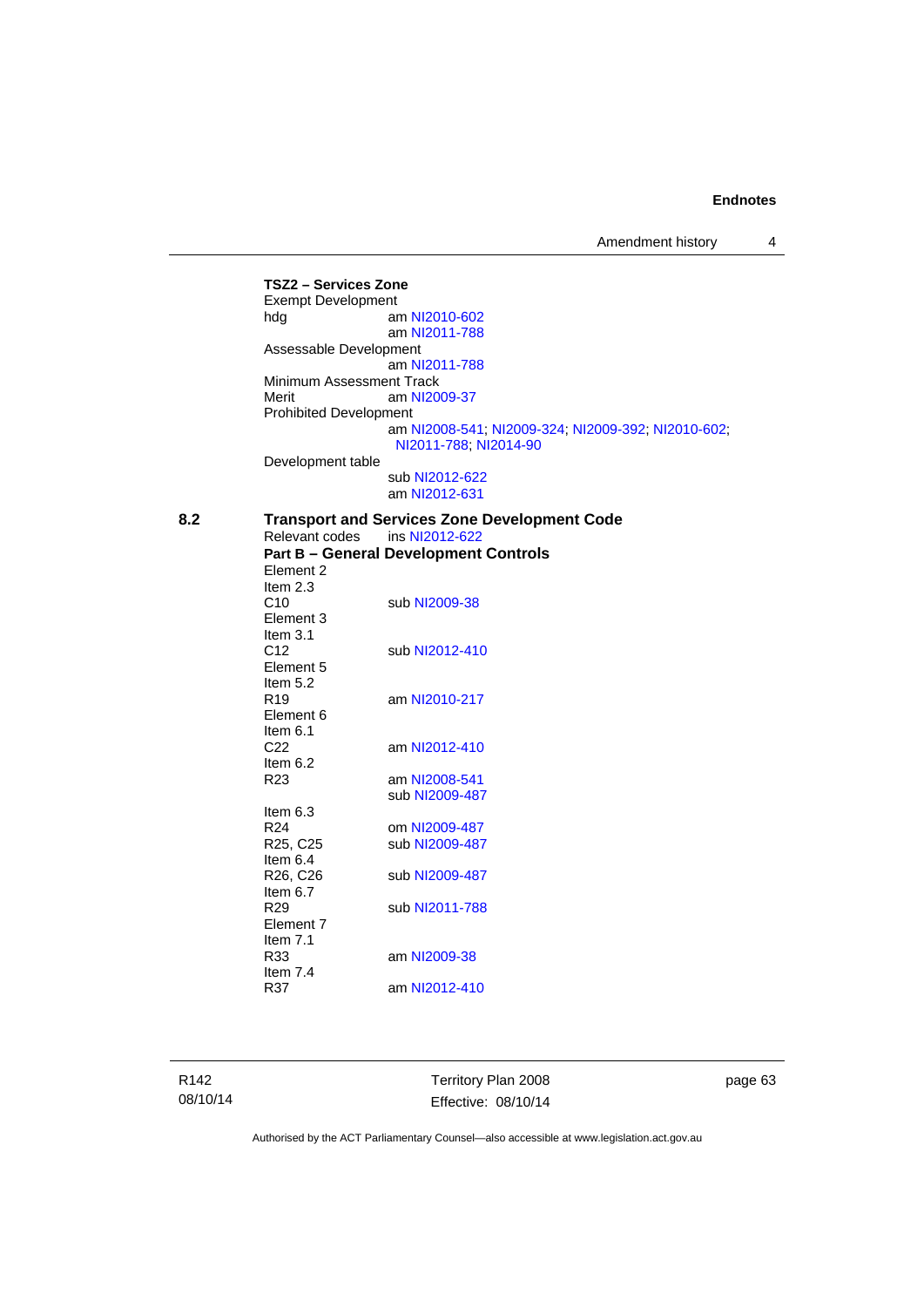| Amendment history |
|-------------------|
|                   |

| 9.1 | NUZ1 - NUZ5 Objectives and Development Tables<br>NUZ1 - Broadacre Zone Development Table<br><b>Exempt Development</b> |                                                                                                     |  |
|-----|-----------------------------------------------------------------------------------------------------------------------|-----------------------------------------------------------------------------------------------------|--|
|     |                                                                                                                       |                                                                                                     |  |
|     | hdg                                                                                                                   | am NI2010-602                                                                                       |  |
|     |                                                                                                                       | am NI2011-788                                                                                       |  |
|     | Assessable Development                                                                                                |                                                                                                     |  |
|     |                                                                                                                       | am NI2011-788                                                                                       |  |
|     | Minimum Assessment Track                                                                                              |                                                                                                     |  |
|     | Merit                                                                                                                 | am NI2008-541, NI2009-37, NI2009-99, NI2010-411                                                     |  |
|     | Prohibited development                                                                                                |                                                                                                     |  |
|     |                                                                                                                       | am NI2008-541; NI2009-324; NI2009-392; NI2010-217;<br>NI2010-411, NI2010-602, NI2011-206, NI2014-90 |  |
|     | Development table                                                                                                     |                                                                                                     |  |
|     |                                                                                                                       | sub NI2012-622                                                                                      |  |
|     |                                                                                                                       | am NI2012-631                                                                                       |  |
|     | fig 6 Pialligo                                                                                                        |                                                                                                     |  |
|     | Area 'a'                                                                                                              | sub NI2011-30                                                                                       |  |
|     | Area 'b'                                                                                                              | sub NI2011-30                                                                                       |  |
|     |                                                                                                                       |                                                                                                     |  |
|     | fig 7 Symonston                                                                                                       |                                                                                                     |  |
|     | Area 'a'                                                                                                              | sub NI2011-30                                                                                       |  |
|     | Area 'b'                                                                                                              | sub Variation No 285, NI2011-30                                                                     |  |
|     | Figures $1 - 7$                                                                                                       | om NI2013-5                                                                                         |  |
|     | NUZ2 - Rural Zone Development Table<br><b>Exempt Development</b>                                                      |                                                                                                     |  |
|     | hdg                                                                                                                   | am NI2010-602                                                                                       |  |
|     |                                                                                                                       | am NI2011-788                                                                                       |  |
|     | Assessable Development                                                                                                |                                                                                                     |  |
|     |                                                                                                                       | am NI2011-788                                                                                       |  |
|     | Minimum Assessment Track                                                                                              |                                                                                                     |  |
|     | Merit                                                                                                                 | am NI2008-290; NI2009-37                                                                            |  |
|     | Prohibited development                                                                                                |                                                                                                     |  |
|     |                                                                                                                       | am NI2008-541, NI2009-324, NI2009-392, NI2010-217,                                                  |  |
|     |                                                                                                                       | NI2010-602, NI2011-788, NI2014-90                                                                   |  |
|     | Development table                                                                                                     |                                                                                                     |  |
|     |                                                                                                                       | sub NI2012-622                                                                                      |  |
|     |                                                                                                                       | am NI2012-631                                                                                       |  |
|     |                                                                                                                       |                                                                                                     |  |
|     |                                                                                                                       | NUZ3-Hills, Ridges and Buffer Zone Development Table                                                |  |
|     | Title                                                                                                                 | am NI2009-37                                                                                        |  |
|     | <b>Exempt Development</b>                                                                                             |                                                                                                     |  |
|     | hdg                                                                                                                   | am NI2010-602                                                                                       |  |
|     |                                                                                                                       | am NI2011-788                                                                                       |  |
|     | Assessable Development                                                                                                |                                                                                                     |  |
|     |                                                                                                                       | am NI2011-788                                                                                       |  |
|     | Minimum Assessment Track                                                                                              |                                                                                                     |  |
|     | Merit                                                                                                                 | am Variation No 281, NI2009-37, NI2009-99, NI2010-411                                               |  |
|     |                                                                                                                       |                                                                                                     |  |

page 64 Territory Plan 2008 Effective: 08/10/14

R142 08/10/14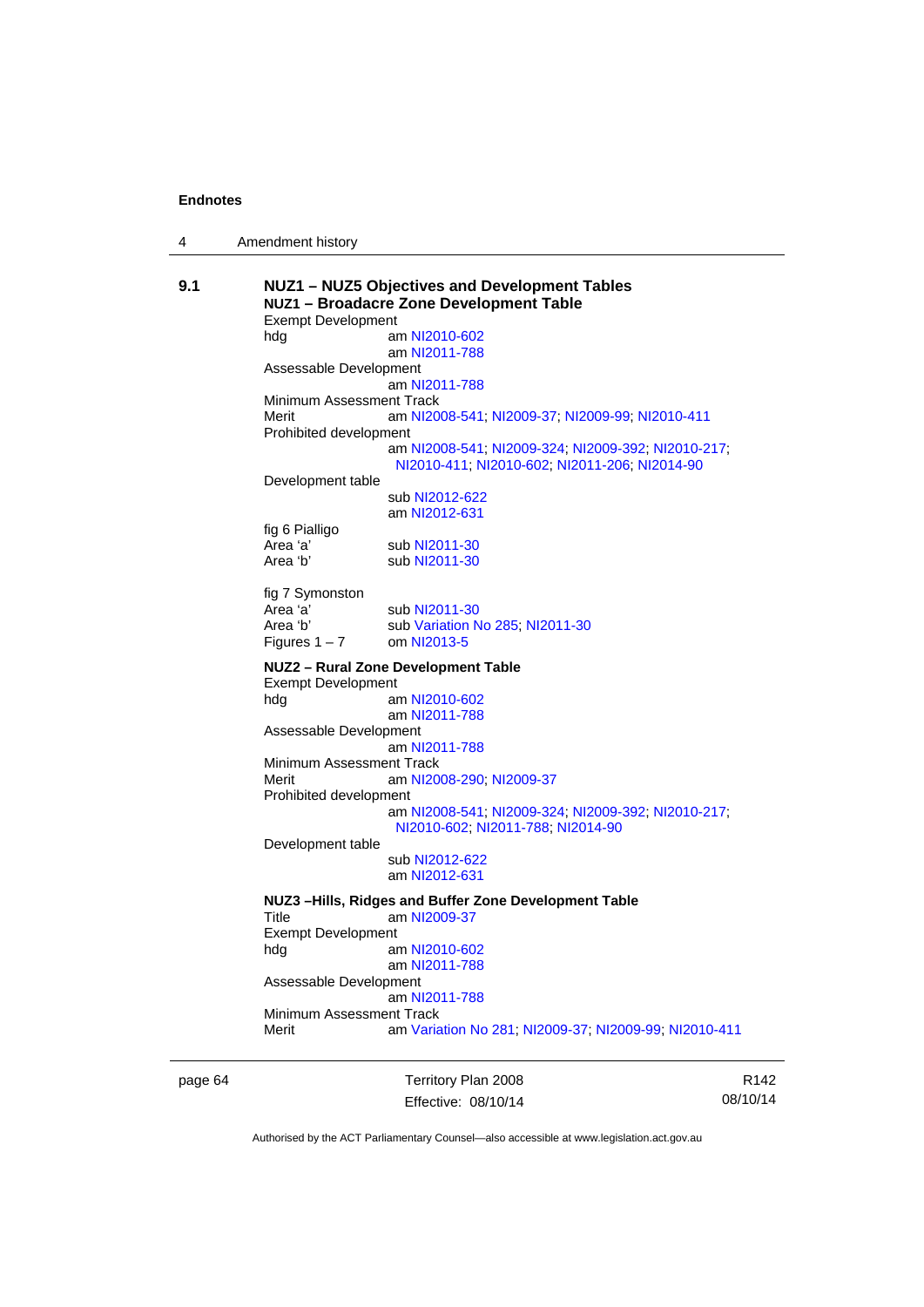Amendment history 4

```
Prohibited development table 
                             am NI2008-541; NI2009-324; NI2009-392; NI2010-217; 
                            NI2010-602; NI2011-788; NI2014-90
           Development table 
                             sub NI2012-622
                             am NI2012-631
           Figure 1 om NI2013-5
           NUZ4 –River Corridor Zone Development Table 
           Objectives am NI2009-324
           Exempt Development 
           hdg am NI2010-602
                             am NI2011-788
           Assessable Development
                            am NI2011-788
           Minimum Assessment Track 
            NI2009-37
           Prohibited development 
                            NI2008-541; NI2009-324; NI2009-392; NI2010-602; 
                            NI2011-788; NI2014-90
           Development table 
                             sub NI2012-622
                             am NI2012-631
           Figures 1 - 8 NI2013-5
           NUZ5 –Mountains and Bushland Zone Development Table 
           Title am NI2009-37
           Exempt Development 
           hdg am NI2010-602
                            am NI2011-788
           Assessable Development
                             am NI2011-788
           Minimum Assessment Track 
            NI2009-37
           Prohibited development 
                            NI2008-541; NI2009-324; NI2009-392; NI2010-602; 
                            NI2011-788; NI2014-90
           Development table 
                             sub NI2012-622
            NI2012-631<br>Figure 1 com NI2013-5
                             NI2013-5
9.2 Non-Urban Zones Development Code 
            NI2012-622<br>Relevant codes ins NI2012-622
                            NI2012-622
```
R142 08/10/14 Territory Plan 2008 Effective: 08/10/14 page 65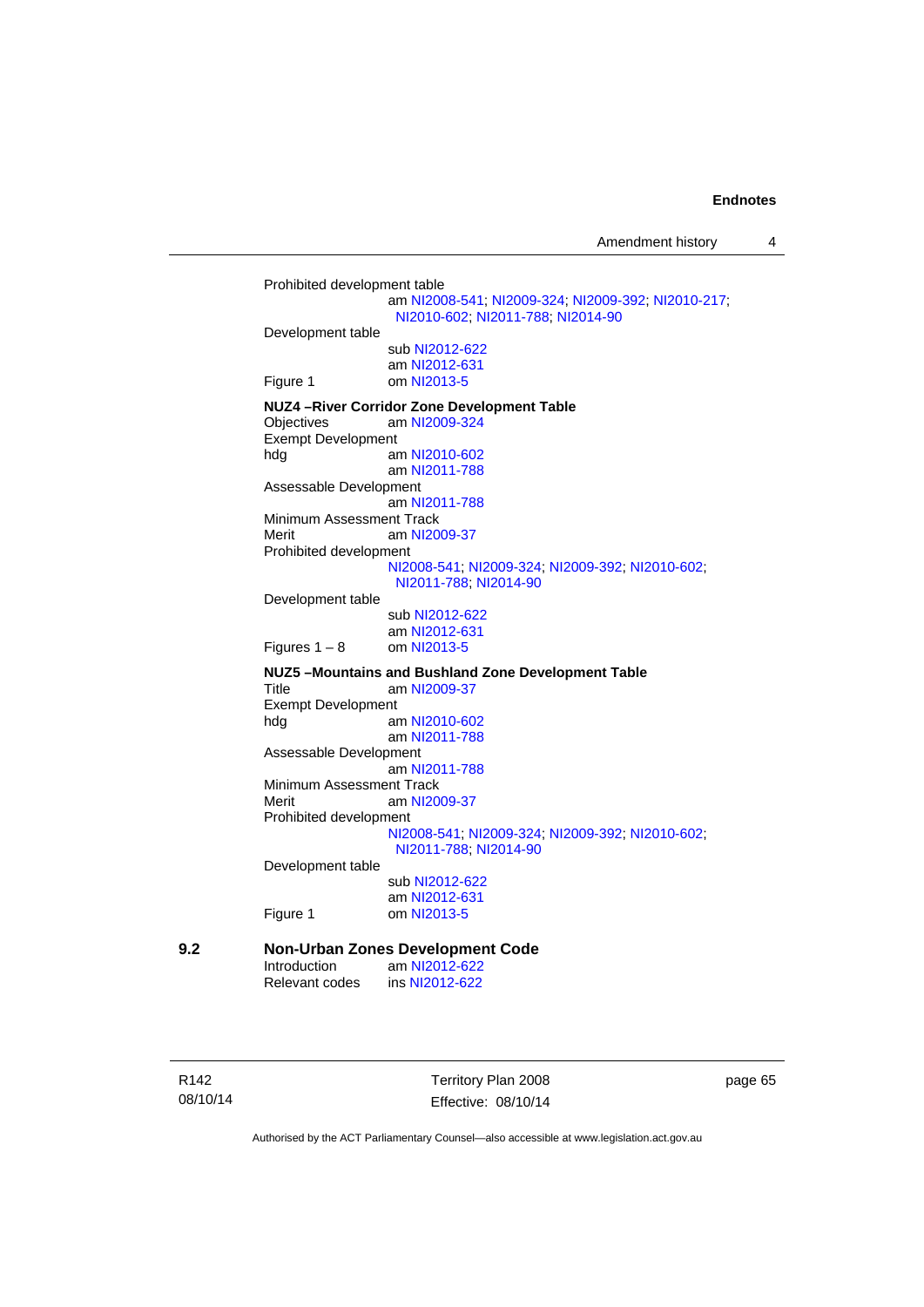| Amendment history<br>4 |  |
|------------------------|--|
|------------------------|--|

**Part A(1) – NUZ1 – Broadacre zone**  Element 1<br>Intent sub [NI2010-601](http://www.legislation.act.gov.au/ni/2010-601/) Item 1.1 C2 am [NI2008-590](http://www.legislation.act.gov.au/ni/2008-590/default.asp)<br>C2A ins NI2010-601 ins [NI2010-601](http://www.legislation.act.gov.au/ni/2010-601/) **Part A(2) – NUZ2 – Rural zone**  Element 1 Item 1.2 C5 om [NI2012-622](http://www.legislation.act.gov.au/ni/2012-622/default.asp) **Part A(4) – NUZ4 – River corridor zone**  Element 1 Item  $1.1$ <br>C<sub>11</sub> am [NI2009-324](http://www.legislation.act.gov.au/ni/2009-324/) **Par A(5) – NUZ5 – Mountains and Bushland**  Element 1 Item 1.2 C13 om [NI2012-622](http://www.legislation.act.gov.au/ni/2012-622/default.asp) C14 om [NI2012-622](http://www.legislation.act.gov.au/ni/2012-622/default.asp) **Part B – General Development Controls**  Element 2 Item 2.3 C21 sub [NI2009-38](http://www.legislation.act.gov.au/ni/2009-38/) Element 3 Item 3.4<br>hdg hdg ins [NI2009-487](http://www.legislation.act.gov.au/ni/2009-487/)<br>C25A ins NI2009-487 ins [NI2009-487](http://www.legislation.act.gov.au/ni/2009-487/) Element 5 Item  $5.1$ <br>R30 am [NI2010-217](http://www.legislation.act.gov.au/ni/2010-217/) Element 6 Item 6.1<br>R32, C32 R32, C32 am [NI2013-245](http://www.legislation.act.gov.au/ni/2013-245/default.asp)<br>Item 6.6 sub NI2011-788 sub [NI2011-788](http://www.legislation.act.gov.au/ni/2011-788/) Element 7 Item 7.1<br>R40 am [NI2009-38](http://www.legislation.act.gov.au/ni/2009-38/) **Part C – Site Specific Controls**  om [NI2012-622](http://www.legislation.act.gov.au/ni/2012-622/default.asp) **Part C(8) – Harman Industrial Area,**<br>Jerrabomberra ins NI2008-290; re ins  $N$ 12008-290; renum as Part C(8) R4 LA om [NI2012-622](http://www.legislation.act.gov.au/ni/2012-622/default.asp)

page 66 Territory Plan 2008 Effective: 08/10/14

R142 08/10/14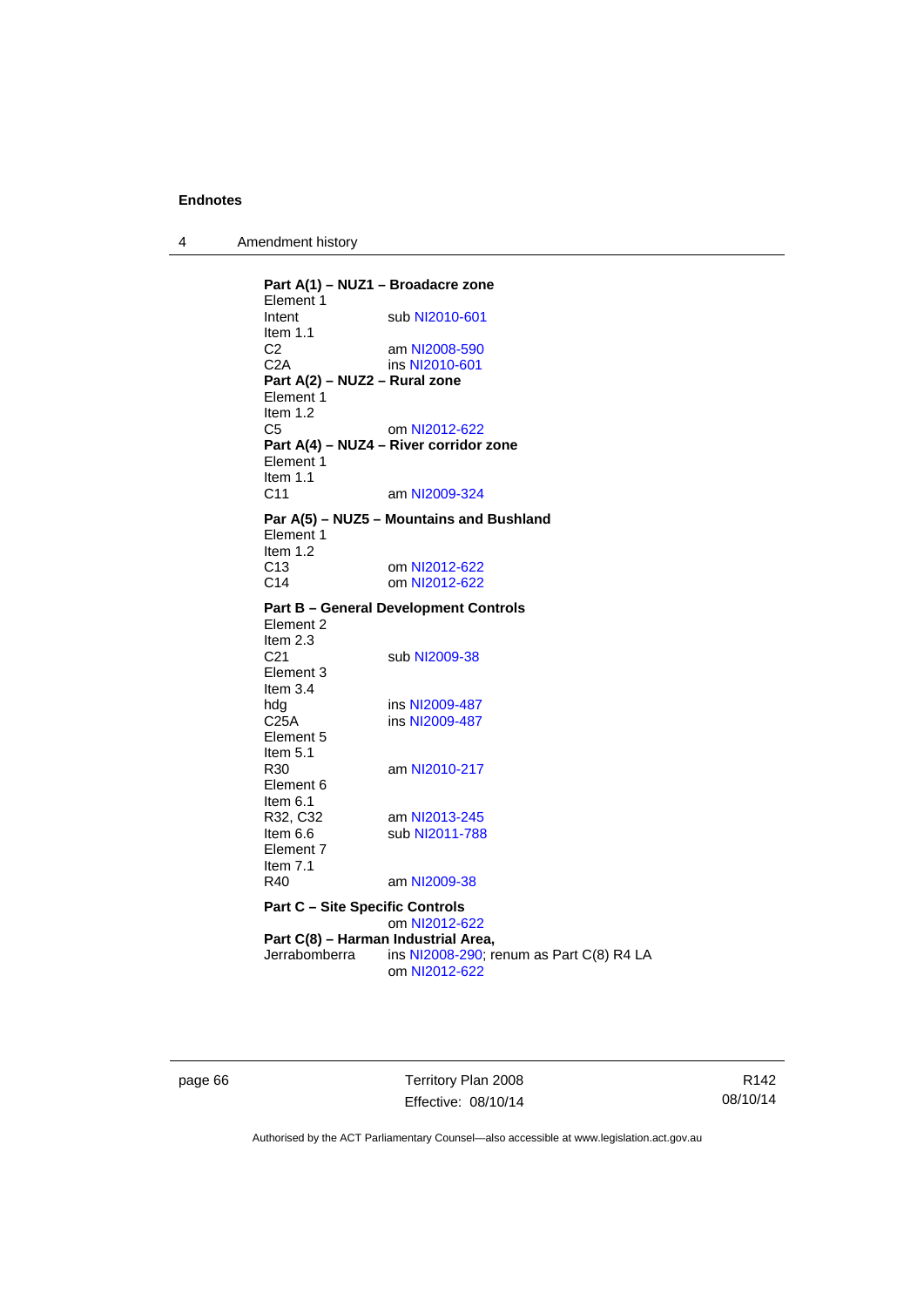Amendment history 4

## **10.1 Suburb Precinct Maps and Codes**

Introduction to Suburb<br>Precinct Codes ins ins [Variation No 302](http://www.legislation.act.gov.au/ni/2011-573/)

**Acton Precinct Map**  ins [NI2012-622](http://www.legislation.act.gov.au/ni/2012-622/default.asp)

#### **Ainslie Precinct Map**  ins [Variation No 302](http://www.legislation.act.gov.au/ni/2011-573/)

sub [NI2012-622](http://www.legislation.act.gov.au/ni/2012-622/default.asp)

#### **Amaroo Precinct Map and Code**  ins [NI2012-622](http://www.legislation.act.gov.au/ni/2012-622/default.asp) sub [NI2013-484](http://www.legislation.act.gov.au/ni/2013-484/default.asp)

**Aranda Precinct Map and Code**  ins [Variation No 302](http://www.legislation.act.gov.au/ni/2011-573/)

sub [NI2012-622](http://www.legislation.act.gov.au/ni/2012-622/default.asp); [NI2013-112](http://www.legislation.act.gov.au/ni/2013-112/default.asp)

#### **Banks Precinct Map**  ins [NI2012-622](http://www.legislation.act.gov.au/ni/2012-622/default.asp)

#### **Barton Precinct Map and Code**  ins [Variation No 302](http://www.legislation.act.gov.au/ni/2011-573/) sub [NI2012-622](http://www.legislation.act.gov.au/ni/2012-622/default.asp)

### **Beard Precinct Map and Code**  ins [NI2012-622](http://www.legislation.act.gov.au/ni/2012-622/default.asp)

am [NI2012-631](http://www.legislation.act.gov.au/ni/2012-631/default.asp); [NI2013-5](http://www.legislation.act.gov.au/ni/2013-5/default.asp)

#### **Belconnen Precinct Map and Code**  ins [NI2012-622](http://www.legislation.act.gov.au/ni/2012-622/default.asp)

### **Bonner Precinct Map and Code**

ins [NI2011-257](http://www.legislation.act.gov.au/ni/2011-257/) am [NI2011-480](http://www.legislation.act.gov.au/ni/2011-480/) sub [Variation No 302](http://www.legislation.act.gov.au/ni/2011-573/); [NI2011-786](http://www.legislation.act.gov.au/ni/2011-786/) am [NI2012-32](http://www.legislation.act.gov.au/ni/2012-32/); [NI2012-224](http://www.legislation.act.gov.au/ni/2012-224/); [NI2012-394](http://www.legislation.act.gov.au/ni/2012-394/) sub [NI2012-622](http://www.legislation.act.gov.au/ni/2012-622/default.asp) am [NI2013-245](http://www.legislation.act.gov.au/ni/2013-245/default.asp)

#### **Bonython Precinct Map**

ins [Variation No 302](http://www.legislation.act.gov.au/ni/2011-573/) sub [NI2012-622](http://www.legislation.act.gov.au/ni/2012-622/default.asp)

### **Braddon Precinct Map and Code**

ins [Variation No 302](http://www.legislation.act.gov.au/ni/2011-573/) sub [NI2012-622](http://www.legislation.act.gov.au/ni/2012-622/default.asp) am [Variation No 308](http://www.legislation.act.gov.au/ni/2014-60/default.asp)

R142 08/10/14 Territory Plan 2008 Effective: 08/10/14 page 67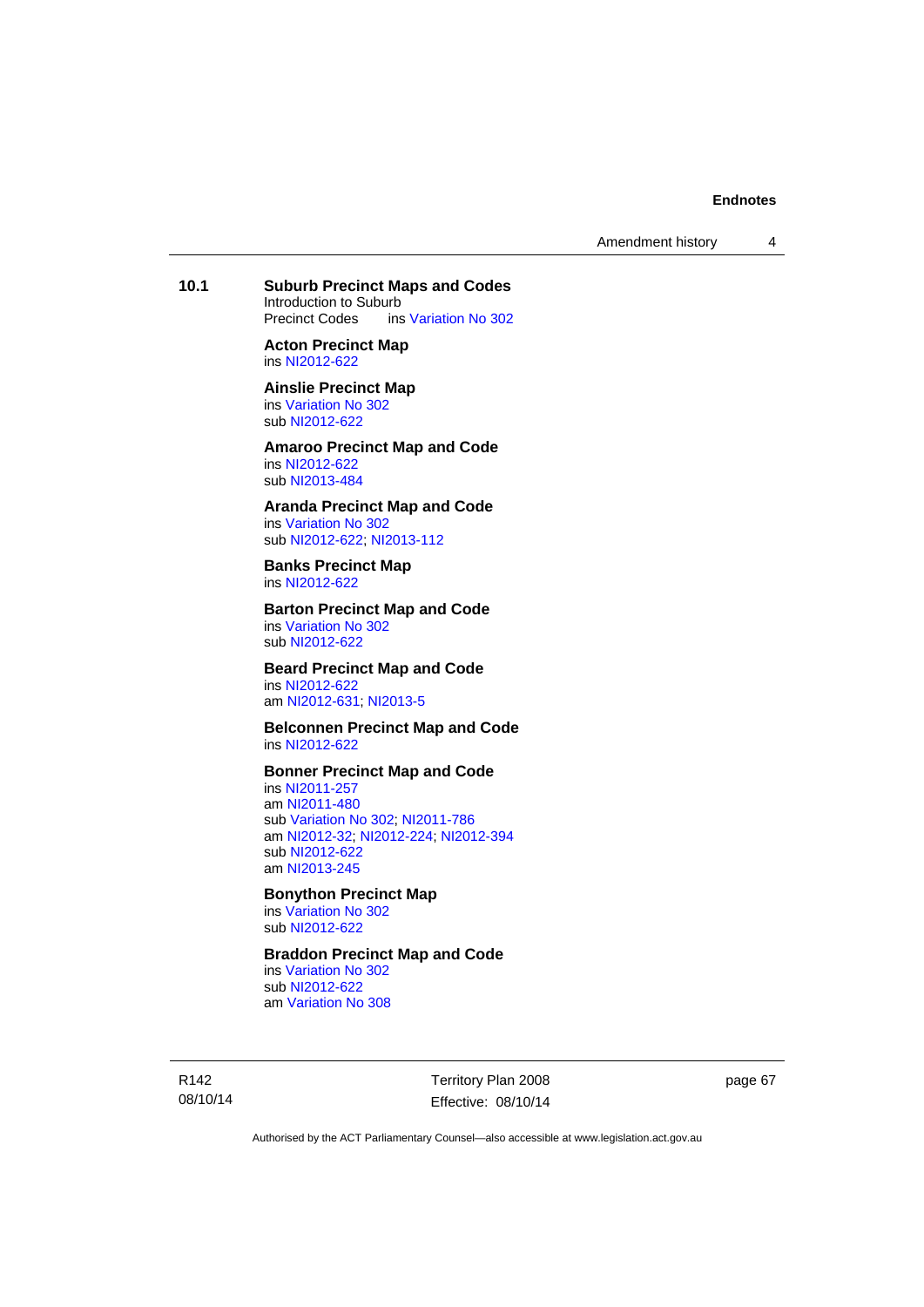4 Amendment history

#### **Bruce Precinct Map and Code**  ins [NI2012-622](http://www.legislation.act.gov.au/ni/2012-622/default.asp)

#### **Calwell Precinct Map and Code**

ins [Variation No 302](http://www.legislation.act.gov.au/ni/2011-573/) sub [NI2012-622](http://www.legislation.act.gov.au/ni/2012-622/default.asp) am [NI2013-114](http://www.legislation.act.gov.au/ni/2013-114/default.asp)

#### **Campbell Precinct Map**

ins [Variation No 302](http://www.legislation.act.gov.au/ni/2011-573/) sub [NI2012-622](http://www.legislation.act.gov.au/ni/2012-622/default.asp)

**Capital Hill Precinct Map**  ins [NI2012-622](http://www.legislation.act.gov.au/ni/2012-622/default.asp)

### **Casey Precinct Map and Code**

(prev 10.4) renum and reloc [NI2010-602](http://www.legislation.act.gov.au/ni/2010-602/) ins [NI2010-382](http://www.legislation.act.gov.au/ni/2010-382/) am [NI2010-409](http://www.legislation.act.gov.au/ni/2010-409/); [NI2010-566](http://www.legislation.act.gov.au/ni/2010-566/); [NI2011-126](http://www.legislation.act.gov.au/ni/2011-126/); [NI2011-283](http://www.legislation.act.gov.au/ni/2011-283/); [NI2011-651](http://www.legislation.act.gov.au/ni/2011-651/) sub [NI2012-29](http://www.legislation.act.gov.au/ni/2012-29/) am [NI2012-86](http://www.legislation.act.gov.au/ni/2012-86/); [NI2012-352](http://www.legislation.act.gov.au/ni/2012-352/); [NI2012-374](http://www.legislation.act.gov.au/ni/2012-374/); [NI2012-476](http://www.legislation.act.gov.au/ni/2012-476/); [NI2012-568](http://www.legislation.act.gov.au/ni/2012-568/default.asp); [NI2012-612](http://www.legislation.act.gov.au/ni/2012-612/default.asp) sub [NI2012-622](http://www.legislation.act.gov.au/ni/2012-622/default.asp) am [NI2013-147](http://www.legislation.act.gov.au/ni/2013-147/default.asp); [NI2013-207](http://www.legislation.act.gov.au/ni/2013-207/default.asp) sub [NI2014-33](http://www.legislation.act.gov.au/ni/2014-33/default.asp) am [NI2014-89](http://www.legislation.act.gov.au/ni/2014-89/default.asp); [NI2014-180](http://www.legislation.act.gov.au/ni/2014-180/default.asp); [NI2014-274](http://www.legislation.act.gov.au/ni/2014-274/default.asp); [NI2014-275](http://www.legislation.act.gov.au/ni/2014-275/default.asp); [NI2014-329](http://www.legislation.act.gov.au/ni/2014-329/default.asp); [NI2014-474](http://www.legislation.act.gov.au/ni/2014-474/default.asp)

### **Chapman Precinct Map**

ins [Variation No 302](http://www.legislation.act.gov.au/ni/2011-573/) sub [NI2012-622](http://www.legislation.act.gov.au/ni/2012-622/default.asp)

### **Charnwood Precinct Map and Code**

ins [Variation No 302](http://www.legislation.act.gov.au/ni/2011-573/) sub [NI2012-622](http://www.legislation.act.gov.au/ni/2012-622/default.asp)

#### **Chifley Precinct Map**  ins [NI2012-622](http://www.legislation.act.gov.au/ni/2012-622/default.asp)

#### **Chisholm Precinct Map and Code**

ins [Variation No 302](http://www.legislation.act.gov.au/ni/2011-573/) sub [NI2012-622](http://www.legislation.act.gov.au/ni/2012-622/default.asp)

#### **City Precinct Map and Code**  ins [NI2012-622](http://www.legislation.act.gov.au/ni/2012-622/default.asp)

### **Conder Precinct Map and Code**

ins [Variation No 302](http://www.legislation.act.gov.au/ni/2011-573/) sub [NI2012-622](http://www.legislation.act.gov.au/ni/2012-622/default.asp) am [NI2013-114](http://www.legislation.act.gov.au/ni/2013-114/default.asp); [NI2013-245](http://www.legislation.act.gov.au/ni/2013-245/default.asp); [NI2013-437](http://www.legislation.act.gov.au/ni/2013-437/default.asp)

### **Cook Precinct Map**

ins [NI2012-622](http://www.legislation.act.gov.au/ni/2012-622/default.asp)

page 68 Territory Plan 2008 Effective: 08/10/14

R142 08/10/14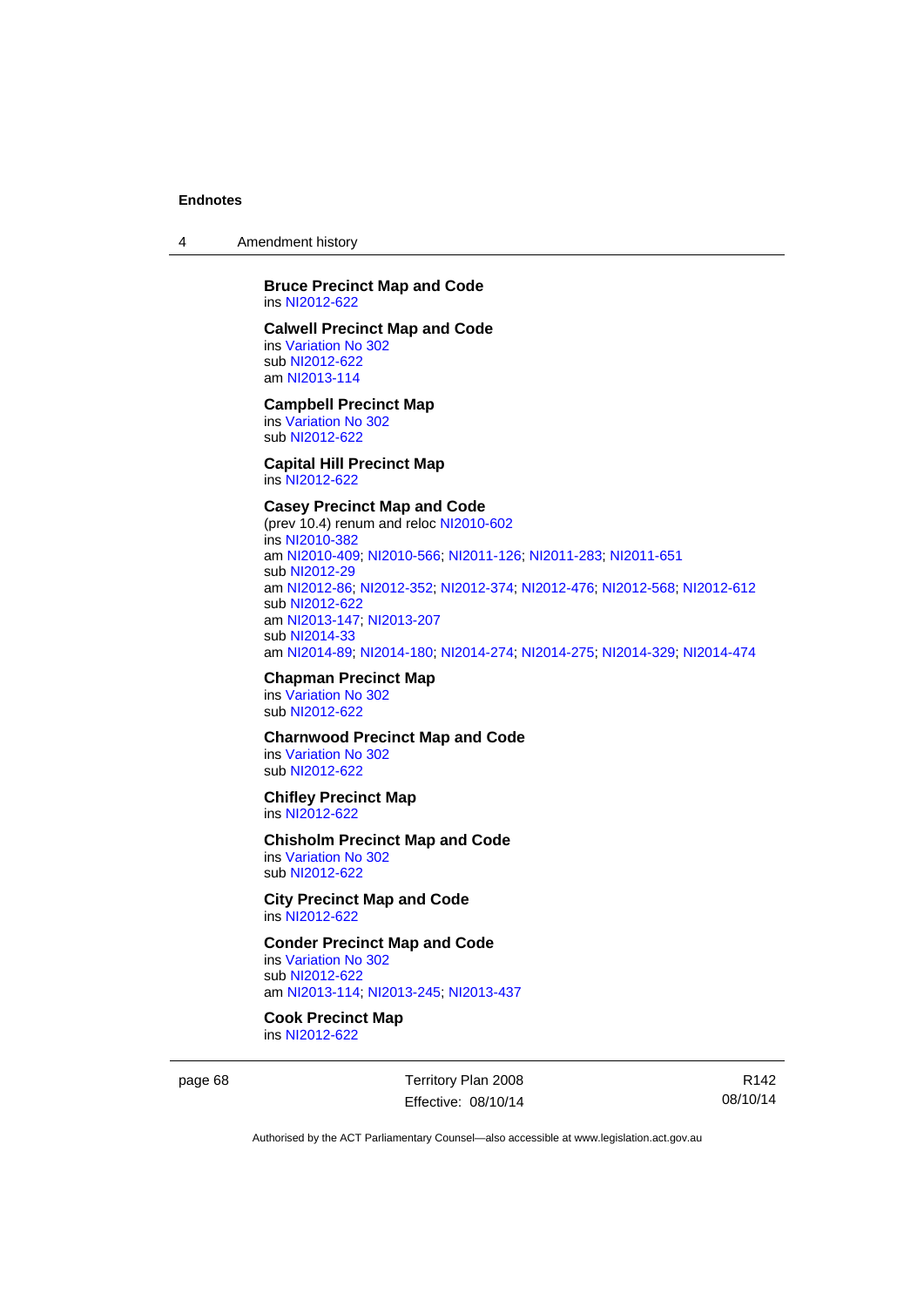Amendment history 4

### **Coombs Precinct Map and Code**

ins [NI2013-557](http://www.legislation.act.gov.au/ni/2013-557/default.asp) sub [NI2014-90](http://www.legislation.act.gov.au/ni/2014-90/default.asp) am [NI2014-268](http://www.legislation.act.gov.au/ni/2014-268/default.asp)

#### **Crace Precinct Map and Code**

ins [NI2011-787](http://www.legislation.act.gov.au/ni/2011-787/) sub [NI2012-304](http://www.legislation.act.gov.au/ni/2012-304/) am [NI2012-507](http://www.legislation.act.gov.au/ni/2012-507/) sub [NI2012-622](http://www.legislation.act.gov.au/ni/2012-622/default.asp) am [NI2012-632](http://www.legislation.act.gov.au/ni/2012-632/default.asp); [NI2013-246](http://www.legislation.act.gov.au/ni/2013-246/default.asp); [NI2013-249](http://www.legislation.act.gov.au/ni/2013-248/default.asp); [NI2014-276](http://www.legislation.act.gov.au/ni/2014-276/default.asp)

### **Curtin Precinct Map and Code**

ins [Variation No 302](http://www.legislation.act.gov.au/ni/2011-573/) sub [NI2012-622](http://www.legislation.act.gov.au/ni/2012-622/default.asp)

### **Deakin Precinct Map and Code**

ins [Variation No 302](http://www.legislation.act.gov.au/ni/2011-573/) sub [NI2012-622](http://www.legislation.act.gov.au/ni/2012-622/default.asp)

### **Dickson Precinct Map and Code**

ins [Variation No 302](http://www.legislation.act.gov.au/ni/2011-573/) sub [NI2012-622](http://www.legislation.act.gov.au/ni/2012-622/default.asp) am [Variation No 311](http://www.legislation.act.gov.au/ni/2013-208/default.asp)

#### **Downer Precinct Map**  ins [NI2012-622](http://www.legislation.act.gov.au/ni/2012-622/default.asp)

# **Duffy Precinct Map and Code**

ins [Variation No 302](http://www.legislation.act.gov.au/ni/2011-573/) sub [NI2012-622](http://www.legislation.act.gov.au/ni/2012-622/default.asp)

#### **Dunlop Precinct Map**  ins [NI2012-622](http://www.legislation.act.gov.au/ni/2012-622/default.asp)

### **Evatt Precinct Map**

ins [Variation No 302](http://www.legislation.act.gov.au/ni/2011-573/) sub [NI2012-622](http://www.legislation.act.gov.au/ni/2012-622/default.asp)

#### **Fadden Precinct Map**  ins [NI2012-622](http://www.legislation.act.gov.au/ni/2012-622/default.asp)

**Farrer Precinct Map**  ins [Variation No 302](http://www.legislation.act.gov.au/ni/2011-573/) sub [NI2012-622](http://www.legislation.act.gov.au/ni/2012-622/default.asp)

**Fisher Precinct Map**  ins [NI2012-622](http://www.legislation.act.gov.au/ni/2012-622/default.asp)

**Florey Precinct Map**  ins [NI2012-622](http://www.legislation.act.gov.au/ni/2012-622/default.asp)

R142 08/10/14 Territory Plan 2008 Effective: 08/10/14 page 69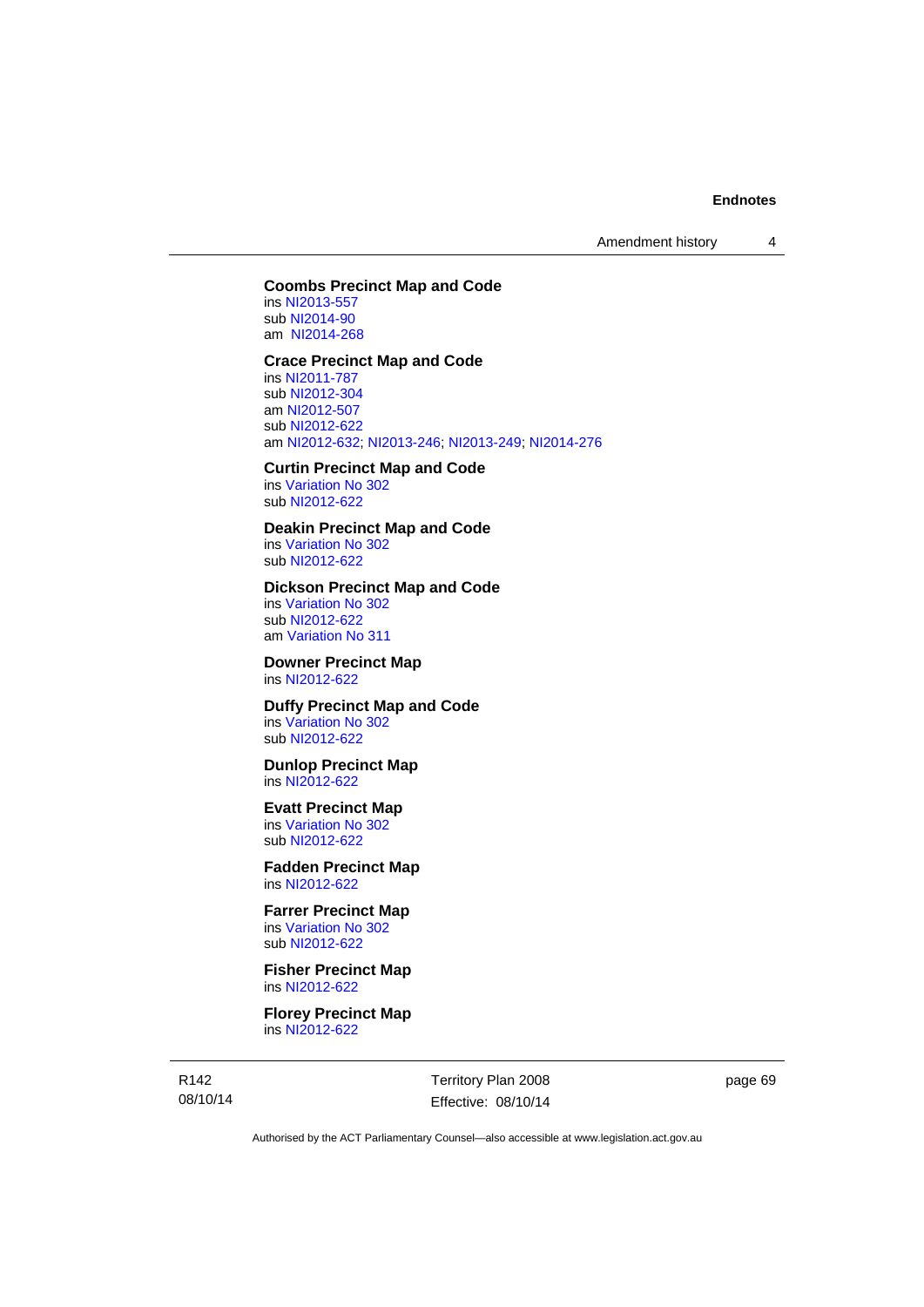4 Amendment history

**Flynn Precinct Map**  ins [NI2012-622](http://www.legislation.act.gov.au/ni/2012-622/default.asp)

#### **Forde Precinct Map and Code**

ins [NI2011-309](http://www.legislation.act.gov.au/ni/2011-309/) sub [NI2011-668](http://www.legislation.act.gov.au/ni/2011-668/); [NI2012-30](http://www.legislation.act.gov.au/ni/2012-30/) am [NI2012-87](http://www.legislation.act.gov.au/ni/2012-87/) sub [NI2012-622](http://www.legislation.act.gov.au/ni/2012-622/default.asp)

**Forrest Precinct Map and Code**  ins [NI2012-622](http://www.legislation.act.gov.au/ni/2012-622/default.asp) am [NI2013-246](http://www.legislation.act.gov.au/ni/2013-246/default.asp)

#### **Franklin Precinct Map and Code**

ins [NI2011-81](http://www.legislation.act.gov.au/ni/2011-81/) sub [Variation No 302](http://www.legislation.act.gov.au/ni/2011-573/); [NI2012-622](http://www.legislation.act.gov.au/ni/2012-622/default.asp) am [NI2013-246](http://www.legislation.act.gov.au/ni/2013-246/default.asp)

# **Fraser Precinct Map**

ins [Variation No 302](http://www.legislation.act.gov.au/ni/2011-573/) sub [NI2012-622](http://www.legislation.act.gov.au/ni/2012-622/default.asp)

### **Fyshwick Precinct Map and Code**

ins [NI2012-622](http://www.legislation.act.gov.au/ni/2012-622/default.asp) am [NI2013-246](http://www.legislation.act.gov.au/ni/2013-246/default.asp)

### **Garran Precinct Map**

ins [Variation No 302](http://www.legislation.act.gov.au/ni/2011-573/) sub [NI2012-622](http://www.legislation.act.gov.au/ni/2012-622/default.asp)

#### **Gilmore Precinct Map**  ins [Variation No 302](http://www.legislation.act.gov.au/ni/2011-573/)

sub [NI2012-622](http://www.legislation.act.gov.au/ni/2012-622/default.asp)

### **Giralang Precinct Map**

ins [Variation No 302](http://www.legislation.act.gov.au/ni/2011-573/) sub [NI2012-622](http://www.legislation.act.gov.au/ni/2012-622/default.asp)

#### **Gordon Precinct Map**  ins [Variation No 302](http://www.legislation.act.gov.au/ni/2011-573/)

sub [NI2012-622](http://www.legislation.act.gov.au/ni/2012-622/default.asp)

# **Gowrie Precinct Map**

ins [Variation No 302](http://www.legislation.act.gov.au/ni/2011-573/) sub [NI2012-622](http://www.legislation.act.gov.au/ni/2012-622/default.asp)

# **Greenway Precinct Map and Code**

ins [NI2012-622](http://www.legislation.act.gov.au/ni/2012-622/default.asp) am [NI2012-631](http://www.legislation.act.gov.au/ni/2012-631/default.asp); [NI2013-246](http://www.legislation.act.gov.au/ni/2013-246/default.asp); [NI2013-535](http://www.legislation.act.gov.au/ni/2013-535/); [Variation No 318](http://www.legislation.act.gov.au/ni/2014-294/default.asp)

page 70 Territory Plan 2008 Effective: 08/10/14

R142 08/10/14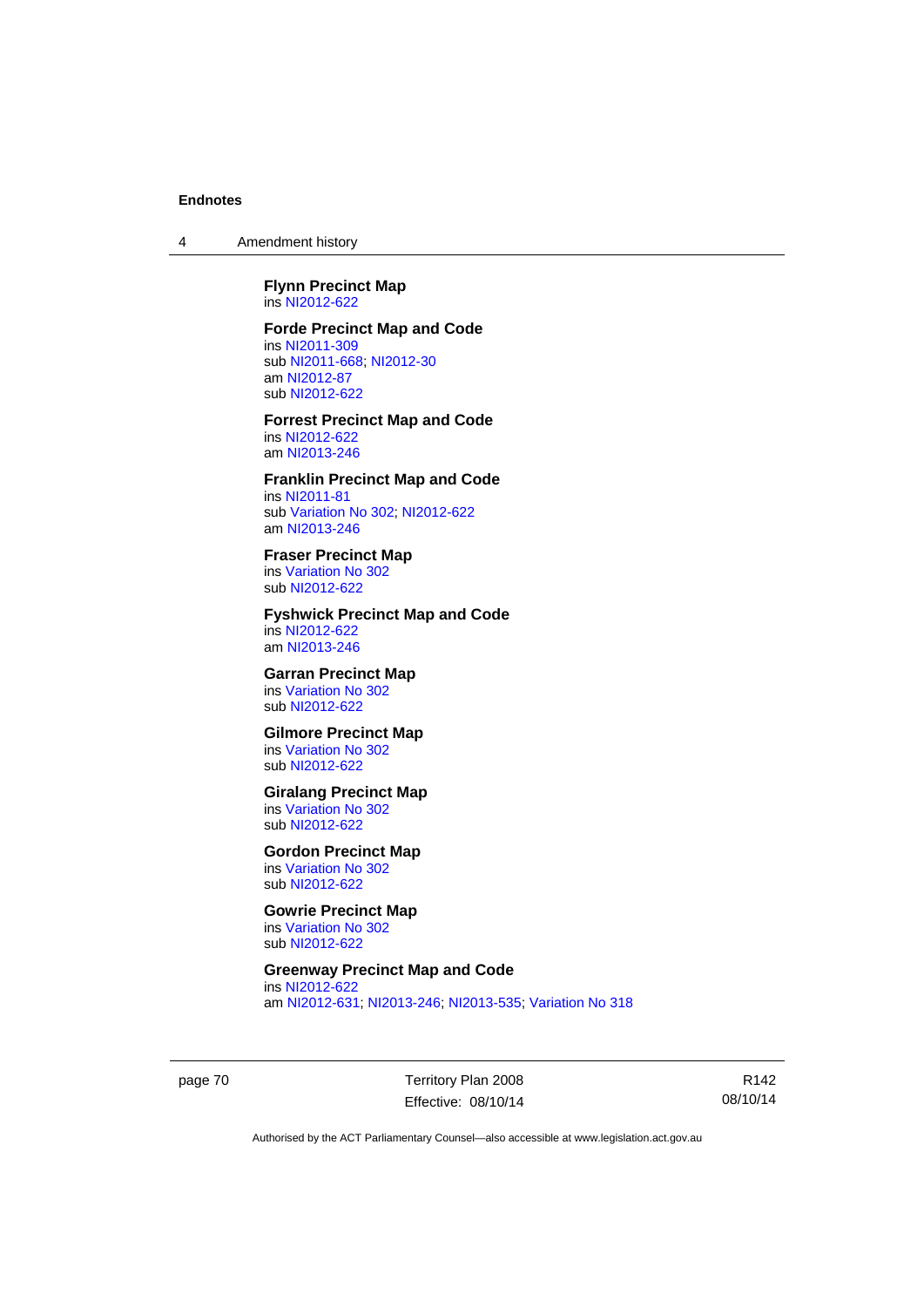### **Griffith Precinct Map and Code**

ins [Variation No 302](http://www.legislation.act.gov.au/ni/2011-573/) sub [Variation No 307](http://www.legislation.act.gov.au/ni/2012-201/); [NI2012-622](http://www.legislation.act.gov.au/ni/2012-622/default.asp); [NI2013-437](http://www.legislation.act.gov.au/ni/2013-437/default.asp)

### **Gungahlin Precinct Map and Code**

ins [Variation No 302](http://www.legislation.act.gov.au/ni/2011-573/) sub [NI2012-622](http://www.legislation.act.gov.au/ni/2012-622/default.asp) am [NI2013-245](http://www.legislation.act.gov.au/ni/2013-245/default.asp); [NI2013-246](http://www.legislation.act.gov.au/ni/2013-246/default.asp); [NI2014-90](http://www.legislation.act.gov.au/ni/2014-90/default.asp); [NI2014-223](http://www.legislation.act.gov.au/ni/2014-223/default.asp); [NI2014-275](http://www.legislation.act.gov.au/ni/2014-275/default.asp)

### **Hackett Precinct Map**

ins [Variation No 302](http://www.legislation.act.gov.au/ni/2011-573/) sub [NI2012-622](http://www.legislation.act.gov.au/ni/2012-622/default.asp)

### **Hall Precinct Map and Code**

ins [Variation No 302](http://www.legislation.act.gov.au/ni/2011-573/) sub [NI2012-622](http://www.legislation.act.gov.au/ni/2012-622/default.asp) am [NI2013-437](http://www.legislation.act.gov.au/ni/2013-437/default.asp)

#### **Harrison Precinct Map and Code**

ins [NI2012-164](http://www.legislation.act.gov.au/ni/2012-164/) sub [NI2012-622](http://www.legislation.act.gov.au/ni/2012-622/default.asp) am [NI2013-246](http://www.legislation.act.gov.au/ni/2013-246/default.asp); [NI2013-402](http://www.legislation.act.gov.au/ni/2013-402/default.asp); [NI2014-269](http://www.legislation.act.gov.au/ni/2014-269/default.asp)

### **Hawker Precinct Map and Code**

ins [Variation No 302](http://www.legislation.act.gov.au/ni/2011-573/) sub [NI2012-622](http://www.legislation.act.gov.au/ni/2012-622/default.asp)

# **Higgins Precinct Map**

ins [Variation No 302](http://www.legislation.act.gov.au/ni/2011-573/) om [NI2012-410](http://www.legislation.act.gov.au/ni/2012-410/) ins [NI2012-622](http://www.legislation.act.gov.au/ni/2012-622/default.asp)

#### **Holder Precinct Map and Code**

ins [Variation No 302](http://www.legislation.act.gov.au/ni/2011-573/) sub [NI2012-622](http://www.legislation.act.gov.au/ni/2012-622/default.asp)

### **Holt Precinct Map and Code**

ins [Variation No 302](http://www.legislation.act.gov.au/ni/2011-573/) sub [NI2012-622](http://www.legislation.act.gov.au/ni/2012-622/default.asp)

### **Hughes Precinct Map**

ins [Variation No 302](http://www.legislation.act.gov.au/ni/2011-573/) sub [NI2012-622](http://www.legislation.act.gov.au/ni/2012-622/default.asp)

### **Hume Precinct Map and Code**

ins [NI2012-622](http://www.legislation.act.gov.au/ni/2012-622/default.asp) am [Variation No 305](http://www.legislation.act.gov.au/ni/2013-530/default.asp); [NI2014-152](http://www.legislation.act.gov.au/ni/2014-152/default.asp)

# **Isaacs Precinct Map**

ins [Variation No 302](http://www.legislation.act.gov.au/ni/2011-573/) sub [NI2012-622](http://www.legislation.act.gov.au/ni/2012-622/default.asp)

R142 08/10/14 Territory Plan 2008 Effective: 08/10/14 page 71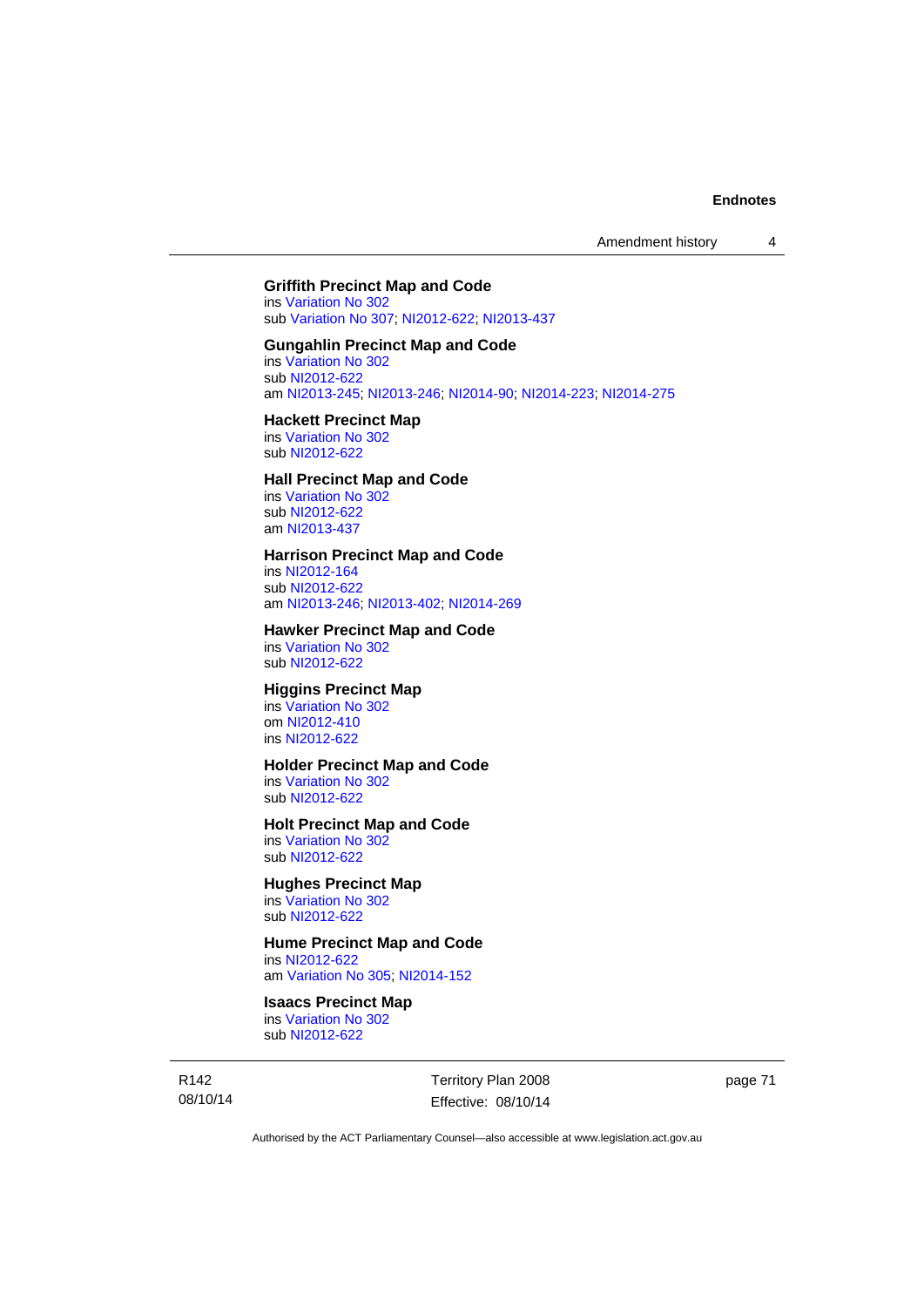4 Amendment history

#### **Isabella Plains Precinct Map**  ins [Variation No 302](http://www.legislation.act.gov.au/ni/2011-573/)

sub [NI2012-622](http://www.legislation.act.gov.au/ni/2012-622/default.asp)

### **Jacka Precinct Map and Code**

ins [NI2012-611](http://www.legislation.act.gov.au/ni/2012-611/default.asp) sub [NI2012-622](http://www.legislation.act.gov.au/ni/2012-622/default.asp) am [NI2013-109](http://www.legislation.act.gov.au/ni/2013-109/default.asp)

#### **Kaleen Precinct Map and Code**  ins [Variation No 302](http://www.legislation.act.gov.au/ni/2011-573/)

sub [NI2012-622](http://www.legislation.act.gov.au/ni/2012-622/default.asp)

### **Kambah Precinct Map and Code**

ins [Variation No 302](http://www.legislation.act.gov.au/ni/2011-573/) sub [NI2012-410](http://www.legislation.act.gov.au/ni/2012-410/); [NI2012-622](http://www.legislation.act.gov.au/ni/2012-622/default.asp) am [Variation No 317](http://www.legislation.act.gov.au/ni/2014-137/default.asp)

### **Kingston Precinct Map and Code**

ins [NI2012-622](http://www.legislation.act.gov.au/ni/2012-622/default.asp) sub [NI2013-53](http://www.legislation.act.gov.au/ni/2013-53/default.asp) am [Variation No 314](http://www.legislation.act.gov.au/ni/2014-187/default.asp)

### **Latham Precinct Map**

ins [Variation No 302](http://www.legislation.act.gov.au/ni/2011-573/) sub [NI2012-622](http://www.legislation.act.gov.au/ni/2012-622/default.asp)

## **Lawson Precinct Map and Code**

ins [NI2014-11](http://www.legislation.act.gov.au/ni/2014-11/default.asp) am [NI2014-149](http://www.legislation.act.gov.au/ni/2014-149/default.asp); [NI2014-260](http://www.legislation.act.gov.au/ni/2014-260/default.asp)

# **Lyneham Precinct Map**

ins [Variation No 302](http://www.legislation.act.gov.au/ni/2011-573/) sub [NI2012-622](http://www.legislation.act.gov.au/ni/2012-622/default.asp) am [NI2013-246](http://www.legislation.act.gov.au/ni/2013-246/default.asp)

### **Lyons Precinct Map and Code**

ins [Variation No 302](http://www.legislation.act.gov.au/ni/2011-573/) sub [NI2012-622](http://www.legislation.act.gov.au/ni/2012-622/default.asp)

#### **Macarthur Precinct Map**

ins [Variation No 302](http://www.legislation.act.gov.au/ni/2011-573/) sub [NI2012-622](http://www.legislation.act.gov.au/ni/2012-622/default.asp)

# **Macgregor Precinct Map and Code**

ins [NI2011-193](http://www.legislation.act.gov.au/ni/2011-193/) am [NI2011-284](http://www.legislation.act.gov.au/ni/2011-284/) sub [Variation No 302](http://www.legislation.act.gov.au/ni/2011-573/) am [NI2011-785](http://www.legislation.act.gov.au/ni/2011-785/); [NI2012-125](http://www.legislation.act.gov.au/ni/2012-125/); [NI2012-194](http://www.legislation.act.gov.au/ni/2012-194/); [NI2012-587](http://www.legislation.act.gov.au/ni/2012-587/default.asp) sub [NI2012-622](http://www.legislation.act.gov.au/ni/2012-622/default.asp)

page 72 Territory Plan 2008 Effective: 08/10/14

R142 08/10/14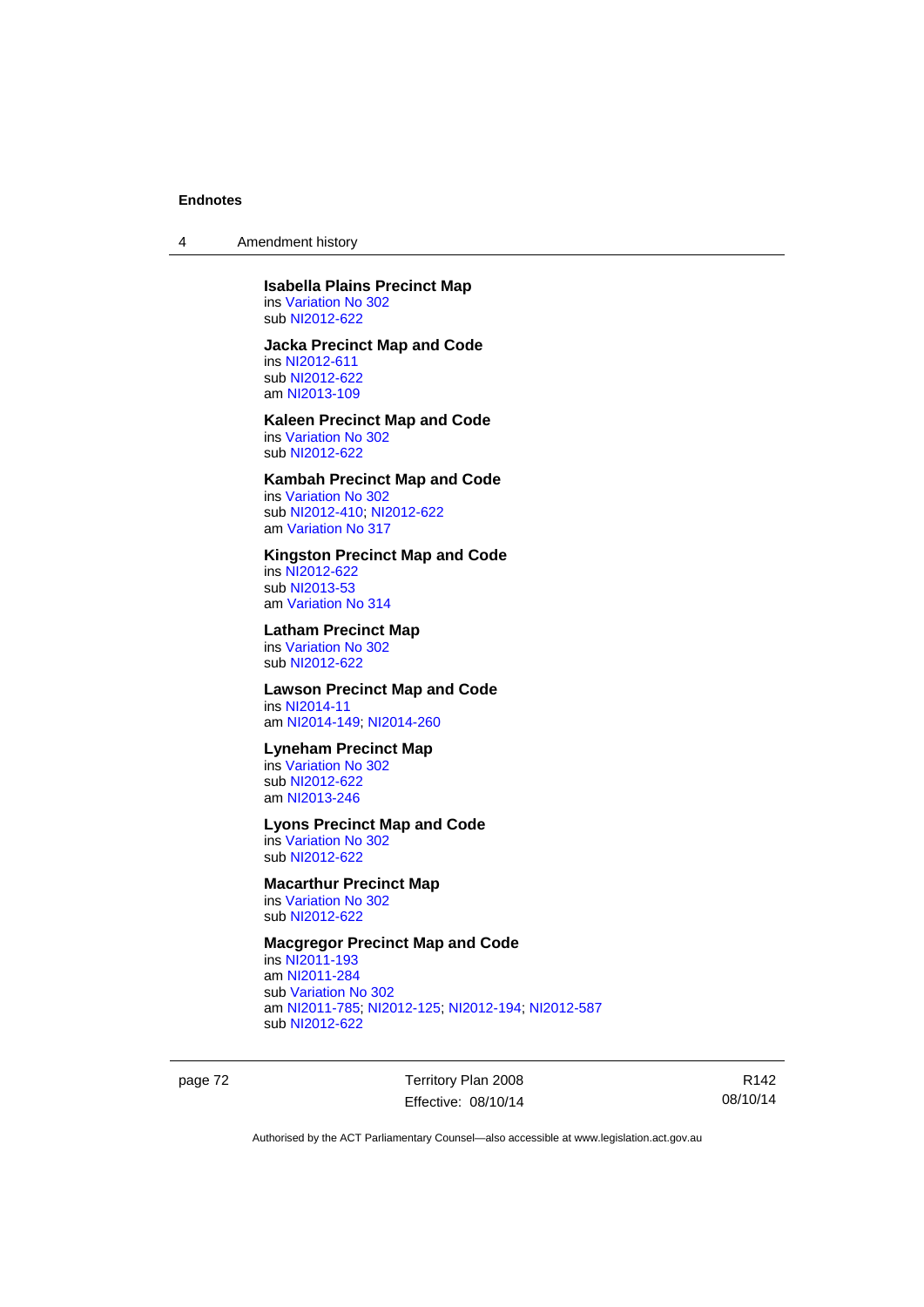Amendment history 4

am [NI2013-535](http://www.legislation.act.gov.au/ni/2013-535/) sub [NI2013-576](http://www.legislation.act.gov.au/ni/2013-576/default.asp) am [NI2014-90](http://www.legislation.act.gov.au/ni/2014-90/default.asp)

#### **Macquarie Precinct Map and Code**

ins [Variation No 302](http://www.legislation.act.gov.au/ni/2011-573/) sub [NI2012-622](http://www.legislation.act.gov.au/ni/2012-622/default.asp)

## **Mawson Precinct Map and Code**

ins [Variation No 302](http://www.legislation.act.gov.au/ni/2011-573/) sub [NI2012-622](http://www.legislation.act.gov.au/ni/2012-622/default.asp)

# **McKellar Precinct Map**

ins [Variation No 302](http://www.legislation.act.gov.au/ni/2011-573/) sub [NI2012-622](http://www.legislation.act.gov.au/ni/2012-622/default.asp)

### **Melba Precinct Map**

ins [Variation No 302](http://www.legislation.act.gov.au/ni/2011-573/) sub [NI2012-622](http://www.legislation.act.gov.au/ni/2012-622/default.asp)

### **Mitchell Precinct Map**  ins [NI2012-622](http://www.legislation.act.gov.au/ni/2012-622/default.asp)

### **Monash Precinct Map**

ins [Variation No 302](http://www.legislation.act.gov.au/ni/2011-573/) sub [NI2012-622](http://www.legislation.act.gov.au/ni/2012-622/default.asp)

### **Narrabundah Precinct Map and Code**

ins [Variation No 302](http://www.legislation.act.gov.au/ni/2011-573/) sub [NI2012-622](http://www.legislation.act.gov.au/ni/2012-622/default.asp) am [NI2013-437](http://www.legislation.act.gov.au/ni/2013-437/default.asp)

### **Ngunnawal Precinct Map and Code**

ins [NI2012-622](http://www.legislation.act.gov.au/ni/2012-622/default.asp) sub [NI2013-146](http://www.legislation.act.gov.au/ni/2013-146/default.asp) am [NI2013-435](http://www.legislation.act.gov.au/ni/2013-435/default.asp)

#### **Nicholls Precinct Map and Code**

ins [Variation No 302](http://www.legislation.act.gov.au/ni/2011-573/) sub [NI2012-622](http://www.legislation.act.gov.au/ni/2012-622/default.asp)

### **Oaks Estate Precinct Map and Code**  ins [NI2012-622](http://www.legislation.act.gov.au/ni/2012-622/default.asp)

**O'Connor Precinct Map**  ins [NI2012-622](http://www.legislation.act.gov.au/ni/2012-622/default.asp)

#### **O'Malley Precinct Map and Code**  ins [Variation No 302](http://www.legislation.act.gov.au/ni/2011-573/)

sub [NI2012-622](http://www.legislation.act.gov.au/ni/2012-622/default.asp)

R142 08/10/14 Territory Plan 2008 Effective: 08/10/14 page 73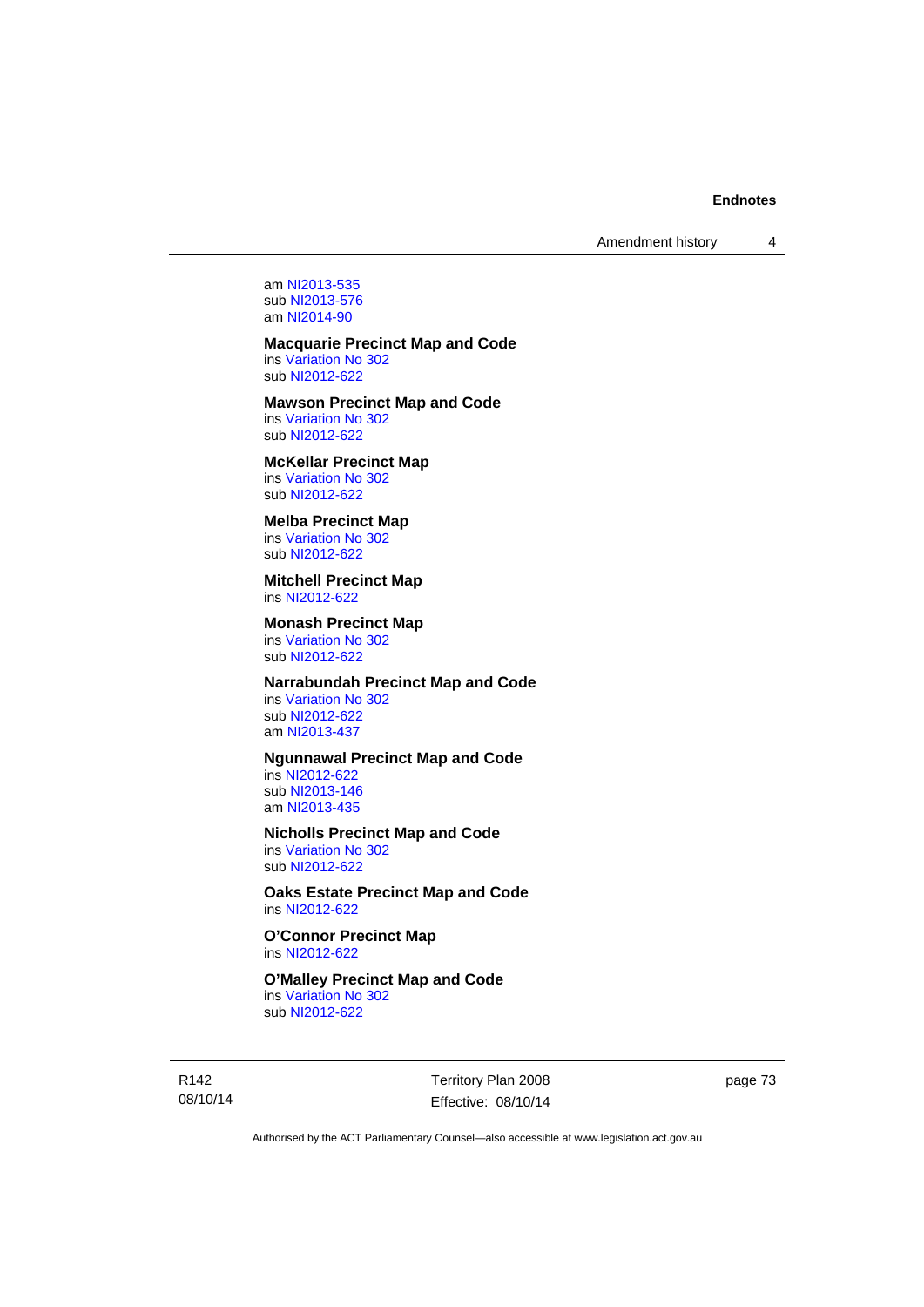4 Amendment history

**Oxley Precinct Map**  ins [NI2012-622](http://www.legislation.act.gov.au/ni/2012-622/default.asp)

**Page Precinct Map**  ins [NI2012-622](http://www.legislation.act.gov.au/ni/2012-622/default.asp)

**Palmerston Precinct Map**  ins [NI2012-622](http://www.legislation.act.gov.au/ni/2012-622/default.asp)

**Parkes Precinct Map**  ins [NI2012-622](http://www.legislation.act.gov.au/ni/2012-622/default.asp)

**Pearce Precinct Map**  ins [NI2012-622](http://www.legislation.act.gov.au/ni/2012-622/default.asp)

**Phillip Precinct Map and Code**  ins [NI2012-622](http://www.legislation.act.gov.au/ni/2012-622/default.asp) am [Variation No 325](http://www.legislation.act.gov.au/ni/2014-427/default.asp)

**Pialligo Precinct Map and Code**  ins [NI2012-622](http://www.legislation.act.gov.au/ni/2012-622/default.asp) am [NI2013-246](http://www.legislation.act.gov.au/ni/2013-246/default.asp)

**Red Hill Precinct Map**  ins [Variation No 302](http://www.legislation.act.gov.au/ni/2011-573/) sub [NI2012-622](http://www.legislation.act.gov.au/ni/2012-622/default.asp)

**Reid Precinct Map and Code**  ins [NI2012-622](http://www.legislation.act.gov.au/ni/2012-622/default.asp) am [Variation No 308](http://www.legislation.act.gov.au/ni/2014-60/default.asp)

**Richardson Precinct Map**  ins [Variation No 302](http://www.legislation.act.gov.au/ni/2011-573/) sub [NI2012-622](http://www.legislation.act.gov.au/ni/2012-622/default.asp)

#### **Rivett Precinct Map**  ins [Variation No 302](http://www.legislation.act.gov.au/ni/2011-573/)

sub [NI2012-622](http://www.legislation.act.gov.au/ni/2012-622/default.asp)

**Russell Precinct Map**  ins [NI2012-622](http://www.legislation.act.gov.au/ni/2012-622/default.asp)

## **Scullin Precinct Map**  ins [Variation No 302](http://www.legislation.act.gov.au/ni/2011-573/)

sub [NI2012-622](http://www.legislation.act.gov.au/ni/2012-622/default.asp)

**Spence Precinct Map**  ins [NI2012-622](http://www.legislation.act.gov.au/ni/2012-622/default.asp)

**Stirling Precinct Map**  ins [Variation No 302](http://www.legislation.act.gov.au/ni/2011-573/) sub [NI2012-622](http://www.legislation.act.gov.au/ni/2012-622/default.asp)

page 74 Territory Plan 2008 Effective: 08/10/14

R142 08/10/14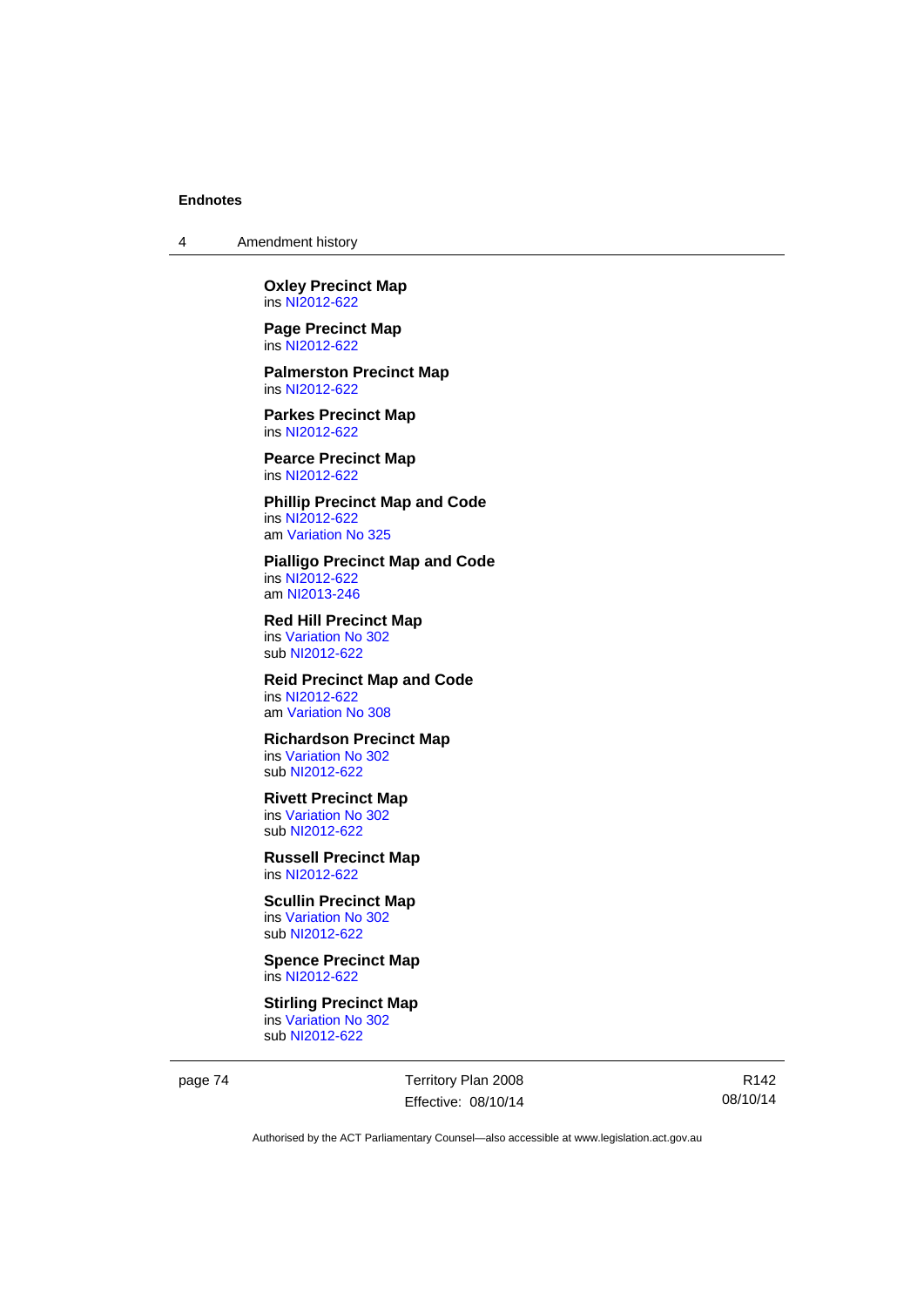Amendment history 4

#### **Symonston Precinct Map and Code**  ins [NI2012-622](http://www.legislation.act.gov.au/ni/2012-622/default.asp)

am [NI2014-371](http://www.legislation.act.gov.au/ni/2014-371/default.asp)

#### **Tharwa Precinct Map and Code**  ins [NI2012-622](http://www.legislation.act.gov.au/ni/2012-622/default.asp)

## **Theodore Precinct Map**

ins [Variation No 302](http://www.legislation.act.gov.au/ni/2011-573/) sub [NI2012-622](http://www.legislation.act.gov.au/ni/2012-622/default.asp)

### **Torrens Precinct Map**

ins [Variation No 302](http://www.legislation.act.gov.au/ni/2011-573/) sub [NI2012-622](http://www.legislation.act.gov.au/ni/2012-622/default.asp)

### **Turner Precinct Map and Code**

ins [Variation No 302](http://www.legislation.act.gov.au/ni/2011-573/) sub [NI2012-622](http://www.legislation.act.gov.au/ni/2012-622/default.asp)

### **Wanniassa Precinct Map and Code**

ins [Variation No 302](http://www.legislation.act.gov.au/ni/2011-573/) sub [NI2012-622](http://www.legislation.act.gov.au/ni/2012-622/default.asp)

### **Waramanga Precinct Map**

ins [Variation No 302](http://www.legislation.act.gov.au/ni/2011-573/) sub [NI2012-622](http://www.legislation.act.gov.au/ni/2012-622/default.asp)

### **Watson Precinct Map**

ins [Variation No 302](http://www.legislation.act.gov.au/ni/2011-573/) sub [NI2012-622](http://www.legislation.act.gov.au/ni/2012-622/default.asp)

## **Weetangera Precinct Map**

ins [Variation No 302](http://www.legislation.act.gov.au/ni/2011-573/) sub [NI2012-622](http://www.legislation.act.gov.au/ni/2012-622/default.asp)

### **Weston Precinct Map and Code**

ins [Variation No 302](http://www.legislation.act.gov.au/ni/2011-573/) sub [NI2011-731](http://www.legislation.act.gov.au/ni/2011-731/) am [NI2012-145](http://www.legislation.act.gov.au/ni/2012-145/) sub [NI2012-622](http://www.legislation.act.gov.au/ni/2012-622/default.asp) am [NI2014-222](http://www.legislation.act.gov.au/ni/2014-222/default.asp); [NI2014-276](http://www.legislation.act.gov.au/ni/2014-276/default.asp)

# **Wright Precinct Map and Code**

ins [NI2012-209](http://www.legislation.act.gov.au/ni/2012-209/) sub [NI2012-314](http://www.legislation.act.gov.au/ni/2012-314/); [NI2012-622](http://www.legislation.act.gov.au/ni/2012-622/default.asp); [NI2014-10](http://www.legislation.act.gov.au/ni/2014-10/default.asp)

#### **Yarralumla Precinct Map and Code**  ins [Variation No 302](http://www.legislation.act.gov.au/ni/2011-573/)

R142 08/10/14 Territory Plan 2008 Effective: 08/10/14 page 75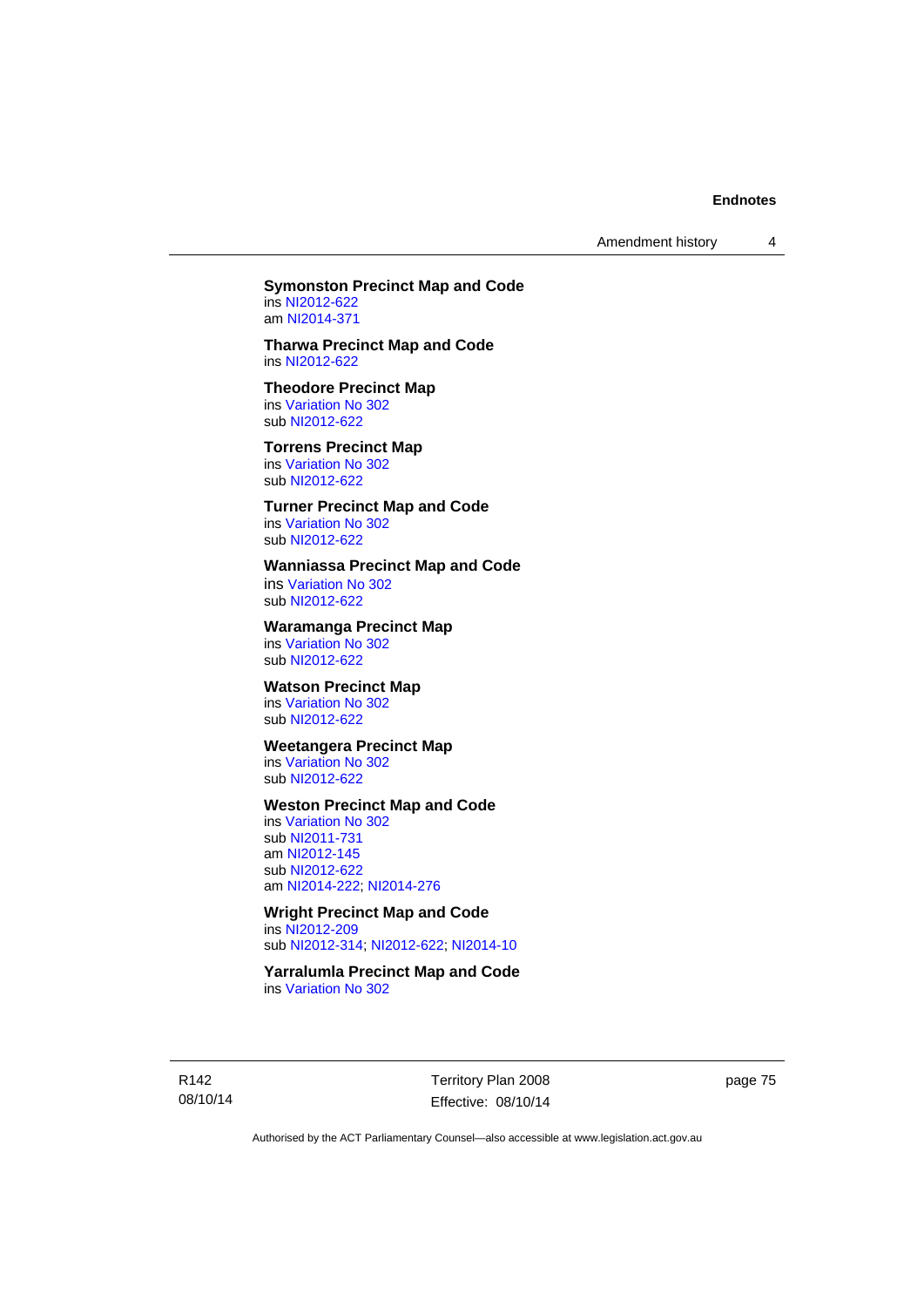| 4 | Amendment history |  |
|---|-------------------|--|
|---|-------------------|--|

## **10.2 District Precinct Maps and Codes**

**Belconnen District Precinct Map and Code**  ins [NI2012-622](http://www.legislation.act.gov.au/ni/2012-622/default.asp) am [NI2013-437](http://www.legislation.act.gov.au/ni/2013-437/default.asp)

**Booth District Precinct Map and Code**  ins [NI2012-622](http://www.legislation.act.gov.au/ni/2012-622/default.asp)

**Canberra Central District Precinct Map and Code**  ins [NI2012-622](http://www.legislation.act.gov.au/ni/2012-622/default.asp)

**Coree District Precinct Map and Code**  ins [NI2012-622](http://www.legislation.act.gov.au/ni/2012-622/default.asp)

**Cotter River District Precinct Map and Code**  ins [NI2012-622](http://www.legislation.act.gov.au/ni/2012-622/default.asp) am [NI2013-437](http://www.legislation.act.gov.au/ni/2013-437/default.asp)

**Gungahlin District Precinct Map and Code**  ins [NI2012-622](http://www.legislation.act.gov.au/ni/2012-622/default.asp) am [NI2013-437](http://www.legislation.act.gov.au/ni/2013-437/default.asp)

**Hall District Precinct Map and Code**  ins [NI2012-622](http://www.legislation.act.gov.au/ni/2012-622/default.asp) am [NI2013-437](http://www.legislation.act.gov.au/ni/2013-437/default.asp)

**Jerrabomberra District Precinct Map and Code**  ins [NI2012-622](http://www.legislation.act.gov.au/ni/2012-622/default.asp) am [Variation No 305](http://www.legislation.act.gov.au/ni/2013-530/default.asp)

**Kowen District Precinct Map and Code**  ins [NI2012-622](http://www.legislation.act.gov.au/ni/2012-622/default.asp) am [NI2013-437](http://www.legislation.act.gov.au/ni/2013-437/default.asp)

**Majura District Precinct Map and Code**  ins [NI2012-622](http://www.legislation.act.gov.au/ni/2012-622/default.asp) am [NI2013-437](http://www.legislation.act.gov.au/ni/2013-437/default.asp)

**Molongo Valley District Precinct Map and Code**  ins [NI2012-622](http://www.legislation.act.gov.au/ni/2012-622/default.asp) am [NI2014-90](http://www.legislation.act.gov.au/ni/2014-90/default.asp)

**Mount Clear District Precinct Map and Code**  ins [NI2012-622](http://www.legislation.act.gov.au/ni/2012-622/default.asp) am [NI2013-437](http://www.legislation.act.gov.au/ni/2013-437/default.asp)

**Paddy's River District Precinct Map and Code**  ins [NI2012-622](http://www.legislation.act.gov.au/ni/2012-622/default.asp) am [NI2013-437](http://www.legislation.act.gov.au/ni/2013-437/default.asp)

page 76 Territory Plan 2008 Effective: 08/10/14

R142 08/10/14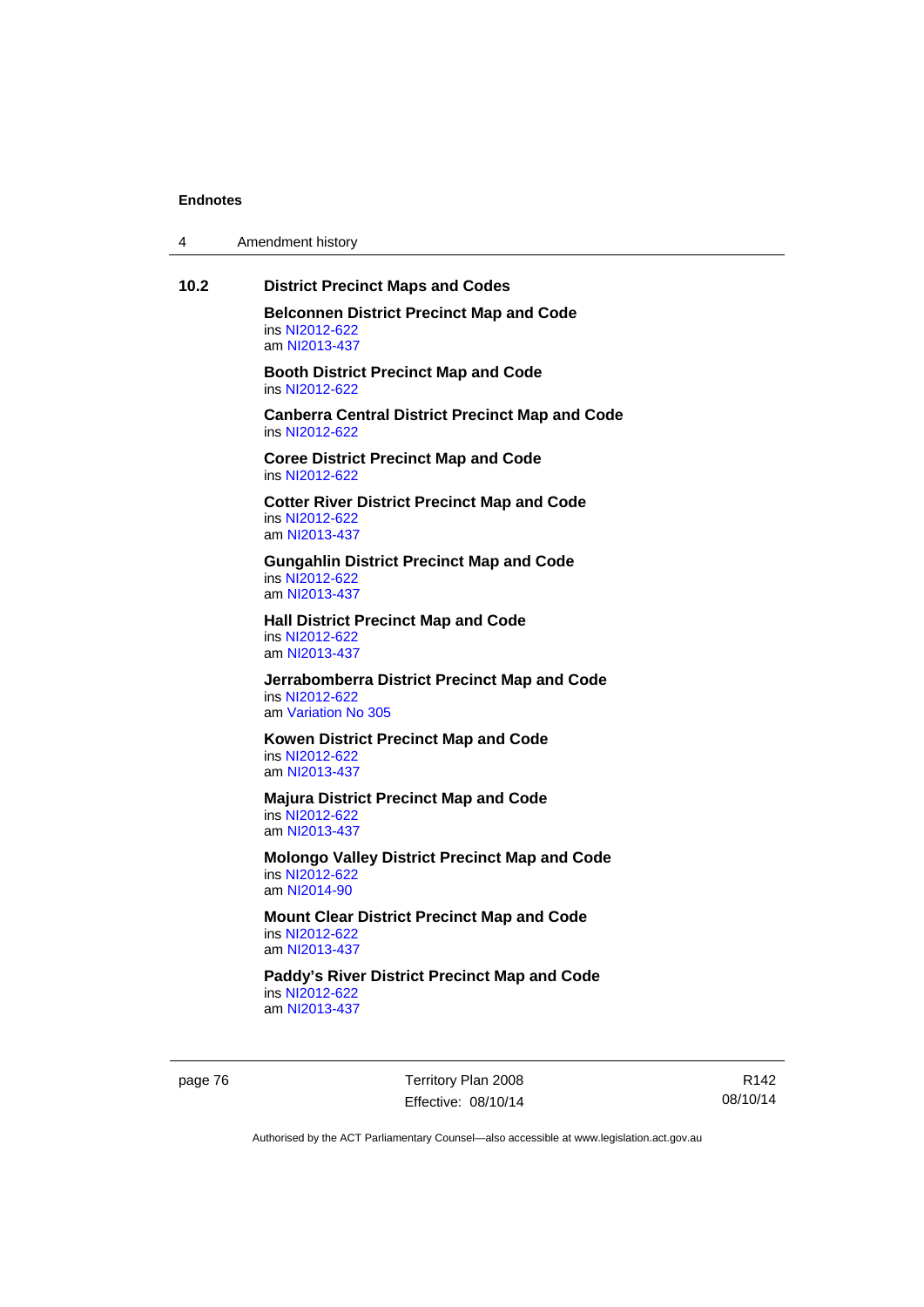Amendment history 4

#### **Rendezvous Creek District Precinct Map and Code**  ins [NI2012-622](http://www.legislation.act.gov.au/ni/2012-622/default.asp) am [NI2013-437](http://www.legislation.act.gov.au/ni/2013-437/default.asp)

**Stromlo District Precinct Map and Code**  ins [NI2012-622](http://www.legislation.act.gov.au/ni/2012-622/default.asp) am [NI2013-437](http://www.legislation.act.gov.au/ni/2013-437/default.asp)

**Tennent District Precinct Map and Code**  ins [NI2012-622](http://www.legislation.act.gov.au/ni/2012-622/default.asp)

**Tuggeranong District Precinct Map and Code**  ins [NI2012-622](http://www.legislation.act.gov.au/ni/2012-622/default.asp)

am [Variation No 305](http://www.legislation.act.gov.au/ni/2013-530/default.asp)

**Weston District Precinct Map and Code**  ins [NI2012-622](http://www.legislation.act.gov.au/ni/2012-622/default.asp) am [NI2013-437](http://www.legislation.act.gov.au/ni/2013-437/default.asp)

**Woden District Precinct Map and Code**  ins [NI2012-622](http://www.legislation.act.gov.au/ni/2012-622/default.asp)

### **10.3 Other Precinct Codes**

renum [NI2012-622](http://www.legislation.act.gov.au/ni/2012-622/default.asp) **Northbourne Avenue Precinct Code**  (prev 10.1) renum and reloc [NI2010-602](http://www.legislation.act.gov.au/ni/2010-602/) renum [NI2012-622](http://www.legislation.act.gov.au/ni/2012-622/default.asp) Introduction am [NI2010-22](http://www.legislation.act.gov.au/ni/2010-22/); [NI2010-217](http://www.legislation.act.gov.au/ni/2010-217/) **Part A(5) – Commercial C5 – Residential Mixed Use**  Element 2 Item 2.1 R10 sub [NI2012-631](http://www.legislation.act.gov.au/ni/2012-631/default.asp)<br>R10A ins NI2012-631 ins [NI2012-631](http://www.legislation.act.gov.au/ni/2012-631/default.asp) Item 2.5 R15 sub [NI2012-631](http://www.legislation.act.gov.au/ni/2012-631/default.asp) R16 om [NI2012-631](http://www.legislation.act.gov.au/ni/2012-631/default.asp) **Part B – General Development Controls**  Element 1 Item  $1.1$ <br>R<sub>18</sub> sub [NI2010-217](http://www.legislation.act.gov.au/ni/2010-217/) Element 2 Item  $2.1$ <br>R $21$ R21 sub [NI2009-487](http://www.legislation.act.gov.au/ni/2009-487/); [NI2012-631](http://www.legislation.act.gov.au/ni/2012-631/default.asp)<br>R22 sub NI2012-631 sub [NI2012-631](http://www.legislation.act.gov.au/ni/2012-631/default.asp) R22A ins [NI2012-631](http://www.legislation.act.gov.au/ni/2012-631/default.asp) Item 2.4 R26 am [NI2009-487](http://www.legislation.act.gov.au/ni/2009-487/) sub [NI2012-631](http://www.legislation.act.gov.au/ni/2012-631/default.asp)

R142 08/10/14 Territory Plan 2008 Effective: 08/10/14 page 77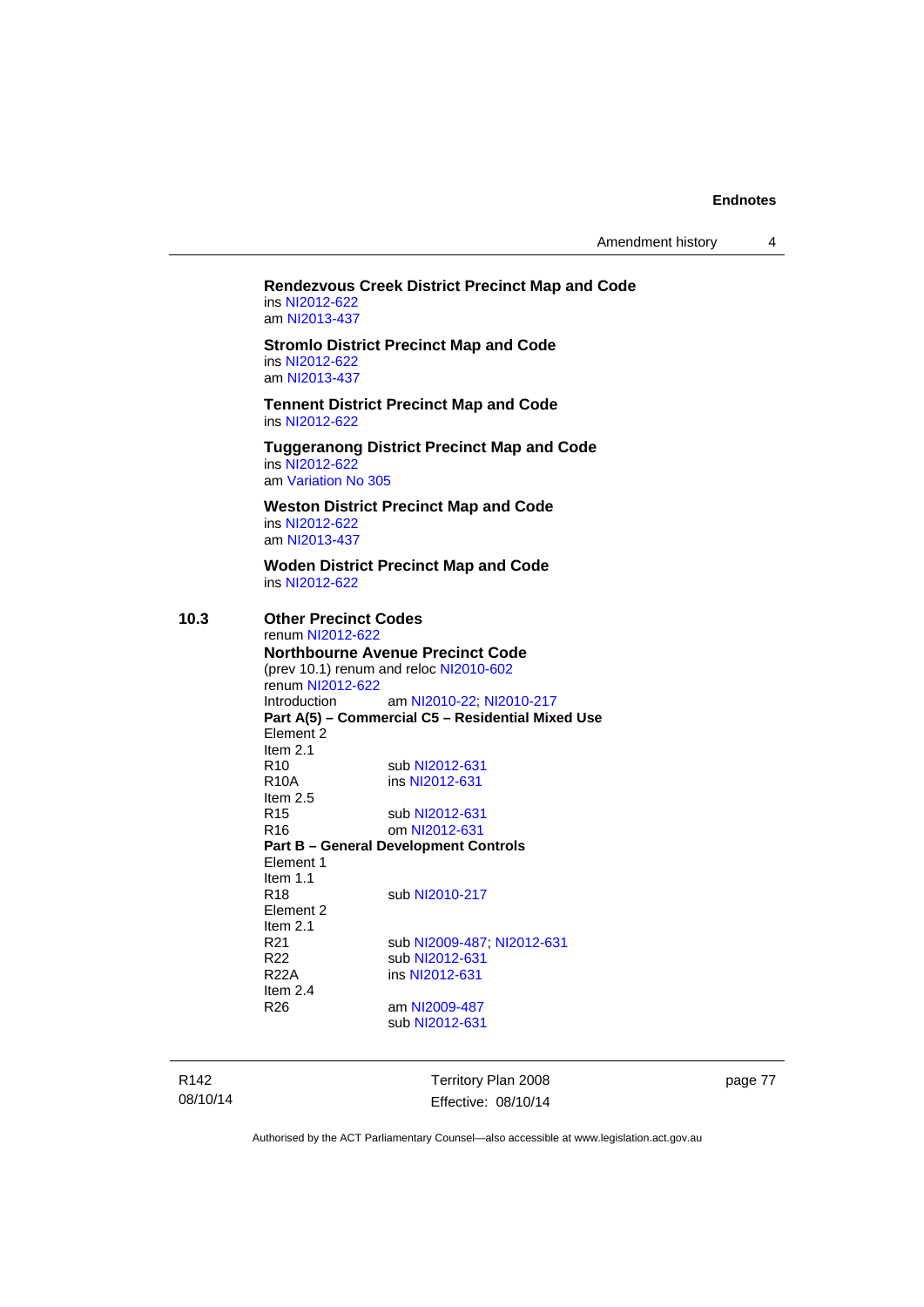| 4 | Amendment history                               |                                        |
|---|-------------------------------------------------|----------------------------------------|
|   |                                                 |                                        |
|   | R26A                                            | ins NI2012-631                         |
|   | R26B                                            | ins NI2012-631                         |
|   | Item 2.7                                        |                                        |
|   | C29                                             | sub NI2009-38                          |
|   | Element 3                                       |                                        |
|   | Item $3.1$                                      |                                        |
|   | R <sub>30</sub>                                 | am NI2010-217                          |
|   | R31                                             | am NI2010-217                          |
|   | Element 5                                       |                                        |
|   | Item $5.2$                                      |                                        |
|   | R <sub>53</sub>                                 | am NI2010-217                          |
|   | Item 5.4                                        |                                        |
|   | C56<br>Element 6                                | sub NI2010-22                          |
|   | Item $6.1$                                      |                                        |
|   | hdg                                             | om NI2009-487                          |
|   |                                                 | ins NI2010-217                         |
|   | R57                                             | am NI2008-541                          |
|   |                                                 | om NI2009-487                          |
|   |                                                 | ins NI2010-217                         |
|   | R58                                             | om NI2009-487                          |
|   | R58, C58                                        | ins NI2010-217                         |
|   | R59, C59                                        | om NI2009-487                          |
|   |                                                 | ins NI2010-217                         |
|   | R60                                             | om NI2009-487                          |
|   | R60, C60                                        | ins NI2010-217                         |
|   | Item 6.3                                        |                                        |
|   | R62                                             | sub NI2011-788                         |
|   | Element 7                                       |                                        |
|   | Item 7.1                                        |                                        |
|   | R73                                             | am NI2009-38                           |
|   | <b>Rural Villages Precinct Code</b>             |                                        |
|   |                                                 | (prev 10.2) renum and reloc NI2010-602 |
|   | Introduction                                    | am NI2010-22                           |
|   | Part A - Village of Hall                        |                                        |
|   | Figure 1                                        | sub NI2008-290                         |
|   | <b>Part B - Stromlo Settlement</b><br>Element 5 |                                        |
|   | C <sub>33</sub>                                 | am NI2028-290                          |
|   | Part D – Uriarra Village                        |                                        |
|   | Part D(1) hdg<br>Element 2<br>Item $2.1$        | sub NI2010-22                          |
|   | C50                                             | sub NI2009-38                          |

page 78 Territory Plan 2008 Effective: 08/10/14

R142 08/10/14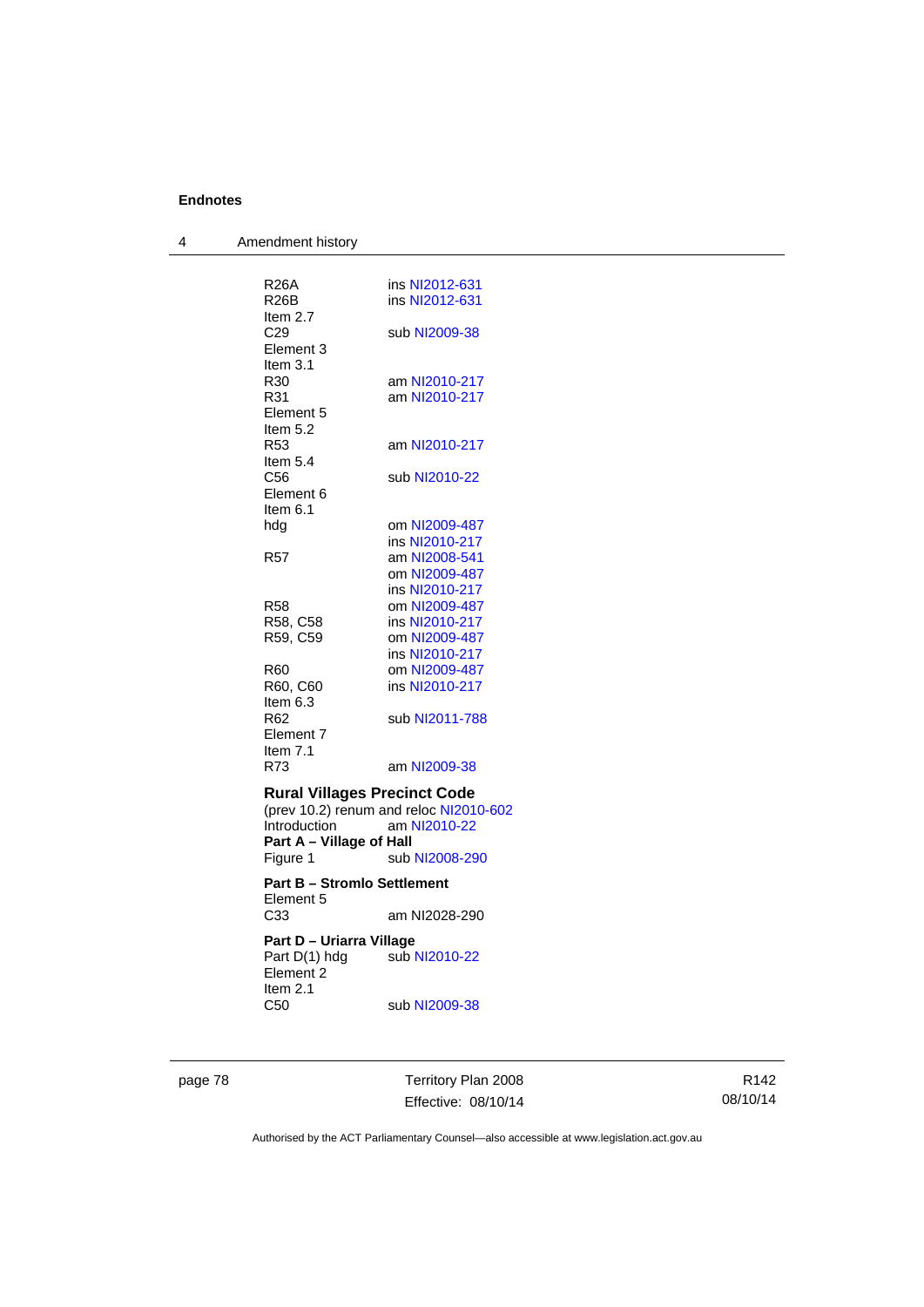Amendment history 4

### **Part E – General Controls For All Villages**  Element 1 Item 1.1<br>C51 sub [NI2010-22](http://www.legislation.act.gov.au/ni/2010-22/) om [NI2012-622](http://www.legislation.act.gov.au/ni/2012-622/default.asp) om [NI2012-622](http://www.legislation.act.gov.au/ni/2012-622/default.asp) **Inner North Precinct Code**  (prev 3.4) renum [NI2010-22](http://www.legislation.act.gov.au/ni/2010-22/) R35 (prev 10.3) renum and reloc [NI2010-602](http://www.legislation.act.gov.au/ni/2010-602/) renum [NI2012-622](http://www.legislation.act.gov.au/ni/2012-622/default.asp) Introduction am [NI2012-190](http://www.legislation.act.gov.au/ni/2012-190/) **Part A – General Development Controls**  Element 2<br>Item 2.1 hdg sub [NI2008-358](http://www.legislation.act.gov.au/ni/2008-358/) R3 sub [NI2008-358](http://www.legislation.act.gov.au/ni/2008-358/)<br>Item 2.3 hdg sub NI2008-358 Item 2.3 hdg sub [NI2008-358](http://www.legislation.act.gov.au/ni/2008-358/)<br>R6 sub NI2008-358 R6 sub [NI2008-358](http://www.legislation.act.gov.au/ni/2008-358/)<br>R7 sub NI2008-358 sub [NI2008-358](http://www.legislation.act.gov.au/ni/2008-358/); [NI2013-535](http://www.legislation.act.gov.au/ni/2013-535/) C11 sub [NI2008-358](http://www.legislation.act.gov.au/ni/2008-358/)<br>Figure 1 sub NI2008-358 Figure 1 sub [NI2008-358](http://www.legislation.act.gov.au/ni/2008-358/)<br>C12 sub NI2011-207 sub [NI2011-207](http://www.legislation.act.gov.au/ni/2011-207/) R13 sub [NI2008-358](http://www.legislation.act.gov.au/ni/2008-358/) am [NI2009-322](http://www.legislation.act.gov.au/ni/2009-322/) sub [NI2012-631](http://www.legislation.act.gov.au/ni/2012-631/default.asp) C13 am [NI2013-390](http://www.legislation.act.gov.au/ni/2013-390/default.asp)<br>Item 2.5 hdg sub NI2008-541 sub [NI2008-541](http://www.legislation.act.gov.au/ni/2008-541/) Element 3<br>Figure 2 Figure 2 sub [NI2008-358](http://www.legislation.act.gov.au/ni/2008-358/)<br>Item 3.2 hdg sub NI2008-358 sub [NI2008-358](http://www.legislation.act.gov.au/ni/2008-358/) R18 sub [NI2008-358](http://www.legislation.act.gov.au/ni/2008-358/) am [NI2010-217](http://www.legislation.act.gov.au/ni/2010-217/) Element 5 Item  $5.1$ <br>C<sub>21</sub> sub [NI2010-22](http://www.legislation.act.gov.au/ni/2010-22/) **Part B – Control Plans**<br>Braddon sub Braddon sub [NI2008-358](http://www.legislation.act.gov.au/ni/2008-358/)<br>
Lyneham sub NI2010-217 sub [NI2010-217](http://www.legislation.act.gov.au/ni/2010-217/) O'Connor and Turner North sub [Variation No 310](http://www.legislation.act.gov.au/ni/2011-688/) Turner South sub [Variation No 310](http://www.legislation.act.gov.au/ni/2011-688/)

**Part C – Site Specific Controls Part C (1) – Braddon**  Item 2.2 hdg om [NI2008-358](http://www.legislation.act.gov.au/ni/2008-358/)

R142 08/10/14 Territory Plan 2008 Effective: 08/10/14 page 79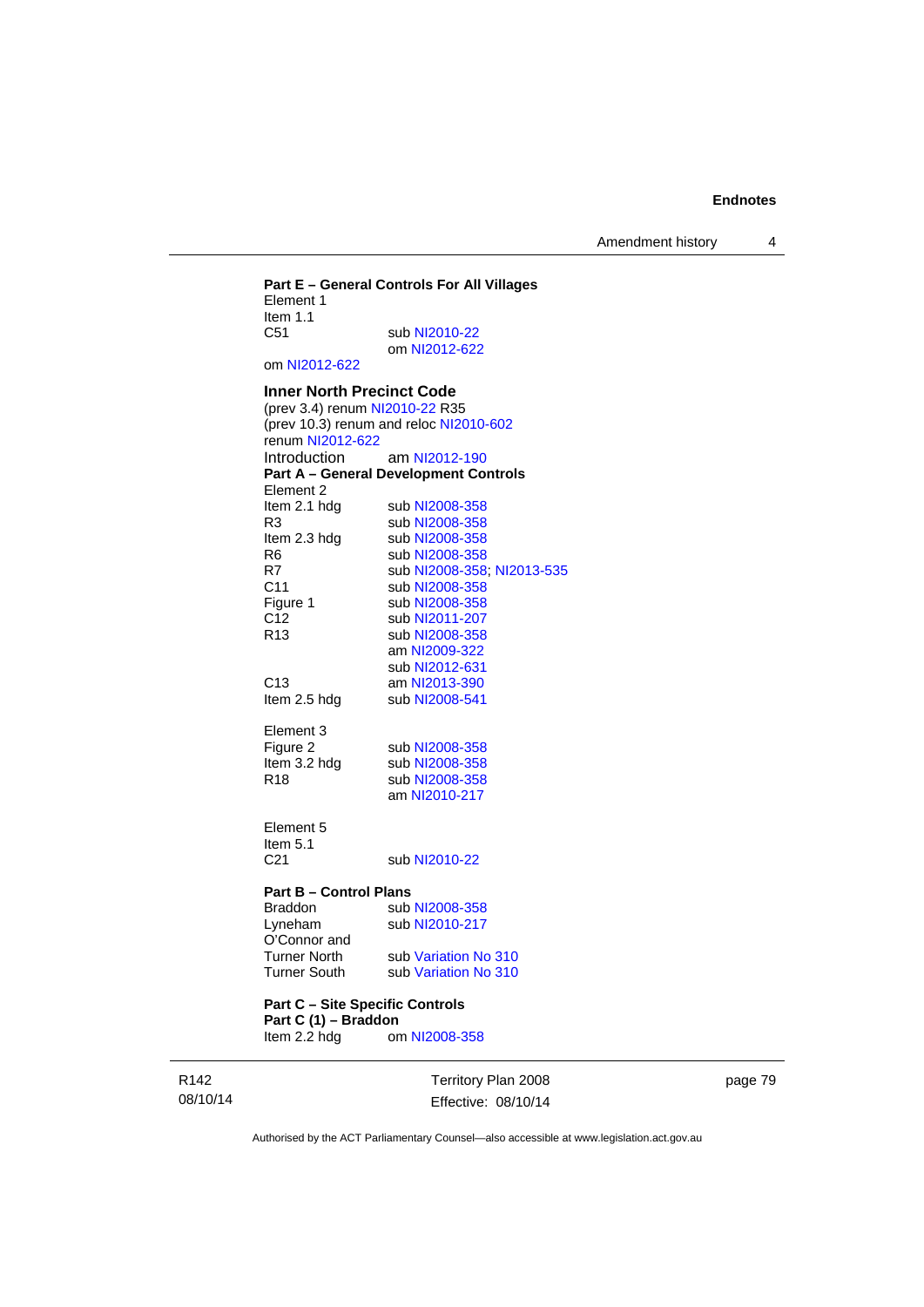4 Amendment history

| R <sub>25</sub><br>Item 2.3 hdg<br>R <sub>26</sub> | om NI2008-358<br>om NI2008-358<br>om NI2008-358 |  |  |
|----------------------------------------------------|-------------------------------------------------|--|--|
| Part C (3) – Lyneham                               |                                                 |  |  |
| Hdg                                                | am NI2010-411                                   |  |  |
| Item 2.2 hdg                                       | om NI2008-358                                   |  |  |
| R32                                                | om NI2008-358                                   |  |  |
| Item 2.3 hdg                                       | om NI2008-358                                   |  |  |
| R33                                                | om NI2008-358                                   |  |  |
| Item 2.4 hdg                                       | om NI2008-358                                   |  |  |
| R34                                                | om NI2008-358                                   |  |  |
| Item 2.5 hdg                                       | om NI2008-358                                   |  |  |
| R35                                                | om NI2008-358                                   |  |  |
| Item 2.6 hdg                                       | om NI2008-358                                   |  |  |
| R36                                                | om NI2008-358                                   |  |  |
| Item 2.7 hdg                                       | om NI2008-358                                   |  |  |
| R37                                                | om NI2008-358                                   |  |  |
| Item 2.8 hdg                                       | om NI2008-358                                   |  |  |
| R38                                                | om NI2008-358                                   |  |  |
| Item 2.9 hdg                                       | om NI2008-358                                   |  |  |
| R39                                                | om NI2008-358                                   |  |  |
| Item 2.10 hdg                                      | om NI2008-358                                   |  |  |
| R40                                                | om NI2008-358                                   |  |  |
| Part C (4) – O'Connor                              |                                                 |  |  |
| hdg                                                | am NI2010-411                                   |  |  |
| Element 2                                          | am NI2012-190                                   |  |  |
| Item 2.1 hdg                                       | am NI2012-190                                   |  |  |
| Part C (5) - Turner                                |                                                 |  |  |
| hdg                                                | am NI2010-411                                   |  |  |
| Element 1                                          | om Variation No 310                             |  |  |
| Intent                                             | om Variation No 310                             |  |  |
| Item 1.1 hdg                                       | om Variation No 310                             |  |  |
| R44, C44                                           | om Variation No 310                             |  |  |
| Element 2                                          |                                                 |  |  |
| Item 2.1 hdg                                       | sub NI2008-358                                  |  |  |
| R45                                                | sub NI2008-358                                  |  |  |
| Figure 3                                           | ins NI2008-358                                  |  |  |
| <b>Gungahlin Town Centre Precinct Code</b>         |                                                 |  |  |

ins [Variation No 300](http://www.legislation.act.gov.au/ni/2011-691/) Introduction Application am [NI2012-190](http://www.legislation.act.gov.au/ni/2012-190/)

page 80 Territory Plan 2008 Effective: 08/10/14

R142 08/10/14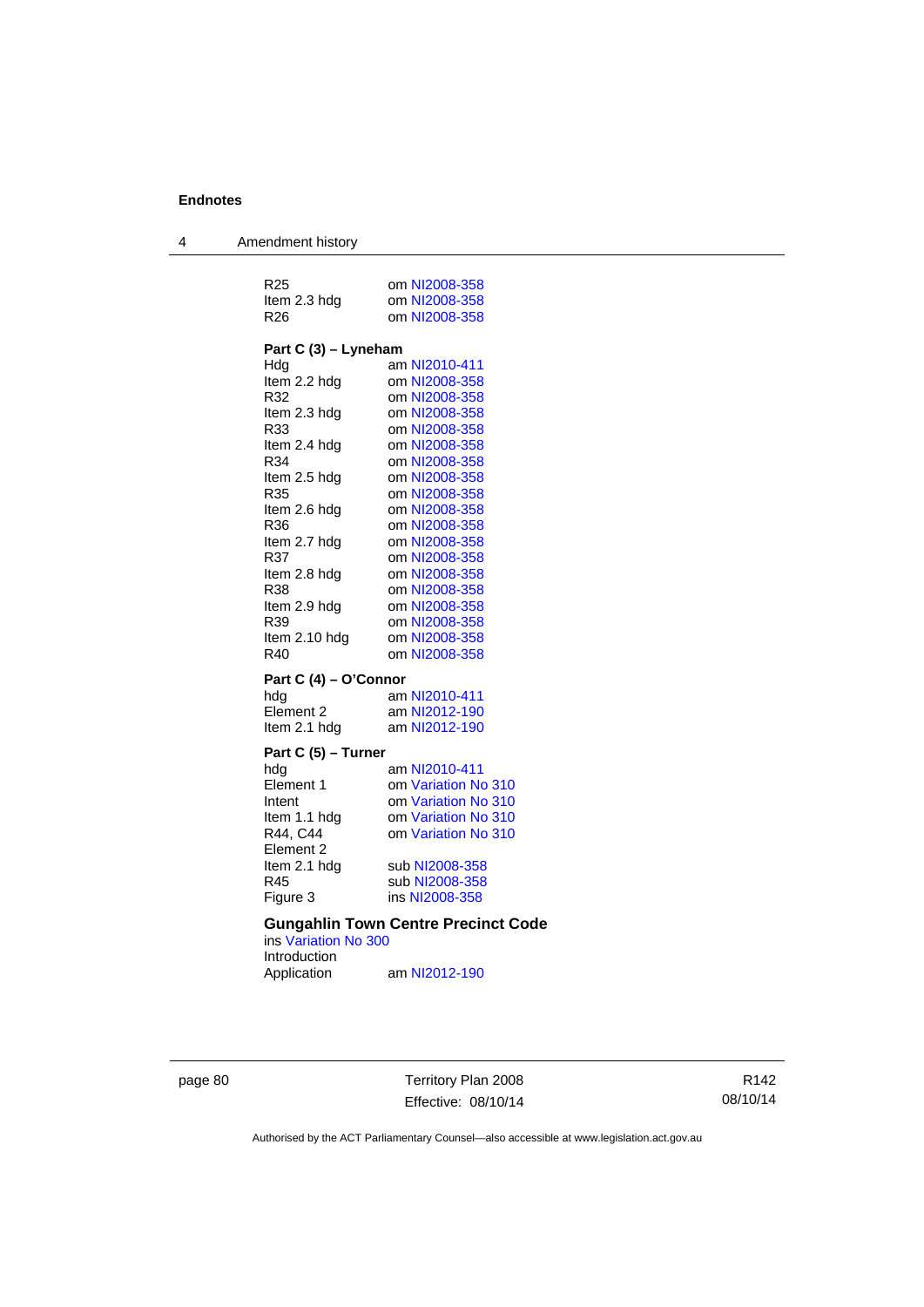Amendment history 4

R142 Territory Plan 2008 **Part A – Land Use and Subdivision**  Element 2 Item 3.4<br>C4 am [NI2012-190](http://www.legislation.act.gov.au/ni/2012-190/) Item 3.5 R5 am [NI2012-190](http://www.legislation.act.gov.au/ni/2012-190/)<br>C5 am NI2012-190 am [NI2012-190](http://www.legislation.act.gov.au/ni/2012-190/) **Part B – General Development Controls**  Element 3 Item3.2<br>C9 am [NI2012-190](http://www.legislation.act.gov.au/ni/2012-190/) Element 4 Item  $4.1$ <br>R11 am [NI2012-190](http://www.legislation.act.gov.au/ni/2012-190/) C11 am [NI2012-190](http://www.legislation.act.gov.au/ni/2012-190/) **Part C (1) – Precinct 1a – Retail core**  Element 2 Item  $2.3$ <br>R24 R24 am [NI2012-189](http://www.legislation.act.gov.au/ni/2012-189/)<br>C24 am NI2012-189 am [NI2012-189](http://www.legislation.act.gov.au/ni/2012-189/) **Part C (2) – Precinct 1b – Retail core mixed use**  Element 2 Item  $2.1$ <br>R $31$ am [NI2012-189](http://www.legislation.act.gov.au/ni/2012-189/) C31 am [NI2012-189](http://www.legislation.act.gov.au/ni/2012-189/) Element 2 Item 2.1 R41 am [NI2011-788](http://www.legislation.act.gov.au/ni/2011-788/) **Part C (8) – Precinct 4b – Northern Transition**  Element 2 Item 2.1 R59 am [NI2012-189](http://www.legislation.act.gov.au/ni/2012-189/) C59 am [NI2012-189](http://www.legislation.act.gov.au/ni/2012-189/) om [NI2012-622](http://www.legislation.act.gov.au/ni/2012-622/default.asp) **11.1 Parking and Vehicular Access General Code**  sub [NI2010-410](http://www.legislation.act.gov.au/ni/2010-410/)<br>2.2 sub NI2010-23 2.2 sub [NI2010-23](http://www.legislation.act.gov.au/ni/2010-23/)<br>2.2.4 am NI2011-355 2.2.4 am [NI2011-355](http://www.legislation.act.gov.au/ni/2011-355/)<br>2.3.2 am NI2010-23 2.3.2 am [NI2010-23](http://www.legislation.act.gov.au/ni/2010-23/)<br>2.4 hdg ins NI2010-23 ins [NI2010-23](http://www.legislation.act.gov.au/ni/2010-23/) 2.5 (prev 2.4) renum [NI2010-23](http://www.legislation.act.gov.au/ni/2010-23/) R35 2.6 (prev 2.5) renum [NI2010-23](http://www.legislation.act.gov.au/ni/2010-23/) R35 2.8 am [NI2011-589](http://www.legislation.act.gov.au/ni/2011-589/) 3.1.4 sub [NI2011-207](http://www.legislation.act.gov.au/ni/2011-207/)<br>3.1.5 sch 1 am NI2011-589 am [NI2011-589;](http://www.legislation.act.gov.au/ni/2011-589/) [NI2011-788;](http://www.legislation.act.gov.au/ni/2011-788/) [NI2012-189](http://www.legislation.act.gov.au/ni/2012-189/) 3.2.2 am [NI2011-207](http://www.legislation.act.gov.au/ni/2011-207/)

page 81

Authorised by the ACT Parliamentary Counsel—also accessible at www.legislation.act.gov.au

Effective: 08/10/14

08/10/14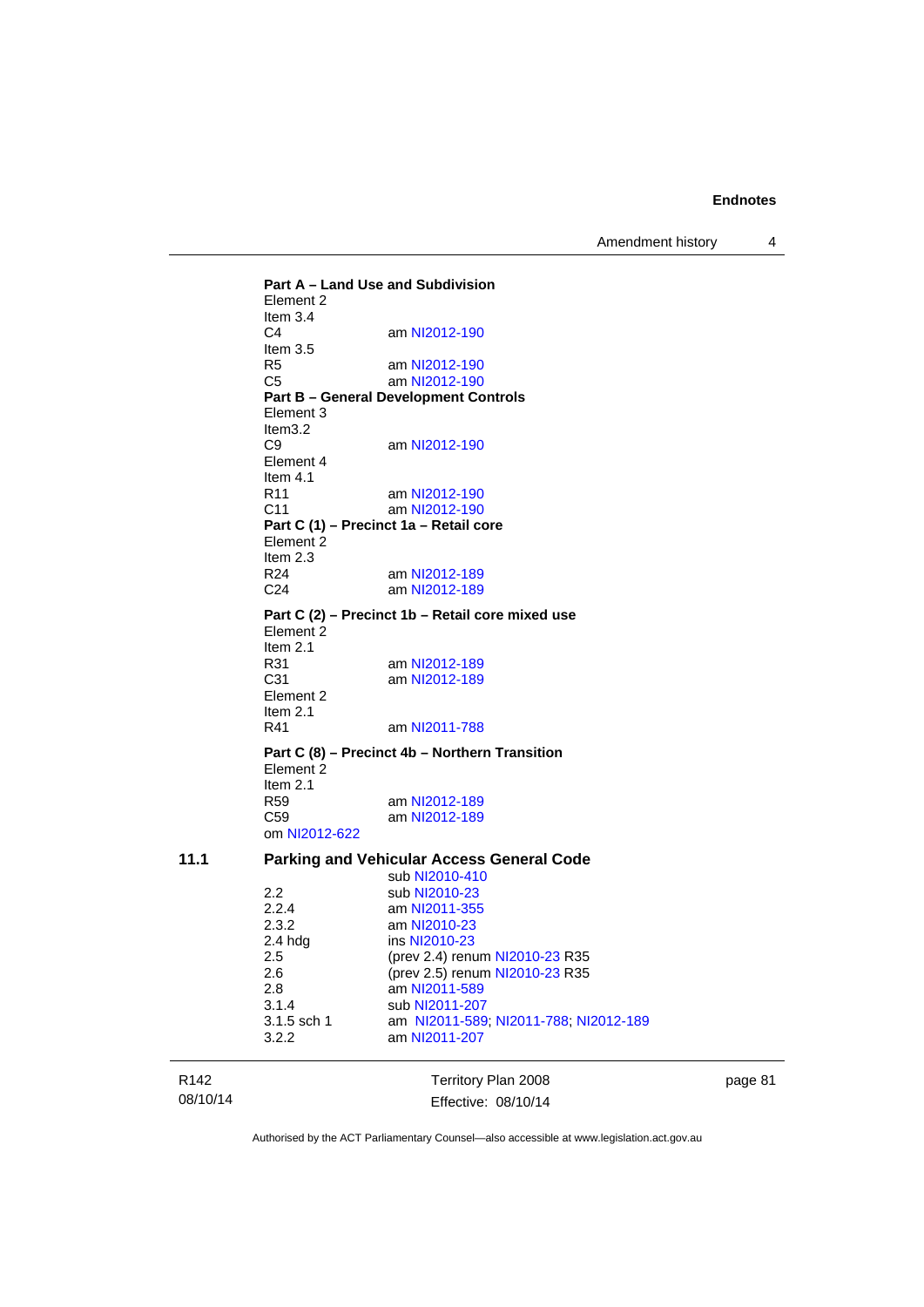| 11.2<br>11.3 | 3.2.4<br>3.2.5 sch 2<br>3.3.5 sch 3<br>3.4.5 sch 4<br>3.5.5 sch 5<br>3.6.5 sch 6<br>3.7.5 sch 7<br>3.8.5 sch 8<br>$3.9.5$ sch 9<br>1 - Planning Context<br>Application of this code<br>hdg<br>1.3<br>Table 1<br>Table 2<br>Introduction<br>Application of the Code<br>Table 1 | am NI2010-22, NI2013-245<br>am NI2008-290, NI2008-541; NI2010-22; NI2010-602;<br>NI2010-697; NI2011-788; NI2012-631; NI2013-245; Variation<br><b>No 318</b><br>am NI2011-788<br>am NI2011-788<br>am NI2010-22, NI2011-788<br>am NI2011-788<br>am NI2011-788<br>am NI2011-788<br>am NI2011-788<br><b>Bicycle Parking General Code</b><br>sub NI2011-590<br>sub NI2011-590<br>am NI2011-788<br>am NI2011-788; NI2013-437<br><b>Access and Mobility General Code</b><br>sub NI2009-342<br>am NI2008-541<br>am NI2011-788; NI2012-632; NI2013-437 |
|--------------|-------------------------------------------------------------------------------------------------------------------------------------------------------------------------------------------------------------------------------------------------------------------------------|-----------------------------------------------------------------------------------------------------------------------------------------------------------------------------------------------------------------------------------------------------------------------------------------------------------------------------------------------------------------------------------------------------------------------------------------------------------------------------------------------------------------------------------------------|
|              |                                                                                                                                                                                                                                                                               |                                                                                                                                                                                                                                                                                                                                                                                                                                                                                                                                               |
|              |                                                                                                                                                                                                                                                                               |                                                                                                                                                                                                                                                                                                                                                                                                                                                                                                                                               |
|              |                                                                                                                                                                                                                                                                               |                                                                                                                                                                                                                                                                                                                                                                                                                                                                                                                                               |
|              |                                                                                                                                                                                                                                                                               |                                                                                                                                                                                                                                                                                                                                                                                                                                                                                                                                               |
|              |                                                                                                                                                                                                                                                                               |                                                                                                                                                                                                                                                                                                                                                                                                                                                                                                                                               |
|              |                                                                                                                                                                                                                                                                               |                                                                                                                                                                                                                                                                                                                                                                                                                                                                                                                                               |
|              |                                                                                                                                                                                                                                                                               |                                                                                                                                                                                                                                                                                                                                                                                                                                                                                                                                               |
|              |                                                                                                                                                                                                                                                                               |                                                                                                                                                                                                                                                                                                                                                                                                                                                                                                                                               |
|              |                                                                                                                                                                                                                                                                               |                                                                                                                                                                                                                                                                                                                                                                                                                                                                                                                                               |
|              |                                                                                                                                                                                                                                                                               |                                                                                                                                                                                                                                                                                                                                                                                                                                                                                                                                               |
|              |                                                                                                                                                                                                                                                                               |                                                                                                                                                                                                                                                                                                                                                                                                                                                                                                                                               |
|              |                                                                                                                                                                                                                                                                               |                                                                                                                                                                                                                                                                                                                                                                                                                                                                                                                                               |
|              |                                                                                                                                                                                                                                                                               |                                                                                                                                                                                                                                                                                                                                                                                                                                                                                                                                               |
|              |                                                                                                                                                                                                                                                                               |                                                                                                                                                                                                                                                                                                                                                                                                                                                                                                                                               |
|              |                                                                                                                                                                                                                                                                               |                                                                                                                                                                                                                                                                                                                                                                                                                                                                                                                                               |
|              |                                                                                                                                                                                                                                                                               |                                                                                                                                                                                                                                                                                                                                                                                                                                                                                                                                               |
|              |                                                                                                                                                                                                                                                                               |                                                                                                                                                                                                                                                                                                                                                                                                                                                                                                                                               |
|              |                                                                                                                                                                                                                                                                               |                                                                                                                                                                                                                                                                                                                                                                                                                                                                                                                                               |
|              |                                                                                                                                                                                                                                                                               | <b>Part A - General Development Controls</b>                                                                                                                                                                                                                                                                                                                                                                                                                                                                                                  |
|              | Element 1                                                                                                                                                                                                                                                                     |                                                                                                                                                                                                                                                                                                                                                                                                                                                                                                                                               |
|              | Item $1.1$                                                                                                                                                                                                                                                                    |                                                                                                                                                                                                                                                                                                                                                                                                                                                                                                                                               |
|              | R2                                                                                                                                                                                                                                                                            | sub NI2010-23                                                                                                                                                                                                                                                                                                                                                                                                                                                                                                                                 |
|              | Figure 1                                                                                                                                                                                                                                                                      | om NI2010-23                                                                                                                                                                                                                                                                                                                                                                                                                                                                                                                                  |
|              | Element 2                                                                                                                                                                                                                                                                     |                                                                                                                                                                                                                                                                                                                                                                                                                                                                                                                                               |
|              | Item $2.2$                                                                                                                                                                                                                                                                    |                                                                                                                                                                                                                                                                                                                                                                                                                                                                                                                                               |
|              | R5                                                                                                                                                                                                                                                                            | am NI2010-217                                                                                                                                                                                                                                                                                                                                                                                                                                                                                                                                 |
|              | Element 2                                                                                                                                                                                                                                                                     | <b>Part B - Additional Specific Controls</b>                                                                                                                                                                                                                                                                                                                                                                                                                                                                                                  |
|              | Item $2.1$                                                                                                                                                                                                                                                                    |                                                                                                                                                                                                                                                                                                                                                                                                                                                                                                                                               |
|              | R <sub>12</sub>                                                                                                                                                                                                                                                               | am NI2010-23                                                                                                                                                                                                                                                                                                                                                                                                                                                                                                                                  |
|              | <b>Appendices</b>                                                                                                                                                                                                                                                             |                                                                                                                                                                                                                                                                                                                                                                                                                                                                                                                                               |
|              | Appendix A                                                                                                                                                                                                                                                                    | am NI2010-23; pars renum R35 (see NI2010-23)                                                                                                                                                                                                                                                                                                                                                                                                                                                                                                  |
| 11.4         |                                                                                                                                                                                                                                                                               | <b>Crime Prevention through Environmental Design General Code</b>                                                                                                                                                                                                                                                                                                                                                                                                                                                                             |
|              | Part A - General requirements                                                                                                                                                                                                                                                 |                                                                                                                                                                                                                                                                                                                                                                                                                                                                                                                                               |
|              | Table 1                                                                                                                                                                                                                                                                       | am NI2011-355; NI2011-788                                                                                                                                                                                                                                                                                                                                                                                                                                                                                                                     |
|              | Element 3                                                                                                                                                                                                                                                                     |                                                                                                                                                                                                                                                                                                                                                                                                                                                                                                                                               |
|              | Item 3.3                                                                                                                                                                                                                                                                      |                                                                                                                                                                                                                                                                                                                                                                                                                                                                                                                                               |
|              | C10                                                                                                                                                                                                                                                                           | am NI2008-541; NI2009-324                                                                                                                                                                                                                                                                                                                                                                                                                                                                                                                     |

page 82 Territory Plan 2008 Effective: 08/10/14

R142 08/10/14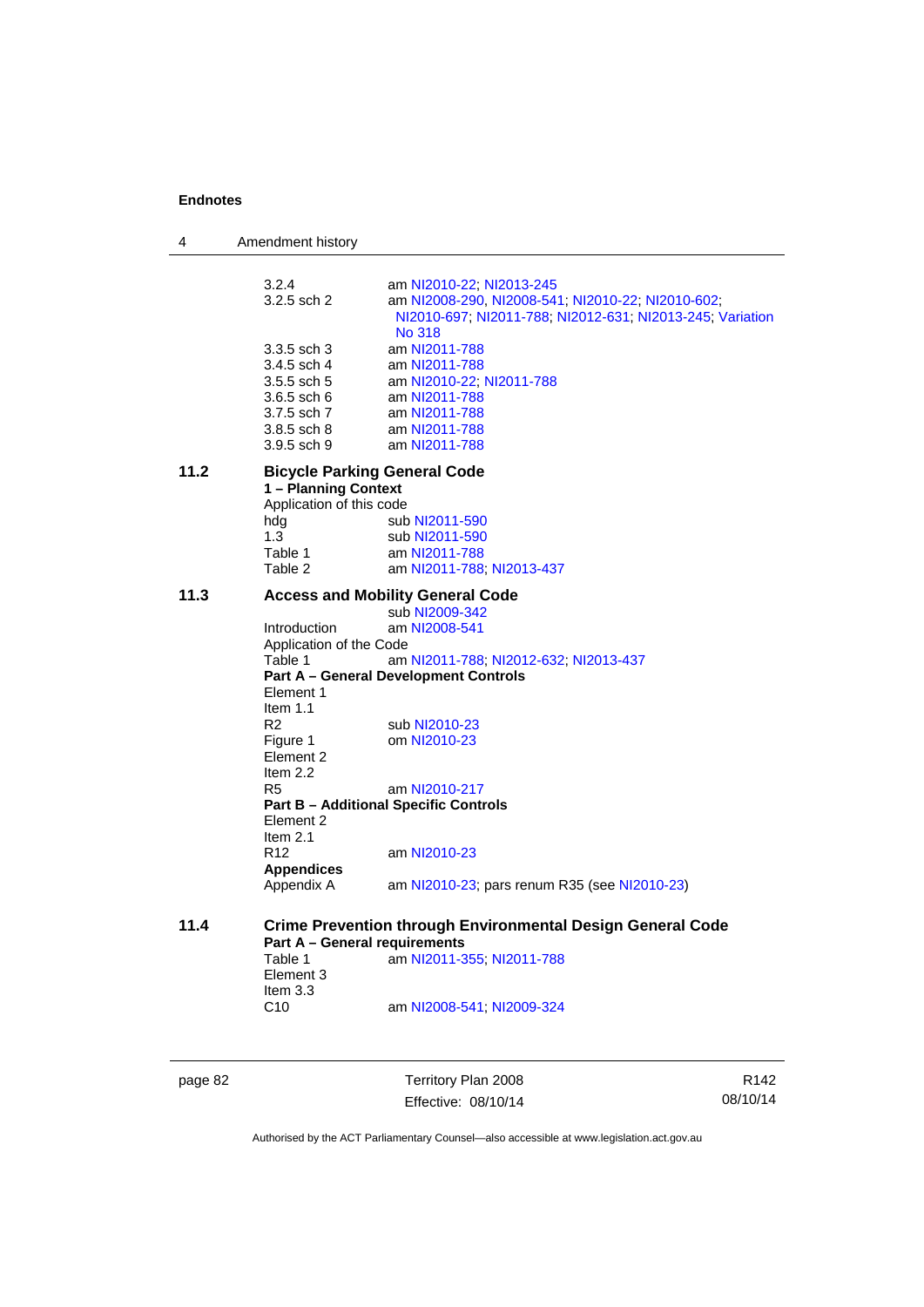| 11.5 | Code<br>Element 3                        | <b>Community and Recreation Facilities Location Guidelines General</b>               |
|------|------------------------------------------|--------------------------------------------------------------------------------------|
|      | Item $3.1$<br>Element 4<br>Appendix B    | am NI2011-788<br>am NI2011-788<br>am NI2011-788                                      |
| 11.6 | Code                                     | <b>Communications Facilities and Associated Infrastructure General</b>               |
|      |                                          | Part A (2)- Telecommunications Antenna(e), Towers and Associated<br><b>Equipment</b> |
|      | hda<br>Element 2<br>Item $2.1$           | sub NI2013-245                                                                       |
|      | hdg<br>R <sub>16</sub> , C <sub>16</sub> | sub NI2013-245<br>omNI2013-245                                                       |
|      | R <sub>17</sub><br>Item $2.1A$           | sub NI2013-245                                                                       |
|      | hdg                                      | ins NI2013-245                                                                       |
|      | C <sub>18</sub>                          | sub NI2013-245                                                                       |
|      | C <sub>19</sub><br>Item 2.2              | sub NI2013-245                                                                       |
|      | hdg                                      | sub NI2013-245                                                                       |
|      | R <sub>20</sub>                          | am NI2013-246; pars renum R111 LA                                                    |
|      | Element 2<br>Item $2.1$                  | <b>Part B - General Development Controls</b>                                         |
|      | R33                                      | am NI2010-411                                                                        |
|      |                                          | sub NI2011-590                                                                       |
|      | C <sub>33</sub>                          | sub NI2011-590                                                                       |
| 11.8 | Part A(2) - Policies<br>Element 2        | Water Use and Catchment General Code<br><b>Part A - Conservation Catchments</b>      |
|      | Sch <sub>2</sub>                         | am Variation No 296                                                                  |
|      | Part B(2) - Policies<br>Element 6        | <b>Part B - Water Supply Catchments</b>                                              |
|      | Sch 4                                    | am Variation No 296                                                                  |
|      | Part C(2) - Policies<br>Element 11       | Part C - Drainage and Open Space Catchments                                          |
|      | Sch 6                                    | am Variation No 296                                                                  |

R142 08/10/14

Territory Plan 2008 Effective: 08/10/14 page 83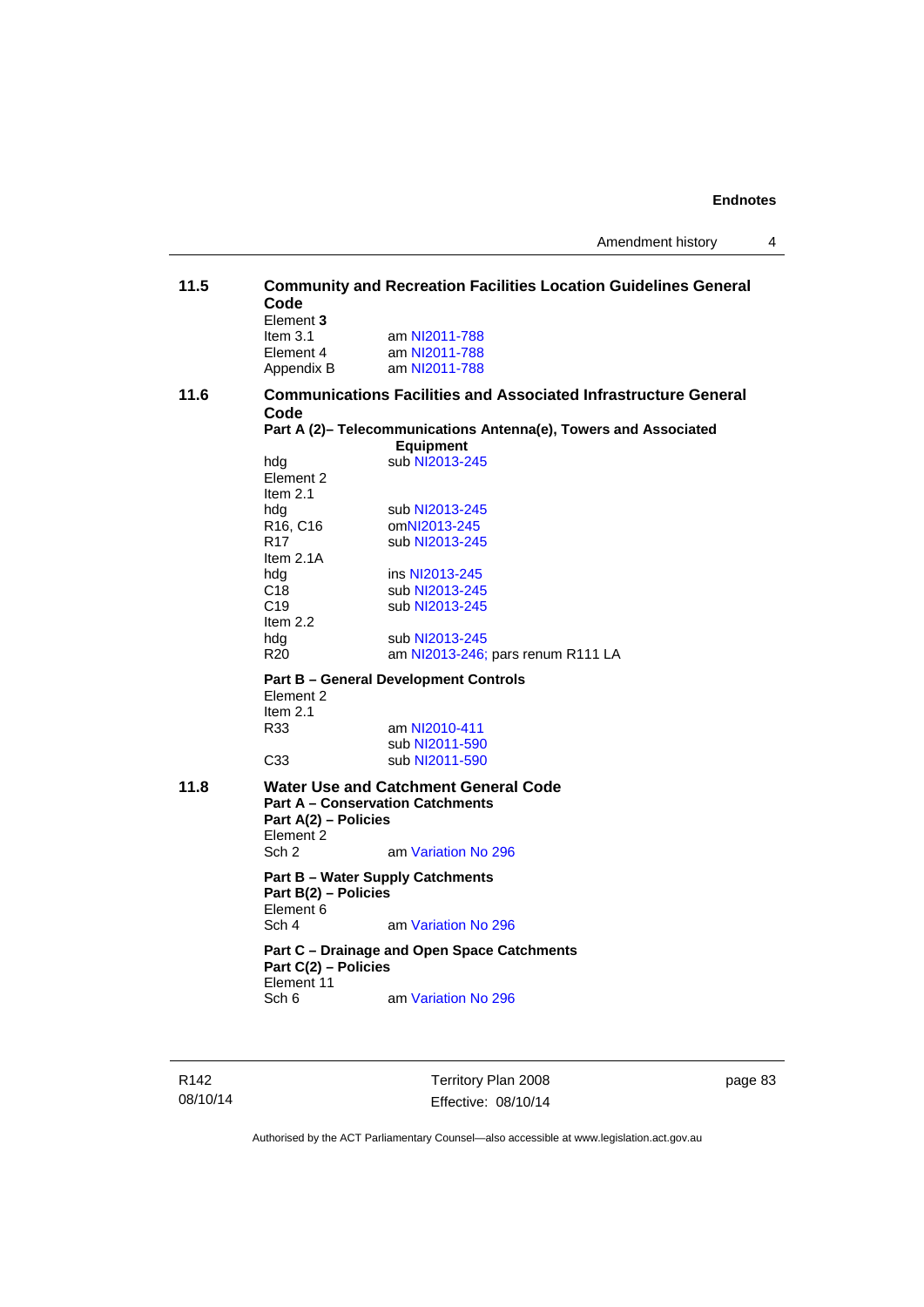| 4       | Amendment history                                                                                                                     |                                                                                                                                                                                |                              |
|---------|---------------------------------------------------------------------------------------------------------------------------------------|--------------------------------------------------------------------------------------------------------------------------------------------------------------------------------|------------------------------|
| 11.10   | 2.4 - Acceptable solutions<br>Option 2<br>Greywater system am NI2009-322                                                              | WaterWays: Water Sensitive Urban Design General Code                                                                                                                           |                              |
|         | Appendix B2<br>Stormwater quality am NI2009-322                                                                                       |                                                                                                                                                                                |                              |
| 11.12   | <b>Part A - General Controls</b><br>Element 2                                                                                         | <b>Residential Boundary Fences General Code</b>                                                                                                                                |                              |
|         | R1                                                                                                                                    | am NI2008-290                                                                                                                                                                  |                              |
| 11.13   | <b>Lease Variation General Code</b><br>ins Variation 306<br>am NI2013-436; NI2013-535                                                 |                                                                                                                                                                                |                              |
| 12      | <b>Overlays</b><br>Title<br>Introduction<br>12.1<br>Future Urban Areas<br>12.2<br>Urban Open Space Zones<br>12.4<br>Precincts<br>12.6 | am NI2008-541<br>am NI2008-541<br>Special Requirements of the National Capital Plan<br>am NI2008-290<br>am NI2008-541<br>om NI2012-622<br>am Variation No 281<br>om NI2012-622 |                              |
|         |                                                                                                                                       |                                                                                                                                                                                |                              |
| 13      | <b>Definitions</b><br>Part A                                                                                                          | Umbrella Term Commercial Accommodation Use am<br>NI2009-37<br>Umbrella Term Major Utility Installation def Major road<br>om NI2012-631                                         |                              |
|         |                                                                                                                                       | def Animal husbandry ins NI2008-590<br>am NI2012-632<br>def Cemetery am NI2009-37<br>def Child care centre am NI2011-206; NI2012-189<br>sub NI2012-631                         |                              |
|         |                                                                                                                                       | def <i>Club</i> am NI2011-206<br>def Community activity centre am Common Terminology<br>NI2014-274<br>def Consolidation ins NI2009-37                                          |                              |
|         |                                                                                                                                       | def <i>Drink establishment</i> am NI2011-206<br>def Freight transport facility am NI2011-355<br>def Guest house am NI2009-37<br>def Habitable suite om Variation 306           |                              |
|         |                                                                                                                                       | def Health facility am Common Terminology NI2011-355                                                                                                                           |                              |
|         |                                                                                                                                       |                                                                                                                                                                                |                              |
| page 84 |                                                                                                                                       | Territory Plan 2008<br>Effective: 08/10/14                                                                                                                                     | R <sub>142</sub><br>08/10/14 |
|         |                                                                                                                                       |                                                                                                                                                                                |                              |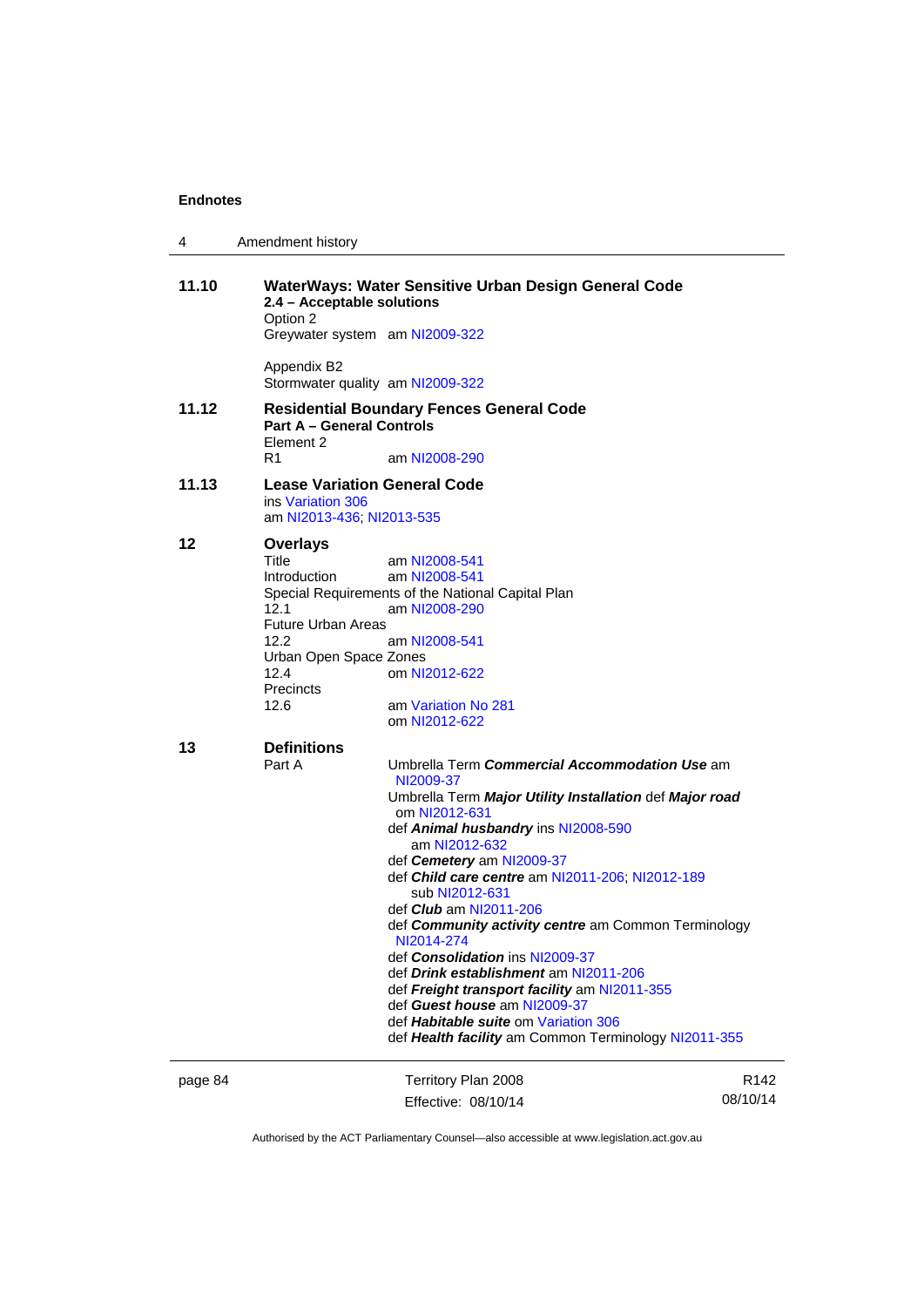| Amendment history |  |  |
|-------------------|--|--|
|-------------------|--|--|

 def *Home business* sub [NI2009-324](http://www.legislation.act.gov.au/ni/2009-324/) 2nd occurrence om [NI2009-324](http://www.legislation.act.gov.au/ni/2009-324/) def *Hotel* am [NI2011-206](http://www.legislation.act.gov.au/ni/2011-206/) def *Major road* ins [NI2012-631](http://www.legislation.act.gov.au/ni/2012-631/default.asp) def *Mental health facility* ins [NI2014-371](http://www.legislation.act.gov.au/ni/2014-371/default.asp) def *Minor Road* ins [NI2012-631](http://www.legislation.act.gov.au/ni/2012-631/default.asp) def *Minor Use* sub [NI2008-290](http://www.legislation.act.gov.au/ni/2008-290/) am [NI2009-99](http://www.legislation.act.gov.au/ni/2009-99/); [NI2011-355](http://www.legislation.act.gov.au/ni/2011-355/) sub [NI2012-631](http://www.legislation.act.gov.au/ni/2012-631/default.asp) def *Mining industry* sub [NI2012-631](http://www.legislation.act.gov.au/ni/2012-631/default.asp) def *Motel* am [NI2011-206](http://www.legislation.act.gov.au/ni/2011-206/) def *Office* am [NI2011-355](http://www.legislation.act.gov.au/ni/2011-355/) def *Outdoor education establishment* ins [NI2010-411](http://www.legislation.act.gov.au/ni/2010-411/) am [NI2011-355](http://www.legislation.act.gov.au/ni/2011-355/) def *Outdoor Recreation Facility* am [NI2008-541;](http://www.legislation.act.gov.au/ni/2008-541/) [NI2011-589](http://www.legislation.act.gov.au/ni/2011-589/) def *Overnight camping area* sub [NI2011-355](http://www.legislation.act.gov.au/ni/2011-355/) def *Parkland* sub [NI2011-355](http://www.legislation.act.gov.au/ni/2011-355/) def *Playing Field* am [NI2010-217](http://www.legislation.act.gov.au/ni/2010-217/) sub [NI2011-355](http://www.legislation.act.gov.au/ni/2011-355/) def *Power generation station* am [NI2011-589](http://www.legislation.act.gov.au/ni/2011-589/) def *Public transport facility* sub [Variation No 325](http://www.legislation.act.gov.au/ni/2014-427/default.asp) def *Religious associated use* om [NI2008-541](http://www.legislation.act.gov.au/ni/2008-541/) def *Relocatable unit* om [Variation 306](http://www.legislation.act.gov.au/ni/2013-93/default.asp) def *Residential Care Accommodation* am [NI2009-37](http://www.legislation.act.gov.au/ni/2009-37/) Common Terminology am [NI2011-788](http://www.legislation.act.gov.au/ni/2011-788/); [NI2012-631](http://www.legislation.act.gov.au/ni/2012-631/default.asp) def *Restaurant* am [NI2011-206](http://www.legislation.act.gov.au/ni/2011-206/) def *Retirement complex* om [Variation No 302](http://www.legislation.act.gov.au/ni/2011-573/) def *Retirement village* ins [Variation No 302](http://www.legislation.act.gov.au/ni/2011-573/) def *Retirement village scheme* ins [Variation No 302](http://www.legislation.act.gov.au/ni/2011-573/) def *Road* om [NI2012-631](http://www.legislation.act.gov.au/ni/2012-631/default.asp) def *Secondary residence* ins [Variation 306](http://www.legislation.act.gov.au/ni/2013-93/default.asp) def *Service station* sub [NI2008-590](http://www.legislation.act.gov.au/ni/2008-590/default.asp) def *Single dwelling housing* reloc [NI2009-37](http://www.legislation.act.gov.au/ni/2009-37/) def *Store* am [NI2010-411](http://www.legislation.act.gov.au/ni/2010-411/) def *Subdivision* am [NI2009-99](http://www.legislation.act.gov.au/ni/2009-99/) def *Supportive housing* sub [Variation No 302](http://www.legislation.act.gov.au/ni/2011-573/) def *Temporary Use* sub [NI2008-290](http://www.legislation.act.gov.au/ni/2008-290/) def *Tourist Resort* sub [NI2010-22](http://www.legislation.act.gov.au/ni/2010-22/) am [NI2011-206](http://www.legislation.act.gov.au/ni/2011-206/) def *Transport Depot* om [NI2009-37](http://www.legislation.act.gov.au/ni/2009-37/) def *Triple occupancy housing* om [Variation 306](http://www.legislation.act.gov.au/ni/2013-93/default.asp) def *Veterinary hospital* am [NI2011-355](http://www.legislation.act.gov.au/ni/2011-355/) def **Articulation Zone** ins [NI2008-541](http://www.legislation.act.gov.au/ni/2008-541/) def *Authority* sub [NI2010-22](http://www.legislation.act.gov.au/ni/2010-22/) def *Basement* am [NI2012-410](http://www.legislation.act.gov.au/ni/2012-410/) def *Building envelope plan* om [Variation 306](http://www.legislation.act.gov.au/ni/2013-93/default.asp) def *Community garden* ins [NI2011-589](http://www.legislation.act.gov.au/ni/2011-589/)

| R <sub>142</sub> | Territory Plan 2008 | page 85 |
|------------------|---------------------|---------|
| 08/10/14         | Effective: 08/10/14 |         |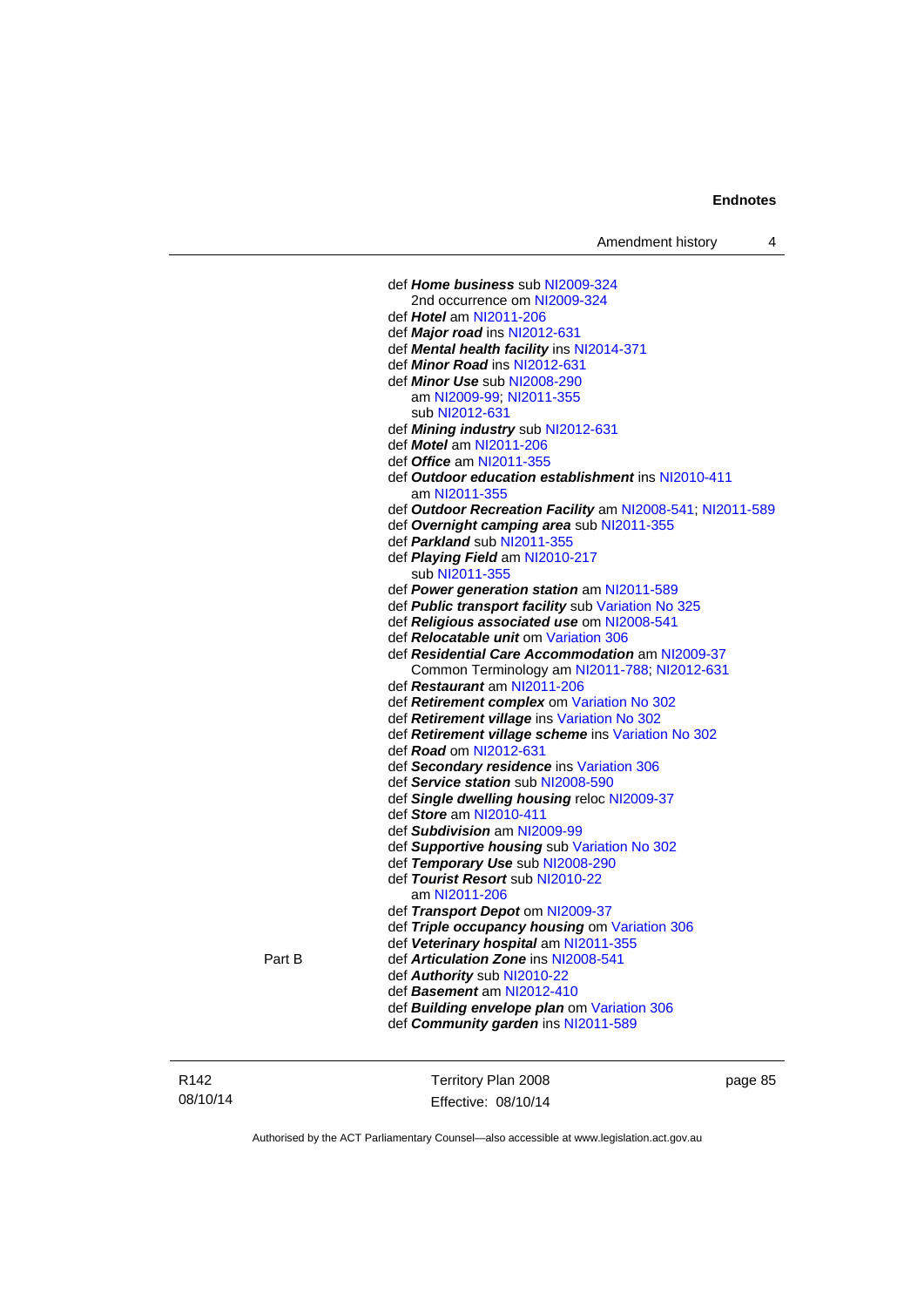4 Amendment history

|      | def Compact block ins Variation 306<br>def Datum ground level ins Variation No 300<br>def Desired character ins Variation 306<br>def Dwelling sub NI2010-22<br>def External wall ins Variation 306<br>def Floodplain am NI2013-437<br>def Front loading block sub NI2009-99<br>def Front Zone sub NI2008-290<br>am NI2012-189<br>def Height of building am NI2012-410<br>def Height of wall am NI2012-410<br>def Integrated housing development parcel ins Variation 306<br>def Integrated housing development plan ins Variation 306<br>def Large block ins Variation 306<br>def Lower floor level am NI2012-410<br>def <b>Mid sized block</b> ins Variation 306<br>def North facing boundary om Variation 306<br>def Northern boundary ins Variation 306<br>def Principal private open space ins Variation 306<br>def Rear loading block sub NI2009-99<br>def Residential block ins Variation 306<br>def <b>Road</b> ins NI2012-631<br>def Screening device ins Variation 306<br>def Secondary street frontage ins Variation 306<br>def Single dwelling block ins Variation 306<br>def Standard block om Variation 306<br>def Streetscape concept plan om Variation 306<br>def Unscreened element ins Variation 306<br>def Upper floor level am NI2012-410 |
|------|--------------------------------------------------------------------------------------------------------------------------------------------------------------------------------------------------------------------------------------------------------------------------------------------------------------------------------------------------------------------------------------------------------------------------------------------------------------------------------------------------------------------------------------------------------------------------------------------------------------------------------------------------------------------------------------------------------------------------------------------------------------------------------------------------------------------------------------------------------------------------------------------------------------------------------------------------------------------------------------------------------------------------------------------------------------------------------------------------------------------------------------------------------------------------------------------------------------------------------------------------------------|
| 14   | <b>Structure Plans</b><br>(prev 1) renum NI2008-590 R13                                                                                                                                                                                                                                                                                                                                                                                                                                                                                                                                                                                                                                                                                                                                                                                                                                                                                                                                                                                                                                                                                                                                                                                                      |
| 14.1 | <b>West Belconnen</b><br>(prev 1.1) renum NI2008-590 R13                                                                                                                                                                                                                                                                                                                                                                                                                                                                                                                                                                                                                                                                                                                                                                                                                                                                                                                                                                                                                                                                                                                                                                                                     |
| 14.2 | <b>Bruce Central Precinct</b><br>(prev 1.2) renum NI2008-590 R13<br>om NI2011-788                                                                                                                                                                                                                                                                                                                                                                                                                                                                                                                                                                                                                                                                                                                                                                                                                                                                                                                                                                                                                                                                                                                                                                            |
| 14.3 | <b>Kingston Foreshore</b><br>(prev 1.3) renum NI2008-590 R13<br><b>General Objectives</b><br>am NI2010-22                                                                                                                                                                                                                                                                                                                                                                                                                                                                                                                                                                                                                                                                                                                                                                                                                                                                                                                                                                                                                                                                                                                                                    |
| 14.4 | <b>North Watson</b><br>(prev 1.4) renum NI2008-590 R13                                                                                                                                                                                                                                                                                                                                                                                                                                                                                                                                                                                                                                                                                                                                                                                                                                                                                                                                                                                                                                                                                                                                                                                                       |

page 86 Territory Plan 2008 Effective: 08/10/14

R142 08/10/14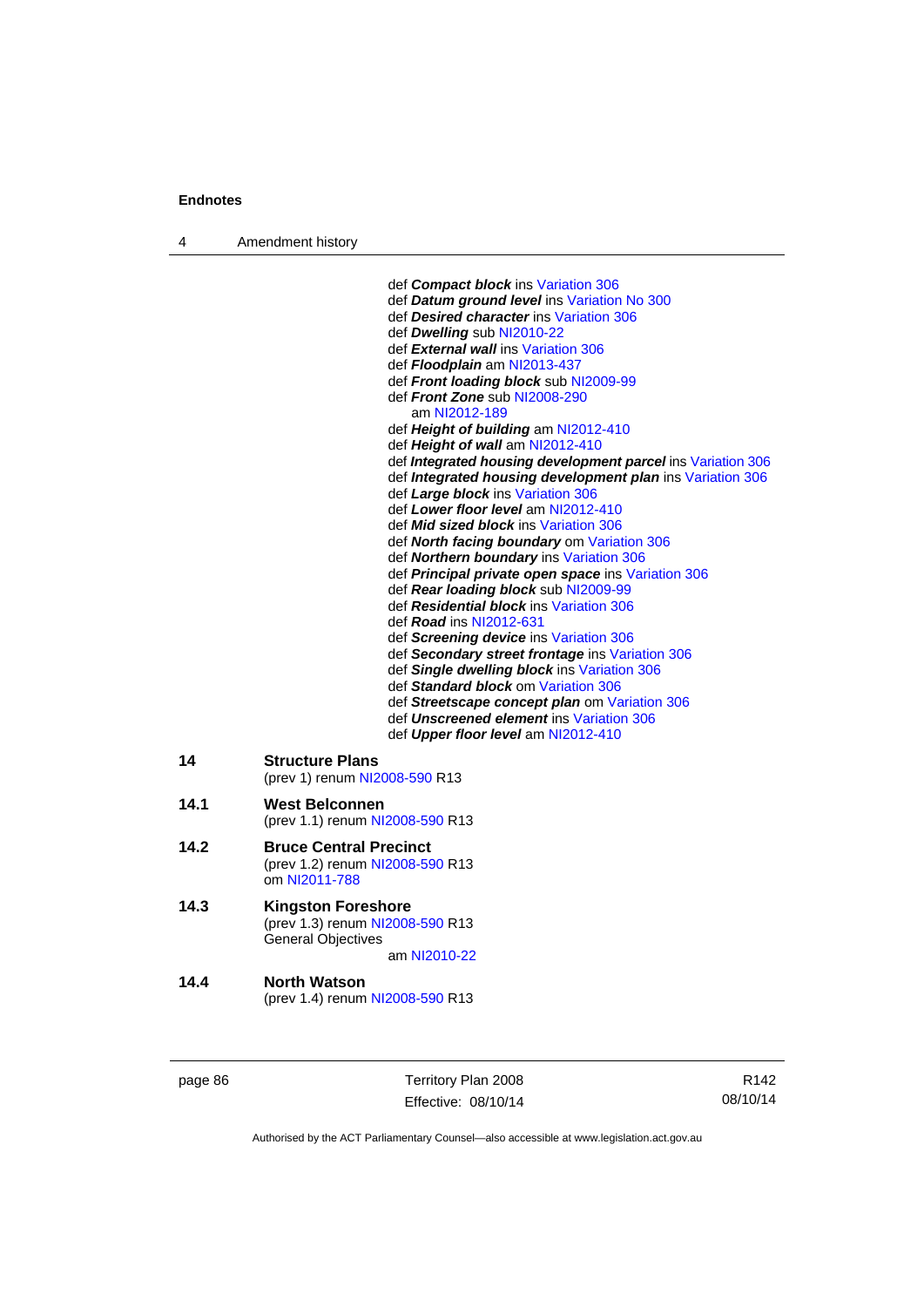Amendment history 4

| 14.5  | <b>Gungahlin Central Area</b><br>orig 14.5<br>(prev 1.5) renum NI2008-590 R13<br><b>Urban Structure Principles Central Area</b><br><b>Central Area Land Use</b><br>7<br>am NI2010-217<br>Central Area Heritage<br>4<br>am NI2010-217<br>5<br>am NI2010-217<br>om Variation No 300<br>pres 14.5<br>sub Variation No 300 |
|-------|------------------------------------------------------------------------------------------------------------------------------------------------------------------------------------------------------------------------------------------------------------------------------------------------------------------------|
| 14.6  | <b>Gungahlin: Part of Nicholls including Gold Creek Tourist Area</b><br>(prev 1.6) renum NI2008-590 R13                                                                                                                                                                                                                |
| 14.7  | <b>North Gungahlin</b><br>(prev 1.7) renum NI2008-590 R13                                                                                                                                                                                                                                                              |
| 14.8  | East Gungahlin - Suburbs of Kenny, Throsby, Part Harrison and<br><b>Goorooyarroo Nature Reserve</b><br>(prev 1.8) renum NI2008-590 R13<br>1.2 Principles and Policies for East Gungahlin<br>1.2.2 Specific<br>Policies 4<br>am NI2010-217<br>1.2.3 Specific<br>Policies 1<br>am NI2010-217                             |
| 14.9  | <b>Gungahlin - Suburb of Crace</b><br>(prev 1.9) renum NI2008-590 R13                                                                                                                                                                                                                                                  |
| 14.10 | <b>Molonglo and North Weston</b><br>(prev 1.10) renum NI2008-590 R13<br>ins Variation No 281<br>3 – Prohibited Development<br>sub NI2010-219<br>Fig 1<br>5 - Policies for the development of the Molonglo and North Weston future<br>urban area<br>5.2<br>am NI2010-218                                                |
| 14.11 | <b>Lawson South</b><br>ins Variation No 299                                                                                                                                                                                                                                                                            |
| 14.12 | Holt section 99 block 11 (Belconnen Golf Course)<br>ins Variation No 298                                                                                                                                                                                                                                               |
| 14.13 | <b>Gungahlin town Centre</b><br>ins Variation No 300                                                                                                                                                                                                                                                                   |

page 87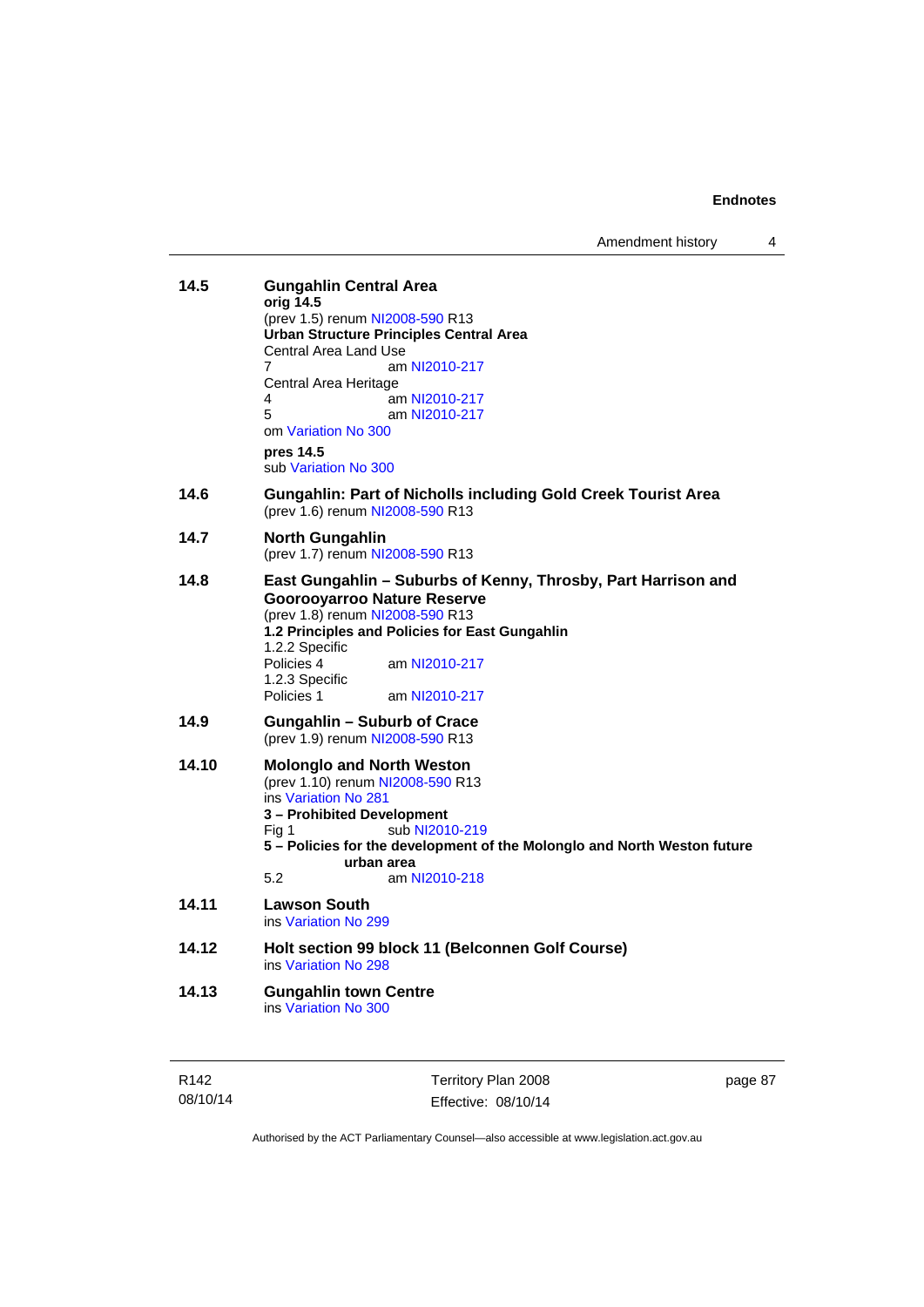| 4    | Amendment history                                                                                                                                                                                                                     |
|------|---------------------------------------------------------------------------------------------------------------------------------------------------------------------------------------------------------------------------------------|
| 15   | <b>Concept Plans</b><br>(prev 2) renum NI2008-590 R13                                                                                                                                                                                 |
| 15.1 | <b>Bonner</b><br>(prev 2.1) renum NI2008-590 R13<br>om NI2012-631                                                                                                                                                                     |
| 15.2 | Casey<br>(prev 2.2) renum NI2008-590 R13                                                                                                                                                                                              |
| 15.3 | Crace<br>(prev 2.3) renum NI2008-590 R13<br>Ongoing block-specific provisions<br>7<br>ins NI2011-355<br>om NI2011-787<br>Figure 9<br>ins NI2011-355<br>om NI2011-787<br>Figure 10<br>ins NI2011-355<br>om NI2011-787<br>om NI2013-437 |
| 15.4 | Forde<br>(prev 2.4) renum NI2008-590 R13<br>om NI2012-190                                                                                                                                                                             |
| 15.5 | Macgregor<br>(prev 2.5) renum NI2008-590 R13                                                                                                                                                                                          |
|      | <b>Dwelling Numbers</b><br>5.9<br>sub NI2009-321<br>am NI2012-189                                                                                                                                                                     |
| 15.6 | <b>Flemington Road Corridor</b><br>(prev 2.6) renum NI2008-590 R13                                                                                                                                                                    |
|      | 2 – Flemington Road Concept Plan<br>2.2 Site<br>sub NI2010-601<br>2.4.12 Natural and Cultural Heritage<br>am NI2010-217<br>Features<br>2.4.13 Land<br>sub NI2010-22<br>Program<br>om NI2010-601<br>3.1.1 Building Height              |
|      | Controls<br>am NI2009-272<br>3 - Development Control Requirements<br>sub NI2010-22                                                                                                                                                    |
|      | Part A - Land Use<br>R1, C1<br>(prev R2, C2) renum NI2010-601                                                                                                                                                                         |

page 88 Territory Plan 2008 Effective: 08/10/14

R142 08/10/14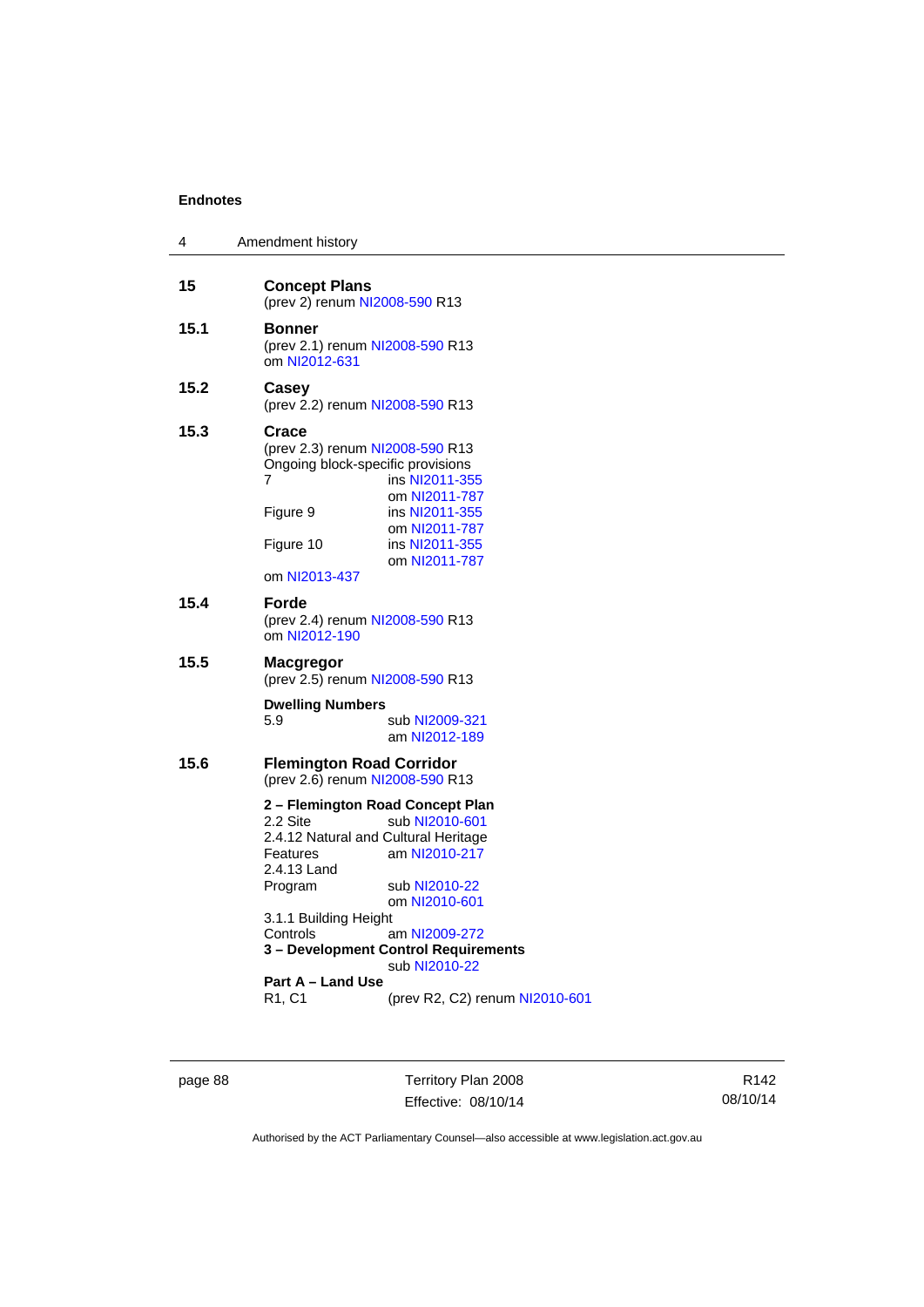Amendment history 4

**Part B – Subdivision**  1 Dwelling Numbers hdg **ins [NI2010-601](http://www.legislation.act.gov.au/ni/2010-601/)** 2 Subdivision hdg (prev 1) renum [NI2010-601](http://www.legislation.act.gov.au/ni/2010-601/) 3 Density hdg (prev 2) renum [NI2010-601](http://www.legislation.act.gov.au/ni/2010-601/) 4 Bushfire Protection hdg (prev 3) renum [NI2010-601](http://www.legislation.act.gov.au/ni/2010-601/) **Part C – Buildings and Structures**  R11A ins [NI2010-601](http://www.legislation.act.gov.au/ni/2010-601/) R16A ins [NI2010-601](http://www.legislation.act.gov.au/ni/2010-601/) 3 Increase in the Number of Dwellings Permitted by a Crown Lease<br>hda ins NI2010-601 ins [NI2010-601](http://www.legislation.act.gov.au/ni/2010-601/) R19A ins [NI2010-601](http://www.legislation.act.gov.au/ni/2010-601/) 4 Commercial Gross Floor Area hdg (prev 3) renum [NI2010-601](http://www.legislation.act.gov.au/ni/2010-601/) R20 sub [NI2010-601](http://www.legislation.act.gov.au/ni/2010-601/) 5 Commercial Building Frontages hdg (prev 4) renum [NI2010-601](http://www.legislation.act.gov.au/ni/2010-601/) 6 Floor to Ceiling Heights hdg (prev 5) renum [NI2010-601](http://www.legislation.act.gov.au/ni/2010-601/) 7 Service Entries hdg (prev 6) renum [NI2010-601](http://www.legislation.act.gov.au/ni/2010-601/) 8 Articulation Zone hdg (prev 7) renum [NI2010-601](http://www.legislation.act.gov.au/ni/2010-601/) 9 Materials and Colours hdg (prev 8) renum [NI2010-601](http://www.legislation.act.gov.au/ni/2010-601/) 10 Verges hdg (prev 9) renum [NI2010-601](http://www.legislation.act.gov.au/ni/2010-601/) 11 Street Interface hdg (prev 10) renum [NI2010-601](http://www.legislation.act.gov.au/ni/2010-601/) 12 Deep Root Planting Zones hdg (prev 11) renum [NI2010-601](http://www.legislation.act.gov.au/ni/2010-601/) R29 sub [NI2010-601](http://www.legislation.act.gov.au/ni/2010-601/)<br>R30 am NI2010-411 R30 am [NI2010-411](http://www.legislation.act.gov.au/ni/2010-411/)<br>R30A, C30A ins NI2010-601 ins [NI2010-601](http://www.legislation.act.gov.au/ni/2010-601/) 13 Courtyard Walls hdg (prev 12) renum [NI2010-601](http://www.legislation.act.gov.au/ni/2010-601/) 14 Public Art hdg (prev 13) renum [NI2010-601](http://www.legislation.act.gov.au/ni/2010-601/) 15 Communal Open Space hdg (prev 14) renum [NI2010-601](http://www.legislation.act.gov.au/ni/2010-601/) **Concept Plan Drawings**  Flemington Road Concept Plan<br>Study Area sub NI2010-sub [NI2010-601](http://www.legislation.act.gov.au/ni/2010-601/)

R142 08/10/14 Territory Plan 2008 Effective: 08/10/14 page 89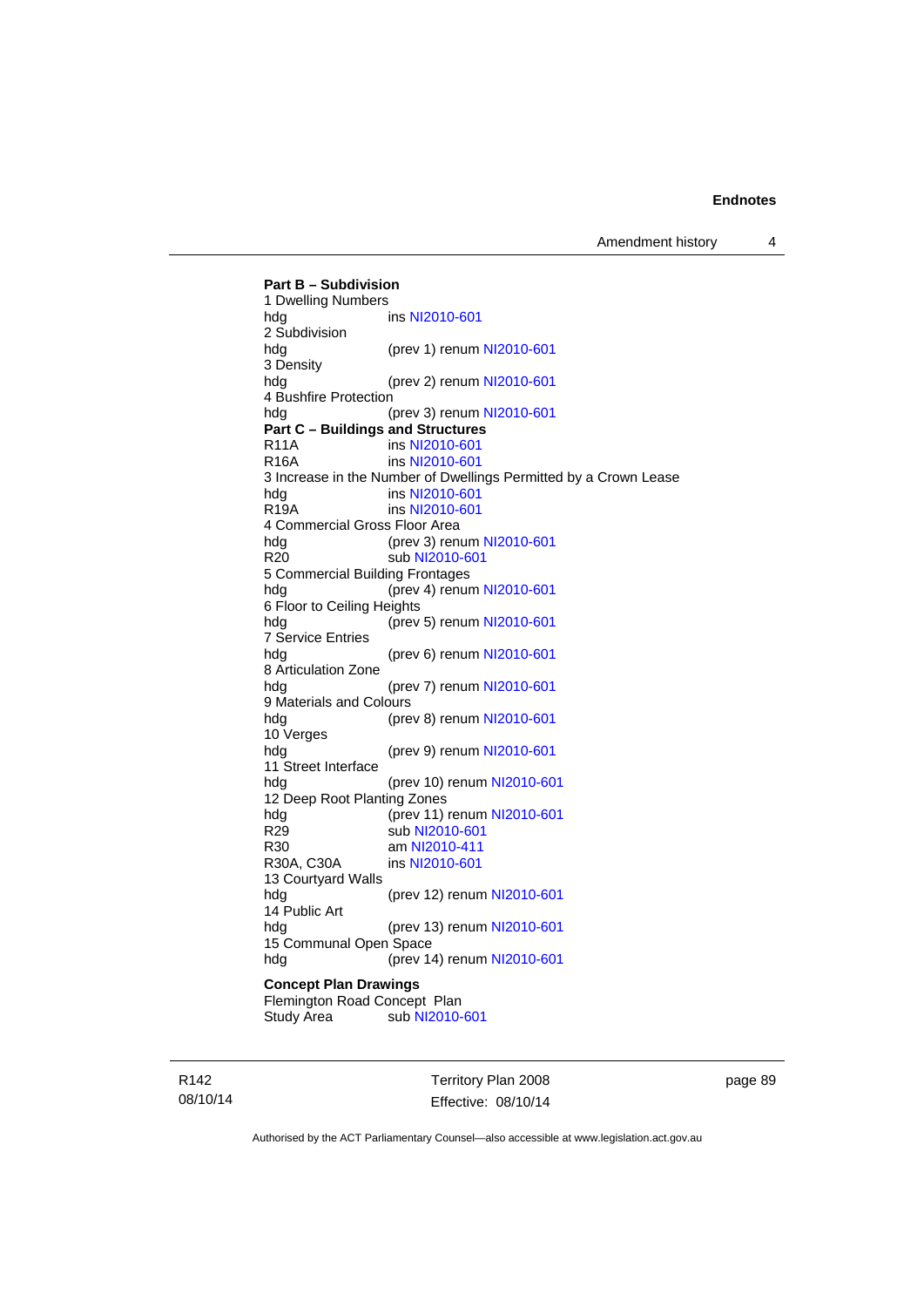| 4     | Amendment history                                                                    |                                                                      |
|-------|--------------------------------------------------------------------------------------|----------------------------------------------------------------------|
| 15.7  | <b>Ngunnawal 2C</b>                                                                  | (prev 2.7) renum NI2008-590 R13                                      |
| 15.8  | Jacka                                                                                | (prev 2.8) renum NI2008-590 R13                                      |
| 15.9  | <b>Moncrieff</b>                                                                     | (prev 2.9) renum NI2008-590 R13                                      |
| 15.10 | <b>North Weston</b><br>(prev 2.10) ins Variation No 281<br>renum NI2008-590 R13      |                                                                      |
| 15.11 | <b>Coombs and Wright</b><br>(prev 2.11) ins Variation No 281<br>renum NI2008-590 R13 | sub NI2010-22                                                        |
|       | <b>Introduction</b><br>Application<br>Definition of<br>terms                         | am NI2012-410<br>am NI2010-412                                       |
|       | Part A – Land Use<br>Element 1<br>R4, C4                                             | sub NI2014-10<br>am NI2014-90                                        |
|       | <b>Part B - Subdivision</b>                                                          |                                                                      |
|       | Element 8<br>R46, C46<br>R46A,C46A<br>R46B, C46B<br>Element 9<br>R48                 | sub NI2011-355<br>ins NI2011-355<br>ins NI2011-355<br>am NI2010-217  |
|       |                                                                                      | <b>Part C - Buildings and Structures</b>                             |
|       | Element 10<br>R49<br>R <sub>50</sub><br>Element 12                                   | sub NI2011-355<br>sub NI2014-275                                     |
|       | <b>R53</b><br>R <sub>56</sub><br>C57                                                 | sub NI2014-10<br>sub NI2014-90<br>sub NI2014-10, NI2014-275          |
|       | hdg<br>Item 16.1<br>R62, C62<br>R63                                                  | ins NI2010-412<br>ins NI2010-412<br>ins NI2010-412<br>ins NI2010-412 |
|       | Table 1<br>Figure A1                                                                 | sub NI2014-10<br>ins NI2010-412<br>ins NI2010-412                    |

page 90 Territory Plan 2008 Effective: 08/10/14

R142 08/10/14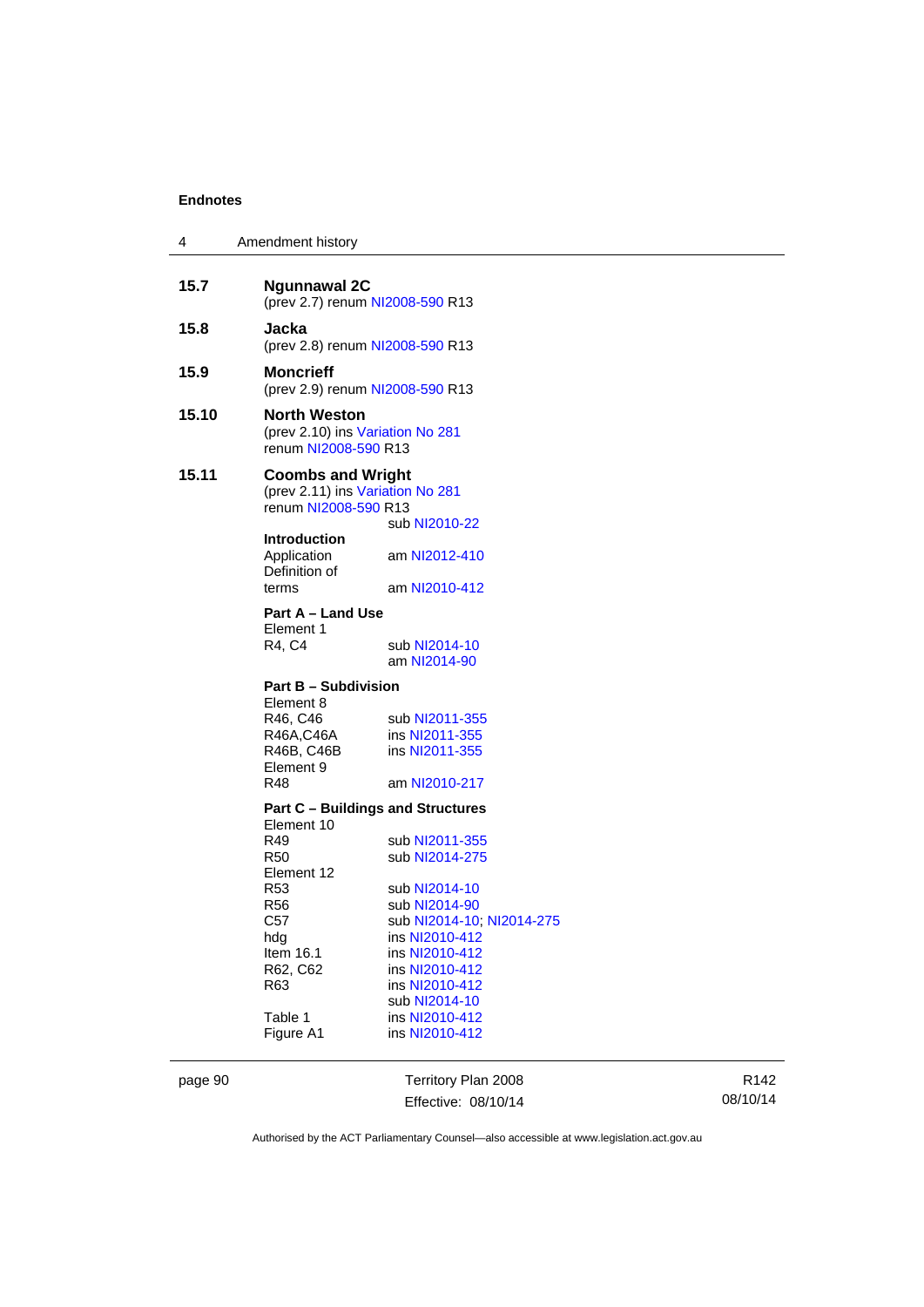### **Part D – Environment**  hdg ins [NI2012-410](http://www.legislation.act.gov.au/ni/2012-410/) Element 17<br>hdg hdg ins [NI2012-410](http://www.legislation.act.gov.au/ni/2012-410/)<br>R64 ins NI2012-410 R64 ins [NI2012-410](http://www.legislation.act.gov.au/ni/2012-410/)<br>Figure 2 sub NI2014-10 Figure 2 sub [NI2014-10](http://www.legislation.act.gov.au/ni/2014-10/default.asp)<br>Figure 3 sub NI2014-10 sub [NI2014-10](http://www.legislation.act.gov.au/ni/2014-10/default.asp) Figure 4 sub [NI2010-217](http://www.legislation.act.gov.au/ni/2010-217/); [NI2010-602](http://www.legislation.act.gov.au/ni/2010-602/); [NI2014-10](http://www.legislation.act.gov.au/ni/2014-10/default.asp) Figure 5 sub [NI2010-217](http://www.legislation.act.gov.au/ni/2010-217/) Figure 6 ins [NI2012-410](http://www.legislation.act.gov.au/ni/2012-410/) **15.12 Lawson South**  (prev 2.12) ins [Variation No 281](http://www.legislation.act.gov.au/ni/2008-352/) renum [NI2008-590](http://www.legislation.act.gov.au/ni/2008-590/default.asp) R13 om [NI2010-22](http://www.legislation.act.gov.au/ni/2010-22/) ins [Variation No 299](http://www.legislation.act.gov.au/ni/2010-575/) **Part B – Subdivision Development Code**  hdg sub [NI2011-589](http://www.legislation.act.gov.au/ni/2011-589/) 2. Dwelling Yield<br>R6, C6 sub [NI2011-589](http://www.legislation.act.gov.au/ni/2011-589/) **15.13 Holt section 99 block 11 (Belconnen Golf Course)**  ins [Variation No 298](http://www.legislation.act.gov.au/ni/2011-152/) **16 Development codes**  (prev 3) renum [NI2008-590](http://www.legislation.act.gov.au/ni/2008-590/default.asp) R13 **16.1 Estate Development Code orig 16.1**  (prev 3.1) renum [NI2008-590](http://www.legislation.act.gov.au/ni/2008-590/default.asp) R13 am [NI2009-38](http://www.legislation.act.gov.au/ni/2009-38/) **Part B – Subdivision Development Code**  Introduction am [NI2009-38](http://www.legislation.act.gov.au/ni/2009-38/) **Part B(1) – Estate Development Plans supported by a Precinct Code**  Element 2 Item 2.8 hdg sub [NI2009-324](http://www.legislation.act.gov.au/ni/2009-324/)<br>R26, C26 am NI2009-324 R26, C26 am [NI2009-324](http://www.legislation.act.gov.au/ni/2009-324/)<br>R27.C27 am NI2009-324 am [NI2009-324](http://www.legislation.act.gov.au/ni/2009-324/) Element 6<br>Item 6.5 hdg am [NI2009-324](http://www.legislation.act.gov.au/ni/2009-324/) **Part B(2) – Additional requirements that apply when an Estate**  Element 1 Item  $1.4$ <br>C<sub>109</sub> am [NI2008-541](http://www.legislation.act.gov.au/ni/2008-541/) Element 2 Item 2.1 am [NI2009-487](http://www.legislation.act.gov.au/ni/2009-487/)

R142 08/10/14 Territory Plan 2008 Effective: 08/10/14 page 91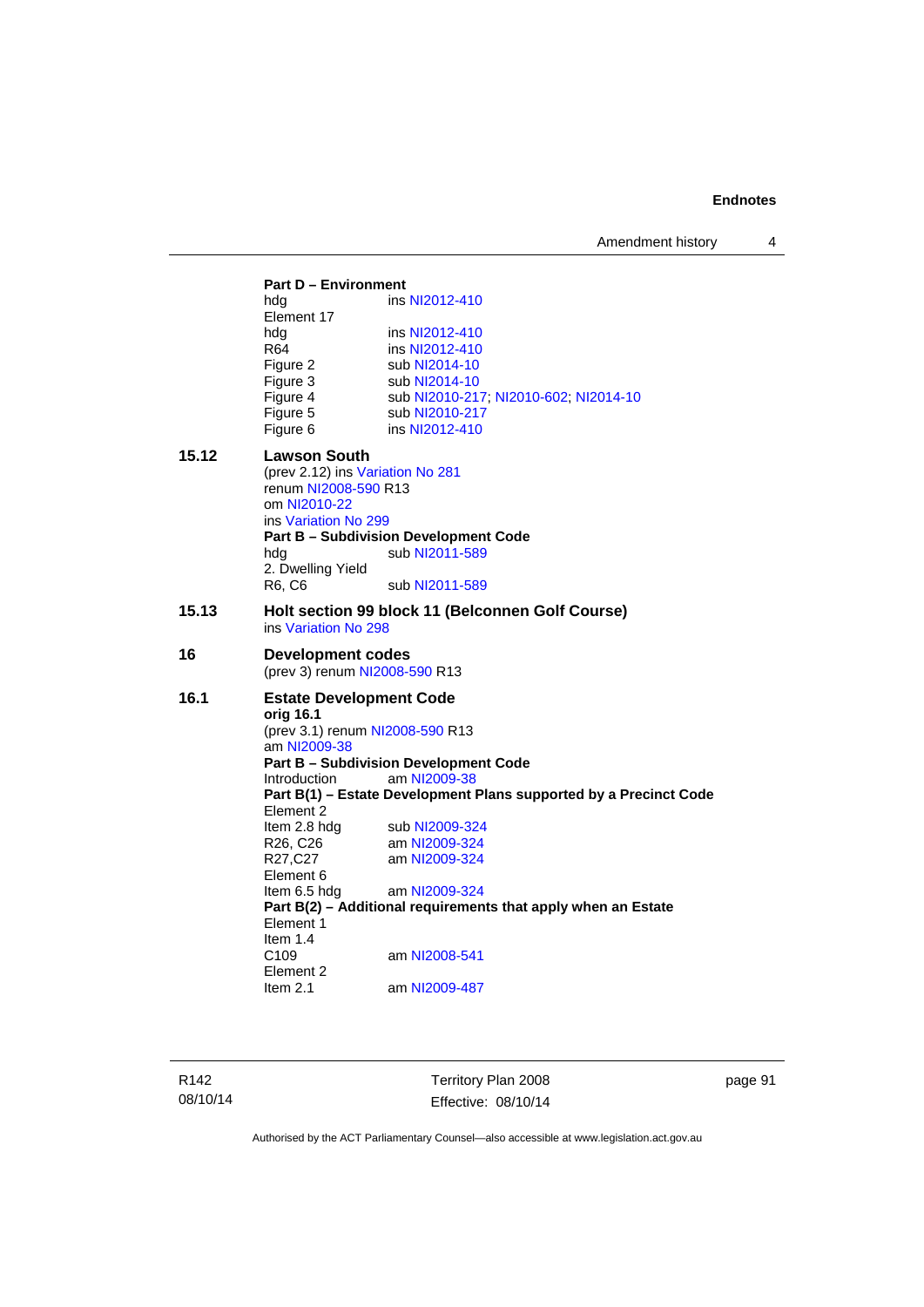5 Earlier republications

Element 5 Item 5.3<br>C130 C130 am [NI2008-541](http://www.legislation.act.gov.au/ni/2008-541/)<br>C131 am NI2008-541 am [NI2008-541](http://www.legislation.act.gov.au/ni/2008-541/) om [Variation 306](http://www.legislation.act.gov.au/ni/2013-93/default.asp) **pres 16.1** ins [Variation 306](http://www.legislation.act.gov.au/ni/2013-93/default.asp) am [NI2013-436](http://www.legislation.act.gov.au/ni/2013-436/default.asp); [NI2013-437](http://www.legislation.act.gov.au/ni/2013-437/default.asp)

# **5 Earlier republications**

Some earlier republications were not numbered. The number in column 1 refers to the publication order.

Since 12 September 2001 every authorised republication has been published in electronic pdf format on the ACT legislation register. A selection of authorised republications have also been published in printed format. These republications are marked with an asterisk (\*) in column 1. Electronic and printed versions of an authorised republication are identical.

| <b>Republication</b><br>No and date | <b>Effective</b>              | Last<br>amendment<br>made by | <b>Republication</b><br>for                                                                          |
|-------------------------------------|-------------------------------|------------------------------|------------------------------------------------------------------------------------------------------|
| R1<br>31 Mar 2008                   | 31 Mar 2008-<br>17 Apr 2008   | not amended                  | new instrument                                                                                       |
| R <sub>2</sub><br>18 Apr 2008       | 18 Apr 2008-<br>5 June 2008   | NI2008-123                   | variations by<br><b>Variation No 285</b><br>(as notified in<br>NI2008-123)                           |
| R <sub>3</sub><br>6 June 2008       | 6 June 2008-<br>10 July 2008  | NI2008-201                   | variations by<br>NI2008-201                                                                          |
| R4<br>11 July 2008                  | 11 July 2008-<br>31 July 2008 | NI2008-290                   | variations by<br>NI2008-289 and<br>NI2008-290                                                        |
| R <sub>5</sub><br>1 Aug 2008        | 1 Aug 2008-<br>14 Aug 2008    | NI2008-298                   | variations by<br>NI2008-298                                                                          |
| R6<br>15 Aug 2008                   | 15 Aug 2008-<br>28 Aug 2008   | NI2008-336                   | variations by<br>Variation No 293<br>(as notified in<br>NI2008-219),<br>NI2008-328 and<br>NI2008-336 |

page 92 Territory Plan 2008 Effective: 08/10/14

R142 08/10/14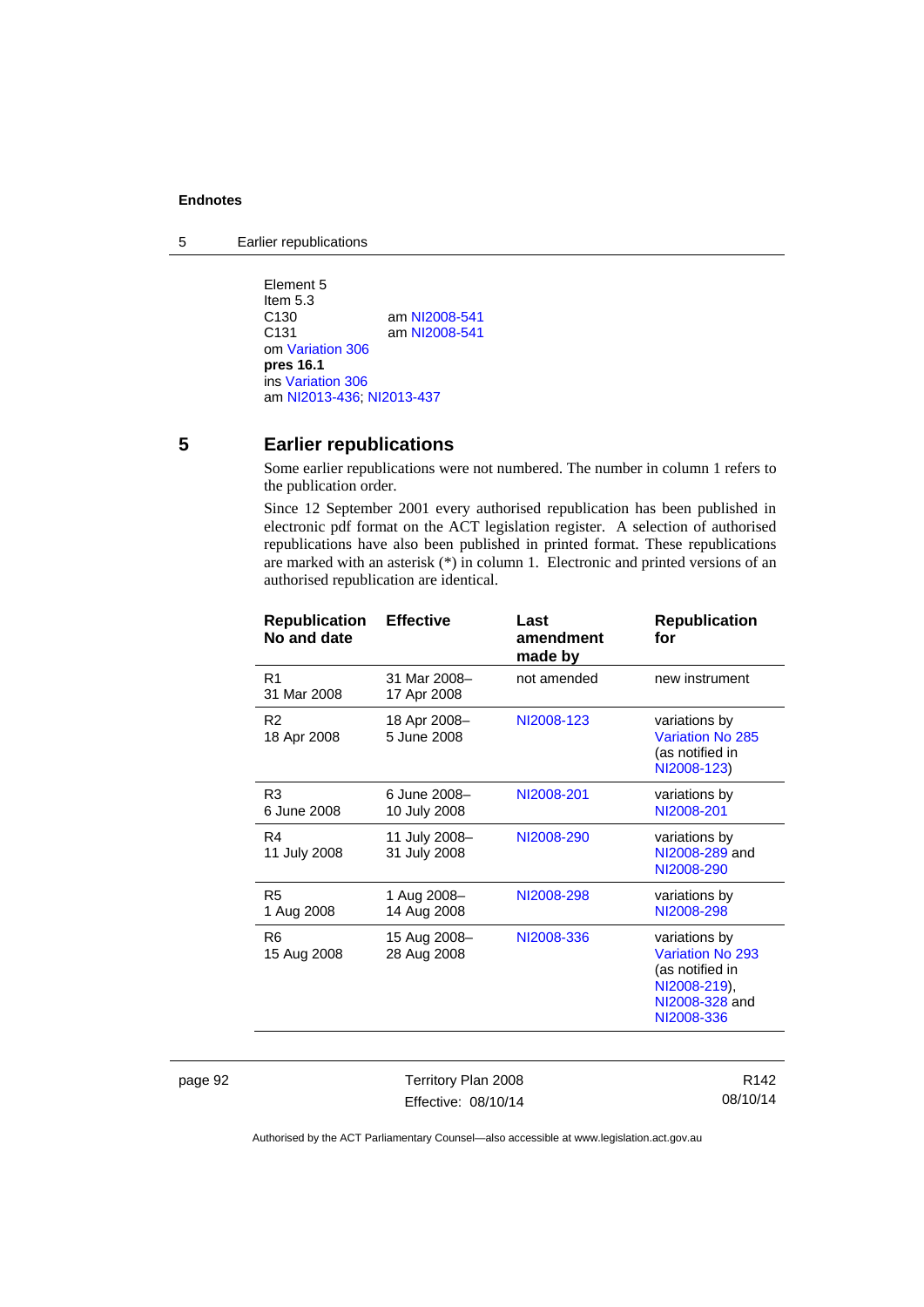| <b>Republication</b><br>No and date | <b>Effective</b>            | Last<br>amendment<br>made by | <b>Republication</b><br>for                                                |
|-------------------------------------|-----------------------------|------------------------------|----------------------------------------------------------------------------|
| R7                                  | 29 Aug 2008-                | NI2008-358                   | variations by                                                              |
| 29 Aug 2008                         | 4 Sept 2008                 |                              | NI2008-358                                                                 |
| R <sub>8</sub><br>5 Sept 2008       | 5 Sept 2008-<br>30 Oct 2008 | NI2008-358                   | variations by<br><b>Variation No 289</b><br>(as notified in<br>NI2008-339) |
| R <sub>9</sub>                      | 31 Oct 2008-                | NI2008-499                   | variations by                                                              |
| 31 Oct 2008                         | 6 Nov 2008                  |                              | NI2008-499                                                                 |
| R <sub>10</sub>                     | 7 Nov 2008-                 | NI2008-516                   | variations by                                                              |
| 7 Nov 2008                          | 20 Nov 2008                 |                              | NI2008-516                                                                 |
| R <sub>11</sub><br>21 Nov 2008      | 21 Nov 2008-<br>11 Dec 2008 | NI2008-542                   | variations by<br>NI2008-541 and<br>NI2008-542                              |
| R <sub>12</sub><br>12 Dec 2008      | 12 Dec 2008-<br>18 Dec 2008 | NI2008-542                   | variations by<br><b>Variation No 281</b><br>(as notified in<br>NI2008-352) |
| R <sub>13</sub>                     | 19 Dec 2008-                | NI2008-590                   | variations by                                                              |
| 19 Dec 2008                         | 8 Jan 2009                  |                              | NI2008-590                                                                 |
| R <sub>14</sub>                     | 9 Jan 2009-                 | NI2009-6                     | variations by                                                              |
| 9 Jan 2009                          | 15 Jan 2009                 |                              | NI2009-6                                                                   |
| R <sub>15</sub>                     | 16 Jan 2009-                | NI2009-17                    | variations by                                                              |
| 16 Jan 2009                         | 5 Feb 2009                  |                              | NI2009-17                                                                  |
| R <sub>16</sub><br>6 Feb 2009       | 6 Feb 2009-<br>12 Feb 2009  | NI2009-38                    | variations by<br>NI2009-37 and<br>NI2009-38                                |
| R <sub>17</sub>                     | 13 Feb2009-                 | NI2009-59                    | variations by                                                              |
| 13 Feb 2009                         | 26 Feb 2009                 |                              | NI2009-59                                                                  |
| R <sub>18</sub>                     | 27 Feb 2009-                | NI2009-70                    | variations by                                                              |
| 27 Feb 2009                         | 19 Mar 2009                 |                              | NI2009-70                                                                  |
| R <sub>19</sub>                     | 20 Mar 2009-                | NI2009-99                    | variations by                                                              |
| 20 Mar 2009                         | 16 Apr 2009                 |                              | NI2009-99                                                                  |

Territory Plan 2008 Effective: 08/10/14 page 93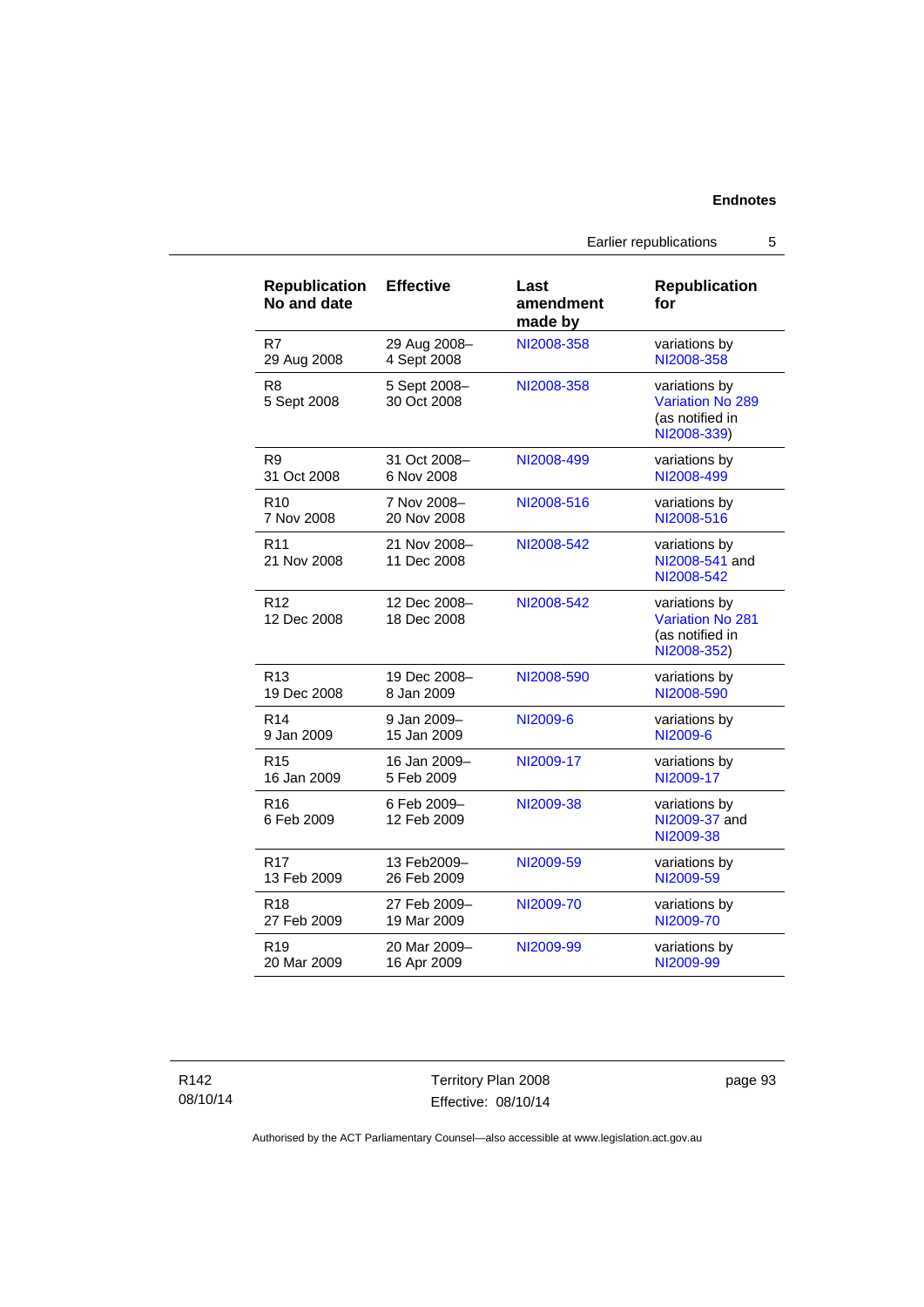# 5 Earlier republications

| <b>Republication</b><br>No and date | <b>Effective</b>              | Last<br>amendment<br>made by | <b>Republication</b><br>for                                                                                                     |
|-------------------------------------|-------------------------------|------------------------------|---------------------------------------------------------------------------------------------------------------------------------|
| R20<br>17 Apr 2009                  | 17 Apr 2009-<br>30 Apr 2009   | NI2009-181                   | variations by<br>Variation No 261<br>(as notified in<br>NI2009-107),<br>No 296 (as notified<br>in NI2009-108) and<br>NI2009-181 |
| R <sub>21</sub><br>1 May 2009       | 1 May 2009-<br>14 May 2009    | NI2009-200                   | variations by<br>NI2009-199 and<br>NI2009-200                                                                                   |
| R22<br>15 May 2009                  | 15 May 2009-<br>21 May 2009   | NI2009-217                   | variations by<br>NI2009-216 and<br>NI2009-217                                                                                   |
| R <sub>23</sub><br>22 May 2009      | 22 May 2009-<br>4 June 2009   | NI2009-238                   | variations by<br>NI2009-237 and<br>NI2009-238                                                                                   |
| R <sub>24</sub><br>5 June 2009      | 5 June 2009-<br>18 June 2009  | NI2009-256                   | variations by<br>NI2009-254,<br>NI2009-255 and<br>NI2009-256                                                                    |
| R <sub>25</sub><br>19 June 2009     | 19 June 2009-<br>9 July 2009  | NI2009-272                   | variations by<br>NI2009-272                                                                                                     |
| R <sub>26</sub><br>10 July 2009     | 10 July 2009-<br>16 July 2009 | NI2009-324                   | variations by<br>NI2009-321.<br>NI2009-322 and<br>NI2009-324                                                                    |
| R <sub>27</sub><br>17 July 2009     | 17July 2009-<br>23 July 2009  | NI2009-338                   | variations by<br>NI2009-323 and<br>NI2009-338                                                                                   |
| R28<br>24 July 2009                 | 24 July 2009-<br>20 Aug 2009  | NI2009-342                   | variations by<br>NI2009-342                                                                                                     |
| R <sub>29</sub><br>21 Aug 2009      | 21 Aug 2009-<br>27 Aug 2009   | NI2009-392                   | variations by<br>NI2009-392                                                                                                     |
| R <sub>30</sub><br>28 Aug 2009      | 28 Aug 2009-<br>3 Sept 2009   | NI2009-410                   | variations by<br>NI2009-409 and<br>NI2009-410                                                                                   |

page 94 Territory Plan 2008 Effective: 08/10/14

R142 08/10/14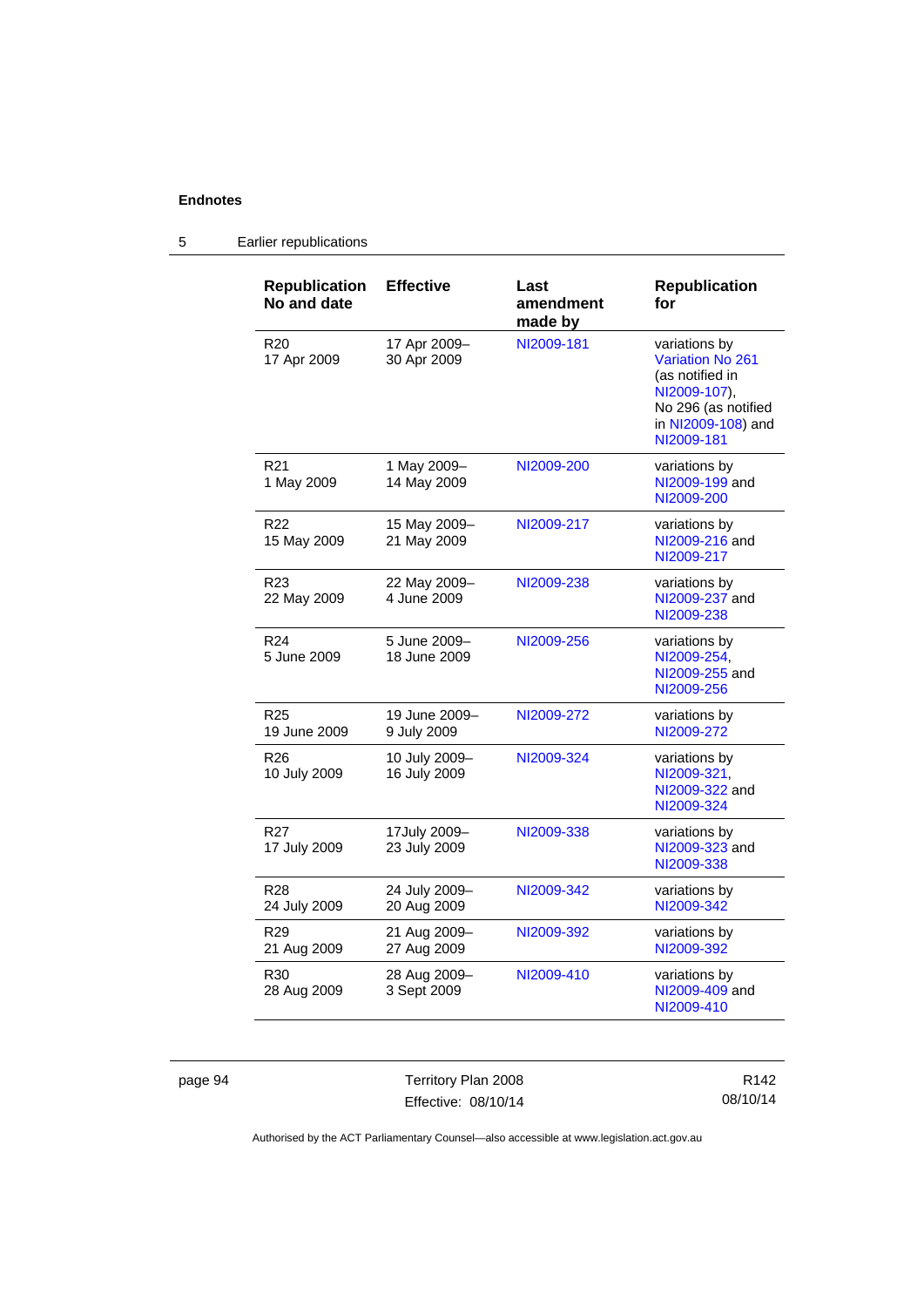Earlier republications 5

| <b>Republication</b><br>No and date | <b>Effective</b>            | Last<br>amendment<br>made by | <b>Republication</b><br>for                                                                  |
|-------------------------------------|-----------------------------|------------------------------|----------------------------------------------------------------------------------------------|
| R31<br>4 Sept 2009                  | 4 Sept 2009-<br>1 Oct 2009  | NI2009-418                   | variations by<br><b>Variation No 288</b><br>(as notified in<br>NI2009-391) and<br>NI2009-418 |
| R32<br>2 Oct 2009                   | 2 Oct 2009-<br>12 Nov 2009  | NI2009-488                   | variations by<br>NI2009-487 and<br>NI2009-488                                                |
| R33<br>13 Nov 2009                  | 13 Nov 2009-<br>3 Dec 2009  | NI2009-570                   | variations by<br>NI2009-570                                                                  |
| R34<br>4 Dec 2009                   | 4 Dec 2009-<br>21 Jan 2010  | NI2009-619                   | variations by<br>NI2009-617.<br>NI2009-618 and<br>NI2009-619                                 |
| R35<br>22 Jan 2010                  | 22 Jan 2010-<br>4 Feb 2010  | NI2010-23                    | variations by<br>NI2010-21.<br>NI2010-22 and<br>NI2010-23                                    |
| R36<br>5 Feb 2010                   | 5 Feb 2010-<br>25 Feb 2010  | NI2010-45                    | variations by<br>NI2010-45                                                                   |
| R37<br>26 Feb 2010                  | 26 Feb 2010-<br>18 Mar 2010 | NI2010-84                    | variations by<br>NI2010-82,<br>NI2010-83 and<br>NI2010-84                                    |
| R38<br>19 Mar 2010                  | 19 Mar 2010-<br>6 May 2010  | NI2010-125                   | variations by<br>NI2010-123.<br>NI2010-124 and<br>NI2010-125                                 |
| R39<br>7 May 2010                   | 7 May 2010–<br>27 May 2010  | NI2010-219                   | variations by<br>NI2010-217.<br>NI2010-218 and<br>NI2010-219                                 |
| R40<br>28 May 2010                  | 28 May 2010-<br>3 June 2010 | NI2010-258                   | variations by<br>NI2010-243,<br>NI2010-244 and<br>NI2010-258                                 |

Territory Plan 2008 Effective: 08/10/14 page 95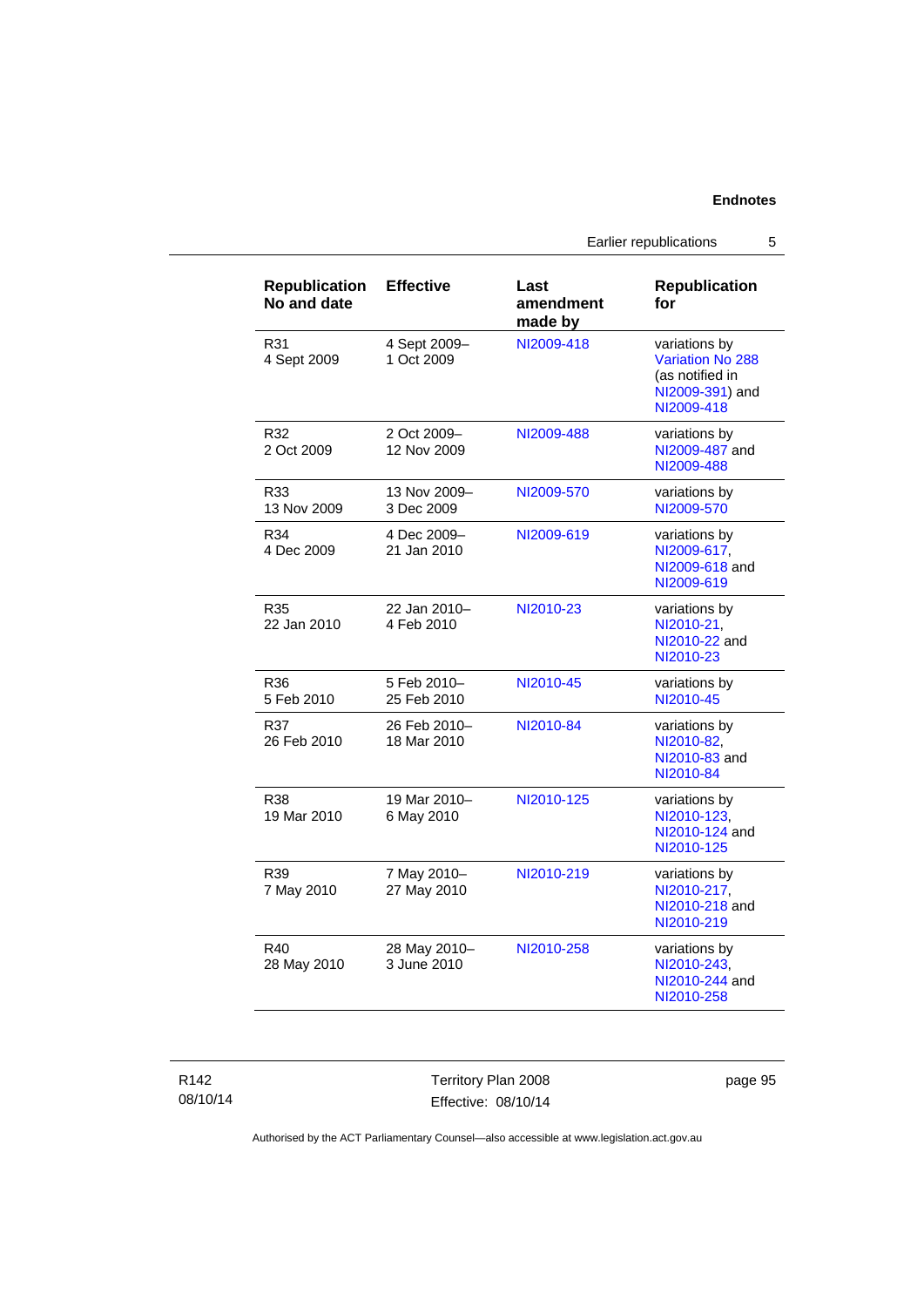page 96

| <b>Republication</b><br>No and date | <b>Effective</b>              | Last<br>amendment<br>made by | <b>Republication</b><br>for                                                 |
|-------------------------------------|-------------------------------|------------------------------|-----------------------------------------------------------------------------|
| R41<br>4 June 2010                  | 4 June 2010-<br>24 June 2010  | NI2010-258                   | variations by<br>NI2010-246                                                 |
| R42<br>25 June 2010                 | 25 June 2010-<br>8 July 2010  | NI2010-321                   | variations by<br>NI2010-321                                                 |
| R43<br>9 July 2010                  | 9 July 2010-<br>15 July 2010  | NI2010-371                   | variations by<br>NI2010-370 and<br>NI2010-371                               |
| R44<br>16 July 2010                 | 16 July 2010-<br>22 July 2010 | NI2010-382                   | variations by<br>NI2010-382                                                 |
| R45<br>23 July 2010                 | 23 July 2010-<br>29 July 2010 | NI2010-409                   | variations by<br>NI2010-409                                                 |
| R46<br>30 July 2010                 | 30 July 2010-<br>12 Aug 2010  | NI2010-426                   | variations by<br>NI2010-410,<br>NI2010-411,<br>NI2010-412 and<br>NI2010-426 |
| R47<br>13 Aug 2010                  | 13 Aug 2010-<br>23 Sept 2010  | NI2010-441                   | variations by<br>NI2010-440 and<br>NI2010-441                               |
| R48<br>24 Sept 2010                 | 24 Sept 2010-<br>7 Oct 2010   | NI2010-540                   | variations by<br>NI2010-538,<br>NI2010-539 and<br>NI2010-540                |
| R49<br>8 Oct                        | 8 Oct 2010-<br>28 Oct 2010    | NI2010-566                   | variations by<br>NI2010-566                                                 |
| R50<br>29 Oct 2010                  | 29 Oct 2010-<br>4 Nov 2010    | NI2010-602                   | variations by<br>NI2010-601 and<br>NI2010-602                               |
| <b>R51</b><br>5 Nov 2010            | 5 Nov 2010-<br>21 Dec 2010    | NI2010-602                   | variations by<br>Variation No 299<br>(as notified in<br>NI2010-575)         |
| R <sub>52</sub><br>22 Dec 2010      | 22 Dec 2010-<br>1 Feb 2011    | NI2010-697                   | variations by<br>NI2010-697                                                 |
| R <sub>53</sub><br>2 Feb 2011       | 2 Feb 2011-<br>3 Feb 2011     | NI2011-23                    | variations by<br>NI2011-23                                                  |
|                                     | Territory Plan 2008           |                              | R <sub>142</sub>                                                            |
|                                     | Effective: 08/10/14           |                              | 08/10/14                                                                    |

# 5 Earlier republications

Authorised by the ACT Parliamentary Counsel—also accessible at www.legislation.act.gov.au

Effective: 08/10/14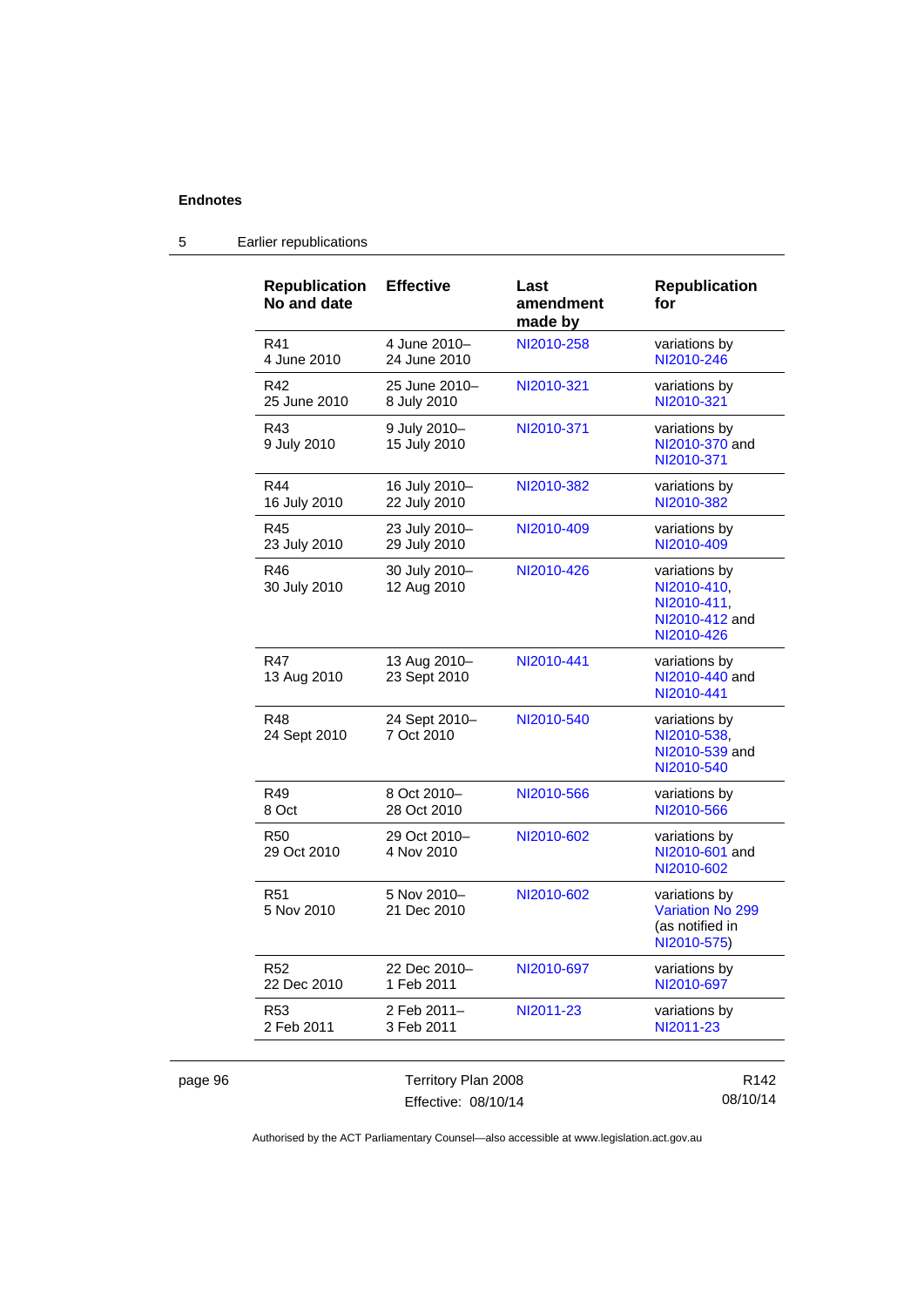Earlier republications 5

| <b>Republication</b><br>No and date | <b>Effective</b>             | Last<br>amendment<br>made by | <b>Republication</b><br>for                                                                  |
|-------------------------------------|------------------------------|------------------------------|----------------------------------------------------------------------------------------------|
| R <sub>54</sub><br>4 Feb 2011       | 4 Feb 2011-<br>10 Feb 2011   | NI2011-30                    | variations by<br>NI2011-30                                                                   |
| R <sub>55</sub><br>11 Feb 2011      | 11 Feb 2011-<br>3 Mar 2011   | NI2011-42                    | variations by<br>NI2011-42                                                                   |
| R56<br>4 Mar 2011                   | 4 Mar 2011-<br>10 Mar 2011   | NI2011-81                    | variations by<br>NI2011-81                                                                   |
| R <sub>57</sub><br>11 Mar 2011      | 11 Mar 2011-<br>17 Mar 2011  | NI2011-126                   | variations by<br>NI2011-126                                                                  |
| <b>R58</b><br>18 Mar 2011           | 18 Mar 2011-<br>14 Apr 2011  | NI2011-153                   | variations by<br><b>Variation No 298</b><br>(as notified in<br>NI2011-152) and<br>NI2011-153 |
| R <sub>59</sub><br>15 Apr 2011      | 15 Apr 2011-<br>20 Apr 2011  | NI2011-194                   | variations by<br>NI2011-193 and<br>NI2011-194                                                |
| R60<br>21 Apr 2011                  | 21 Apr 2011-<br>28 Apr 2011  | NI2011-204                   | variations by<br>NI2011-204                                                                  |
| R61<br>29 Apr 2011                  | 29 Apr 2011-<br>11 May 2011  | NI2011-207                   | variations by<br>NI2011-206 and<br>NI2011-207                                                |
| R <sub>62</sub><br>12 May 2011      | 12 May 2011-<br>18 May 2011  | NI2011-226                   | variations by<br>NI2011-226                                                                  |
| R63<br>19 May 2011                  | 19 May 2011-<br>26 May 2011  | NI2011-238                   | variations by<br>NI2011-237 and<br>NI2011-238                                                |
| R64<br>27 May 2011                  | 27 May 2011-<br>9 June 2011  | NI2011-258                   | variations by<br>NI2011-255.<br>NI2011-256,<br>NI2011-257 and<br>NI2011-258                  |
| R65<br>10 June 2011                 | 10June 2011-<br>23 June 2011 | NI2011-284                   | variations by<br>NI2011-283 and<br>NI2011-284                                                |
| R66                                 | 24 June 2011-                | NI2011-309                   | variations by<br>NI2011-309                                                                  |

08/10/14

R142

Effective: 08/10/14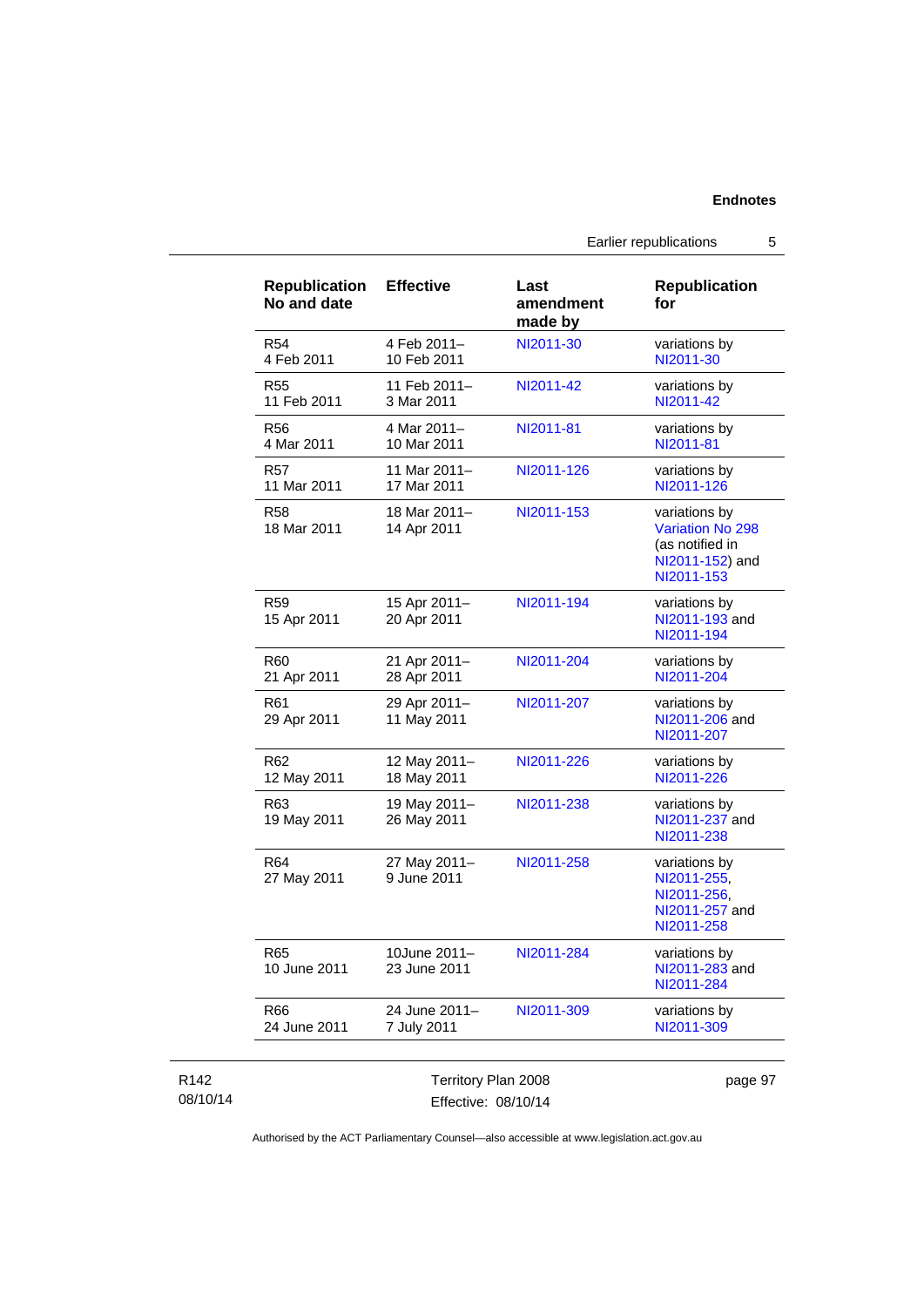| <b>Republication</b><br>No and date | <b>Effective</b>             | Last<br>amendment<br>made by | <b>Republication</b><br>for                                                                                  |
|-------------------------------------|------------------------------|------------------------------|--------------------------------------------------------------------------------------------------------------|
| R67<br>8 July 2011                  | 8 July 2011-<br>26 Aug 2011  | NI2011-355                   | variations by<br>NI2011-353,<br>NI2011-354 and<br>NI2011-355                                                 |
| R68<br>27 Aug 2011                  | 27 Aug 2011-<br>1 Sept 2011  | NI2011-481                   | variations by<br>NI2011-481                                                                                  |
| R <sub>69</sub><br>2 Sept 2011      | 2 Sept 2011-<br>15 Sept 2011 | NI2011-481                   | variations by<br>NI2011-478.<br>NI2011-479 and<br>NI2011-480                                                 |
| <b>R70</b><br>16 Sept 2011          | 16 Sept 2011-<br>6 Oct 2011  | NI2011-541                   | variations by<br>NI2011-541                                                                                  |
| R71<br>7 Oct 2011                   | 7 Oct 2011-<br>27 Oct 2011   | NI2011-590                   | variations by<br>NI2011-589 and<br>NI2011-590                                                                |
| R72<br>28 Oct 2011                  | 28 Oct 2011-<br>3 Nov 2011   | NI2011-652                   | variations by<br>NI2011-650,<br>NI2011-651 and<br>NI2011-652                                                 |
| R73<br>4 Nov 2011                   | 4 Nov 2011-<br>30 Nov 2011   | NI2011-668                   | variations by<br><b>Variation No 302</b><br>(as notified in<br>NI2011-573),<br>NI2011-667 and<br>NI2011-668) |
| R74<br>1 Dec 2011                   | 1 Dec 2011-<br>15 Dec 2011   | NI2011-731                   | variations by<br>NI2011-728,<br>NI2011-729,<br>NI2011-730 and<br>NI2011-731                                  |

# 5 Earlier republications

page 98 Territory Plan 2008 Effective: 08/10/14

R142 08/10/14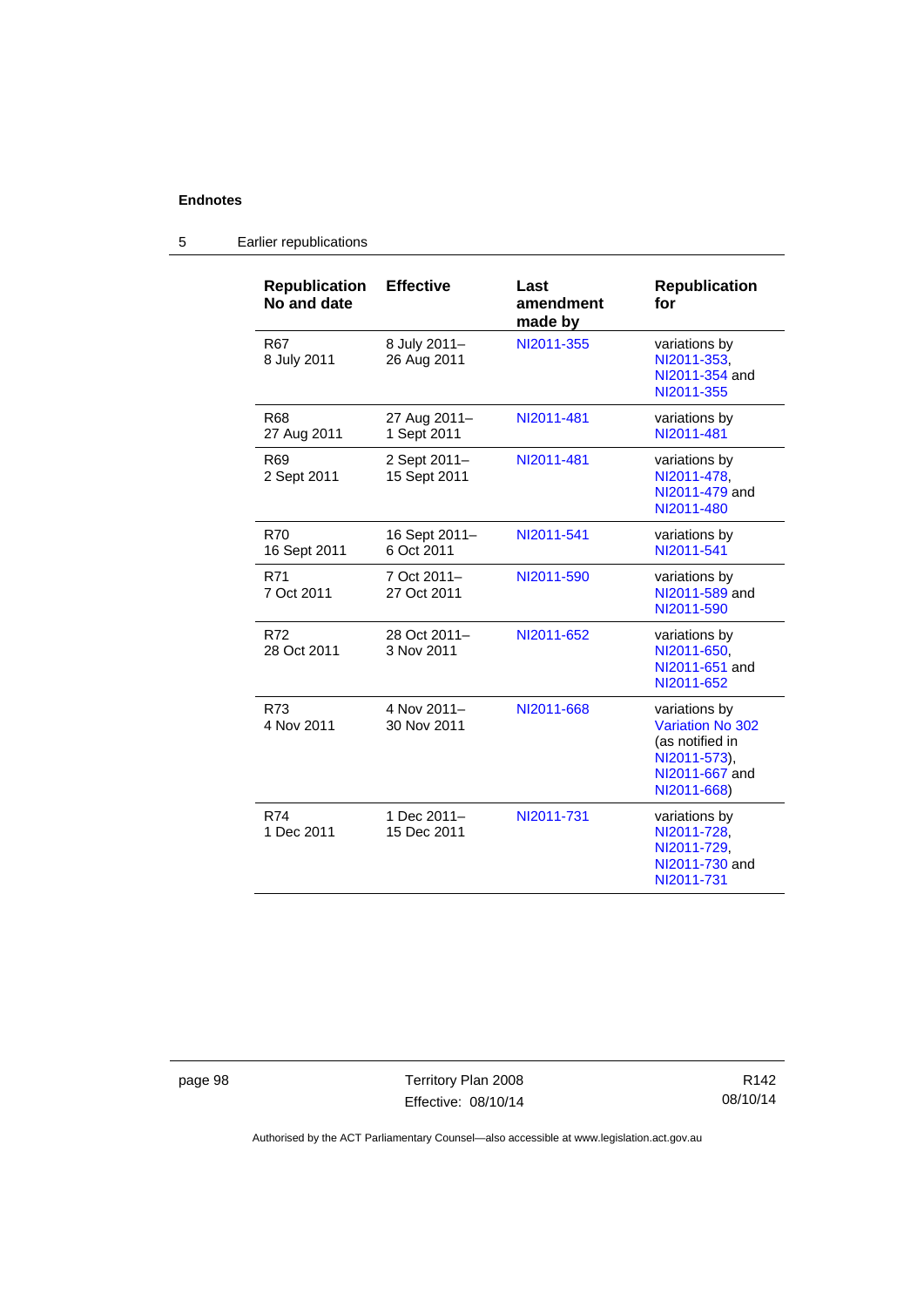Earlier republications 5

| <b>Republication</b><br>No and date | <b>Effective</b>            | Last<br>amendment<br>made by | <b>Republication</b><br>for                                                                                                                                                                             |
|-------------------------------------|-----------------------------|------------------------------|---------------------------------------------------------------------------------------------------------------------------------------------------------------------------------------------------------|
| R75<br>16 Dec 2011                  | 16 Dec 2011-<br>27 Jan 2012 | NI2011-788                   | variations by<br><b>Variation No 300</b><br>(as notified in<br>NI2011-691),<br><b>Variation No 310</b><br>(as notified in<br>NI2011-688),<br>NI2011-785,<br>NI2011-786,<br>NI2011-787 and<br>NI2011-788 |
| R76<br>28 Jan 2012                  | 28 Jan 2012-<br>23 Feb 2012 | NI2012-32                    | variations by<br>NI2012-26,<br>NI2012-28,<br>NI2012-29,<br>NI2012-30,<br>NI2012-31 and<br>NI2012-32                                                                                                     |
| R77<br>24 Feb 2012                  | 24 Feb 2012-<br>27 Feb 2012 | NI2012-83                    | variations by<br>NI2012-82 and<br>NI2012-83                                                                                                                                                             |
| R78<br>28 Feb 2012                  | 28 Feb 2012-<br>13 Mar 2012 | NI2012-87                    | variations by<br>NI2012-86 and<br>NI2012-87                                                                                                                                                             |
| R79<br>14 Mar 2012                  | 14 Mar 2012-<br>19 Mar 2012 | NI2012-125                   | variations by<br>NI2012-125                                                                                                                                                                             |
| R80<br>20 Mar 2012                  | 20 Mar 2012-<br>20 Mar 2012 | NI2012-145                   | variations by<br>NI2012-145                                                                                                                                                                             |
| R81<br>21 Mar 2012                  | 21 Mar 2012-<br>27 Mar 2012 | NI2012-146                   | variations by<br>NI2012-146                                                                                                                                                                             |
| R82<br>28 Mar 2012                  | 28 Mar 2012-<br>12 Apr 2012 | NI2012-164                   | variations by<br>NI2012-162 and<br>NI2012-164                                                                                                                                                           |
| R83<br>13 Apr 2012                  | 13 Apr 2012-<br>18 Apr 2012 | NI2012-190                   | variations by<br>NI2012-189 and<br>NI2012-190                                                                                                                                                           |
| R84<br>19 Apr 2012                  | 19 Apr 2012-<br>30 Apr 2012 | NI2012-194                   | variations by<br>NI2012-194                                                                                                                                                                             |

| R142     | Territory Plan 2008 | page 99 |
|----------|---------------------|---------|
| 08/10/14 | Effective: 08/10/14 |         |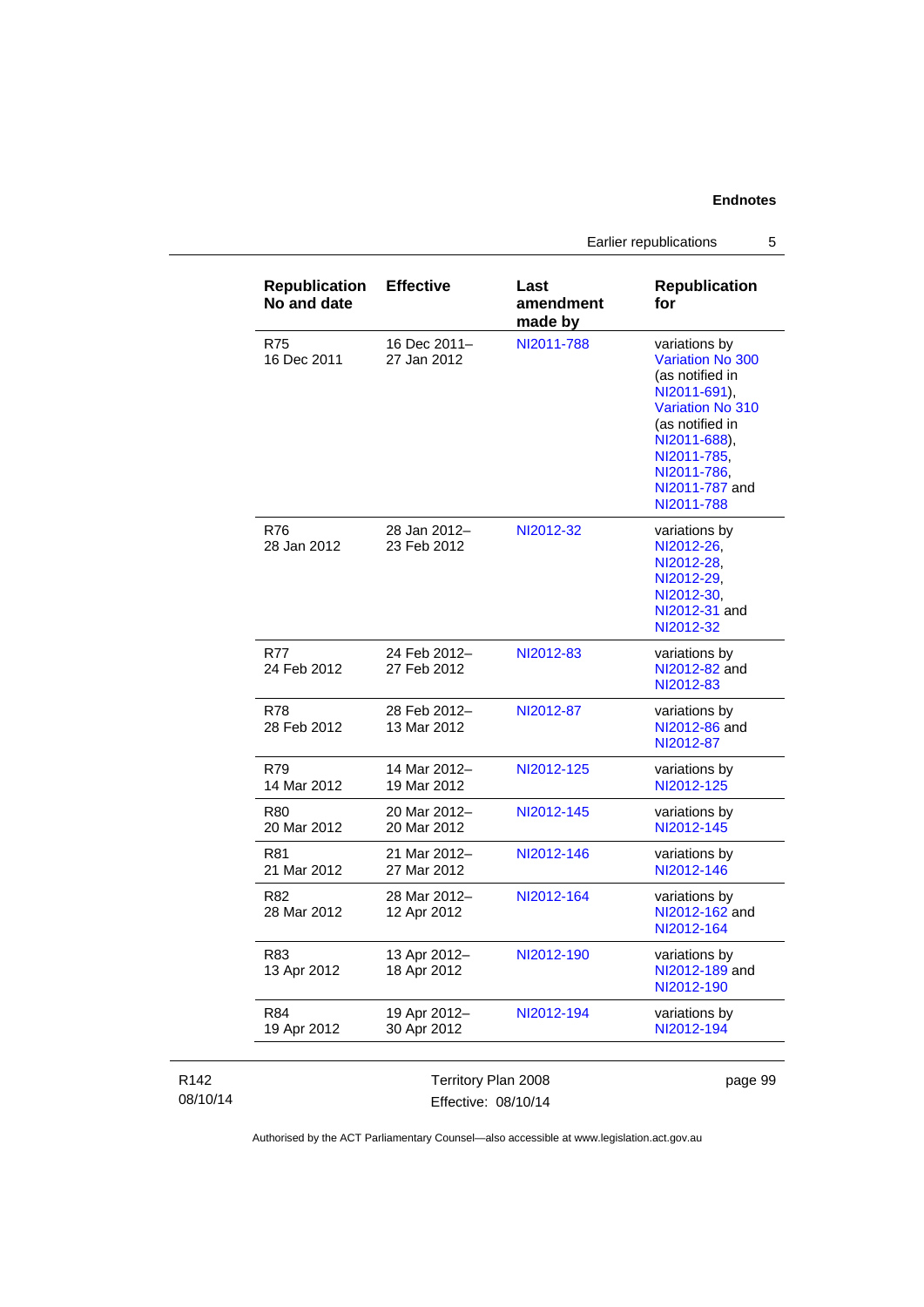| <b>Republication</b><br>No and date | <b>Effective</b>             | Last<br>amendment<br>made by | <b>Republication</b><br>for                                         |
|-------------------------------------|------------------------------|------------------------------|---------------------------------------------------------------------|
| R85                                 | 1 May 2012-                  | NI2012-209                   | variations by                                                       |
| 1 May 2012                          | 7 May 2012                   |                              | NI2012-209                                                          |
| R86<br>8 May 2012                   | 8 May 2012-<br>17 May 2012   | NI2012-224                   | variations by<br>NI2012-223 and<br>NI2012-224                       |
| R87<br>18 May 2012                  | 18 May 2012-<br>23 May 2012  | NI2012-224                   | variations by<br>Variation No 307<br>(as notified in<br>NI2012-201) |
| <b>R88</b><br>24 May 2012           | 24 May 2012-<br>19 June 2012 | NI2012-265                   | variations by<br>NI2012-243 and<br>NI2012-265                       |
| R89                                 | 20 June 2012-                | NI2012-304                   | variations by                                                       |
| 20 June 2012                        | 25 June 2012                 |                              | NI2012-304                                                          |
| R90                                 | 26 June 2012-                | NI2012-314                   | variations by                                                       |
| 26 June 2012                        | 10 July 2012                 |                              | NI2012-314                                                          |
| R91                                 | 11 July 2012-                | NI2012-352                   | variations by                                                       |
| 11 July 2012                        | 19 July 2012                 |                              | NI2012-352                                                          |
| R92                                 | 20 July 2012-                | NI2012-374                   | variations by                                                       |
| 20 July 2012                        | 31 July 2012                 |                              | NI2012-374                                                          |
| R93                                 | 1 Aug 2012-                  | NI2012-394                   | variations by                                                       |
| 1 Aug 2012                          | 9 Aug 2012                   |                              | NI2012-394                                                          |
| R94<br>10 Aug 2012                  | 10 Aug 2012-<br>11 Sept 2012 | NI2012-412                   | variations by<br>NI2012-410,<br>NI2012-411 and<br>NI2012-412        |
| R95                                 | 12 Sept 2012-                | NI2012-476                   | variations by                                                       |
| 12 Sept 2012                        | 20 Sept 2012                 |                              | NI2012-476                                                          |
| R96                                 | 21 Sept 2012-                | NI2012-507                   | variations by                                                       |
| 21 Sept 2012                        | 8 Nov 2012                   |                              | NI2012-507                                                          |
| R97                                 | 9 Nov 2012-                  | NI2012-568                   | variations by                                                       |
| 9 Nov 2012                          | 19 Nov 2012                  |                              | NI2012-568                                                          |

# 5 Earlier republications

page 100 Territory Plan 2008 Effective: 08/10/14

R142 08/10/14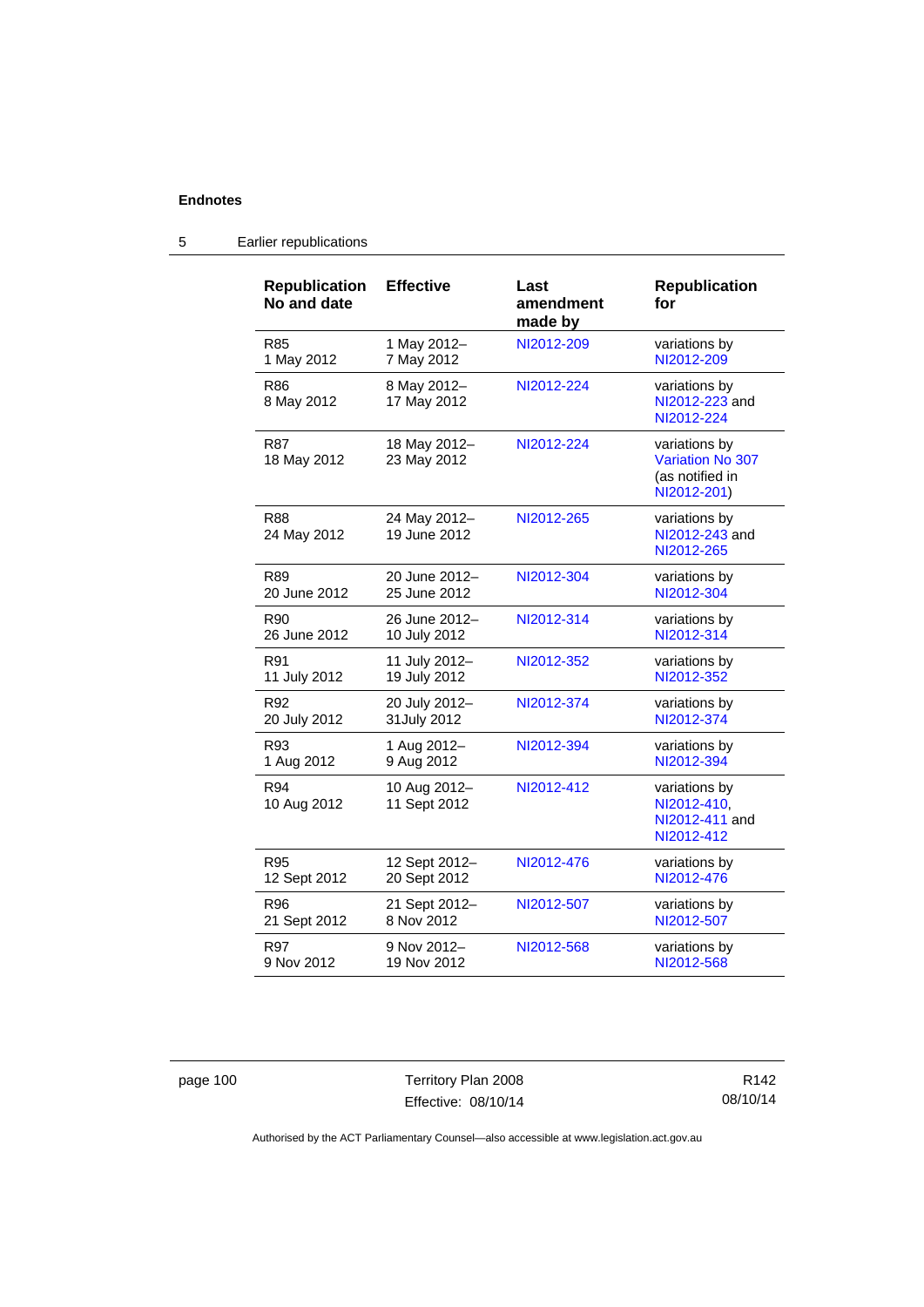Earlier republications 5

| <b>Republication</b><br>No and date  | <b>Effective</b>            | Last<br>amendment<br>made by | <b>Republication</b><br>for                                                                                                   |
|--------------------------------------|-----------------------------|------------------------------|-------------------------------------------------------------------------------------------------------------------------------|
| R98<br>20 Nov 2012                   | 20 Nov 2012-<br>4 Dec 2012  | NI2012-588                   | variations by<br>NI2012-587 and<br>NI2012-588                                                                                 |
| R99<br>5 Dec 2012                    | 5 Dec 2012-<br>6 Dec 2012   | NI2012-612                   | variations by<br>NI2012-611 and<br>NI2012-612                                                                                 |
| R <sub>100</sub><br>7 Dec 2012       | 7 Dec 2012-<br>13 Dec 2012  | NI2012-612                   | variations by<br>Variation No 312<br>(as notified in<br>NI2012-366) and<br>Variation No 313<br>(as notified in<br>NI2012-287) |
| R <sub>101</sub><br>14 Dec 2012      | 14 Dec 2012-<br>17 Dec 2012 | NI2012-622                   | variations by<br>NI2012-622                                                                                                   |
| R <sub>102</sub> (RI)<br>28 May 2013 | 18 Dec 2012-<br>20 Dec 2012 | NI2012-632                   | variations by<br>NI2012-631 and<br>NI2012-632<br>reissue for textual<br>correction in 10.1<br>Crace                           |
| R103 (RI)<br>28 May 2013             | 21 Dec 2012-<br>10 Jan 2013 | NI2012-645                   | variations by<br>NI2012-645<br>reissue for textual<br>correction in 10.1<br>Crace                                             |
| R104 (RI)<br>28 May 2013             | 11 Jan 2013-<br>5 Feb 2013  | NI2013-5                     | variations by<br>NI2013-5<br>reissue for textual<br>correction in 10.1<br>Crace                                               |
| R <sub>105</sub> (RI)<br>28 May 2013 | 6 Feb 2013-<br>5 Mar 2013   | NI2013-53                    | variations by<br>NI2013-53<br>reissue for textual<br>correction in 10.1<br>Crace                                              |

| R142     |  |
|----------|--|
| 08/10/14 |  |

Territory Plan 2008 Effective: 08/10/14 page 101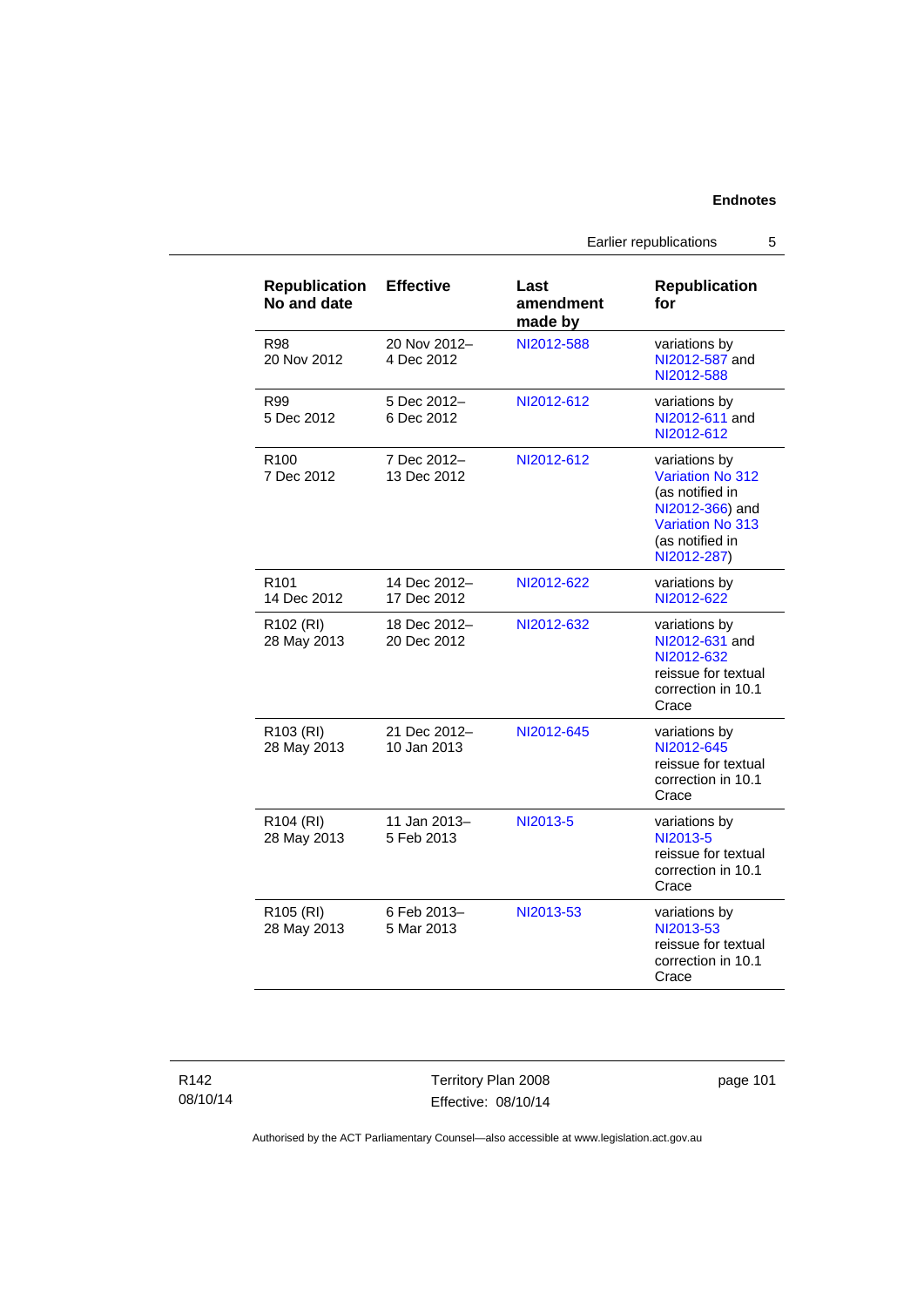|          | <b>Republication</b><br>No and date        | <b>Effective</b>             | Last<br>amendment<br>made by | <b>Republication</b><br>for                                                                                                                                                                       |
|----------|--------------------------------------------|------------------------------|------------------------------|---------------------------------------------------------------------------------------------------------------------------------------------------------------------------------------------------|
|          | R106 (RI)<br>28 May 2013                   | 6 Mar 2013-<br>19 Mar 2013   | NI2013-109                   | variations by<br>NI2013-109<br>reissue for textual<br>correction in 10.1<br>Crace                                                                                                                 |
|          | R <sub>107</sub> (RI)<br>28 May 2013       | 20 Mar 2013-<br>3 Apr 2013   | NI2013-127                   | variations by<br>NI2013-124 and<br>NI2013-127<br>reissue for textual<br>correction in 10.1<br>Crace                                                                                               |
|          | R <sub>108</sub> (RI)<br>28 May 2013       | 4 Apr 2013-<br>3 May 2013    | NI2013-147                   | variations by<br>NI2013-146 and<br>NI2013-147<br>reissue for textual<br>correction in 10.1<br>Crace<br>reissue for textual<br>correction in 10.1<br>Crace                                         |
|          | R <sub>109</sub> (RI)<br>28 May 2013       | 3 May 2013-<br>16 May 2013   | NI2013-207                   | variations by<br>NI2013-207<br>reissue for textual<br>correction in 10.1<br>Crace                                                                                                                 |
|          | R <sub>110</sub> (RI)<br>28 May 2013       | 17 May 2013-<br>30 May 2013  | NI2013-207                   | variations by<br><b>Variation No 315</b><br>(as notified in<br>NI2013-112) and<br><b>Variation No 316</b><br>(as notified in<br>NI2013-114)<br>reissue for textual<br>correction in 10.1<br>Crace |
|          | R <sub>111</sub><br>31 May 2013            | 31 May 2013-<br>4 June 2013  | NI2013-246                   | variations by<br>NI2013-245 and<br>NI2013-246                                                                                                                                                     |
|          | R112<br>5 June 2013                        | 5 June 2013-<br>20 June 2013 | NI2013-249                   | variations by<br>NI2013-249                                                                                                                                                                       |
| page 102 | Territory Plan 2008<br>Effective: 08/10/14 |                              |                              | R <sub>142</sub><br>08/10/14                                                                                                                                                                      |

# 5 Earlier republications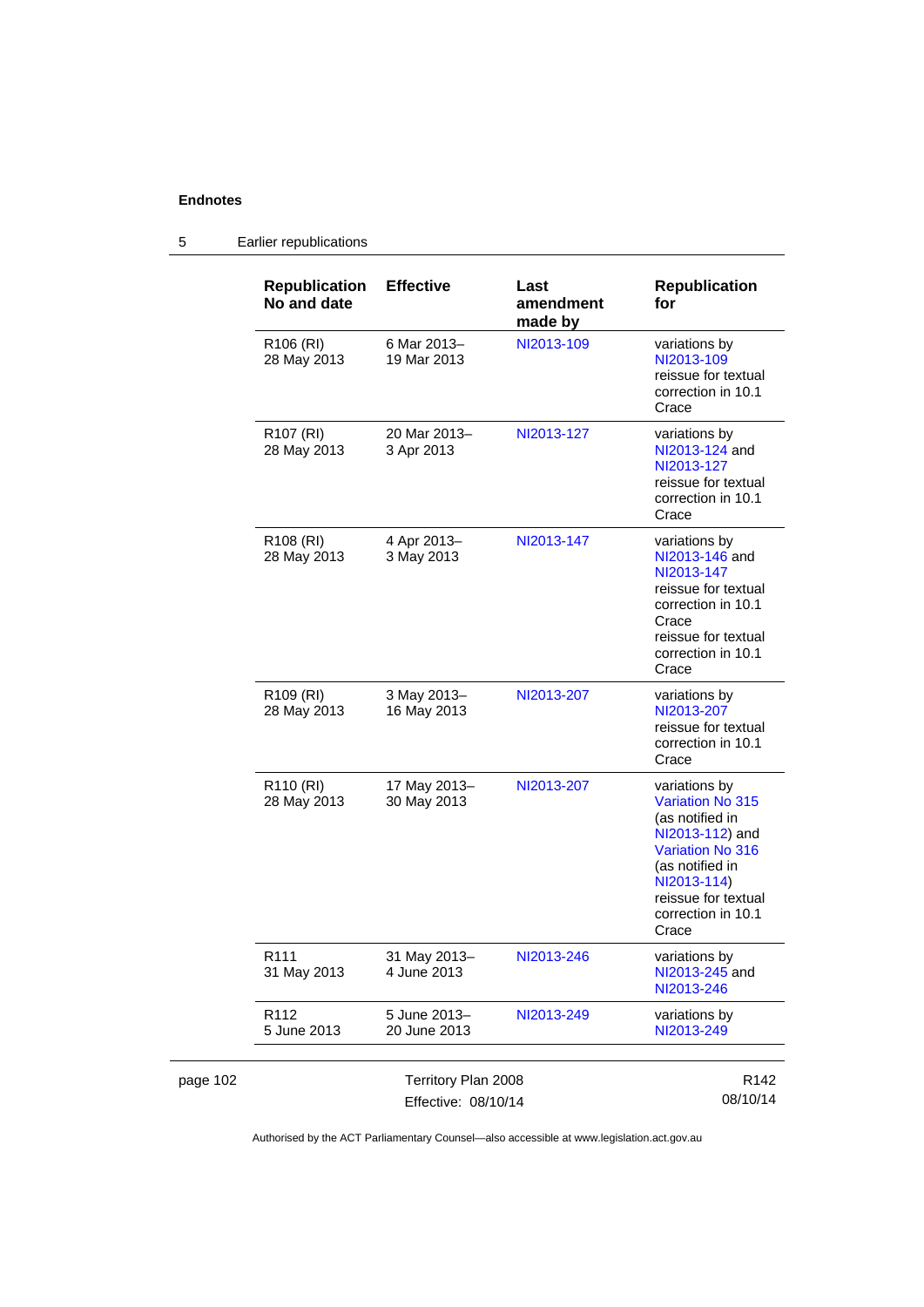Earlier republications 5

| <b>Republication</b><br>No and date | <b>Effective</b>             | Last<br>amendment<br>made by | <b>Republication</b><br>for                                                |
|-------------------------------------|------------------------------|------------------------------|----------------------------------------------------------------------------|
| R <sub>113</sub><br>21 June 2013    | 21 June 2013-<br>4 July 2013 | NI2013-249                   | variations by<br><b>Variation No 311</b><br>(as notified in<br>NI2013-208) |
| R <sub>114</sub><br>5 July 2013     | 5 July 2013-<br>20 Aug 2013  | NI2013-249                   | variations by<br>Variation No 306<br>(as notified in<br>NI2013-93)         |
| R <sub>115</sub>                    | 21 Aug 2013-                 | NI2013-358                   | variations by                                                              |
| 21 Aug 2013                         | 5 Sept 2013                  |                              | NI2013-358                                                                 |
| R116                                | 6 Sept 2013-                 | NI2013-390                   | variations by                                                              |
| 6 Sept 2013                         | 17 Sept 2013                 |                              | NI2013-390                                                                 |
| R <sub>117</sub>                    | 18 Sept 2013-                | NI2013-402                   | variations by                                                              |
| 18 Sept 2013                        | 1 Oct 2013                   |                              | NI2013-402                                                                 |
| R118                                | 2 Oct 2013-                  | NI2013-435                   | variations by                                                              |
| 2 Oct 2013                          | 3 Oct 2013                   |                              | NI2013-435                                                                 |
| R <sub>119</sub><br>4 Oct 2013      | 4 Oct 2013-<br>29 Oct 2013   | NI2013-437                   | variations by<br>NI2013-436 and<br>NI2013-437                              |
| R <sub>120</sub>                    | 30 Oct 2013-                 | NI2013-484                   | variations by                                                              |
| 30 Oct 2013                         | 28 Nov 2013                  |                              | NI2013-484                                                                 |
| R <sub>121</sub>                    | 29 Nov 2013-                 | NI2013-535                   | variations by                                                              |
| 29 Nov 2013                         | 10 Dec 2013                  |                              | NI2013-535                                                                 |
| R <sub>122</sub>                    | 11 Dec 2013-                 | NI2013-557                   | variations by                                                              |
| 11 Dec 2013                         | 16 Dec 2013                  |                              | NI2013-557                                                                 |
| R <sub>123</sub>                    | 17 Dec 2013-                 | NI2013-576                   | variations by                                                              |
| 17 Dec 2013                         | 14 Jan 2014                  |                              | NI2013-576                                                                 |
| R <sub>124</sub><br>15 Jan 2014     | 15 Jan 2014-<br>16 Jan 2014  | NI2014-11                    | variations by<br>NI2014-10 and<br>NI2014-11                                |
| R <sub>125</sub>                    | 17 Jan 2014-                 | NI2014-13                    | variations by                                                              |
| 17 Jan 2014                         | 4 Feb 2014                   |                              | NI2014-13                                                                  |
| R126                                | 5 Feb 2014-                  | NI2014-33                    | variations by                                                              |
| 5 Feb 2014                          | 17 Mar 2014                  |                              | NI2014-33                                                                  |

R142 08/10/14

Territory Plan 2008 Effective: 08/10/14 page 103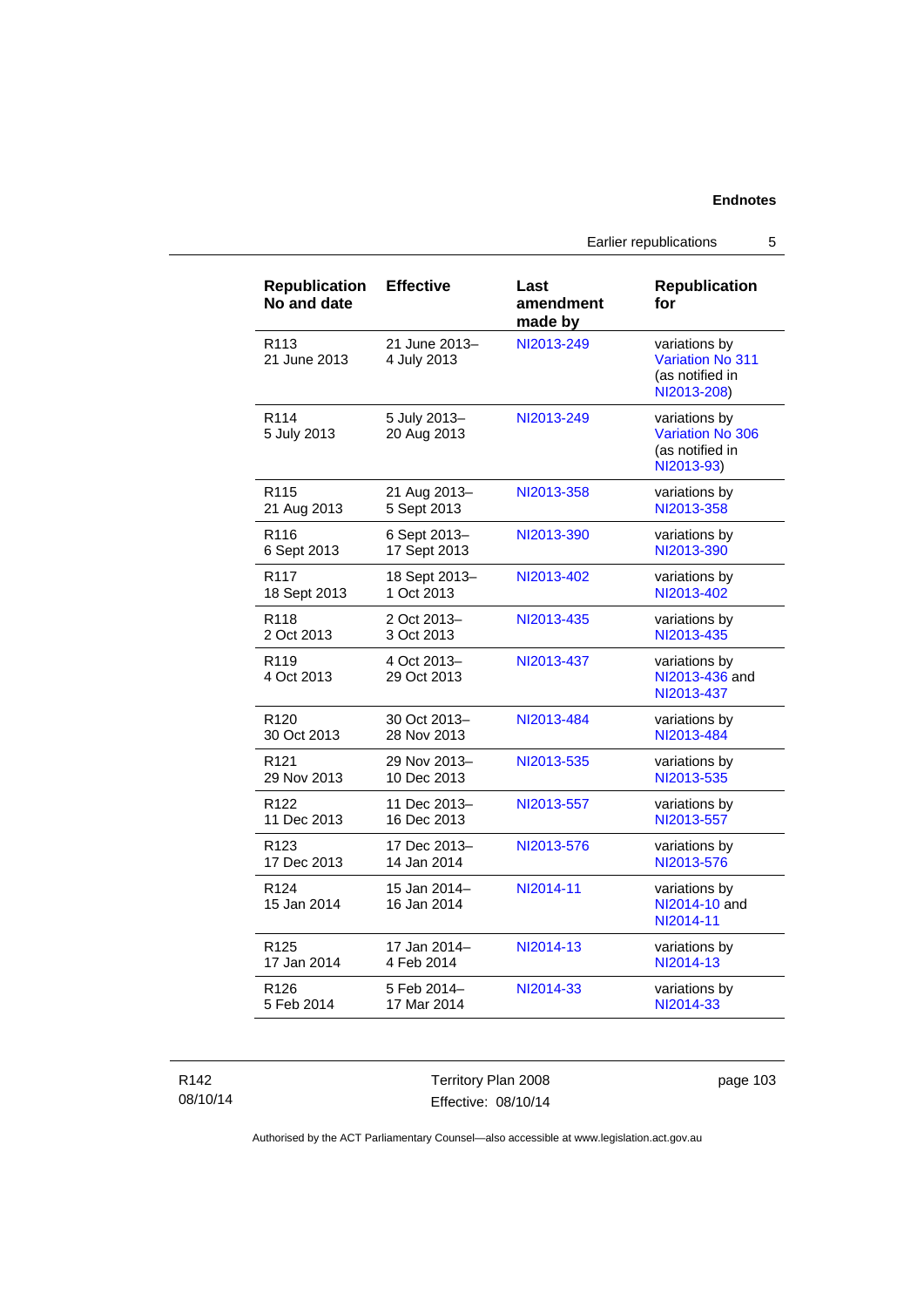| <b>Republication</b><br>No and date | <b>Effective</b>             | Last<br>amendment<br>made by | <b>Republication</b><br>for                                                                                                                                                                                  |
|-------------------------------------|------------------------------|------------------------------|--------------------------------------------------------------------------------------------------------------------------------------------------------------------------------------------------------------|
| R <sub>127</sub>                    | 18 Mar 2014-                 | NI2014-89                    | variations by                                                                                                                                                                                                |
| 18 Mar 2014                         | 20 Mar 2014                  |                              | NI2014-89                                                                                                                                                                                                    |
| R <sub>128</sub>                    | 21 Mar 2014-                 | NI2014-90                    | variations by                                                                                                                                                                                                |
| 21 Mar 2014                         | 27 Mar 2014                  |                              | NI2014-90                                                                                                                                                                                                    |
| R <sub>129</sub><br>28 Mar 2014     | 28 Mar 2014-<br>3 Apr 2014   | NI2014-90                    | variations by<br><b>Variation No 305</b><br>(as notified in<br>NI2013-530)                                                                                                                                   |
| R <sub>130</sub><br>4 Apr 2014      | 4 Apr 2014-<br>10 Apr 2014   | NI2014-90                    | variations by<br><b>Variation No 308</b><br>(as notified in<br>NI2014-60) and<br>Variation No 324<br>(as notified in<br>NI2014-20)                                                                           |
| R <sub>131</sub>                    | 11 Apr 2014-                 | NI2014-149                   | variations by                                                                                                                                                                                                |
| 11 Apr 2014                         | 14 Apr 2014                  |                              | NI2014-149                                                                                                                                                                                                   |
| R <sub>132</sub>                    | 15 Apr 2014-                 | NI2014-152                   | variations by                                                                                                                                                                                                |
| 15 Apr 2014                         | 1 May 2014                   |                              | NI2014-152                                                                                                                                                                                                   |
| R <sub>133</sub>                    | 2 May 2014-                  | NI2014-180                   | variations by                                                                                                                                                                                                |
| 2 May 2014                          | 26 May 2014                  |                              | NI2014-180                                                                                                                                                                                                   |
| R <sub>134</sub><br>27 May 2014     | 27 May 2014-<br>29 May 2014  | NI2014-223                   | variations by<br>NI2014-222 and<br>NI2014-223                                                                                                                                                                |
| R <sub>135</sub><br>30 May 2014     | 30 May 2014-<br>12 June 2014 | NI2014-223                   | variations by<br><b>Variation No 314</b><br>(as notified in<br>NI2014-187) and<br><b>Variation No 317</b><br>(as notified in<br>NI2014-137) and<br><b>Variation No 326</b><br>(as notified in<br>NI2014-189) |

# 5 Earlier republications

page 104 Territory Plan 2008 Effective: 08/10/14

R142 08/10/14